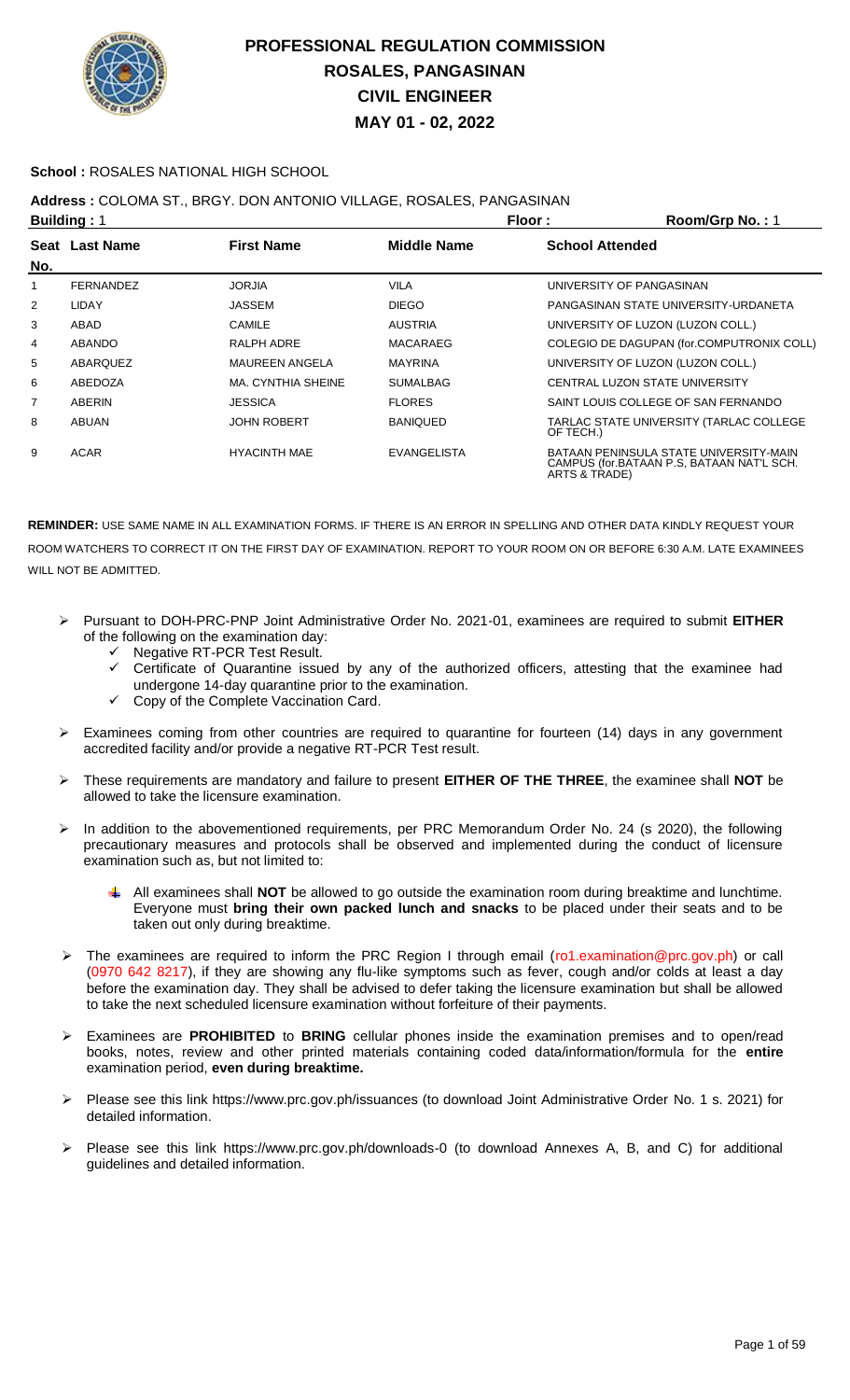

### **School :** ROSALES NATIONAL HIGH SCHOOL

### **Address :** COLOMA ST., BRGY. DON ANTONIO VILLAGE, ROSALES, PANGASINAN

|                | <b>Building: 1</b> |                        |                  | Floor:                 | Room/Grp No.: 2                           |
|----------------|--------------------|------------------------|------------------|------------------------|-------------------------------------------|
|                | Seat Last Name     | <b>First Name</b>      | Middle Name      | <b>School Attended</b> |                                           |
| No.            |                    |                        |                  |                        |                                           |
| 1              | <b>ACOSTA</b>      | MA. EVELYN KATE        | <b>BETITA</b>    |                        | UNIVERSITY OF LUZON (LUZON COLL.)         |
| $\overline{2}$ | <b>ADRIANO</b>     | CHARLIE DEAN           | <b>DORIA</b>     |                        | UNIVERSITY OF PANGASINAN                  |
| 3              | ADRIANO            | <b>CHRISTIAN DAYLE</b> | <b>DORIA</b>     |                        | UNIVERSITY OF LUZON (LUZON COLL.)         |
| 4              | <b>AGALOOS</b>     | <b>ROCHELLE</b>        | <b>LOVERIANO</b> |                        | PANGASINAN STATE UNIVERSITY-URDANETA      |
| 5              | AGSALUD            | <b>JOHN DEXTER</b>     | <b>VIRAY</b>     |                        | COLEGIO DE DAGUPAN (for.COMPUTRONIX COLL) |
| 6              | <b>AGUSTIN</b>     | CARLO                  | DEL PRADO        |                        | PANGASINAN STATE UNIVERSITY-URDANETA      |
| $\overline{7}$ | <b>ALCANTARA</b>   | AIRISH NADEN           | <b>MARTINEZ</b>  |                        | SAINT LOUIS COLLEGE OF SAN FERNANDO       |
| 8              | ALEJO              | AILAH MARIE            | LIMBO            |                        | CENTRAL LUZON STATE UNIVERSITY            |
| 9              | <b>ALEJO</b>       | <b>MIKE JOSHUA</b>     | <b>ALVERO</b>    | OF TECH.)              | TARLAC STATE UNIVERSITY (TARLAC COLLEGE   |

- Pursuant to DOH-PRC-PNP Joint Administrative Order No. 2021-01, examinees are required to submit **EITHER** of the following on the examination day:
	- Son and BASIT Result.<br>V Negative RT-PCR Test Result.<br>V Certificate of C
	- Certificate of Quarantine issued by any of the authorized officers, attesting that the examinee had undergone 14-day quarantine prior to the examination.
	- $\checkmark$  Copy of the Complete Vaccination Card.
- Examinees coming from other countries are required to quarantine for fourteen (14) days in any government accredited facility and/or provide a negative RT-PCR Test result.
- These requirements are mandatory and failure to present **EITHER OF THE THREE**, the examinee shall **NOT** be allowed to take the licensure examination.
- In addition to the abovementioned requirements, per PRC Memorandum Order No. 24 (s 2020), the following precautionary measures and protocols shall be observed and implemented during the conduct of licensure examination such as, but not limited to:
	- All examinees shall **NOT** be allowed to go outside the examination room during breaktime and lunchtime. Everyone must **bring their own packed lunch and snacks** to be placed under their seats and to be taken out only during breaktime.
- The examinees are required to inform the PRC Region I through email (ro1.examination@prc.gov.ph) or call (0970 642 8217), if they are showing any flu-like symptoms such as fever, cough and/or colds at least a day before the examination day. They shall be advised to defer taking the licensure examination but shall be allowed to take the next scheduled licensure examination without forfeiture of their payments.
- Examinees are **PROHIBITED** to **BRING** cellular phones inside the examination premises and to open/read books, notes, review and other printed materials containing coded data/information/formula for the **entire** examination period, **even during breaktime.**
- Please see this link https://www.prc.gov.ph/issuances (to download Joint Administrative Order No. 1 s. 2021) for detailed information.
- Please see this link https://www.prc.gov.ph/downloads-0 (to download Annexes A, B, and C) for additional guidelines and detailed information.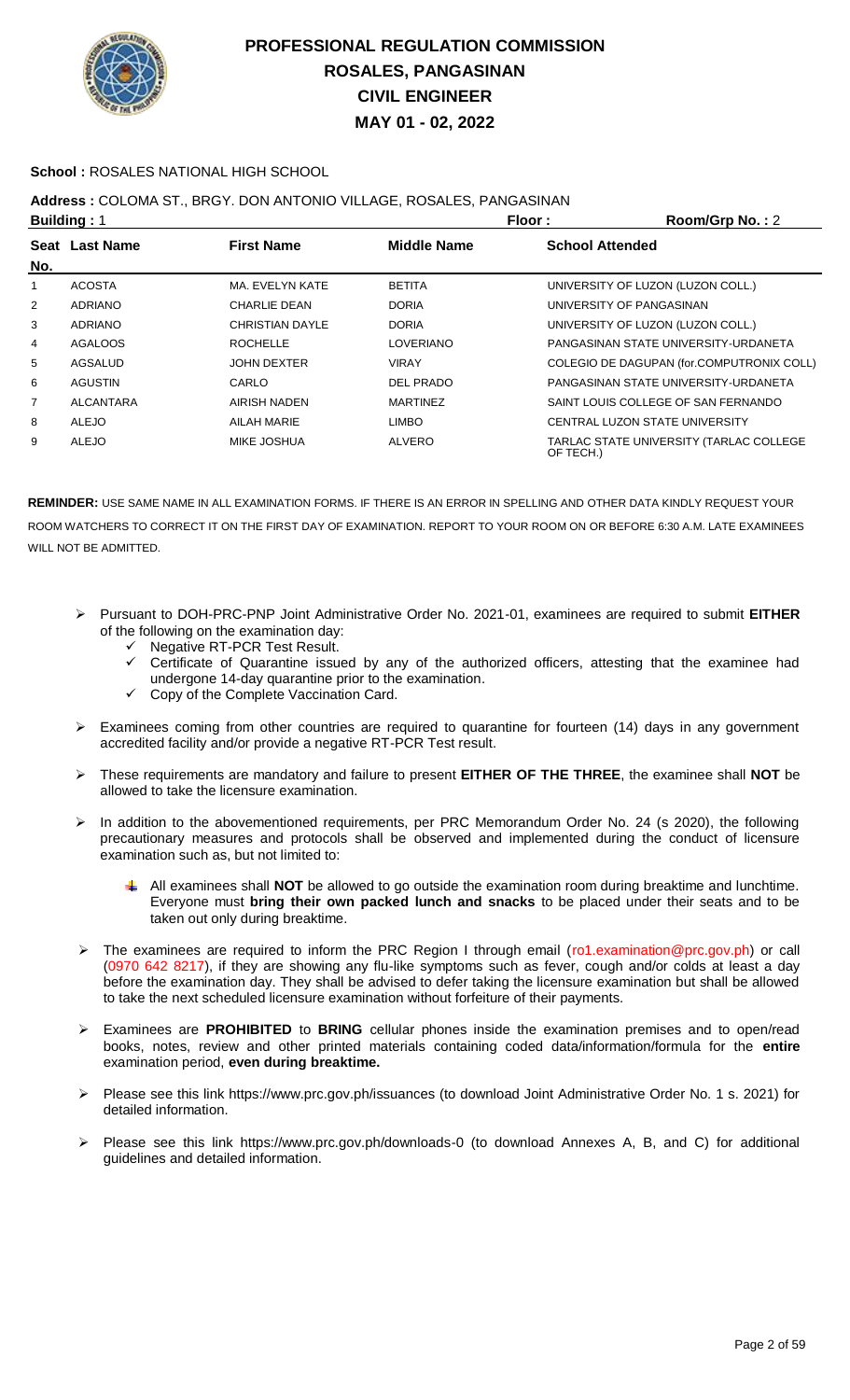

### **School :** ROSALES NATIONAL HIGH SCHOOL

## **Address :** COLOMA ST., BRGY. DON ANTONIO VILLAGE, ROSALES, PANGASINAN

|     | <b>Building: 1</b> |                        | Floor:             | Room/Grp No.: 3                                        |
|-----|--------------------|------------------------|--------------------|--------------------------------------------------------|
| No. | Seat Last Name     | <b>First Name</b>      | <b>Middle Name</b> | <b>School Attended</b>                                 |
| 1   | <b>ALFONSO</b>     | <b>JENNIFER</b>        | <b>CAOLBOY</b>     | UNIVERSITY OF PANGASINAN                               |
| 2   | <b>ALMONTE</b>     | <b>RALPH GREGOR</b>    | CAMAGAY            | <b>SAINT LOUIS UNIVERSITY</b>                          |
| 3   | ALVAREZ            | <b>ADRIAN</b>          | LIM                | TECHNOLOGICAL INSTITUTE OF THE<br>PHILIPPINES-MANILA   |
| 4   | ALVAREZ            | JEFERSON               | <b>OINIU</b>       | PANGASINAN STATE UNIVERSITY-URDANETA                   |
| 5   | AMANSEC            | <b>BRANDON</b>         | MANLAPAZ           | LYCEUM NORTHWESTERN UNIVERSITY-<br><b>DAGUPAN CITY</b> |
| 6   | AMARILLO           | JIMLEI                 | RUIZ               | PANGASINAN STATE UNIVERSITY-URDANETA                   |
| 7   | <b>ANOC</b>        | <b>CHARMAINE MAE</b>   | CRUZ               | UNIVERSITY OF LUZON (LUZON COLL.)                      |
| 8   | ANTENEO            | LEAH JANE              | DE VERA            | UNIVERSITY OF PANGASINAN                               |
| 9   | <b>ANTONINO</b>    | <b>JOSIAH DAVIDSON</b> | <b>PATRICIO</b>    | CENTRAL LUZON STATE UNIVERSITY                         |

- Pursuant to DOH-PRC-PNP Joint Administrative Order No. 2021-01, examinees are required to submit **EITHER** of the following on the examination day:
	- Negative RT-PCR Test Result.
	- Certificate of Quarantine issued by any of the authorized officers, attesting that the examinee had undergone 14-day quarantine prior to the examination.
	- Copy of the Complete Vaccination Card.
- $\triangleright$  Examinees coming from other countries are required to quarantine for fourteen (14) days in any government accredited facility and/or provide a negative RT-PCR Test result.
- These requirements are mandatory and failure to present **EITHER OF THE THREE**, the examinee shall **NOT** be allowed to take the licensure examination.
- > In addition to the abovementioned requirements, per PRC Memorandum Order No. 24 (s 2020), the following precautionary measures and protocols shall be observed and implemented during the conduct of licensure examination such as, but not limited to:
	- All examinees shall **NOT** be allowed to go outside the examination room during breaktime and lunchtime. Everyone must **bring their own packed lunch and snacks** to be placed under their seats and to be taken out only during breaktime.
- > The examinees are required to inform the PRC Region I through email (ro1.examination@prc.gov.ph) or call (0970 642 8217), if they are showing any flu-like symptoms such as fever, cough and/or colds at least a day before the examination day. They shall be advised to defer taking the licensure examination but shall be allowed to take the next scheduled licensure examination without forfeiture of their payments.
- Examinees are **PROHIBITED** to **BRING** cellular phones inside the examination premises and to open/read books, notes, review and other printed materials containing coded data/information/formula for the **entire** examination period, **even during breaktime.**
- Please see this link https://www.prc.gov.ph/issuances (to download Joint Administrative Order No. 1 s. 2021) for detailed information.
- Please see this link https://www.prc.gov.ph/downloads-0 (to download Annexes A, B, and C) for additional guidelines and detailed information.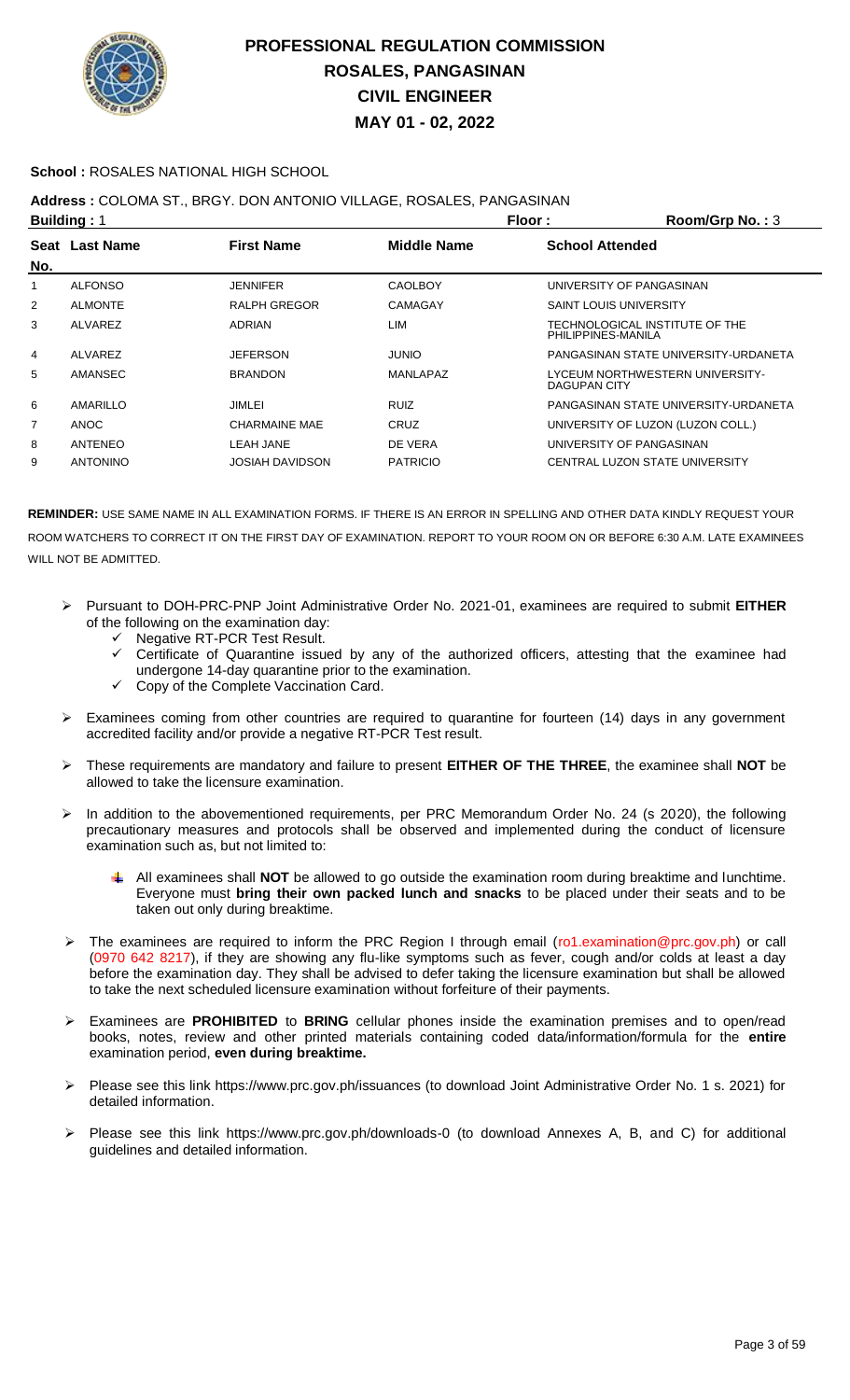

### **School :** ROSALES NATIONAL HIGH SCHOOL

### **Address :** COLOMA ST., BRGY. DON ANTONIO VILLAGE, ROSALES, PANGASINAN

|     | <b>Building: 1</b> |                        | Floor:             | Room/Grp No.: 4                           |
|-----|--------------------|------------------------|--------------------|-------------------------------------------|
|     | Seat Last Name     | <b>First Name</b>      | <b>Middle Name</b> | <b>School Attended</b>                    |
| No. |                    |                        |                    |                                           |
| 1   | <b>APOLINAR</b>    | <b>JEFFERSON</b>       | <b>PALMA</b>       | UNIVERSITY OF LUZON (LUZON COLL.)         |
| 2   | <b>APOSTOL</b>     | ANGEL ROSE             | <b>GABIOLA</b>     | PANGASINAN STATE UNIVERSITY-URDANETA      |
| 3   | <b>AQUINO</b>      | <b>ELIM GRACE</b>      | <b>BALICAO</b>     | PANGASINAN STATE UNIVERSITY-URDANETA      |
| 4   | <b>AQUINO</b>      | <b>ERIC</b>            | <b>FERNANDEZ</b>   | UNIVERSITY OF LUZON (LUZON COLL.)         |
| 5   | <b>AQUINO</b>      | <b>JOSEPH</b>          | MEJIA              | UNIVERSITY OF PANGASINAN                  |
| 6   | <b>AQUINO</b>      | MYLA                   | <b>MELCHOR</b>     | COLEGIO DE DAGUPAN (for.COMPUTRONIX COLL) |
| 7   | <b>AQUINO</b>      | <b>RESCHELLE MARIE</b> | <b>ESCOSIO</b>     | UNIVERSITY OF LUZON (LUZON COLL.)         |
| 8   | <b>AQUINO</b>      | <b>RONNEL</b>          | <b>URBANO</b>      | VIRGEN MILAGROSA UNIVERSITY FOUNDATION    |
| 9   | <b>AQUINO</b>      | <b>SAMMY JR</b>        | <b>LAVARIAS</b>    | UNIVERSITY OF PANGASINAN                  |
|     |                    |                        |                    |                                           |

- Pursuant to DOH-PRC-PNP Joint Administrative Order No. 2021-01, examinees are required to submit **EITHER** of the following on the examination day:
	- V Negative RT-PCR Test Result.<br>V Certificate of Quarantine issue
	- Certificate of Quarantine issued by any of the authorized officers, attesting that the examinee had undergone 14-day quarantine prior to the examination.
	- $\checkmark$  Copy of the Complete Vaccination Card.
- Examinees coming from other countries are required to quarantine for fourteen (14) days in any government accredited facility and/or provide a negative RT-PCR Test result.
- These requirements are mandatory and failure to present **EITHER OF THE THREE**, the examinee shall **NOT** be allowed to take the licensure examination.
- > In addition to the abovementioned requirements, per PRC Memorandum Order No. 24 (s 2020), the following precautionary measures and protocols shall be observed and implemented during the conduct of licensure examination such as, but not limited to:
	- All examinees shall **NOT** be allowed to go outside the examination room during breaktime and lunchtime. Everyone must **bring their own packed lunch and snacks** to be placed under their seats and to be taken out only during breaktime.
- > The examinees are required to inform the PRC Region I through email (ro1.examination@prc.gov.ph) or call (0970 642 8217), if they are showing any flu-like symptoms such as fever, cough and/or colds at least a day before the examination day. They shall be advised to defer taking the licensure examination but shall be allowed to take the next scheduled licensure examination without forfeiture of their payments.
- Examinees are **PROHIBITED** to **BRING** cellular phones inside the examination premises and to open/read books, notes, review and other printed materials containing coded data/information/formula for the **entire** examination period, **even during breaktime.**
- Please see this link https://www.prc.gov.ph/issuances (to download Joint Administrative Order No. 1 s. 2021) for detailed information.
- Please see this link https://www.prc.gov.ph/downloads-0 (to download Annexes A, B, and C) for additional guidelines and detailed information.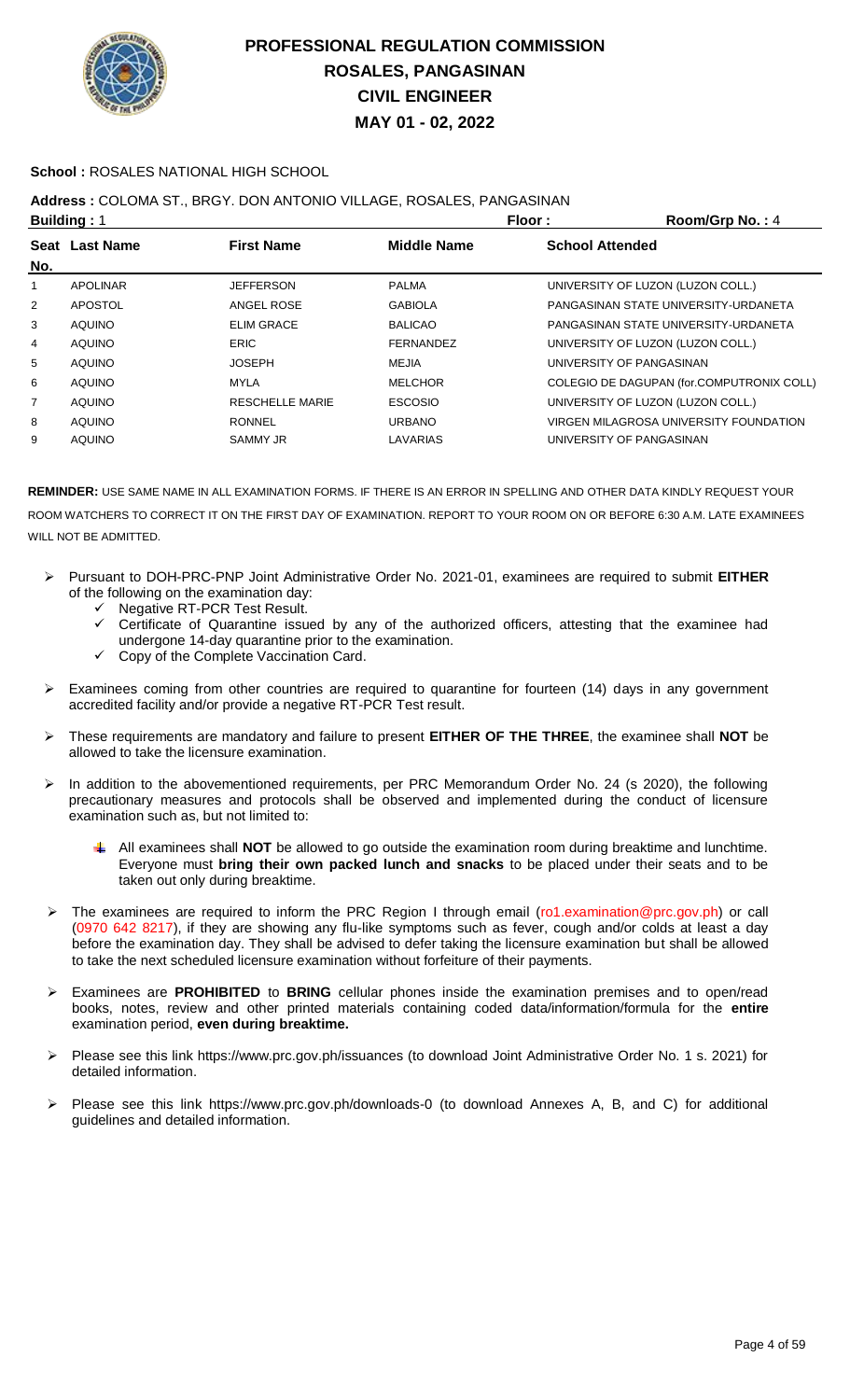

### **School :** ROSALES NATIONAL HIGH SCHOOL

## **Address :** COLOMA ST., BRGY. DON ANTONIO VILLAGE, ROSALES, PANGASINAN

|                 |                                      |                 | Floor:                           | Room/Grp No.: 5                      |
|-----------------|--------------------------------------|-----------------|----------------------------------|--------------------------------------|
|                 | <b>First Name</b>                    | Middle Name     | <b>School Attended</b>           |                                      |
|                 |                                      |                 |                                  |                                      |
| ARCIAGA         | <b>ROSALIE</b>                       | <b>FARILLAS</b> |                                  | PANGASINAN STATE UNIVERSITY-URDANETA |
| ARGONZA         | <b>MARK ANTHONY</b>                  | <b>MALIWAT</b>  | UNIVERSITY OF PANGASINAN         |                                      |
| ARIOLA          | AARON                                | <b>SANGOYO</b>  | TECHNOLOGY-CABANATUAN)           | NUEVA ECIJA UNIVERSITY OF SCIENCE &  |
| <b>ASUNCION</b> | <b>FAYE</b>                          | DE LEON         |                                  | PANGASINAN STATE UNIVERSITY-URDANETA |
| ATIGA           | <b>EDRIANNE JAY</b>                  | VALDEZ          |                                  | PANGASINAN STATE UNIVERSITY-URDANETA |
| <b>AVILES</b>   | <b>ELDRIN</b>                        | <b>MANDAPAT</b> |                                  | UNIVERSITY OF THE EAST-MANILA        |
| <b>AZORES</b>   | <b>ALBERT</b>                        | MANUEL          |                                  | BATAAN HEROES MEMORIAL COLLEGE       |
| <b>BACUGAN</b>  | <b>ALLAN FROILAN</b>                 | <b>ALBERTO</b>  | UNIVERSITY OF PANGASINAN         |                                      |
| <b>BAGAFORO</b> |                                      |                 | UNIVERSITY OF PANGASINAN         |                                      |
|                 | <b>Building: 1</b><br>Seat Last Name |                 | VICTOR BEBOT FLORENCIO ALEJANDRO |                                      |

- Pursuant to DOH-PRC-PNP Joint Administrative Order No. 2021-01, examinees are required to submit **EITHER** of the following on the examination day:
	- Negative RT-PCR Test Result.
	- Certificate of Quarantine issued by any of the authorized officers, attesting that the examinee had undergone 14-day quarantine prior to the examination.
	- Copy of the Complete Vaccination Card.
- Examinees coming from other countries are required to quarantine for fourteen (14) days in any government accredited facility and/or provide a negative RT-PCR Test result.
- These requirements are mandatory and failure to present **EITHER OF THE THREE**, the examinee shall **NOT** be allowed to take the licensure examination.
- > In addition to the abovementioned requirements, per PRC Memorandum Order No. 24 (s 2020), the following precautionary measures and protocols shall be observed and implemented during the conduct of licensure examination such as, but not limited to:
	- All examinees shall **NOT** be allowed to go outside the examination room during breaktime and lunchtime. Everyone must **bring their own packed lunch and snacks** to be placed under their seats and to be taken out only during breaktime.
- ▶ The examinees are required to inform the PRC Region I through email (ro1.examination@prc.gov.ph) or call (0970 642 8217), if they are showing any flu-like symptoms such as fever, cough and/or colds at least a day before the examination day. They shall be advised to defer taking the licensure examination but shall be allowed to take the next scheduled licensure examination without forfeiture of their payments.
- Examinees are **PROHIBITED** to **BRING** cellular phones inside the examination premises and to open/read books, notes, review and other printed materials containing coded data/information/formula for the **entire** examination period, **even during breaktime.**
- Please see this link https://www.prc.gov.ph/issuances (to download Joint Administrative Order No. 1 s. 2021) for detailed information.
- Please see this link https://www.prc.gov.ph/downloads-0 (to download Annexes A, B, and C) for additional guidelines and detailed information.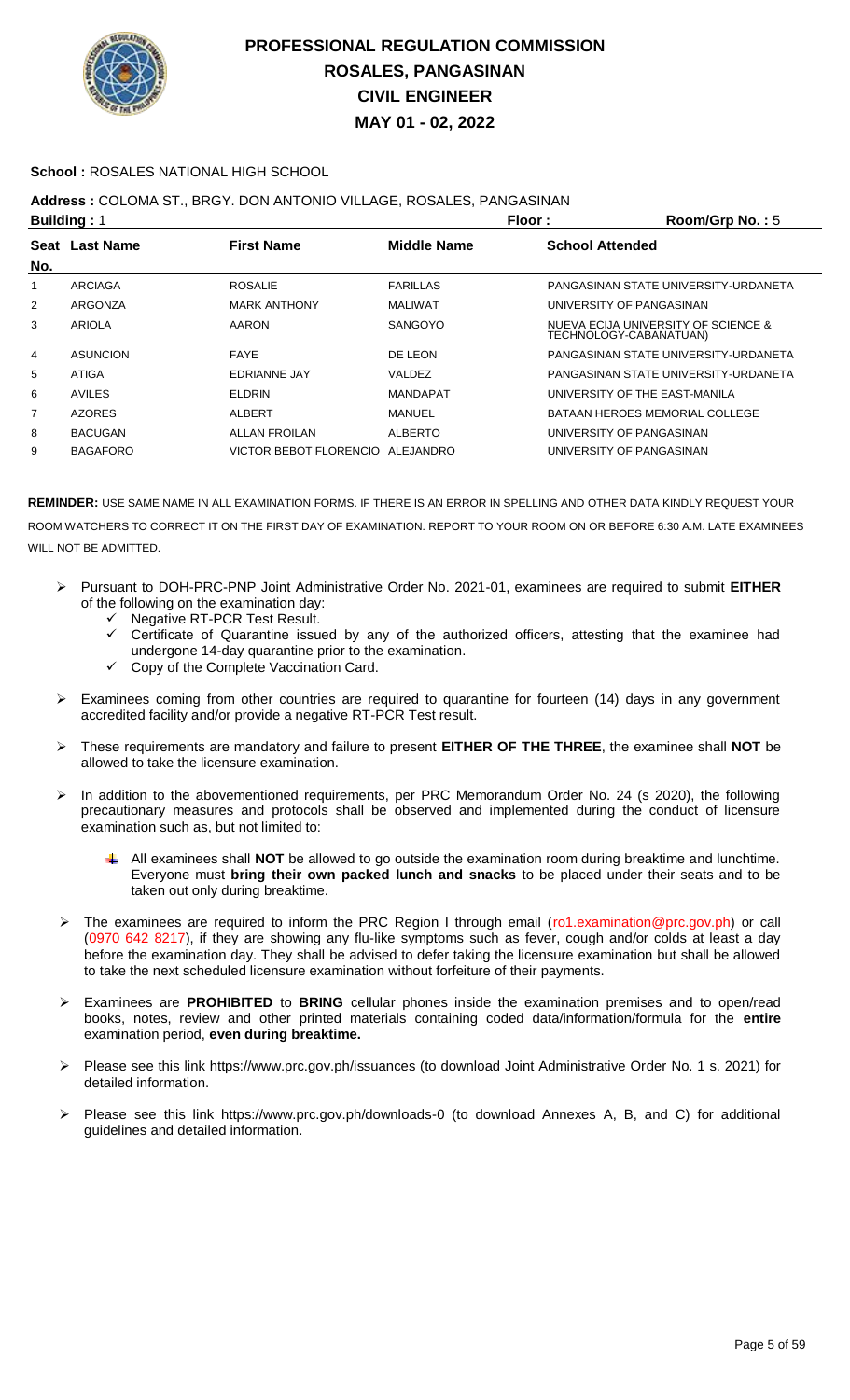

### **School :** ROSALES NATIONAL HIGH SCHOOL

### **Address :** COLOMA ST., BRGY. DON ANTONIO VILLAGE, ROSALES, PANGASINAN

|                | <b>Building: 1</b>    |                   | Floor:             | Room/Grp No.: $6$                                             |
|----------------|-----------------------|-------------------|--------------------|---------------------------------------------------------------|
|                | <b>Seat Last Name</b> | <b>First Name</b> | <b>Middle Name</b> | <b>School Attended</b>                                        |
| No.            |                       |                   |                    |                                                               |
| 1              | <b>BALANZA</b>        | SARENA ANGELIC    | <b>GRANADOZIN</b>  | TARLAC STATE UNIVERSITY (TARLAC COLLEGE<br>OF TECH.)          |
| 2              | <b>BALARBAR</b>       | MA. ELEANOR       | <b>BATJER</b>      | UNIVERSITY OF PANGASINAN                                      |
| 3              | <b>BALDADO</b>        | <b>JOHN PAUL</b>  | <b>VINLUAN</b>     | UNIVERSITY OF LUZON (LUZON COLL.)                             |
| 4              | <b>BALDEO</b>         | JOHN LYOD         | <b>COQUIA</b>      | PANGASINAN STATE UNIVERSITY-URDANETA                          |
| 5              | <b>BALITA</b>         | <b>JAN ALANIS</b> |                    | UNIVERSITY OF PANGASINAN                                      |
| 6              | <b>BALITAO</b>        | <b>LYKA</b>       | <b>TAOATAO</b>     | POLYTECHNIC UNIVERSITY OF THE PHILIPPINES-<br>MAIN-STA, MESA  |
| $\overline{7}$ | <b>BALITAYO</b>       | EEJAY             | <b>DINIO</b>       | NUEVA ECIJA UNIVERSITY OF SCIENCE &<br>TECHNOLOGY-CABANATUAN) |
| 8              | <b>BALLERAS</b>       | <b>ROWENA</b>     | <b>QUIROEL</b>     | PANGASINAN STATE UNIVERSITY-URDANETA                          |
| 9              | <b>BALLESTEROS</b>    | ANGELICA MAY      | <b>PARAYNO</b>     | UNIVERSITY OF LUZON (LUZON COLL.)                             |
|                |                       |                   |                    |                                                               |

- Pursuant to DOH-PRC-PNP Joint Administrative Order No. 2021-01, examinees are required to submit **EITHER** of the following on the examination day:
	- Negative RT-PCR Test Result.
	- Certificate of Quarantine issued by any of the authorized officers, attesting that the examinee had undergone 14-day quarantine prior to the examination.
	- Copy of the Complete Vaccination Card.
- Examinees coming from other countries are required to quarantine for fourteen (14) days in any government accredited facility and/or provide a negative RT-PCR Test result.
- These requirements are mandatory and failure to present **EITHER OF THE THREE**, the examinee shall **NOT** be allowed to take the licensure examination.
- In addition to the abovementioned requirements, per PRC Memorandum Order No. 24 (s 2020), the following precautionary measures and protocols shall be observed and implemented during the conduct of licensure examination such as, but not limited to:
	- All examinees shall **NOT** be allowed to go outside the examination room during breaktime and lunchtime. Everyone must **bring their own packed lunch and snacks** to be placed under their seats and to be taken out only during breaktime.
- The examinees are required to inform the PRC Region I through email (ro1.examination@prc.gov.ph) or call (0970 642 8217), if they are showing any flu-like symptoms such as fever, cough and/or colds at least a day before the examination day. They shall be advised to defer taking the licensure examination but shall be allowed to take the next scheduled licensure examination without forfeiture of their payments.
- Examinees are **PROHIBITED** to **BRING** cellular phones inside the examination premises and to open/read books, notes, review and other printed materials containing coded data/information/formula for the **entire** examination period, **even during breaktime.**
- Please see this link https://www.prc.gov.ph/issuances (to download Joint Administrative Order No. 1 s. 2021) for detailed information.
- Please see this link https://www.prc.gov.ph/downloads-0 (to download Annexes A, B, and C) for additional guidelines and detailed information.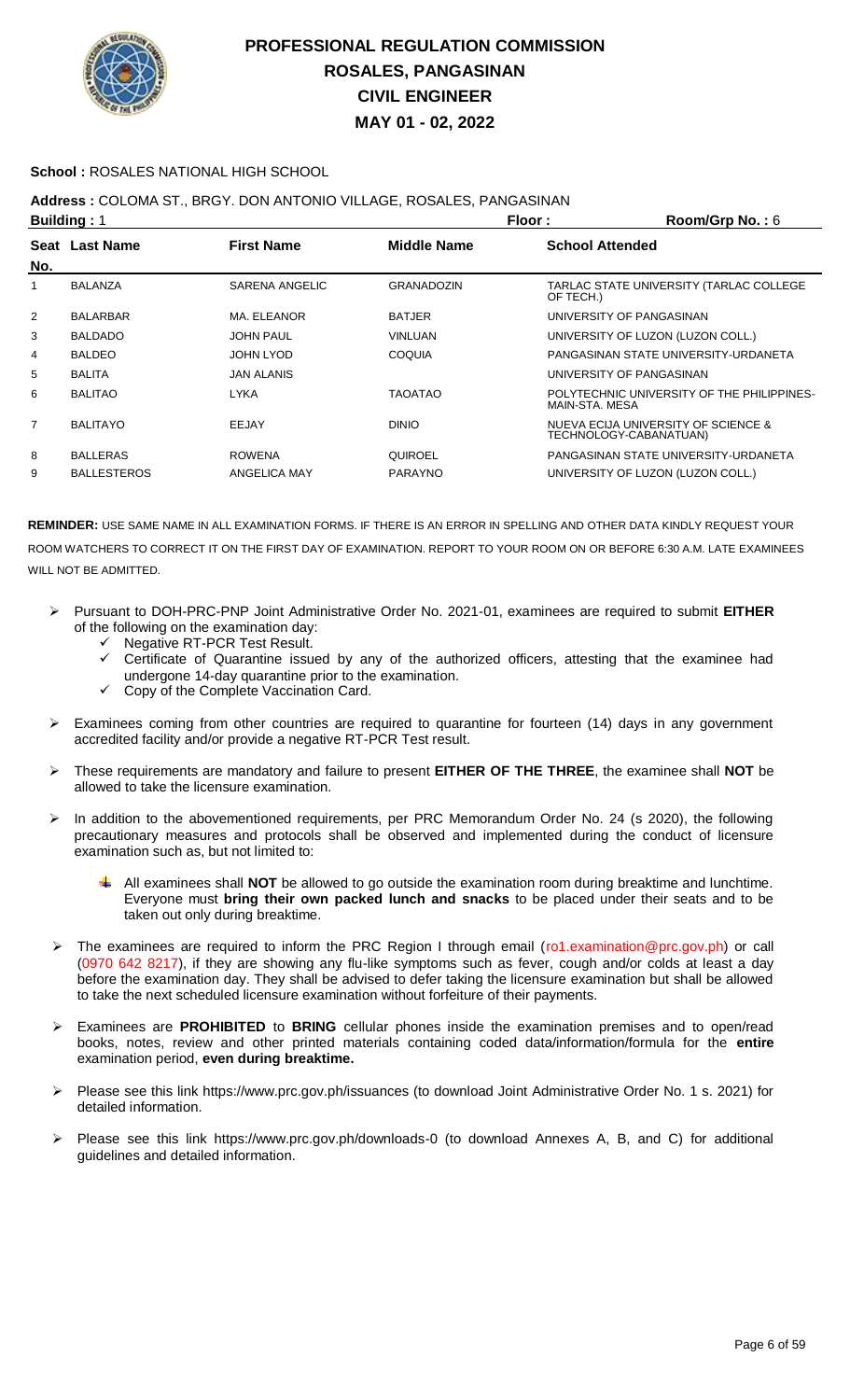

### **School :** ROSALES NATIONAL HIGH SCHOOL

### **Address :** COLOMA ST., BRGY. DON ANTONIO VILLAGE, ROSALES, PANGASINAN

|                | <b>Building: 1</b> |                       | Floor:             | Room/Grp No.: 7                                        |
|----------------|--------------------|-----------------------|--------------------|--------------------------------------------------------|
| No.            | Seat Last Name     | <b>First Name</b>     | <b>Middle Name</b> | <b>School Attended</b>                                 |
|                | <b>BALLESTEROS</b> | <b>DARYL</b>          | CAYABYAB           | UNIVERSITY OF LUZON (LUZON COLL.)                      |
| $\overline{2}$ | <b>BALLESTEROS</b> | <b>JOHN CARLO</b>     | <b>NAIPES</b>      | URDANETA CITY UNIVERSITY (CCU)                         |
| 3              | <b>BALLESTEROS</b> | <b>RENZ</b>           | ORDUÑA             | UNIVERSITY OF LUZON (LUZON COLL.)                      |
| 4              | <b>BALLESTEROS</b> | <b>SHAIRA</b>         | <b>TULAGAN</b>     | <b>SAINT LOUIS UNIVERSITY</b>                          |
| 5              | <b>BAMBA</b>       | <b>VINCENT</b>        | DE ASIS            | TARLAC STATE UNIVERSITY (TARLAC COLLEGE<br>OF TECH.)   |
| 6              | <b>BANAAG</b>      | <b>PRINCESS SARAH</b> | TERRADO            | PHILIPPINE COLLEGE OF SCIENCE &<br>TECHNOLOGY-CALASIAO |
| 7              | <b>BANDONG</b>     | DIOSDADO JR           | <b>COLUMBINO</b>   | UNIVERSITY OF LUZON (LUZON COLL.)                      |
| 8              | <b>BANLAOI</b>     | CORLETO               | DELA CRUZ          | UNIVERSITY OF LUZON (LUZON COLL.)                      |
| 9              | <b>BARAWID</b>     | <b>ELLAINE</b>        | <b>VILLARTA</b>    | CENTRAL LUZON STATE UNIVERSITY                         |
|                |                    |                       |                    |                                                        |

- Pursuant to DOH-PRC-PNP Joint Administrative Order No. 2021-01, examinees are required to submit **EITHER** of the following on the examination day:
	- ← Negative RT-PCR Test Result.
	- Certificate of Quarantine issued by any of the authorized officers, attesting that the examinee had undergone 14-day quarantine prior to the examination.
	- $\checkmark$  Copy of the Complete Vaccination Card.
- Examinees coming from other countries are required to quarantine for fourteen (14) days in any government accredited facility and/or provide a negative RT-PCR Test result.
- These requirements are mandatory and failure to present **EITHER OF THE THREE**, the examinee shall **NOT** be allowed to take the licensure examination.
- > In addition to the abovementioned requirements, per PRC Memorandum Order No. 24 (s 2020), the following precautionary measures and protocols shall be observed and implemented during the conduct of licensure examination such as, but not limited to:
	- All examinees shall **NOT** be allowed to go outside the examination room during breaktime and lunchtime. Everyone must **bring their own packed lunch and snacks** to be placed under their seats and to be taken out only during breaktime.
- The examinees are required to inform the PRC Region I through email (ro1.examination@prc.gov.ph) or call (0970 642 8217), if they are showing any flu-like symptoms such as fever, cough and/or colds at least a day before the examination day. They shall be advised to defer taking the licensure examination but shall be allowed to take the next scheduled licensure examination without forfeiture of their payments.
- Examinees are **PROHIBITED** to **BRING** cellular phones inside the examination premises and to open/read books, notes, review and other printed materials containing coded data/information/formula for the **entire** examination period, **even during breaktime.**
- Please see this link https://www.prc.gov.ph/issuances (to download Joint Administrative Order No. 1 s. 2021) for detailed information.
- Please see this link https://www.prc.gov.ph/downloads-0 (to download Annexes A, B, and C) for additional guidelines and detailed information.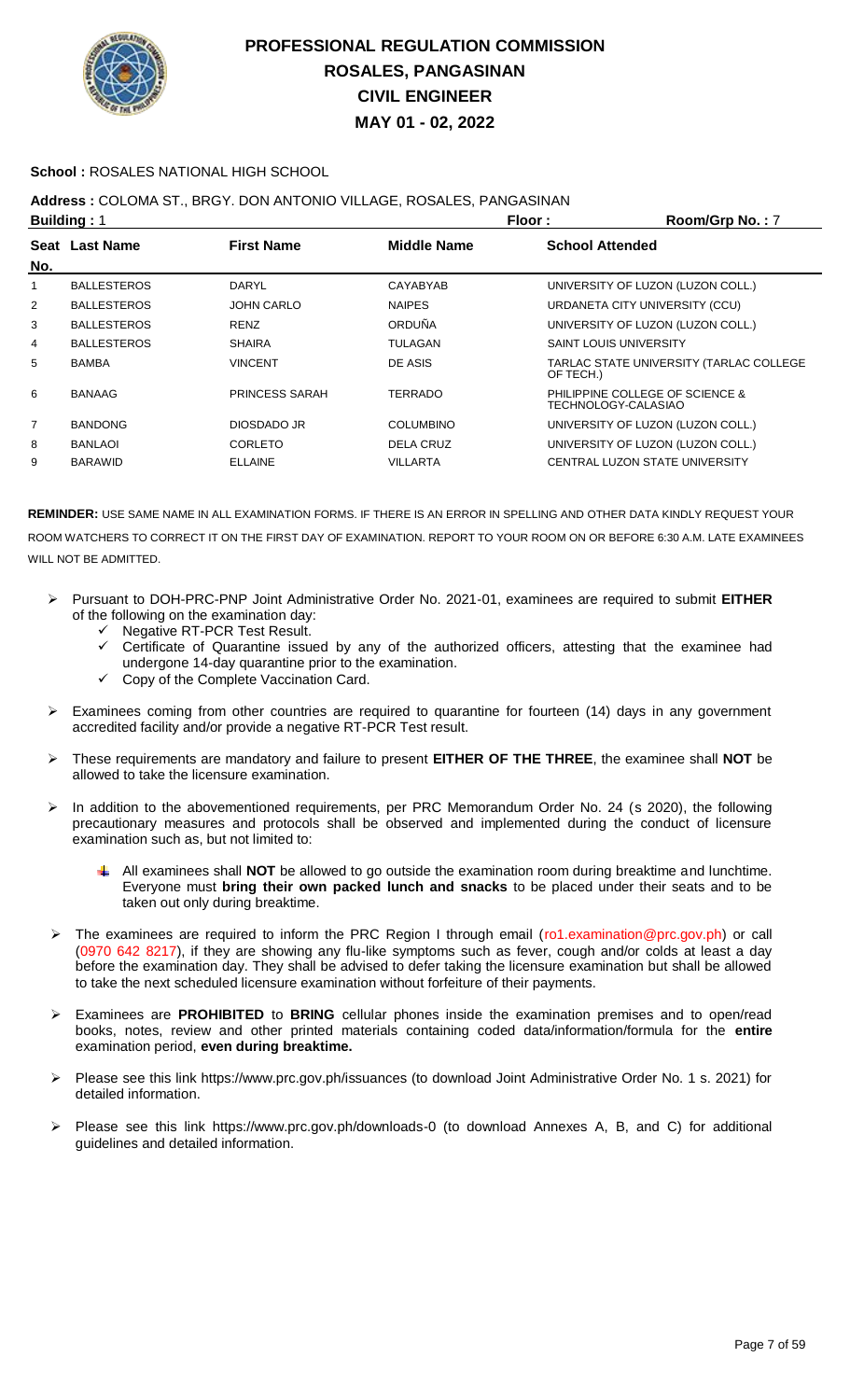

### **School :** ROSALES NATIONAL HIGH SCHOOL

**Address :** COLOMA ST., BRGY. DON ANTONIO VILLAGE, ROSALES, PANGASINAN

|                | <b>Building: 1</b> |                     | Floor:             | Room/Grp No.: 8                                   |
|----------------|--------------------|---------------------|--------------------|---------------------------------------------------|
| No.            | Seat Last Name     | <b>First Name</b>   | <b>Middle Name</b> | <b>School Attended</b>                            |
| 1              | <b>BAROMA</b>      | JHANRHY MAE         |                    | PANGASINAN STATE UNIVERSITY-URDANETA              |
| 2              | <b>BAROT</b>       | JAY                 | <b>GALVIZO</b>     | CENTRAL LUZON STATE UNIVERSITY                    |
| 3              | <b>BARROGA</b>     | <b>JOHN DIETHER</b> | AGGASID            | UNIVERSITY OF THE CORDILLERAS (for BAGUIO<br>C.F. |
| 4              | <b>BARROZO</b>     | <b>GLADYS</b>       | <b>DIAZ</b>        | PANGASINAN STATE UNIVERSITY-URDANETA              |
| 5              | <b>BARTOLOME</b>   | ACER JAE            | <b>GAGOTE</b>      | <b>SAINT LOUIS UNIVERSITY</b>                     |
| 6              | <b>BASTO</b>       | <b>RAQUEL</b>       | <b>CAGUYA</b>      | LYCEUM NORTHWESTERN UNIVERSITY-<br>DAGUPAN CITY   |
| $\overline{7}$ | <b>BATALLA</b>     | <b>ANNE RAIZA</b>   | PAGURAYAN          | CENTRAL LUZON STATE UNIVERSITY                    |
| 8              | BATAY-AN           | JANETH              | <b>GANIO</b>       | PANGASINAN STATE UNIVERSITY-URDANETA              |
| 9              | <b>BAUTISTA</b>    | <b>JAIRUS</b>       | <b>CASIO</b>       | UNIVERSITY OF LUZON (LUZON COLL.)                 |
|                |                    |                     |                    |                                                   |

- Pursuant to DOH-PRC-PNP Joint Administrative Order No. 2021-01, examinees are required to submit **EITHER** of the following on the examination day:
	- G Negative RT-PCR Test Result.<br>Gertificate of Quarantine issu
	- Certificate of Quarantine issued by any of the authorized officers, attesting that the examinee had undergone 14-day quarantine prior to the examination.
	- Copy of the Complete Vaccination Card.
- $\triangleright$  Examinees coming from other countries are required to quarantine for fourteen (14) days in any government accredited facility and/or provide a negative RT-PCR Test result.
- These requirements are mandatory and failure to present **EITHER OF THE THREE**, the examinee shall **NOT** be allowed to take the licensure examination.
- In addition to the abovementioned requirements, per PRC Memorandum Order No. 24 (s 2020), the following precautionary measures and protocols shall be observed and implemented during the conduct of licensure examination such as, but not limited to:
	- All examinees shall **NOT** be allowed to go outside the examination room during breaktime and lunchtime. Everyone must **bring their own packed lunch and snacks** to be placed under their seats and to be taken out only during breaktime.
- The examinees are required to inform the PRC Region I through email (ro1.examination@prc.gov.ph) or call (0970 642 8217), if they are showing any flu-like symptoms such as fever, cough and/or colds at least a day before the examination day. They shall be advised to defer taking the licensure examination but shall be allowed to take the next scheduled licensure examination without forfeiture of their payments.
- Examinees are **PROHIBITED** to **BRING** cellular phones inside the examination premises and to open/read books, notes, review and other printed materials containing coded data/information/formula for the **entire** examination period, **even during breaktime.**
- Please see this link https://www.prc.gov.ph/issuances (to download Joint Administrative Order No. 1 s. 2021) for detailed information.
- Please see this link https://www.prc.gov.ph/downloads-0 (to download Annexes A, B, and C) for additional guidelines and detailed information.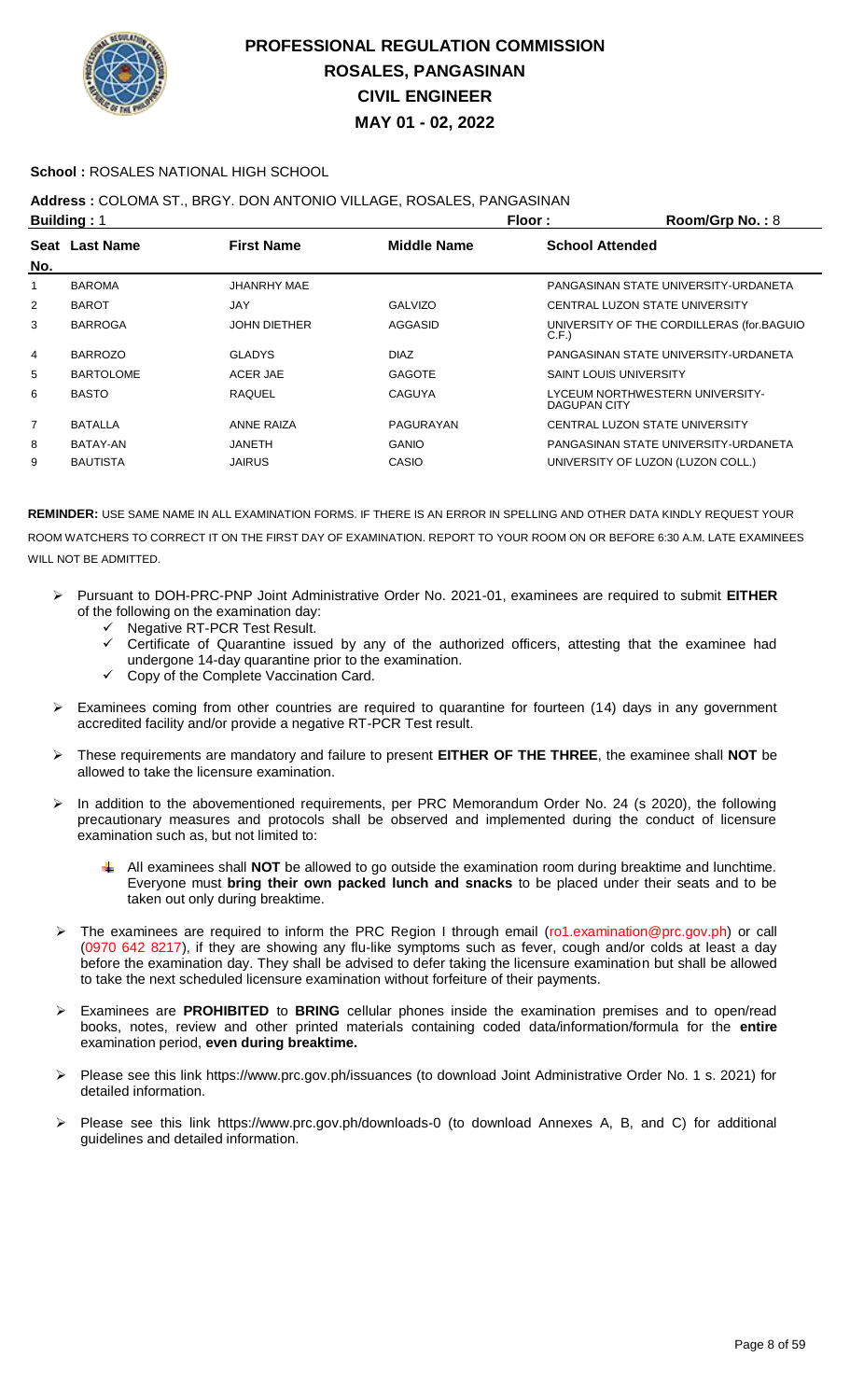

### **School :** ROSALES NATIONAL HIGH SCHOOL

## **Address :** COLOMA ST., BRGY. DON ANTONIO VILLAGE, ROSALES, PANGASINAN

|                   |                                      | Floor:             | Room/Grp No.: 9                                      |
|-------------------|--------------------------------------|--------------------|------------------------------------------------------|
|                   | <b>First Name</b>                    | <b>Middle Name</b> | <b>School Attended</b>                               |
|                   |                                      |                    |                                                      |
| <b>BAUTISTA</b>   | RUSSELL JOHN                         | AGSALUD            | UNIVERSITY OF LUZON (LUZON COLL.)                    |
| <b>BAYLON</b>     | <b>ANITA</b>                         | <b>VILLA</b>       | TARLAC STATE UNIVERSITY (TARLAC COLLEGE<br>OF TECH.) |
| <b>BELLOCILLO</b> | <b>DANDY</b>                         | <b>DELA TORRE</b>  | UNIVERSITY OF LUZON (LUZON COLL.)                    |
| <b>BENITO</b>     | KYLE JECO                            | <b>EROLIN</b>      | PANGASINAN STATE UNIVERSITY-URDANETA                 |
| <b>BERMAL</b>     | <b>PEDRO</b>                         | VENTURA            | UNIVERSITY OF LUZON (LUZON COLL.)                    |
| <b>BERMEO</b>     | <b>ZHARMAE</b>                       | ORTIZ              | CENTRAL LUZON STATE UNIVERSITY                       |
| <b>BERNABE</b>    | <b>MICHAEL ERIKO</b>                 | <b>ALVIENTO</b>    | MAPUA UNIVERSITY (FOR M.I.T.) - MANILA               |
| <b>BETOS</b>      | AUREEN RESHA                         | <b>URBINO</b>      | UNIVERSITY OF PANGASINAN                             |
| <b>BIANAN</b>     | JESSE                                | <b>NILO</b>        | FEU INSTITUTE OF TECHNOLOGY (for FEU-E.A.C.)         |
|                   | <b>Building: 1</b><br>Seat Last Name |                    |                                                      |

- Pursuant to DOH-PRC-PNP Joint Administrative Order No. 2021-01, examinees are required to submit **EITHER** of the following on the examination day:
	- V Negative RT-PCR Test Result.<br>V Certificate of Quarantine issue
	- Certificate of Quarantine issued by any of the authorized officers, attesting that the examinee had undergone 14-day quarantine prior to the examination.
	- $\checkmark$  Copy of the Complete Vaccination Card.
- Examinees coming from other countries are required to quarantine for fourteen (14) days in any government accredited facility and/or provide a negative RT-PCR Test result.
- These requirements are mandatory and failure to present **EITHER OF THE THREE**, the examinee shall **NOT** be allowed to take the licensure examination.
- In addition to the abovementioned requirements, per PRC Memorandum Order No. 24 (s 2020), the following precautionary measures and protocols shall be observed and implemented during the conduct of licensure examination such as, but not limited to:
	- All examinees shall **NOT** be allowed to go outside the examination room during breaktime and lunchtime. Everyone must **bring their own packed lunch and snacks** to be placed under their seats and to be taken out only during breaktime.
- > The examinees are required to inform the PRC Region I through email (ro1.examination@prc.gov.ph) or call (0970 642 8217), if they are showing any flu-like symptoms such as fever, cough and/or colds at least a day before the examination day. They shall be advised to defer taking the licensure examination but shall be allowed to take the next scheduled licensure examination without forfeiture of their payments.
- Examinees are **PROHIBITED** to **BRING** cellular phones inside the examination premises and to open/read books, notes, review and other printed materials containing coded data/information/formula for the **entire** examination period, **even during breaktime.**
- Please see this link https://www.prc.gov.ph/issuances (to download Joint Administrative Order No. 1 s. 2021) for detailed information.
- Please see this link https://www.prc.gov.ph/downloads-0 (to download Annexes A, B, and C) for additional guidelines and detailed information.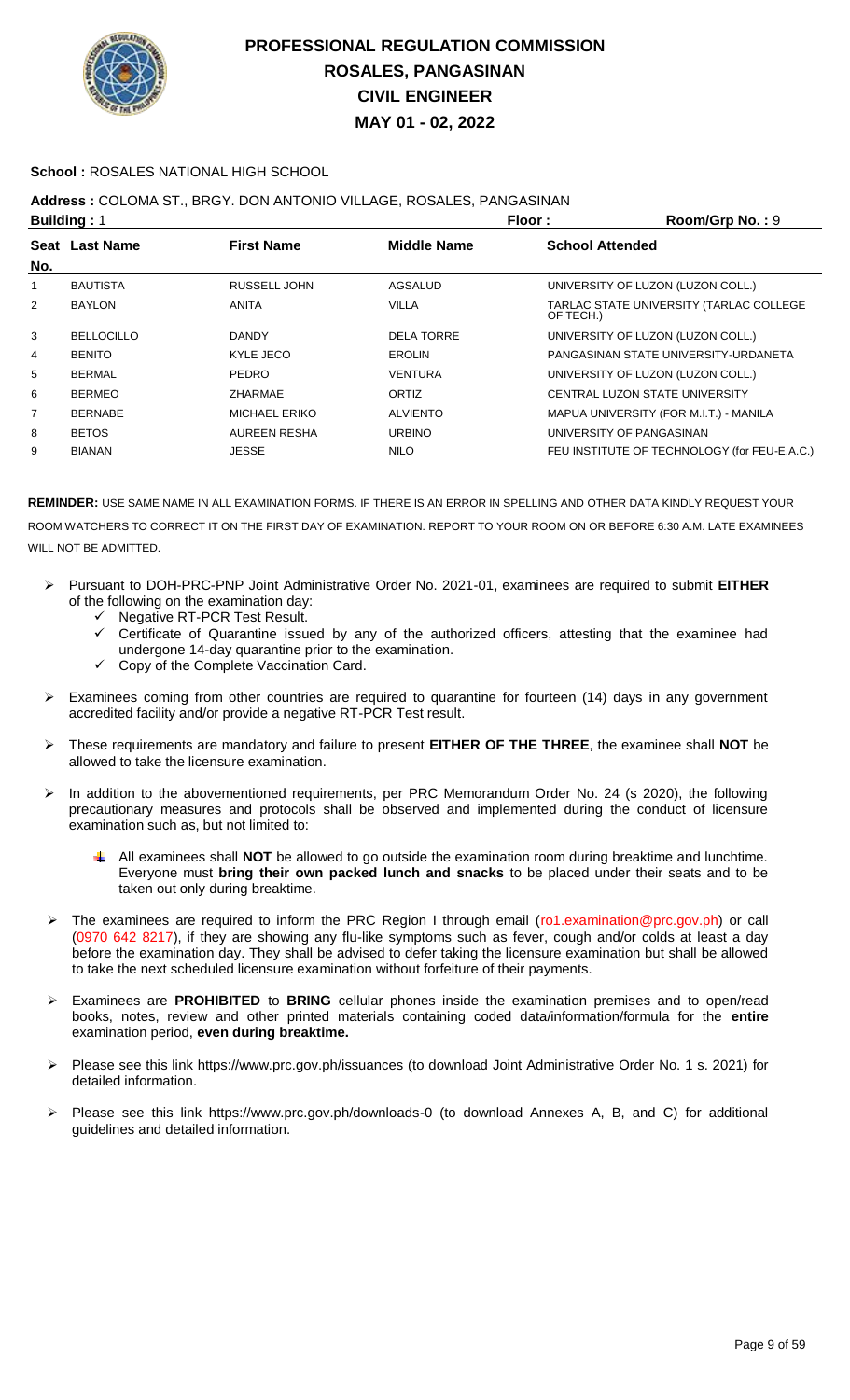

#### **School :** ROSALES NATIONAL HIGH SCHOOL

### **Address :** COLOMA ST., BRGY. DON ANTONIO VILLAGE, ROSALES, PANGASINAN

|                | <b>Building: 1</b>    |                        | Floor:             | Room/Grp No.: 10                                                            |
|----------------|-----------------------|------------------------|--------------------|-----------------------------------------------------------------------------|
|                | <b>Seat Last Name</b> | <b>First Name</b>      | <b>Middle Name</b> | <b>School Attended</b>                                                      |
| No.            |                       |                        |                    |                                                                             |
| 1              | <b>BIANAN</b>         | <b>MARK HEZRON</b>     | <b>MAGNO</b>       | UNIVERSITY OF PANGASINAN                                                    |
| 2              | <b>BIBAT</b>          | <b>CLARISSA NICOLE</b> | <b>SALAGUBANG</b>  | TECHNOLOGICAL INSTITUTE OF THE<br>PHILIPPINES-MANILA                        |
| 3              | <b>BLAZA</b>          | PRECILDA               | CARANGA            | LYCEUM NORTHWESTERN UNIVERSITY-<br>DAGUPAN CITY                             |
| 4              | <b>BONA</b>           | <b>ADRIAN KARL</b>     | <b>TORIO</b>       | CAMARINES NORTE STATE COLLEGE-DAET                                          |
| 5              | <b>BOONGALING</b>     | <b>CHRISTIAN JAY</b>   | <b>BENITEZ</b>     | PANGASINAN STATE UNIVERSITY-URDANETA                                        |
| 6              | <b>BORILLO</b>        | <b>JENNEFER</b>        | <b>ROCDAVA</b>     | PANPACIFIC UNIVERSITY INC. (FOR. PANPACIFIC<br>UNIVERSITY NORTH PHILIPPINES |
| $\overline{7}$ | <b>BRAGIL</b>         | <b>JULIE ANN</b>       | <b>OLANDE</b>      | PANGASINAN STATE UNIVERSITY-URDANETA                                        |
| 8              | <b>BRAVO</b>          | <b>PAULINE</b>         | <b>JUAN</b>        | UNIVERSITY OF LUZON (LUZON COLL.)                                           |
| 9              | <b>BREGUERA</b>       | <b>BRYAN BUTCH</b>     | <b>RAVANCHO</b>    | COLEGIO DE DAGUPAN (for.COMPUTRONIX COLL)                                   |

- Pursuant to DOH-PRC-PNP Joint Administrative Order No. 2021-01, examinees are required to submit **EITHER** of the following on the examination day:
	- ← Negative RT-PCR Test Result.
	- Certificate of Quarantine issued by any of the authorized officers, attesting that the examinee had undergone 14-day quarantine prior to the examination.
	- $\checkmark$  Copy of the Complete Vaccination Card.
- Examinees coming from other countries are required to quarantine for fourteen (14) days in any government accredited facility and/or provide a negative RT-PCR Test result.
- These requirements are mandatory and failure to present **EITHER OF THE THREE**, the examinee shall **NOT** be allowed to take the licensure examination.
- In addition to the abovementioned requirements, per PRC Memorandum Order No. 24 (s 2020), the following precautionary measures and protocols shall be observed and implemented during the conduct of licensure examination such as, but not limited to:
	- All examinees shall **NOT** be allowed to go outside the examination room during breaktime and lunchtime. Everyone must **bring their own packed lunch and snacks** to be placed under their seats and to be taken out only during breaktime.
- > The examinees are required to inform the PRC Region I through email (ro1.examination@prc.gov.ph) or call (0970 642 8217), if they are showing any flu-like symptoms such as fever, cough and/or colds at least a day before the examination day. They shall be advised to defer taking the licensure examination but shall be allowed to take the next scheduled licensure examination without forfeiture of their payments.
- Examinees are **PROHIBITED** to **BRING** cellular phones inside the examination premises and to open/read books, notes, review and other printed materials containing coded data/information/formula for the **entire** examination period, **even during breaktime.**
- Please see this link https://www.prc.gov.ph/issuances (to download Joint Administrative Order No. 1 s. 2021) for detailed information.
- Please see this link https://www.prc.gov.ph/downloads-0 (to download Annexes A, B, and C) for additional guidelines and detailed information.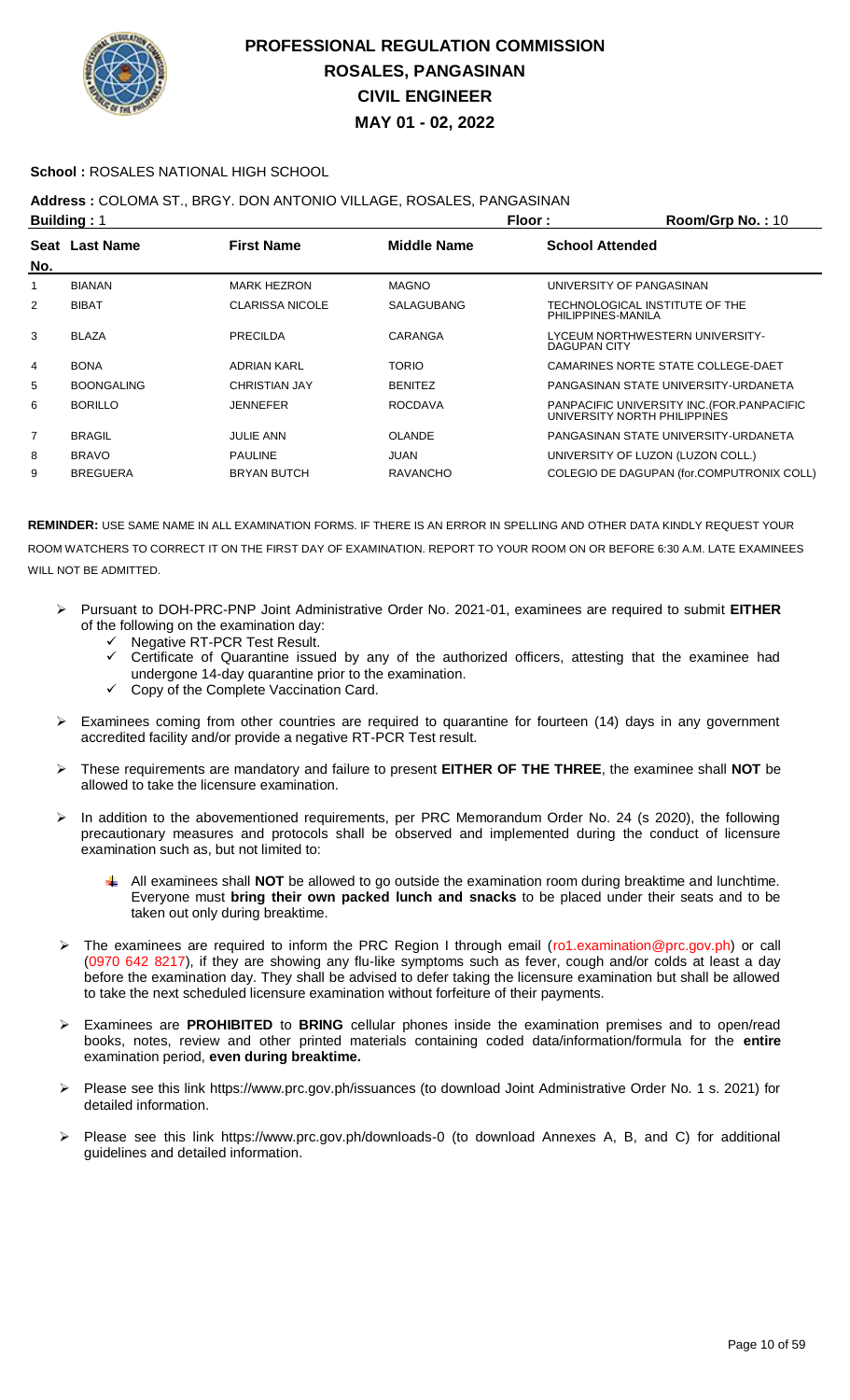

### **School :** ROSALES NATIONAL HIGH SCHOOL

### **Address :** COLOMA ST., BRGY. DON ANTONIO VILLAGE, ROSALES, PANGASINAN

|                | <b>Building: 1</b>  |                        | Floor:             | Room/Grp No.: 11                                     |
|----------------|---------------------|------------------------|--------------------|------------------------------------------------------|
|                | Seat Last Name      | <b>First Name</b>      | <b>Middle Name</b> | <b>School Attended</b>                               |
| No.            |                     |                        |                    |                                                      |
| 1              | <b>BUENAVENTURA</b> | <b>EDEN MIEL</b>       | <b>POBLETE</b>     | CENTRAL LUZON STATE UNIVERSITY                       |
| $\overline{2}$ | <b>BUGARIN</b>      | <b>JOWAHER</b>         | <b>MAGBAG</b>      | TARLAC STATE UNIVERSITY (TARLAC COLLEGE<br>OF TECH.) |
| 3              | <b>BULANADI</b>     | <b>CRISELLA MAE</b>    | <b>SERRANO</b>     | CENTRAL LUZON STATE UNIVERSITY                       |
| 4              | <b>BULANADI</b>     | <b>CRISELLA MAE</b>    | <b>SERRANO</b>     | CENTRAL LUZON STATE UNIVERSITY                       |
| 5              | <b>BUSTILLO</b>     | <b>CHARLES GABRIEL</b> | <b>APILADO</b>     | UNIVERSITY OF LUZON (LUZON COLL.)                    |
| 6              | <b>CABAG</b>        | ANGELICA               | DE GUZMAN          | PANGASINAN STATE UNIVERSITY-URDANETA                 |
| 7              | CABALLERO           | <b>JOHN VER</b>        | LAVARIAS           | <b>SAINT LOUIS UNIVERSITY</b>                        |
| 8              | CABALLERO           | LAICA                  | ALMIRAÑEZ          | UNIVERSITY OF PANGASINAN                             |
| 9              | <b>CABERTO</b>      | <b>JAYSON</b>          | <b>MANZANO</b>     | CENTRAL LUZON STATE UNIVERSITY                       |
|                |                     |                        |                    |                                                      |

- Pursuant to DOH-PRC-PNP Joint Administrative Order No. 2021-01, examinees are required to submit **EITHER** of the following on the examination day:
	- Negative RT-PCR Test Result.
	- Certificate of Quarantine issued by any of the authorized officers, attesting that the examinee had undergone 14-day quarantine prior to the examination.
	- $\checkmark$  Copy of the Complete Vaccination Card.
- Examinees coming from other countries are required to quarantine for fourteen (14) days in any government accredited facility and/or provide a negative RT-PCR Test result.
- These requirements are mandatory and failure to present **EITHER OF THE THREE**, the examinee shall **NOT** be allowed to take the licensure examination.
- In addition to the abovementioned requirements, per PRC Memorandum Order No. 24 (s 2020), the following precautionary measures and protocols shall be observed and implemented during the conduct of licensure examination such as, but not limited to:
	- All examinees shall **NOT** be allowed to go outside the examination room during breaktime and lunchtime. Everyone must **bring their own packed lunch and snacks** to be placed under their seats and to be taken out only during breaktime.
- The examinees are required to inform the PRC Region I through email (ro1.examination@prc.gov.ph) or call (0970 642 8217), if they are showing any flu-like symptoms such as fever, cough and/or colds at least a day before the examination day. They shall be advised to defer taking the licensure examination but shall be allowed to take the next scheduled licensure examination without forfeiture of their payments.
- Examinees are **PROHIBITED** to **BRING** cellular phones inside the examination premises and to open/read books, notes, review and other printed materials containing coded data/information/formula for the **entire** examination period, **even during breaktime.**
- Please see this link https://www.prc.gov.ph/issuances (to download Joint Administrative Order No. 1 s. 2021) for detailed information.
- Please see this link https://www.prc.gov.ph/downloads-0 (to download Annexes A, B, and C) for additional guidelines and detailed information.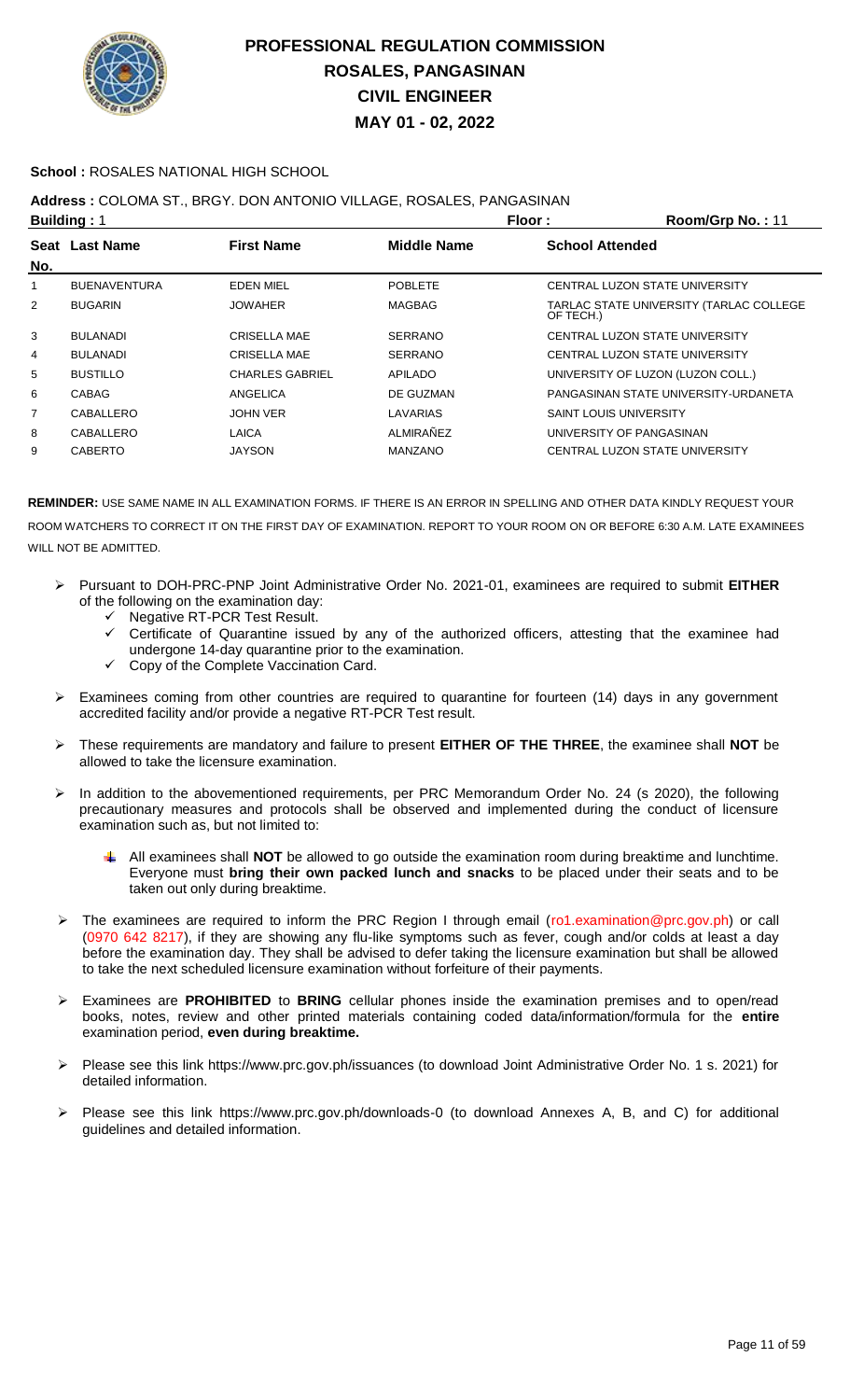

### **School :** ROSALES NATIONAL HIGH SCHOOL

## **Address :** COLOMA ST., BRGY. DON ANTONIO VILLAGE, ROSALES, PANGASINAN

|                | <b>Building: 1</b> |                       | Floor:             | Room/Grp No.: 12                         |
|----------------|--------------------|-----------------------|--------------------|------------------------------------------|
|                | Seat Last Name     | <b>First Name</b>     | <b>Middle Name</b> | <b>School Attended</b>                   |
| No.            |                    |                       |                    |                                          |
| 1              | <b>CABILES</b>     | <b>WENDELL ANGELO</b> | <b>OLAMCRUZ</b>    | PANGASINAN STATE UNIVERSITY-URDANETA     |
| 2              | CABRAL             | <b>ROVI</b>           | <b>EUGENIO</b>     | CENTRAL LUZON STATE UNIVERSITY           |
| 3              | <b>CABURNAY</b>    | JULIUS JOHN           | <b>CRUZ</b>        | UNIVERSITY OF LUZON (LUZON COLL.)        |
| 4              | <b>CABURNAY</b>    | <b>VANESSA MAE</b>    | MANUEL             | <b>SAINT LOUIS UNIVERSITY</b>            |
| 5              | <b>CACAYORIN</b>   | <b>MHAR KENNETH</b>   | <b>HIPOLITO</b>    | UNIVERSITY OF CEBU                       |
| 6              | <b>CACERES</b>     | RENZ JAY              | <b>DIGA</b>        | UNIVERSITY OF NORTHERN PHILIPPINES-VIGAN |
| $\overline{7}$ | <b>CACHO</b>       | ARIEL                 | <b>DOMALANTA</b>   | UNIVERSITY OF PANGASINAN                 |
| 8              | <b>CAGUIN</b>      | <b>CHRISTINE JOY</b>  | MALAGUEÑO          | PANGASINAN STATE UNIVERSITY-URDANETA     |
| 9              | <b>CALIMLIM</b>    | <b>BLESSIE</b>        | DE GUZMAN          | UNIVERSITY OF LUZON (LUZON COLL.)        |
|                |                    |                       |                    |                                          |

- Pursuant to DOH-PRC-PNP Joint Administrative Order No. 2021-01, examinees are required to submit **EITHER** of the following on the examination day:
	- $\checkmark$  Negative RT-PCR Test Result.<br> $\checkmark$  Certificate of Quarantine issue
	- Certificate of Quarantine issued by any of the authorized officers, attesting that the examinee had undergone 14-day quarantine prior to the examination.
	- Copy of the Complete Vaccination Card.
- $\triangleright$  Examinees coming from other countries are required to quarantine for fourteen (14) days in any government accredited facility and/or provide a negative RT-PCR Test result.
- These requirements are mandatory and failure to present **EITHER OF THE THREE**, the examinee shall **NOT** be allowed to take the licensure examination.
- In addition to the abovementioned requirements, per PRC Memorandum Order No. 24 (s 2020), the following precautionary measures and protocols shall be observed and implemented during the conduct of licensure examination such as, but not limited to:
	- All examinees shall **NOT** be allowed to go outside the examination room during breaktime and lunchtime. Everyone must **bring their own packed lunch and snacks** to be placed under their seats and to be taken out only during breaktime.
- The examinees are required to inform the PRC Region I through email (ro1.examination@prc.gov.ph) or call (0970 642 8217), if they are showing any flu-like symptoms such as fever, cough and/or colds at least a day before the examination day. They shall be advised to defer taking the licensure examination but shall be allowed to take the next scheduled licensure examination without forfeiture of their payments.
- Examinees are **PROHIBITED** to **BRING** cellular phones inside the examination premises and to open/read books, notes, review and other printed materials containing coded data/information/formula for the **entire** examination period, **even during breaktime.**
- Please see this link https://www.prc.gov.ph/issuances (to download Joint Administrative Order No. 1 s. 2021) for detailed information.
- Please see this link https://www.prc.gov.ph/downloads-0 (to download Annexes A, B, and C) for additional guidelines and detailed information.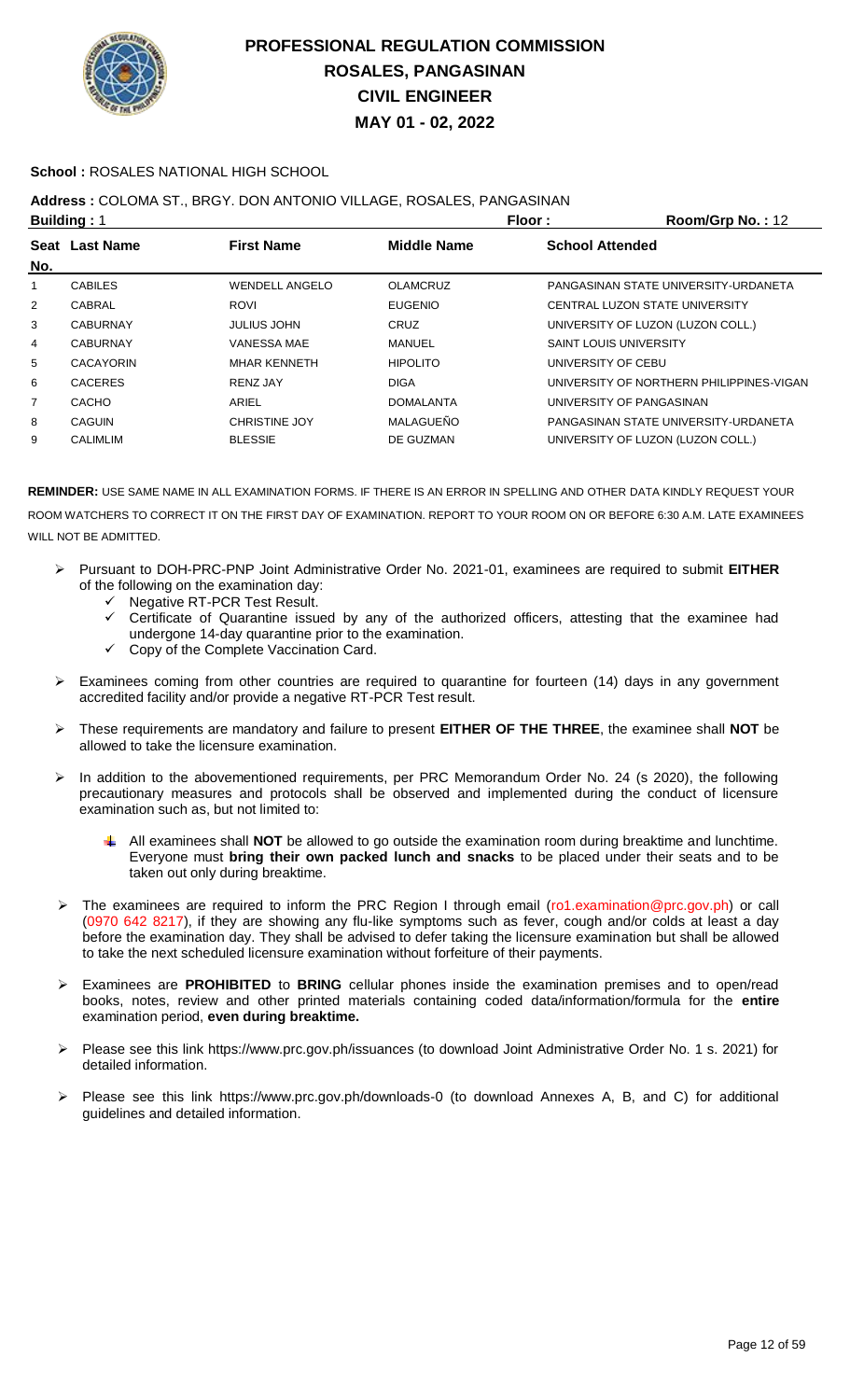

### **School :** ROSALES NATIONAL HIGH SCHOOL

### **Address :** COLOMA ST., BRGY. DON ANTONIO VILLAGE, ROSALES, PANGASINAN

|                | <b>Building: 1</b> |                    | Floor:             | Room/Grp No.: 13                                       |
|----------------|--------------------|--------------------|--------------------|--------------------------------------------------------|
| No.            | Seat Last Name     | <b>First Name</b>  | <b>Middle Name</b> | <b>School Attended</b>                                 |
|                | CALINGASIN         | <b>EUNICE MAE</b>  | DE GUZMAN          | <b>SAINT LOUIS UNIVERSITY</b>                          |
| $\overline{2}$ | <b>CAMACHO</b>     | DARLENE            | <b>ROSARIO</b>     | VIRGEN MILAGROSA UNIVERSITY FOUNDATION                 |
| 3              | <b>CAMBA</b>       | IMMANUEL           | <b>CONSUL</b>      | UNIVERSITY OF PANGASINAN                               |
| 4              | <b>CAMCAM</b>      | ROD JAYSON         | <b>BASCOS</b>      | <b>BAGUIO CENTRAL UNIVERSITY</b>                       |
| 5              | CAÑAVERAL          | DANIEL             | <b>COSTALES</b>    | PANGASINAN STATE UNIVERSITY-URDANETA                   |
| 6              | <b>CANTOR</b>      | <b>KENT</b>        | <b>DORIA</b>       | LYCEUM NORTHWESTERN UNIVERSITY-<br><b>DAGUPAN CITY</b> |
| $\overline{7}$ | <b>CAPINPIN</b>    | <b>BRYAN CARLO</b> | <b>BAYLON</b>      | COLEGIO DE DAGUPAN (for.COMPUTRONIX COLL)              |
| 8              | CARANTO            | <b>GENREV</b>      | TANGONAN           | TARLAC STATE UNIVERSITY (TARLAC COLLEGE<br>OF TECH.)   |
| 9              | <b>CARANTO</b>     | <b>JAYSON</b>      | <b>DIAZ</b>        | VIRGEN MILAGROSA UNIVERSITY FOUNDATION                 |
|                |                    |                    |                    |                                                        |

- Pursuant to DOH-PRC-PNP Joint Administrative Order No. 2021-01, examinees are required to submit **EITHER** of the following on the examination day:
	- Negative RT-PCR Test Result.
	- Certificate of Quarantine issued by any of the authorized officers, attesting that the examinee had undergone 14-day quarantine prior to the examination.
	- Copy of the Complete Vaccination Card.
- $\triangleright$  Examinees coming from other countries are required to quarantine for fourteen (14) days in any government accredited facility and/or provide a negative RT-PCR Test result.
- These requirements are mandatory and failure to present **EITHER OF THE THREE**, the examinee shall **NOT** be allowed to take the licensure examination.
- In addition to the abovementioned requirements, per PRC Memorandum Order No. 24 (s 2020), the following precautionary measures and protocols shall be observed and implemented during the conduct of licensure examination such as, but not limited to:
	- All examinees shall **NOT** be allowed to go outside the examination room during breaktime and lunchtime. Everyone must **bring their own packed lunch and snacks** to be placed under their seats and to be taken out only during breaktime.
- > The examinees are required to inform the PRC Region I through email (ro1.examination@prc.gov.ph) or call (0970 642 8217), if they are showing any flu-like symptoms such as fever, cough and/or colds at least a day before the examination day. They shall be advised to defer taking the licensure examination but shall be allowed to take the next scheduled licensure examination without forfeiture of their payments.
- Examinees are **PROHIBITED** to **BRING** cellular phones inside the examination premises and to open/read books, notes, review and other printed materials containing coded data/information/formula for the **entire** examination period, **even during breaktime.**
- Please see this link https://www.prc.gov.ph/issuances (to download Joint Administrative Order No. 1 s. 2021) for detailed information.
- Please see this link https://www.prc.gov.ph/downloads-0 (to download Annexes A, B, and C) for additional guidelines and detailed information.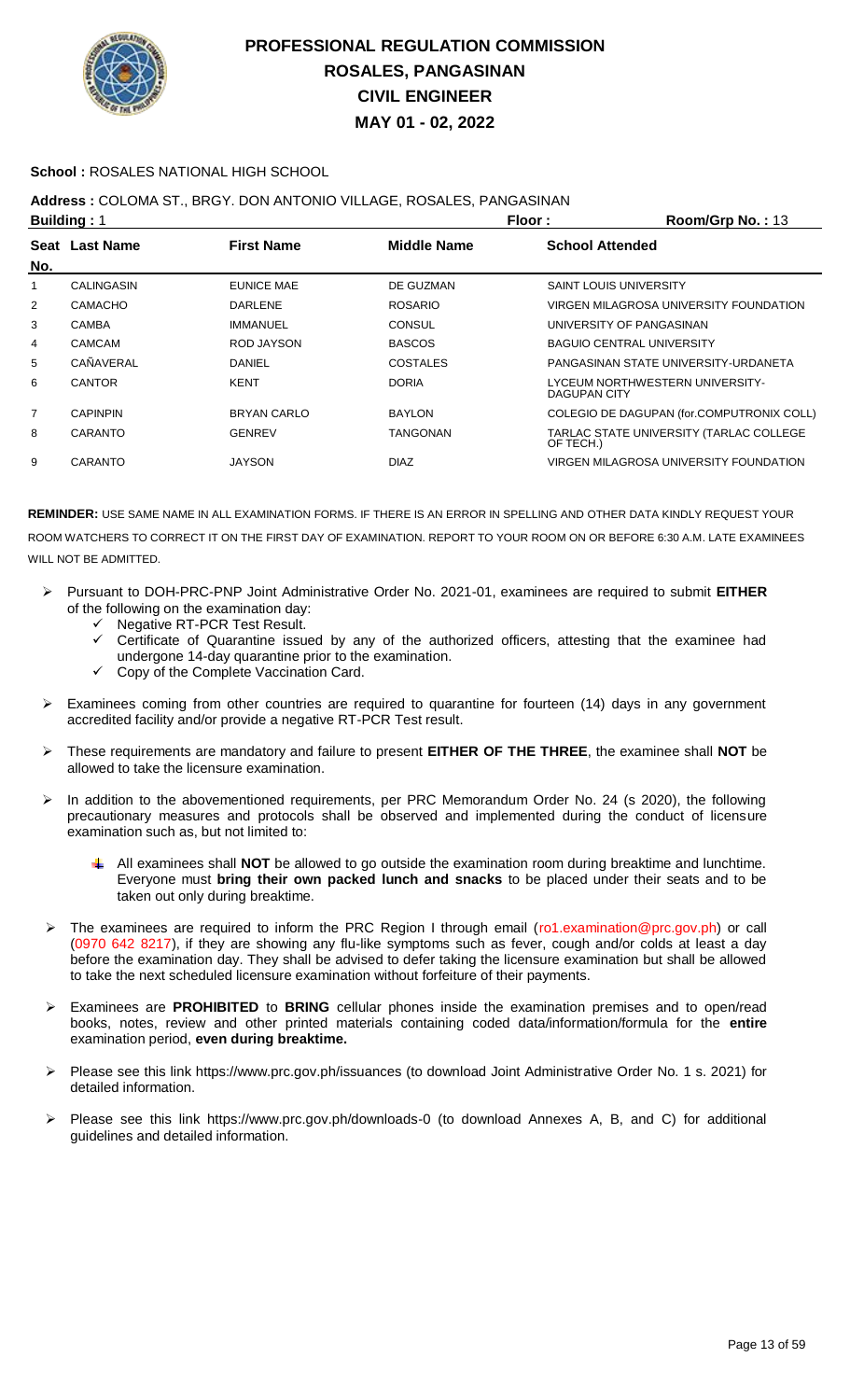

### **School :** ROSALES NATIONAL HIGH SCHOOL

### **Address :** COLOMA ST., BRGY. DON ANTONIO VILLAGE, ROSALES, PANGASINAN

|                | <b>Building: 1</b> |                   |                    | Floor:                        | Room/Grp No.: 14                                                            |
|----------------|--------------------|-------------------|--------------------|-------------------------------|-----------------------------------------------------------------------------|
| No.            | Seat Last Name     | <b>First Name</b> | <b>Middle Name</b> | <b>School Attended</b>        |                                                                             |
|                | <b>CARPIO</b>      | AIRA ISAHMAY      | <b>GALOPE</b>      | TECHNOLOGY-CABANATUAN)        | NUEVA ECIJA UNIVERSITY OF SCIENCE &                                         |
| 2              | <b>CASAMAYOR</b>   | BRYAN O'NEAL      | <b>SIMORIO</b>     | UNIVERSITY OF PANGASINAN      |                                                                             |
| 3              | CASILLAN           | NIMROD EDISON     | <b>HERMOGENO</b>   | <b>SAINT LOUIS UNIVERSITY</b> |                                                                             |
| 4              | CASPILLO           | KENNETH           | <b>RAMOS</b>       |                               | PANGASINAN STATE UNIVERSITY-URDANETA                                        |
| 5              | CASTAÑEDA          | <b>JENNIFER</b>   | <b>BERAME</b>      | IST)-BANGUED                  | ABRA STATE INST. OF SCIENCE & TECH. (ABRA                                   |
| 6              | CASTILLO           | HONESTO JR.       | <b>CARDONA</b>     | TECHNOLOGY-CABANATUAN)        | NUEVA ECIJA UNIVERSITY OF SCIENCE &                                         |
| $\overline{7}$ | CASTILLO           | <b>JONAS</b>      | <b>DELA CRUZ</b>   | UNIVERSITY OF PANGASINAN      |                                                                             |
| 8              | CASTILLO           | <b>WENDY LYN</b>  | REGUYAL            |                               | CENTRAL LUZON STATE UNIVERSITY                                              |
| 9              | <b>CASTRO</b>      | JORAM             | <b>AYSON</b>       |                               | PANPACIFIC UNIVERSITY INC. (FOR. PANPACIFIC<br>UNIVERSITY NORTH PHILIPPINES |

- Pursuant to DOH-PRC-PNP Joint Administrative Order No. 2021-01, examinees are required to submit **EITHER** of the following on the examination day:
	- $\checkmark$  Negative RT-PCR Test Result.<br> $\checkmark$  Certificate of Quarantine issue
	- Certificate of Quarantine issued by any of the authorized officers, attesting that the examinee had undergone 14-day quarantine prior to the examination.
	- $\checkmark$  Copy of the Complete Vaccination Card.
- Examinees coming from other countries are required to quarantine for fourteen (14) days in any government accredited facility and/or provide a negative RT-PCR Test result.
- These requirements are mandatory and failure to present **EITHER OF THE THREE**, the examinee shall **NOT** be allowed to take the licensure examination.
- > In addition to the abovementioned requirements, per PRC Memorandum Order No. 24 (s 2020), the following precautionary measures and protocols shall be observed and implemented during the conduct of licensure examination such as, but not limited to:
	- All examinees shall **NOT** be allowed to go outside the examination room during breaktime and lunchtime. Everyone must **bring their own packed lunch and snacks** to be placed under their seats and to be taken out only during breaktime.
- The examinees are required to inform the PRC Region I through email (ro1.examination@prc.gov.ph) or call (0970 642 8217), if they are showing any flu-like symptoms such as fever, cough and/or colds at least a day before the examination day. They shall be advised to defer taking the licensure examination but shall be allowed to take the next scheduled licensure examination without forfeiture of their payments.
- Examinees are **PROHIBITED** to **BRING** cellular phones inside the examination premises and to open/read books, notes, review and other printed materials containing coded data/information/formula for the **entire** examination period, **even during breaktime.**
- Please see this link https://www.prc.gov.ph/issuances (to download Joint Administrative Order No. 1 s. 2021) for detailed information.
- Please see this link https://www.prc.gov.ph/downloads-0 (to download Annexes A, B, and C) for additional guidelines and detailed information.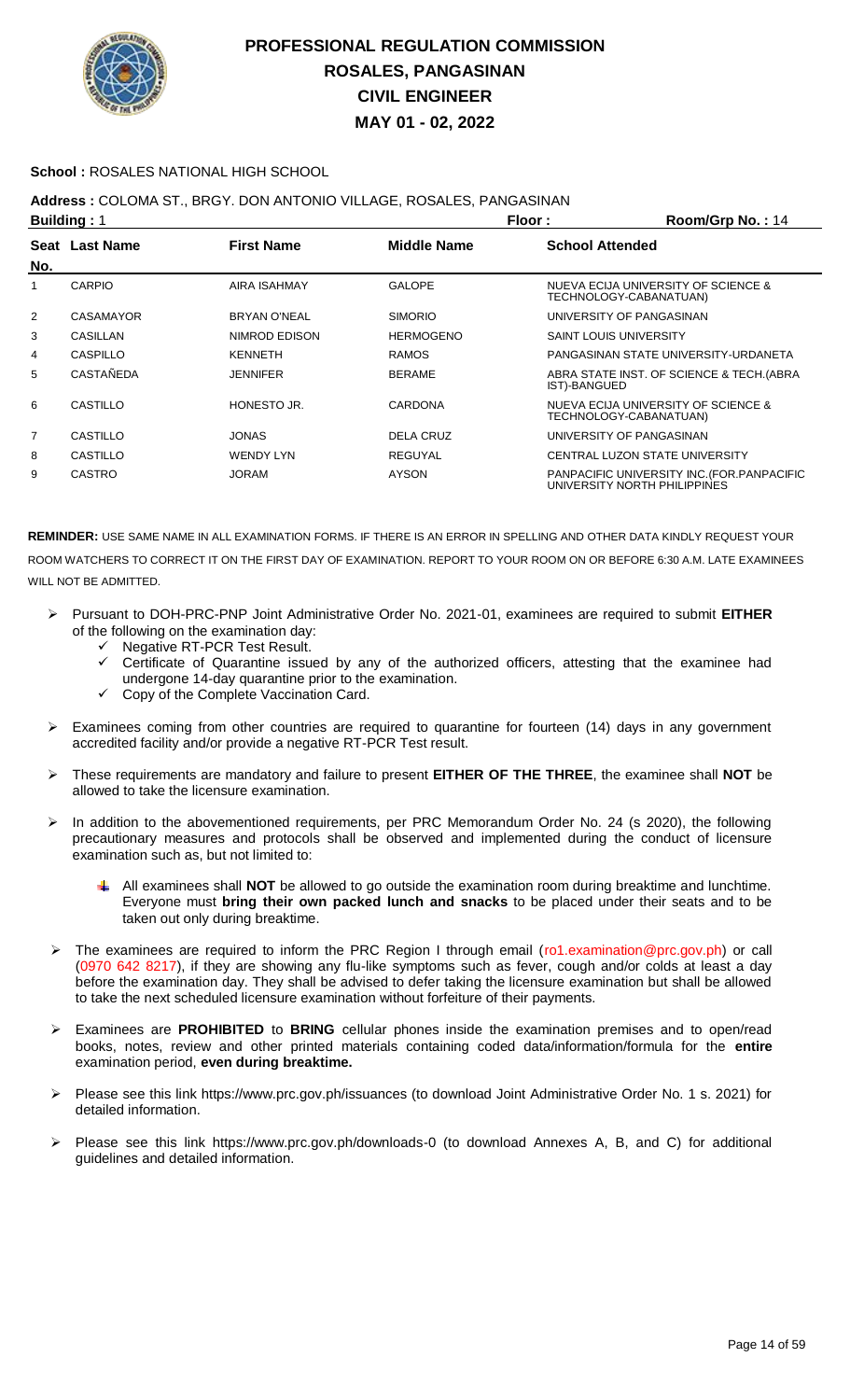

### **School :** ROSALES NATIONAL HIGH SCHOOL

### **Address :** COLOMA ST., BRGY. DON ANTONIO VILLAGE, ROSALES, PANGASINAN

|     | <b>Building: 1</b> |                        |                    | Floor:                 | Room/Grp No.: 15                                              |
|-----|--------------------|------------------------|--------------------|------------------------|---------------------------------------------------------------|
|     | Seat Last Name     | <b>First Name</b>      | <b>Middle Name</b> | <b>School Attended</b> |                                                               |
| No. |                    |                        |                    |                        |                                                               |
| 1   | <b>CASTRO</b>      | LEXUS.                 | <b>JIMENO</b>      |                        | UNIVERSITY OF PANGASINAN                                      |
| 2   | CASUGA             | <b>RICKY</b>           | <b>ALCONCER</b>    |                        | CENTRAL LUZON STATE UNIVERSITY                                |
| 3   | CATALAN            | CHRISTOPHER JHON       | CATALAN            |                        | CENTRAL COLLEGES OF THE PHILIPPINES                           |
| 4   | CATBAGAN           | <b>ZCWYTHLE</b>        | <b>CUNTAPAY</b>    |                        | CENTRAL LUZON STATE UNIVERSITY                                |
| 5   | <b>CAVENTA</b>     | <b>PAULYN CHRISTEL</b> | <b>BOBADILLA</b>   |                        | NUEVA ECIJA UNIVERSITY OF SCIENCE &<br>TECHNOLOGY-CABANATUAN) |
| 6   | CAYABYAB           | <b>ERISHANE</b>        | <b>GARDONES</b>    |                        | PANGASINAN STATE UNIVERSITY-URDANETA                          |
| 7   | CEREZO             | <b>DANICA</b>          | PEREZ              |                        | UNIVERSITY OF PANGASINAN                                      |
| 8   | <b>CERVANTES</b>   | GERALD                 | <b>CRUZ</b>        |                        | PANGASINAN STATE UNIVERSITY-URDANETA                          |
| 9   | <b>CIPRIANO</b>    | <b>MARK ELFREINE</b>   | <b>REYES</b>       |                        | CENTRAL LUZON STATE UNIVERSITY                                |

- Pursuant to DOH-PRC-PNP Joint Administrative Order No. 2021-01, examinees are required to submit **EITHER** of the following on the examination day:
	- ← Negative RT-PCR Test Result.
	- Certificate of Quarantine issued by any of the authorized officers, attesting that the examinee had undergone 14-day quarantine prior to the examination.
	- Copy of the Complete Vaccination Card.
- Examinees coming from other countries are required to quarantine for fourteen (14) days in any government accredited facility and/or provide a negative RT-PCR Test result.
- These requirements are mandatory and failure to present **EITHER OF THE THREE**, the examinee shall **NOT** be allowed to take the licensure examination.
- > In addition to the abovementioned requirements, per PRC Memorandum Order No. 24 (s 2020), the following precautionary measures and protocols shall be observed and implemented during the conduct of licensure examination such as, but not limited to:
	- All examinees shall **NOT** be allowed to go outside the examination room during breaktime and lunchtime. Everyone must **bring their own packed lunch and snacks** to be placed under their seats and to be taken out only during breaktime.
- The examinees are required to inform the PRC Region I through email (ro1.examination@prc.gov.ph) or call (0970 642 8217), if they are showing any flu-like symptoms such as fever, cough and/or colds at least a day before the examination day. They shall be advised to defer taking the licensure examination but shall be allowed to take the next scheduled licensure examination without forfeiture of their payments.
- Examinees are **PROHIBITED** to **BRING** cellular phones inside the examination premises and to open/read books, notes, review and other printed materials containing coded data/information/formula for the **entire** examination period, **even during breaktime.**
- Please see this link https://www.prc.gov.ph/issuances (to download Joint Administrative Order No. 1 s. 2021) for detailed information.
- Please see this link https://www.prc.gov.ph/downloads-0 (to download Annexes A, B, and C) for additional guidelines and detailed information.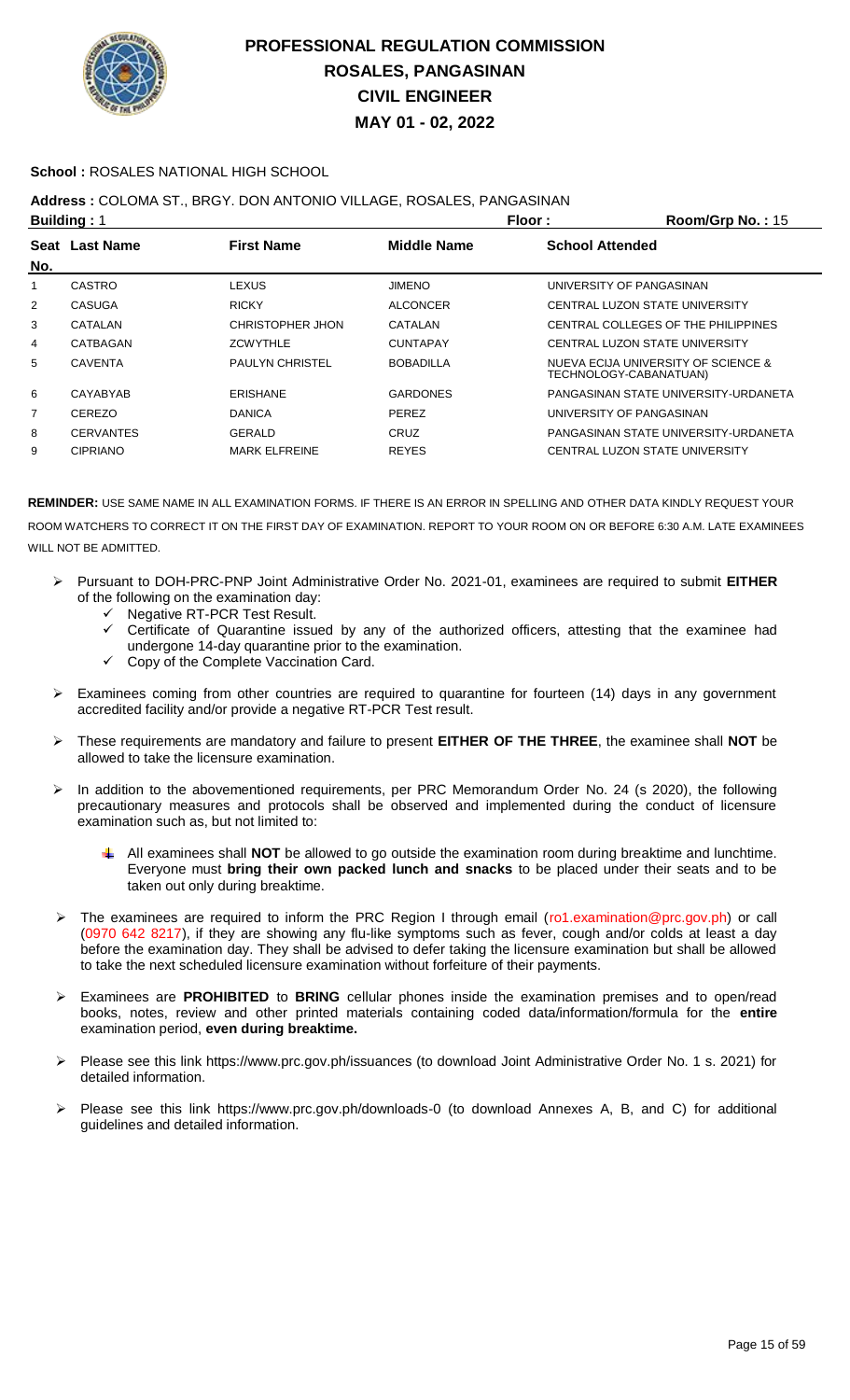

### **School :** ROSALES NATIONAL HIGH SCHOOL

### **Address :** COLOMA ST., BRGY. DON ANTONIO VILLAGE, ROSALES, PANGASINAN

|     | <b>Building: 1</b> |                       | Floor:             | Room/Grp No.: 16                     |
|-----|--------------------|-----------------------|--------------------|--------------------------------------|
|     | Seat Last Name     | <b>First Name</b>     | <b>Middle Name</b> | <b>School Attended</b>               |
| No. |                    |                       |                    |                                      |
| 1   | <b>CLAVERIA</b>    | <b>JANA</b>           | <b>BAILEN</b>      | UNIVERSITY OF LUZON (LUZON COLL.)    |
| 2   | <b>CLIMACO</b>     | PRINCE ALDY JOY       | ALILAM             | PANGASINAN STATE UNIVERSITY-URDANETA |
| 3   | COLLADO            | <b>JERIC YOUNG</b>    | CANCINO            | UNIVERSITY OF LUZON (LUZON COLL.)    |
| 4   | <b>COMBES</b>      | <b>MARIA CRISTINA</b> | <b>BUENO</b>       | PANGASINAN STATE UNIVERSITY-URDANETA |
| 5   | CONEL              | <b>KEVIN PAUL</b>     | UERA               | CENTRAL LUZON STATE UNIVERSITY       |
| 6   | <b>CONTE</b>       | <b>JOHN PAUL</b>      | <b>DOMINGO</b>     | PANGASINAN STATE UNIVERSITY-URDANETA |
| 7   | <b>CORPUZ</b>      | VICTOR III            | <b>VINLUAN</b>     | UNIVERSITY OF LUZON (LUZON COLL.)    |
| 8   | COSTALES           | RONOUILLO JR          | <b>BERNARDINO</b>  | <b>SAINT LOUIS UNIVERSITY</b>        |
| 9   | <b>CRISOSTOMO</b>  | <b>PAUL JORICK</b>    | <b>VELASCO</b>     | PANGASINAN STATE UNIVERSITY-URDANETA |
|     |                    |                       |                    |                                      |

- Pursuant to DOH-PRC-PNP Joint Administrative Order No. 2021-01, examinees are required to submit **EITHER** of the following on the examination day:
	- V Negative RT-PCR Test Result.<br>V Certificate of Quarantine issue
	- Certificate of Quarantine issued by any of the authorized officers, attesting that the examinee had undergone 14-day quarantine prior to the examination.
	- $\checkmark$  Copy of the Complete Vaccination Card.
- Examinees coming from other countries are required to quarantine for fourteen (14) days in any government accredited facility and/or provide a negative RT-PCR Test result.
- These requirements are mandatory and failure to present **EITHER OF THE THREE**, the examinee shall **NOT** be allowed to take the licensure examination.
- > In addition to the abovementioned requirements, per PRC Memorandum Order No. 24 (s 2020), the following precautionary measures and protocols shall be observed and implemented during the conduct of licensure examination such as, but not limited to:
	- All examinees shall **NOT** be allowed to go outside the examination room during breaktime and lunchtime. Everyone must **bring their own packed lunch and snacks** to be placed under their seats and to be taken out only during breaktime.
- The examinees are required to inform the PRC Region I through email (ro1.examination@prc.gov.ph) or call (0970 642 8217), if they are showing any flu-like symptoms such as fever, cough and/or colds at least a day before the examination day. They shall be advised to defer taking the licensure examination but shall be allowed to take the next scheduled licensure examination without forfeiture of their payments.
- Examinees are **PROHIBITED** to **BRING** cellular phones inside the examination premises and to open/read books, notes, review and other printed materials containing coded data/information/formula for the **entire** examination period, **even during breaktime.**
- Please see this link https://www.prc.gov.ph/issuances (to download Joint Administrative Order No. 1 s. 2021) for detailed information.
- Please see this link https://www.prc.gov.ph/downloads-0 (to download Annexes A, B, and C) for additional guidelines and detailed information.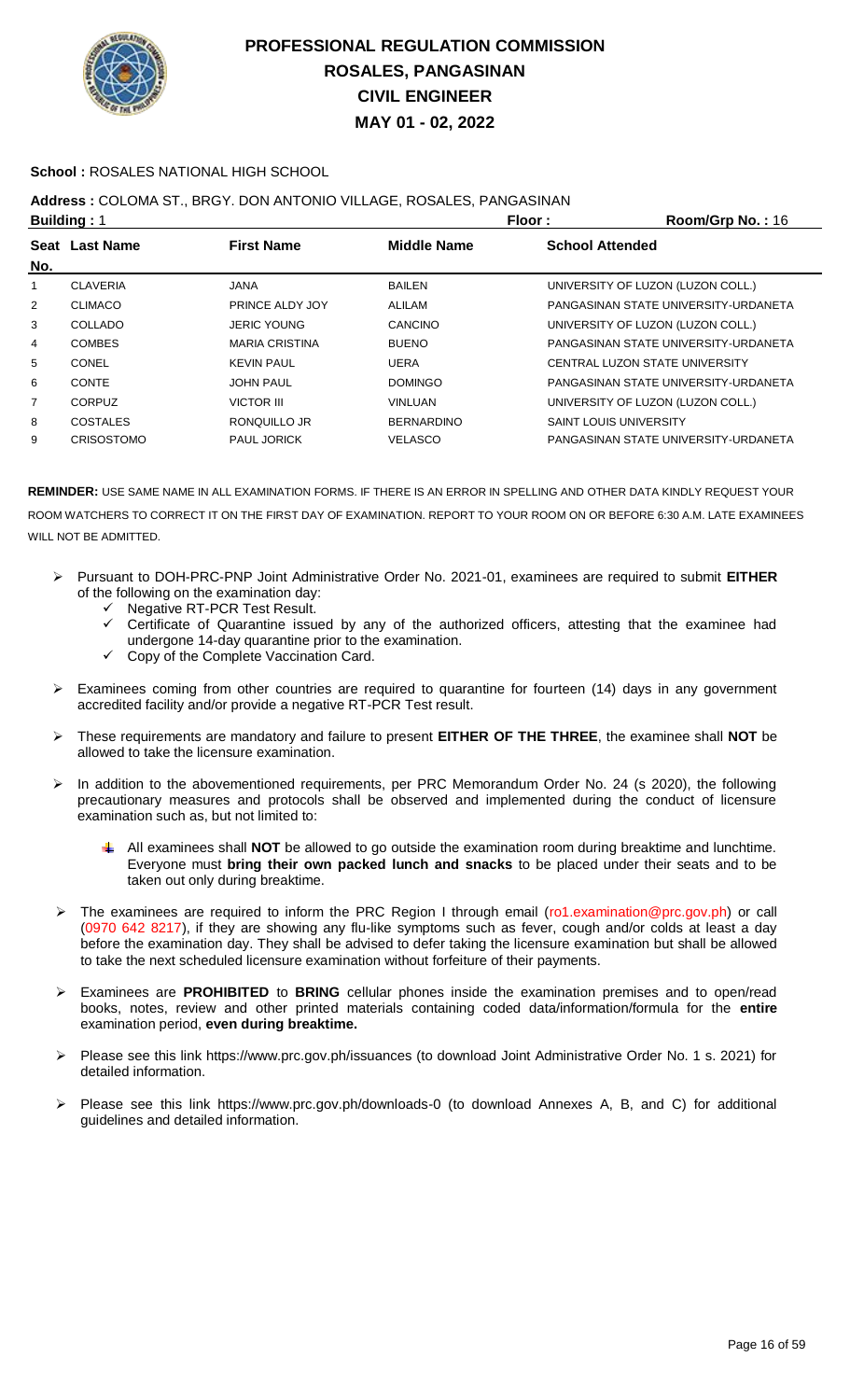

### **School :** ROSALES NATIONAL HIGH SCHOOL

## **Address :** COLOMA ST., BRGY. DON ANTONIO VILLAGE, ROSALES, PANGASINAN

|     | <b>Building: 1</b> |                    | Floor:             | Room/Grp No.: 17                      |
|-----|--------------------|--------------------|--------------------|---------------------------------------|
|     | Seat Last Name     | <b>First Name</b>  | <b>Middle Name</b> | <b>School Attended</b>                |
| No. |                    |                    |                    |                                       |
| 1   | <b>CRISTOBAL</b>   | <b>GRACE</b>       | <b>HABAB</b>       | SAINT LOUIS COLLEGE OF SAN FERNANDO   |
| 2   | CRUZ               | ALLYSSA MAY        | <b>BUGAYONG</b>    | UNIVERSITY OF PANGASINAN              |
| 3   | CRUZ               | <b>JUZMYNNE</b>    | <b>MIRANDA</b>     | <b>SAINT LOUIS UNIVERSITY</b>         |
| 4   | CRUZ               | ROMA ANGELIKA      | <b>PENDRE</b>      | CENTRAL LUZON STATE UNIVERSITY        |
| 5   | <b>CUBANGBANG</b>  | <b>MARK JOEL</b>   | <b>SORIANO</b>     | <b>SAINT LOUIS UNIVERSITY</b>         |
| 6   | <b>DALUSONG</b>    | EDUARDO JR         | <b>RAMOS</b>       | CENTRAL LUZON STATE UNIVERSITY        |
| 7   | <b>DAMEG</b>       | ARIANNE JOYCE      | ANSELMO            | UNIVERSITY OF THE PHILIPPINES-DILIMAN |
| 8   | <b>DAVID</b>       | <b>EDWRIC JOHN</b> | <b>FERNANDEZ</b>   | UNIVERSITY OF LUZON (LUZON COLL.)     |
| 9   | <b>DAVID</b>       | <b>MARYJOY</b>     | <b>RAMOS</b>       | UNIVERSITY OF PANGASINAN              |
|     |                    |                    |                    |                                       |

- Pursuant to DOH-PRC-PNP Joint Administrative Order No. 2021-01, examinees are required to submit **EITHER** of the following on the examination day:
	- $\checkmark$  Negative RT-PCR Test Result.<br> $\checkmark$  Certificate of Quarantine issue
	- Certificate of Quarantine issued by any of the authorized officers, attesting that the examinee had undergone 14-day quarantine prior to the examination.
	- Copy of the Complete Vaccination Card.
- $\triangleright$  Examinees coming from other countries are required to quarantine for fourteen (14) days in any government accredited facility and/or provide a negative RT-PCR Test result.
- These requirements are mandatory and failure to present **EITHER OF THE THREE**, the examinee shall **NOT** be allowed to take the licensure examination.
- > In addition to the abovementioned requirements, per PRC Memorandum Order No. 24 (s 2020), the following precautionary measures and protocols shall be observed and implemented during the conduct of licensure examination such as, but not limited to:
	- All examinees shall **NOT** be allowed to go outside the examination room during breaktime and lunchtime. Everyone must **bring their own packed lunch and snacks** to be placed under their seats and to be taken out only during breaktime.
- The examinees are required to inform the PRC Region I through email (ro1.examination@prc.gov.ph) or call (0970 642 8217), if they are showing any flu-like symptoms such as fever, cough and/or colds at least a day before the examination day. They shall be advised to defer taking the licensure examination but shall be allowed to take the next scheduled licensure examination without forfeiture of their payments.
- Examinees are **PROHIBITED** to **BRING** cellular phones inside the examination premises and to open/read books, notes, review and other printed materials containing coded data/information/formula for the **entire** examination period, **even during breaktime.**
- Please see this link https://www.prc.gov.ph/issuances (to download Joint Administrative Order No. 1 s. 2021) for detailed information.
- Please see this link https://www.prc.gov.ph/downloads-0 (to download Annexes A, B, and C) for additional guidelines and detailed information.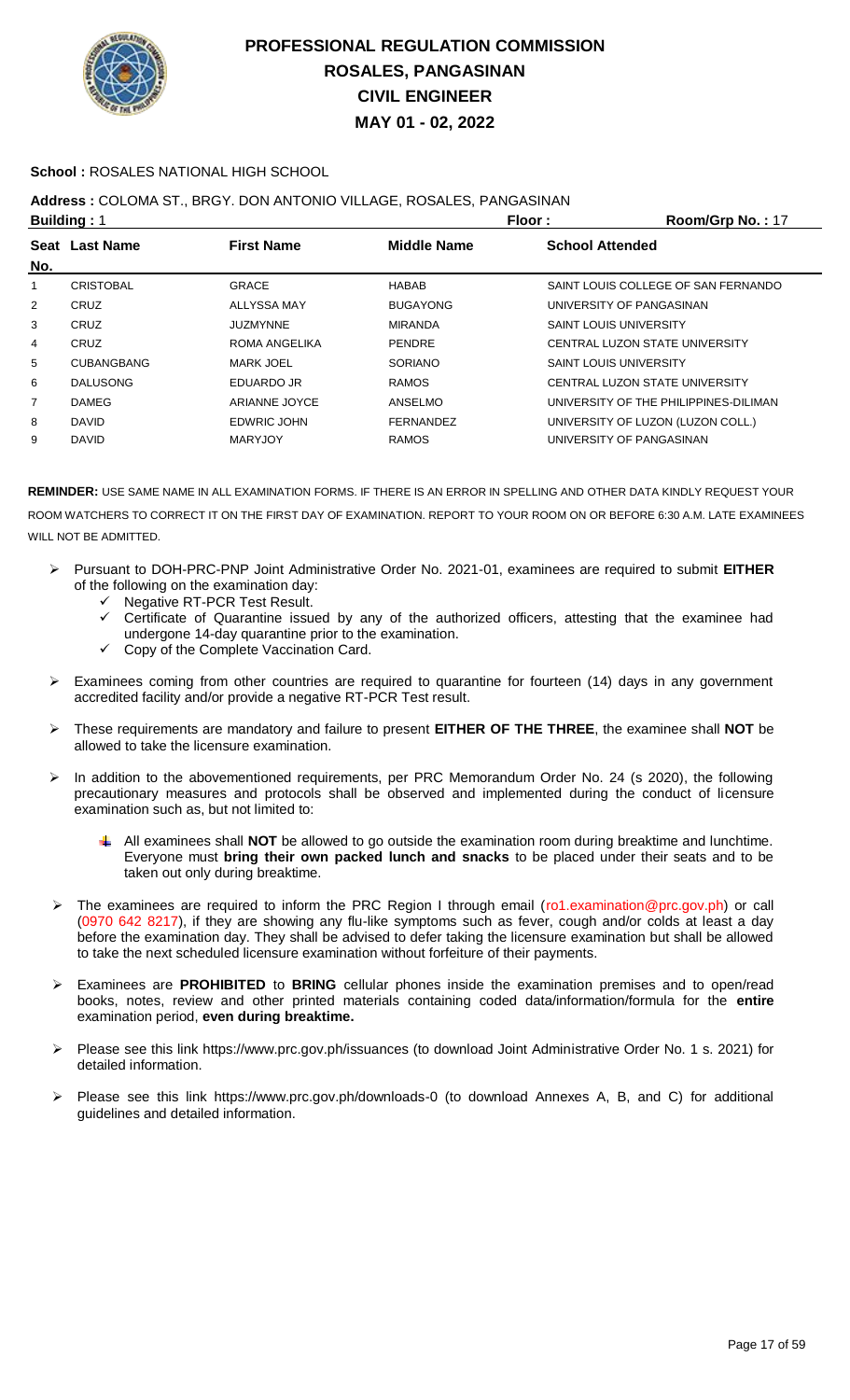

### **School :** ROSALES NATIONAL HIGH SCHOOL

**Address :** COLOMA ST., BRGY. DON ANTONIO VILLAGE, ROSALES, PANGASINAN

|     | <b>Building: 1</b> |                      | Floor:             | Room/Grp No.: 18                                     |
|-----|--------------------|----------------------|--------------------|------------------------------------------------------|
| No. | Seat Last Name     | <b>First Name</b>    | <b>Middle Name</b> | <b>School Attended</b>                               |
| 1   | <b>DAVID</b>       | RODRIGO JR           | <b>ROMERO</b>      | TARLAC STATE UNIVERSITY (TARLAC COLLEGE<br>OF TECH.) |
| 2   | DE JESUS           | <b>EMERSON</b>       | CONZAGA            | LYCEUM NORTHWESTERN UNIVERSITY-<br>DAGUPAN CITY      |
| 3   | DE LEON            | <b>CRYSTEL KAYE</b>  | <b>GONZAGA</b>     | <b>SAINT LOUIS UNIVERSITY</b>                        |
| 4   | DE VERA            | <b>FELIX BERNARD</b> | CARPIO             | UNIVERSITY OF PANGASINAN                             |
| 5   | DE VERA            | <b>FRANCIS NEIL</b>  | <b>TOLEDO</b>      | PANGASINAN STATE UNIVERSITY-URDANETA                 |
| 6   | DE VERA            | <b>JAYSON</b>        | ALBAN              | UNIVERSITY OF PANGASINAN                             |
| 7   | DE VERA            | <b>MARY GRACE</b>    | DE VERA            | UNIVERSITY OF LUZON (LUZON COLL.)                    |
| 8   | DE VERA            | <b>RYAN REY</b>      | <b>PINEDA</b>      | CENTRAL LUZON STATE UNIVERSITY                       |
| 9   | <b>DELA CRUZ</b>   | <b>CLARIBELLE</b>    | DE GUZMAN          | UNIVERSITY OF LUZON (LUZON COLL.)                    |
|     |                    |                      |                    |                                                      |

- Pursuant to DOH-PRC-PNP Joint Administrative Order No. 2021-01, examinees are required to submit **EITHER** of the following on the examination day:
	- G Negative RT-PCR Test Result.<br>Gertificate of Quarantine issu
	- Certificate of Quarantine issued by any of the authorized officers, attesting that the examinee had undergone 14-day quarantine prior to the examination.
	- $\checkmark$  Copy of the Complete Vaccination Card.
- $\triangleright$  Examinees coming from other countries are required to quarantine for fourteen (14) days in any government accredited facility and/or provide a negative RT-PCR Test result.
- These requirements are mandatory and failure to present **EITHER OF THE THREE**, the examinee shall **NOT** be allowed to take the licensure examination.
- In addition to the abovementioned requirements, per PRC Memorandum Order No. 24 (s 2020), the following precautionary measures and protocols shall be observed and implemented during the conduct of licensure examination such as, but not limited to:
	- All examinees shall **NOT** be allowed to go outside the examination room during breaktime and lunchtime. Everyone must **bring their own packed lunch and snacks** to be placed under their seats and to be taken out only during breaktime.
- The examinees are required to inform the PRC Region I through email (ro1.examination@prc.gov.ph) or call (0970 642 8217), if they are showing any flu-like symptoms such as fever, cough and/or colds at least a day before the examination day. They shall be advised to defer taking the licensure examination but shall be allowed to take the next scheduled licensure examination without forfeiture of their payments.
- Examinees are **PROHIBITED** to **BRING** cellular phones inside the examination premises and to open/read books, notes, review and other printed materials containing coded data/information/formula for the **entire** examination period, **even during breaktime.**
- Please see this link https://www.prc.gov.ph/issuances (to download Joint Administrative Order No. 1 s. 2021) for detailed information.
- Please see this link https://www.prc.gov.ph/downloads-0 (to download Annexes A, B, and C) for additional guidelines and detailed information.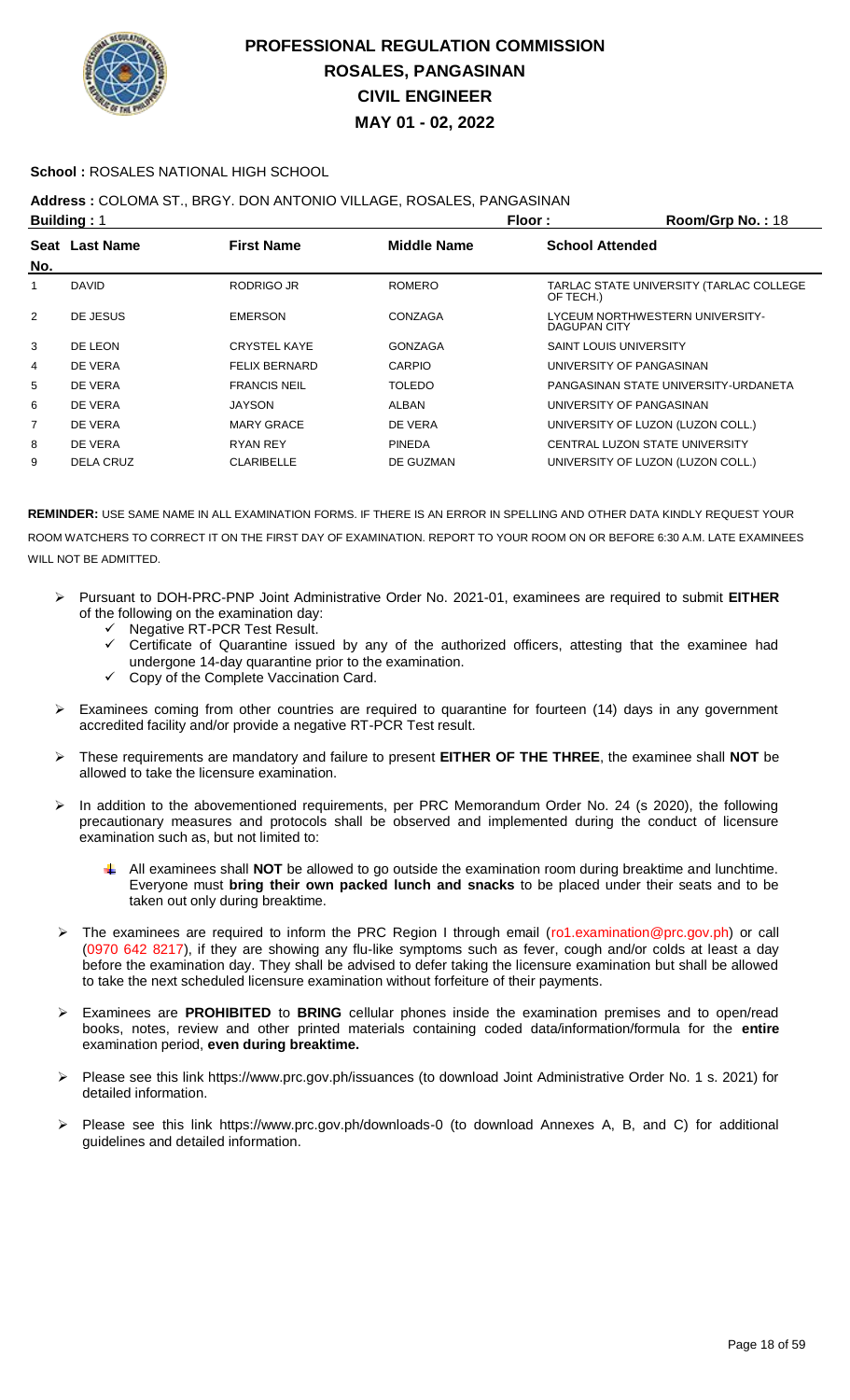

#### **School :** ROSALES NATIONAL HIGH SCHOOL

### **Address :** COLOMA ST., BRGY. DON ANTONIO VILLAGE, ROSALES, PANGASINAN

|                | <b>Building: 1</b>  |                     |                    | Floor:                        | Room/Grp No.: 19                          |
|----------------|---------------------|---------------------|--------------------|-------------------------------|-------------------------------------------|
| No.            | Seat Last Name      | <b>First Name</b>   | <b>Middle Name</b> | <b>School Attended</b>        |                                           |
| 1              | DELA CRUZ           | <b>EDEMAR</b>       | <b>BALDOVINO</b>   |                               | CENTRAL LUZON STATE UNIVERSITY            |
| $\overline{2}$ | <b>DELA CRUZ</b>    | <b>EDSON</b>        | <b>DONATO</b>      |                               | COLEGIO DE DAGUPAN (for.COMPUTRONIX COLL) |
| 3              | <b>DELA CRUZ</b>    | <b>JHONA MAE</b>    | <b>SOTERO</b>      | OF TECH.)                     | TARLAC STATE UNIVERSITY (TARLAC COLLEGE   |
| 4              | DELA CRUZ           | <b>MARK GEOGEL</b>  | <b>LUZANO</b>      | <b>SAINT LOUIS UNIVERSITY</b> |                                           |
| 5              | <b>DELA CRUZ</b>    | MELANIE             | <b>PASCUA</b>      |                               | CENTRAL LUZON STATE UNIVERSITY            |
| 6              | DELA CRUZ           | OGIE                | <b>SUBERANO</b>    | OF TECH.)                     | TARLAC STATE UNIVERSITY (TARLAC COLLEGE   |
| $\overline{7}$ | DELA CRUZ           | <b>VINCE WILCAR</b> | <b>RAMOS</b>       |                               | CENTRAL LUZON STATE UNIVERSITY            |
| 8              | <b>DELOS SANTOS</b> | <b>JASMINE</b>      | <b>GALVAN</b>      | DAGUPAN CITY                  | LYCEUM NORTHWESTERN UNIVERSITY-           |
| 9              | <b>DELOS SANTOS</b> | <b>KARL JAYSON</b>  | <b>MALICDEM</b>    |                               | UNIVERSITY OF PANGASINAN                  |

- Pursuant to DOH-PRC-PNP Joint Administrative Order No. 2021-01, examinees are required to submit **EITHER** of the following on the examination day:
	- $\checkmark$  Negative RT-PCR Test Result.<br> $\checkmark$  Certificate of Quarantine issu
	- Certificate of Quarantine issued by any of the authorized officers, attesting that the examinee had undergone 14-day quarantine prior to the examination.
	- Copy of the Complete Vaccination Card.
- Examinees coming from other countries are required to quarantine for fourteen (14) days in any government accredited facility and/or provide a negative RT-PCR Test result.
- These requirements are mandatory and failure to present **EITHER OF THE THREE**, the examinee shall **NOT** be allowed to take the licensure examination.
- In addition to the abovementioned requirements, per PRC Memorandum Order No. 24 (s 2020), the following precautionary measures and protocols shall be observed and implemented during the conduct of licensure examination such as, but not limited to:
	- All examinees shall **NOT** be allowed to go outside the examination room during breaktime and lunchtime. Everyone must **bring their own packed lunch and snacks** to be placed under their seats and to be taken out only during breaktime.
- The examinees are required to inform the PRC Region I through email (ro1.examination@prc.gov.ph) or call (0970 642 8217), if they are showing any flu-like symptoms such as fever, cough and/or colds at least a day before the examination day. They shall be advised to defer taking the licensure examination but shall be allowed to take the next scheduled licensure examination without forfeiture of their payments.
- Examinees are **PROHIBITED** to **BRING** cellular phones inside the examination premises and to open/read books, notes, review and other printed materials containing coded data/information/formula for the **entire** examination period, **even during breaktime.**
- Please see this link https://www.prc.gov.ph/issuances (to download Joint Administrative Order No. 1 s. 2021) for detailed information.
- Please see this link https://www.prc.gov.ph/downloads-0 (to download Annexes A, B, and C) for additional guidelines and detailed information.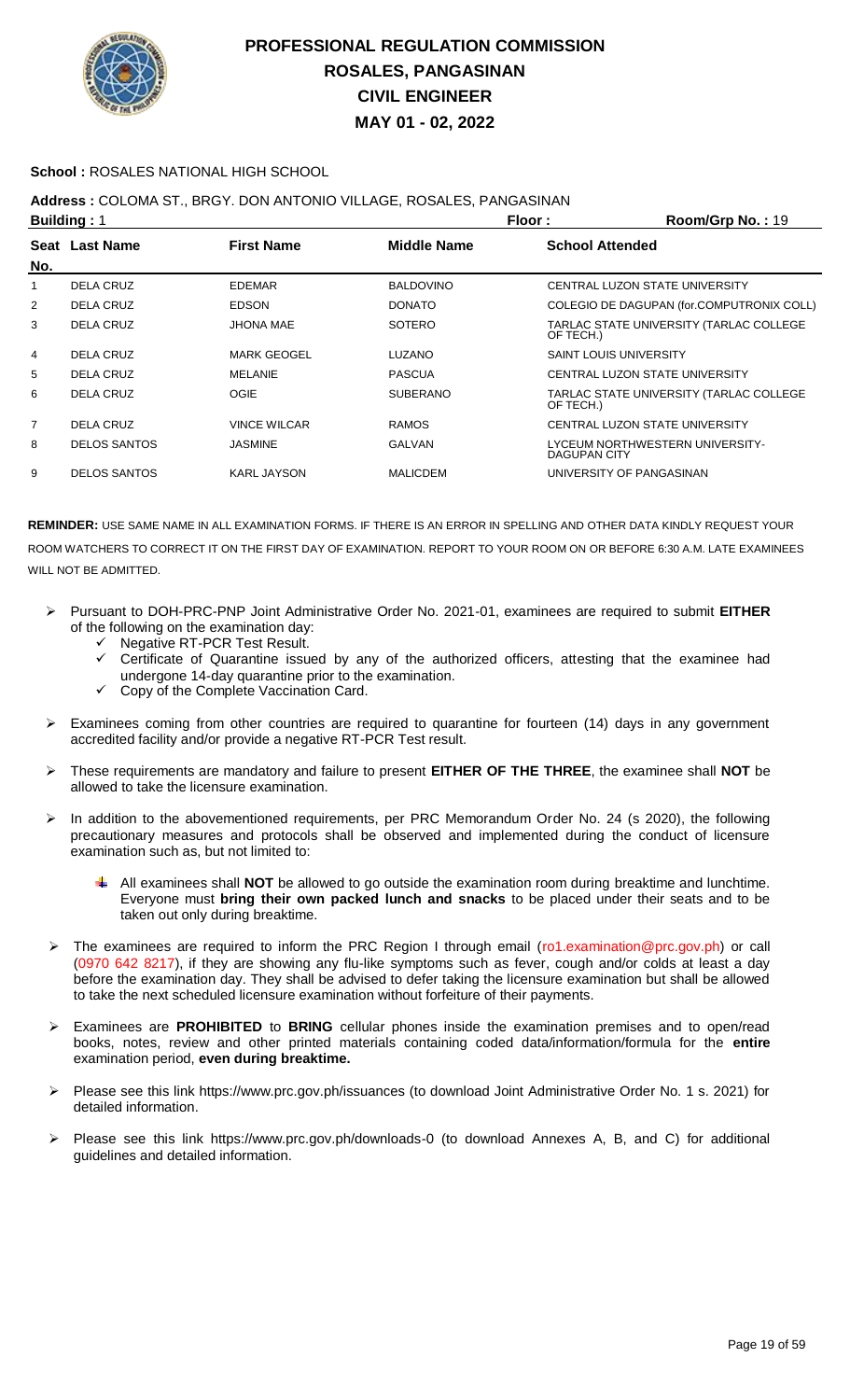

#### **School :** ROSALES NATIONAL HIGH SCHOOL

### **Address :** COLOMA ST., BRGY. DON ANTONIO VILLAGE, ROSALES, PANGASINAN

|     | <b>Building: 1</b> |                      | Floor:             | Room/Grp No.: 20                                              |
|-----|--------------------|----------------------|--------------------|---------------------------------------------------------------|
|     | Seat Last Name     | <b>First Name</b>    | <b>Middle Name</b> | <b>School Attended</b>                                        |
| No. |                    |                      |                    |                                                               |
|     | <b>DIAZ</b>        | <b>ALJOHN</b>        | <b>BASA</b>        | URDANETA CITY UNIVERSITY (CCU)                                |
| 2   | <b>DIAZ</b>        | <b>GERALDINE</b>     | <b>DEL ROSARIO</b> | NUEVA ECIJA UNIVERSITY OF SCIENCE &<br>TECHNOLOGY-CABANATUAN) |
| 3   | <b>DIAZ</b>        | JOSHUA RHAY          | <b>IMBUIDO</b>     | COLEGIO DE DAGUPAN (for.COMPUTRONIX COLL)                     |
| 4   | <b>DIEGO</b>       | LLOYD JOMARI         | ABOC               | TARLAC STATE UNIVERSITY (TARLAC COLLEGE<br>OF TECH.)          |
| 5   | <b>DOMINGO</b>     | <b>ALNIXON</b>       | <b>AROMIN</b>      | CENTRAL LUZON STATE UNIVERSITY                                |
| 6   | <b>DOMINGO</b>     | ARJHAY GIDEON        | <b>FERNANDEZ</b>   | UNIVERSITY OF PANGASINAN                                      |
| 7   | <b>DOMINGO</b>     | JIM JORDAN BRYAN     | <b>PINEDA</b>      | TARLAC STATE UNIVERSITY (TARLAC COLLEGE<br>OF TECH.)          |
| 8   | <b>DOMINGUEZ</b>   | RHIN RHIN            | <b>AGLIAM</b>      | PANGASINAN STATE UNIVERSITY-URDANETA                          |
| 9   | <b>DORIA</b>       | REYCAH VIVIENNE DREA | <b>VIRAY</b>       | UNIVERSITY OF LUZON (LUZON COLL.)                             |

- Pursuant to DOH-PRC-PNP Joint Administrative Order No. 2021-01, examinees are required to submit **EITHER** of the following on the examination day:
	- ← Negative RT-PCR Test Result.
	- Certificate of Quarantine issued by any of the authorized officers, attesting that the examinee had undergone 14-day quarantine prior to the examination.
	- Copy of the Complete Vaccination Card.
- Examinees coming from other countries are required to quarantine for fourteen (14) days in any government accredited facility and/or provide a negative RT-PCR Test result.
- These requirements are mandatory and failure to present **EITHER OF THE THREE**, the examinee shall **NOT** be allowed to take the licensure examination.
- In addition to the abovementioned requirements, per PRC Memorandum Order No. 24 (s 2020), the following precautionary measures and protocols shall be observed and implemented during the conduct of licensure examination such as, but not limited to:
	- All examinees shall **NOT** be allowed to go outside the examination room during breaktime and lunchtime. Everyone must **bring their own packed lunch and snacks** to be placed under their seats and to be taken out only during breaktime.
- The examinees are required to inform the PRC Region I through email (ro1.examination@prc.gov.ph) or call (0970 642 8217), if they are showing any flu-like symptoms such as fever, cough and/or colds at least a day before the examination day. They shall be advised to defer taking the licensure examination but shall be allowed to take the next scheduled licensure examination without forfeiture of their payments.
- Examinees are **PROHIBITED** to **BRING** cellular phones inside the examination premises and to open/read books, notes, review and other printed materials containing coded data/information/formula for the **entire** examination period, **even during breaktime.**
- Please see this link https://www.prc.gov.ph/issuances (to download Joint Administrative Order No. 1 s. 2021) for detailed information.
- Please see this link https://www.prc.gov.ph/downloads-0 (to download Annexes A, B, and C) for additional guidelines and detailed information.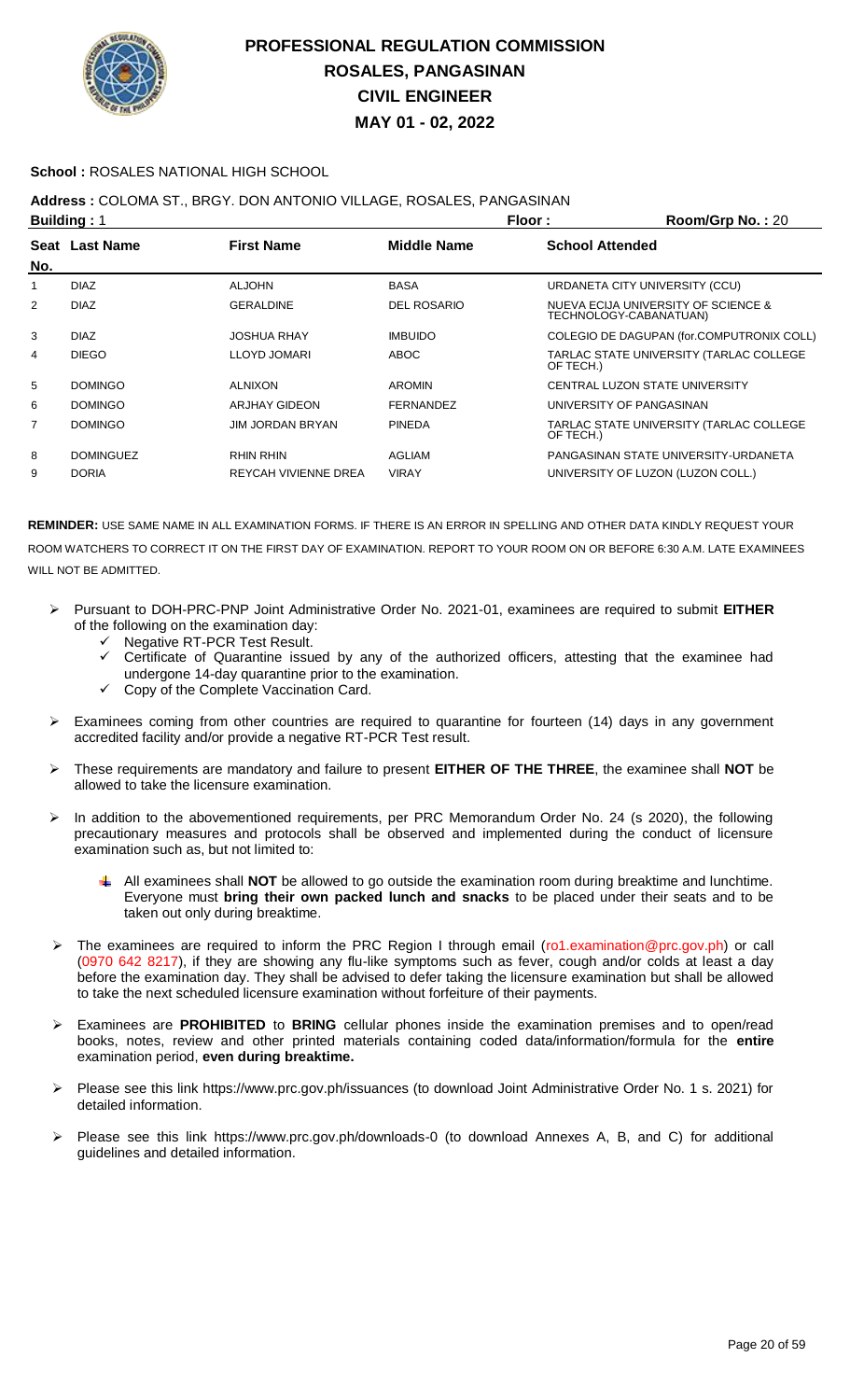

### **School :** ROSALES NATIONAL HIGH SCHOOL

### **Address :** COLOMA ST., BRGY. DON ANTONIO VILLAGE, ROSALES, PANGASINAN

|                | <b>Building: 1</b> |                       | Floor:           | Room/Grp No.: 21                                             |
|----------------|--------------------|-----------------------|------------------|--------------------------------------------------------------|
|                | Seat Last Name     | <b>First Name</b>     | Middle Name      | <b>School Attended</b>                                       |
| No.            |                    |                       |                  |                                                              |
| 1              | <b>DOROPAN</b>     | <b>JULIUS</b>         | DE LA CRUZ       | PANGASINAN STATE UNIVERSITY-URDANETA                         |
| $\overline{2}$ | <b>DOTON</b>       | <b>IRISH</b>          | PARAGUAS         | <b>SAINT LOUIS UNIVERSITY</b>                                |
| 3              | <b>DOTON</b>       | <b>JOHN LESTER</b>    | <b>SABADO</b>    | PANGASINAN STATE UNIVERSITY-URDANETA                         |
| 4              | <b>DUCAYSO</b>     | <b>JESSICA</b>        | <b>BELTRAN</b>   | <b>SAINT LOUIS UNIVERSITY</b>                                |
| 5              | <b>DUCOS</b>       | <b>GLENN</b>          | <b>PANOPIO</b>   | PRESIDENT RAMON MAGSAYSAY STATE<br>UNIVERSITY-(FOR RMTU)-IBA |
| 6              | <b>DUGENIA</b>     | <b>JADE MARIELLE</b>  | <b>DUCUSIN</b>   | SAINT LOUIS COLLEGE OF SAN FERNANDO                          |
| 7              | <b>DUGO</b>        | <b>JOMARI</b>         | BAYBAYAN         | PANGASINAN STATE UNIVERSITY-URDANETA                         |
| 8              | <b>DULAY</b>       | <b>JOHN CHRISTIAN</b> | <b>SALES</b>     | ADAMSON UNIVERSITY                                           |
| 9              | <b>DUMLAO</b>      | <b>REYDAN</b>         | <b>SERENILLA</b> | UNIVERSITY OF PANGASINAN                                     |
|                |                    |                       |                  |                                                              |

- Pursuant to DOH-PRC-PNP Joint Administrative Order No. 2021-01, examinees are required to submit **EITHER** of the following on the examination day:
	- Negative RT-PCR Test Result.
	- Certificate of Quarantine issued by any of the authorized officers, attesting that the examinee had undergone 14-day quarantine prior to the examination.
	- $\checkmark$  Copy of the Complete Vaccination Card.
- Examinees coming from other countries are required to quarantine for fourteen (14) days in any government accredited facility and/or provide a negative RT-PCR Test result.
- These requirements are mandatory and failure to present **EITHER OF THE THREE**, the examinee shall **NOT** be allowed to take the licensure examination.
- In addition to the abovementioned requirements, per PRC Memorandum Order No. 24 (s 2020), the following precautionary measures and protocols shall be observed and implemented during the conduct of licensure examination such as, but not limited to:
	- All examinees shall **NOT** be allowed to go outside the examination room during breaktime and lunchtime. Everyone must **bring their own packed lunch and snacks** to be placed under their seats and to be taken out only during breaktime.
- The examinees are required to inform the PRC Region I through email (ro1.examination@prc.gov.ph) or call (0970 642 8217), if they are showing any flu-like symptoms such as fever, cough and/or colds at least a day before the examination day. They shall be advised to defer taking the licensure examination but shall be allowed to take the next scheduled licensure examination without forfeiture of their payments.
- Examinees are **PROHIBITED** to **BRING** cellular phones inside the examination premises and to open/read books, notes, review and other printed materials containing coded data/information/formula for the **entire** examination period, **even during breaktime.**
- Please see this link https://www.prc.gov.ph/issuances (to download Joint Administrative Order No. 1 s. 2021) for detailed information.
- Please see this link https://www.prc.gov.ph/downloads-0 (to download Annexes A, B, and C) for additional guidelines and detailed information.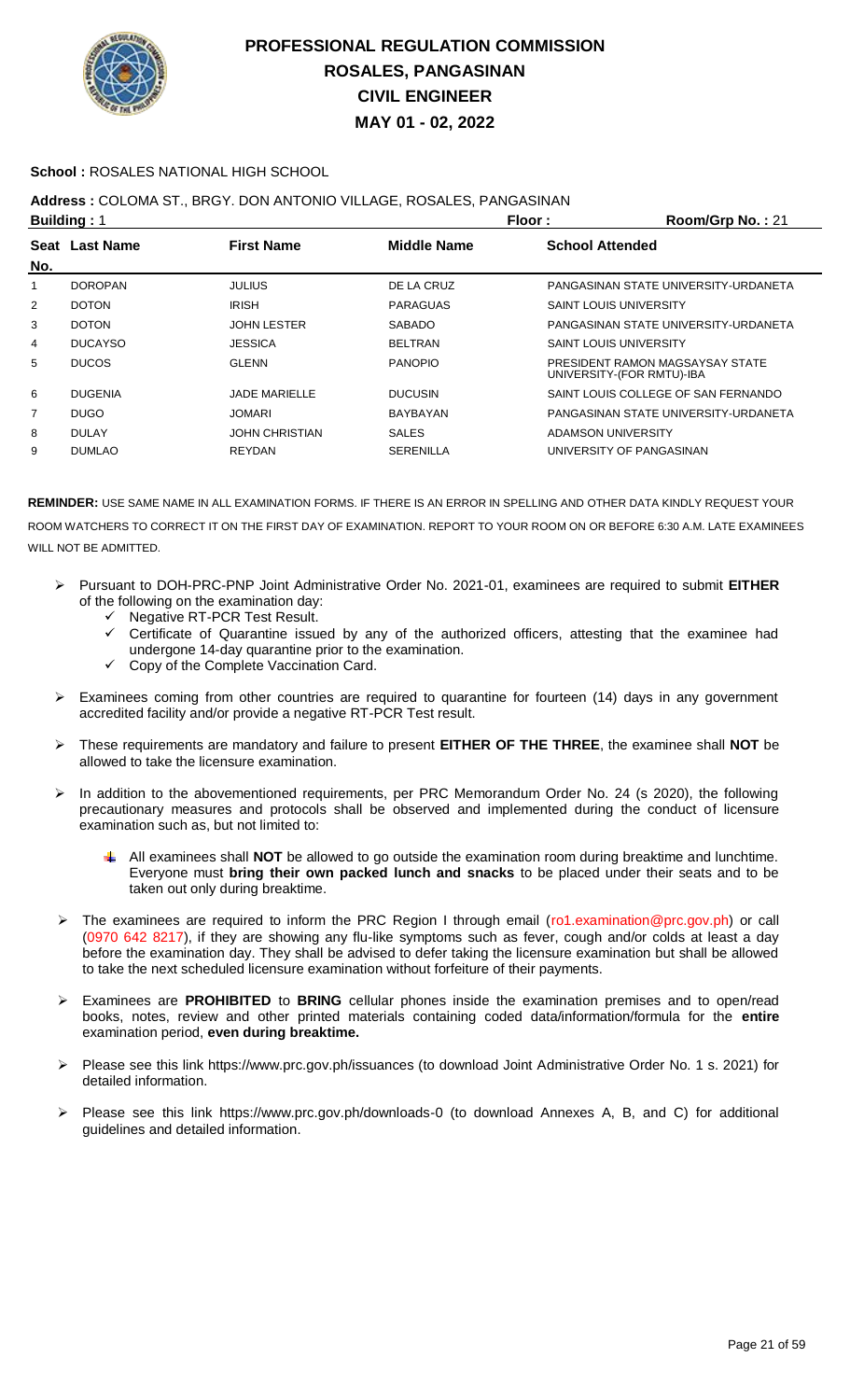

#### **School :** ROSALES NATIONAL HIGH SCHOOL

### **Address :** COLOMA ST., BRGY. DON ANTONIO VILLAGE, ROSALES, PANGASINAN

|     | <b>Building: 1</b> |                        | Floor:             | Room/Grp No.: 22                                              |
|-----|--------------------|------------------------|--------------------|---------------------------------------------------------------|
| No. | Seat Last Name     | <b>First Name</b>      | <b>Middle Name</b> | <b>School Attended</b>                                        |
| 1   | <b>DURO</b>        | DANIEL                 | <b>MENDEZ</b>      | NUEVA ECIJA UNIVERSITY OF SCIENCE &<br>TECHNOLOGY-CABANATUAN) |
| 2   | <b>ECHAVARIA</b>   | JAY-AR                 | <b>CERIOZA</b>     | URDANETA CITY UNIVERSITY (CCU)                                |
| 3   | <b>EDRADA</b>      | <b>MELODY</b>          | <b>MAYO</b>        | CENTRAL LUZON STATE UNIVERSITY                                |
| 4   | <b>EGAR</b>        | KIMBERLY ANNE          | <b>BUSTALINIO</b>  | PANGASINAN STATE UNIVERSITY-URDANETA                          |
| 5   | <b>ELCANO</b>      | <b>FERDINAND</b>       |                    | COLEGIO DE DAGUPAN (for.COMPUTRONIX COLL)                     |
| 6   | <b>ELIGADO</b>     | MA. ISABEL             | <b>TOMAS</b>       | CENTRAL LUZON STATE UNIVERSITY                                |
| 7   | <b>ENCOMIENDA</b>  | <b>DIANA THERESA</b>   | <b>ROSARIO</b>     | CENTRAL LUZON STATE UNIVERSITY                                |
| 8   | <b>ENRIQUEZ</b>    | ARVIN                  | <b>SANTOS</b>      | TARLAC STATE UNIVERSITY (TARLAC COLLEGE<br>OF TECH.)          |
| 9   | <b>ESCOTO</b>      | <b>PATRICIA LAUREN</b> | <b>DUAY</b>        | TARLAC STATE UNIVERSITY (TARLAC COLLEGE<br>OF TECH.)          |

- Pursuant to DOH-PRC-PNP Joint Administrative Order No. 2021-01, examinees are required to submit **EITHER** of the following on the examination day:
	- Negative RT-PCR Test Result.
	- $\checkmark$  Certificate of Quarantine issued by any of the authorized officers, attesting that the examinee had undergone 14-day quarantine prior to the examination.
	- Copy of the Complete Vaccination Card.
- Examinees coming from other countries are required to quarantine for fourteen (14) days in any government accredited facility and/or provide a negative RT-PCR Test result.
- These requirements are mandatory and failure to present **EITHER OF THE THREE**, the examinee shall **NOT** be allowed to take the licensure examination.
- > In addition to the abovementioned requirements, per PRC Memorandum Order No. 24 (s 2020), the following precautionary measures and protocols shall be observed and implemented during the conduct of licensure examination such as, but not limited to:
	- All examinees shall **NOT** be allowed to go outside the examination room during breaktime and lunchtime. Everyone must **bring their own packed lunch and snacks** to be placed under their seats and to be taken out only during breaktime.
- ▶ The examinees are required to inform the PRC Region I through email (ro1.examination@prc.gov.ph) or call (0970 642 8217), if they are showing any flu-like symptoms such as fever, cough and/or colds at least a day before the examination day. They shall be advised to defer taking the licensure examination but shall be allowed to take the next scheduled licensure examination without forfeiture of their payments.
- Examinees are **PROHIBITED** to **BRING** cellular phones inside the examination premises and to open/read books, notes, review and other printed materials containing coded data/information/formula for the **entire** examination period, **even during breaktime.**
- Please see this link https://www.prc.gov.ph/issuances (to download Joint Administrative Order No. 1 s. 2021) for detailed information.
- Please see this link https://www.prc.gov.ph/downloads-0 (to download Annexes A, B, and C) for additional guidelines and detailed information.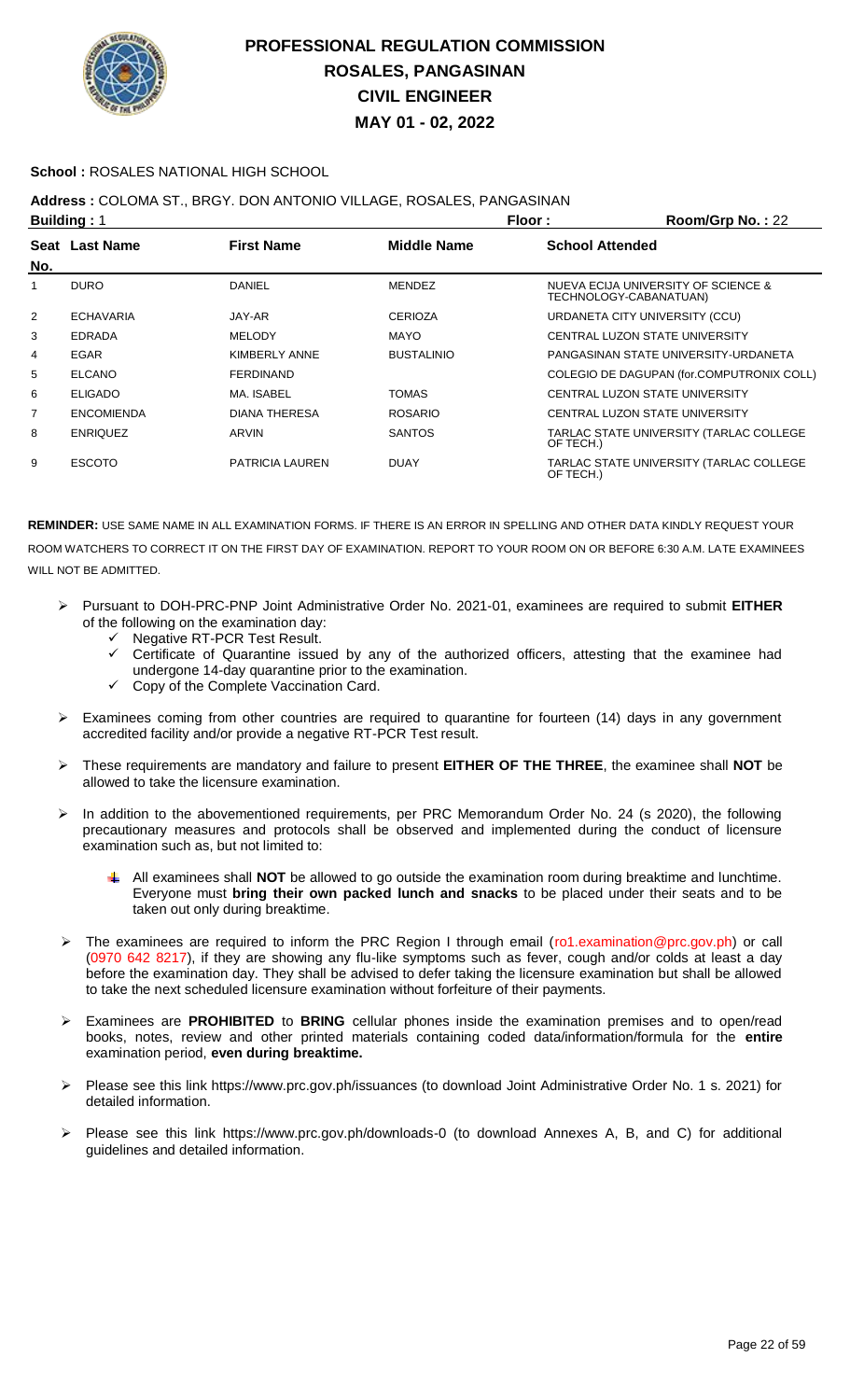

### **School :** ROSALES NATIONAL HIGH SCHOOL

## **Address :** COLOMA ST., BRGY. DON ANTONIO VILLAGE, ROSALES, PANGASINAN

|     | <b>Building: 2</b> |                      | Floor:             | Room/Grp No.: 23                                     |
|-----|--------------------|----------------------|--------------------|------------------------------------------------------|
|     | Seat Last Name     | <b>First Name</b>    | <b>Middle Name</b> | <b>School Attended</b>                               |
| No. |                    |                      |                    |                                                      |
|     | <b>ESLAO</b>       | MARNELLE             | <b>CASTIN</b>      | UNIVERSITY OF PANGASINAN                             |
| 2   | <b>ESPIRITU</b>    | <b>KLARIZA MARIE</b> | <b>BALUYUT</b>     | TARLAC STATE UNIVERSITY (TARLAC COLLEGE<br>OF TECH.) |
| 3   | <b>ESTOLAS</b>     | MARIEL JOY           | VILLACORTA         | PANGASINAN STATE UNIVERSITY-URDANETA                 |
| 4   | <b>ESTRADA</b>     | <b>RENATO JR</b>     | <b>NABLE</b>       | URDANETA CITY UNIVERSITY (CCU)                       |
| 5   | FABIAÑA            | <b>HECTOR ANDREW</b> | <b>ROSARIO</b>     | COLEGIO DE DAGUPAN (for.COMPUTRONIX COLL)            |
| 6   | <b>FABRO</b>       | <b>DINA</b>          | <b>BERGONIA</b>    | CENTRAL LUZON STATE UNIVERSITY                       |
| 7   | <b>FABROS</b>      | <b>SHYNE</b>         | ABADIANO           | PANGASINAN STATE UNIVERSITY-URDANETA                 |
| 8   | <b>FABULA</b>      | <b>JANSSEN VAN</b>   | <b>VIERNES</b>     | CENTRAL LUZON STATE UNIVERSITY                       |
| 9   | <b>FELIPE</b>      | ALEX ADRIAN          | <b>MALONG</b>      | VIRGEN MILAGROSA UNIVERSITY FOUNDATION               |
|     |                    |                      |                    |                                                      |

- Pursuant to DOH-PRC-PNP Joint Administrative Order No. 2021-01, examinees are required to submit **EITHER** of the following on the examination day:
	- Negative RT-PCR Test Result.
	- Certificate of Quarantine issued by any of the authorized officers, attesting that the examinee had undergone 14-day quarantine prior to the examination.
	- Copy of the Complete Vaccination Card.
- Examinees coming from other countries are required to quarantine for fourteen (14) days in any government accredited facility and/or provide a negative RT-PCR Test result.
- These requirements are mandatory and failure to present **EITHER OF THE THREE**, the examinee shall **NOT** be allowed to take the licensure examination.
- In addition to the abovementioned requirements, per PRC Memorandum Order No. 24 (s 2020), the following precautionary measures and protocols shall be observed and implemented during the conduct of licensure examination such as, but not limited to:
	- All examinees shall **NOT** be allowed to go outside the examination room during breaktime and lunchtime. Everyone must **bring their own packed lunch and snacks** to be placed under their seats and to be taken out only during breaktime.
- > The examinees are required to inform the PRC Region I through email (ro1.examination@prc.gov.ph) or call (0970 642 8217), if they are showing any flu-like symptoms such as fever, cough and/or colds at least a day before the examination day. They shall be advised to defer taking the licensure examination but shall be allowed to take the next scheduled licensure examination without forfeiture of their payments.
- Examinees are **PROHIBITED** to **BRING** cellular phones inside the examination premises and to open/read books, notes, review and other printed materials containing coded data/information/formula for the **entire** examination period, **even during breaktime.**
- Please see this link https://www.prc.gov.ph/issuances (to download Joint Administrative Order No. 1 s. 2021) for detailed information.
- Please see this link https://www.prc.gov.ph/downloads-0 (to download Annexes A, B, and C) for additional guidelines and detailed information.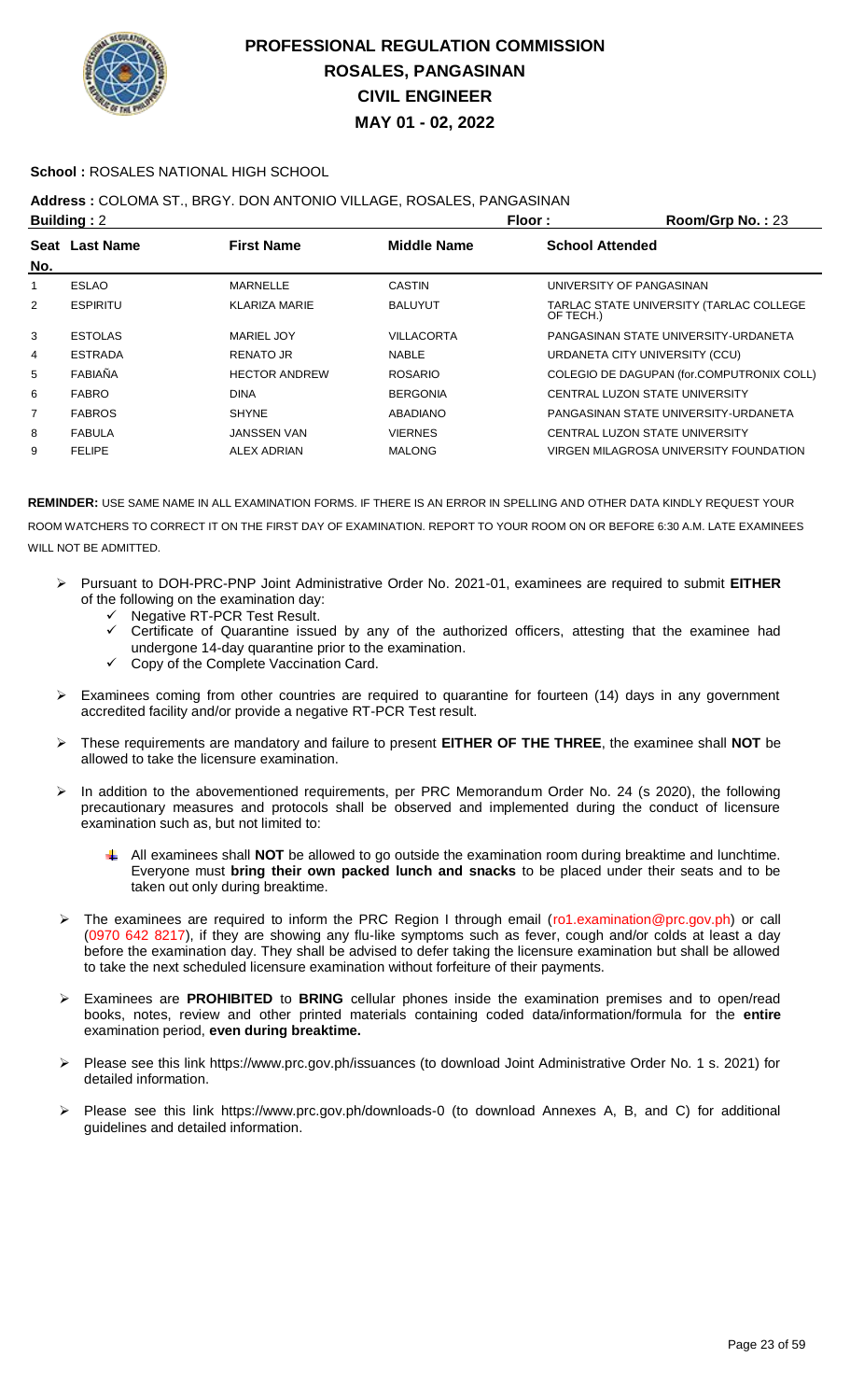

### **School :** ROSALES NATIONAL HIGH SCHOOL

### **Address :** COLOMA ST., BRGY. DON ANTONIO VILLAGE, ROSALES, PANGASINAN

|                | <b>Building: 2</b> |                        | Floor:             | Room/Grp No.: 24                     |
|----------------|--------------------|------------------------|--------------------|--------------------------------------|
|                | Seat Last Name     | <b>First Name</b>      | <b>Middle Name</b> | <b>School Attended</b>               |
| No.            |                    |                        |                    |                                      |
| 1              | FERNANDEZ          | ARNEL                  | <b>DIZON</b>       | PANGASINAN STATE UNIVERSITY-URDANETA |
| 2              | FERNANDEZ          | <b>FREDDIE</b>         | <b>LIMOS</b>       | MARINDUQUE STATE COLLEGE-BOAC        |
| 3              | <b>FERRER</b>      | JEREMIAH               | <b>RODAS</b>       | UNIVERSITY OF PANGASINAN             |
| 4              | <b>FERRER</b>      | JOANA MAE              | <b>GALVERIO</b>    | <b>SAINT LOUIS UNIVERSITY</b>        |
| 5              | <b>FERRER</b>      | JONNEL                 | DE GUZMAN          | UNIVERSITY OF LUZON (LUZON COLL.)    |
| 6              | <b>FINULIAR</b>    | <b>BERNADETTE</b>      | <b>BANDRIL</b>     | PANGASINAN STATE UNIVERSITY-URDANETA |
| $\overline{7}$ | <b>FLORES</b>      | MARY JOY               | <b>ALCAPARLAS</b>  | URDANETA CITY UNIVERSITY (CCU)       |
| 8              | <b>FLORESCA</b>    | <b>LESLEI ANGELICA</b> | <b>GAMBOA</b>      | PANGASINAN STATE UNIVERSITY-URDANETA |
| 9              | <b>FORTUNATO</b>   | <b>KIERSTEN DANE</b>   | ABAD               | SAINT LOUIS COLLEGE OF SAN FERNANDO  |
|                |                    |                        |                    |                                      |

- Pursuant to DOH-PRC-PNP Joint Administrative Order No. 2021-01, examinees are required to submit **EITHER** of the following on the examination day:
	- ← Negative RT-PCR Test Result.
	- Certificate of Quarantine issued by any of the authorized officers, attesting that the examinee had undergone 14-day quarantine prior to the examination.
	- Copy of the Complete Vaccination Card.
- $\triangleright$  Examinees coming from other countries are required to quarantine for fourteen (14) days in any government accredited facility and/or provide a negative RT-PCR Test result.
- These requirements are mandatory and failure to present **EITHER OF THE THREE**, the examinee shall **NOT** be allowed to take the licensure examination.
- $\triangleright$  In addition to the abovementioned requirements, per PRC Memorandum Order No. 24 (s 2020), the following precautionary measures and protocols shall be observed and implemented during the conduct of licensure examination such as, but not limited to:
	- All examinees shall **NOT** be allowed to go outside the examination room during breaktime and lunchtime. Everyone must **bring their own packed lunch and snacks** to be placed under their seats and to be taken out only during breaktime.
- The examinees are required to inform the PRC Region I through email (ro1.examination@prc.gov.ph) or call (0970 642 8217), if they are showing any flu-like symptoms such as fever, cough and/or colds at least a day before the examination day. They shall be advised to defer taking the licensure examination but shall be allowed to take the next scheduled licensure examination without forfeiture of their payments.
- Examinees are **PROHIBITED** to **BRING** cellular phones inside the examination premises and to open/read books, notes, review and other printed materials containing coded data/information/formula for the **entire** examination period, **even during breaktime.**
- Please see this link https://www.prc.gov.ph/issuances (to download Joint Administrative Order No. 1 s. 2021) for detailed information.
- Please see this link https://www.prc.gov.ph/downloads-0 (to download Annexes A, B, and C) for additional guidelines and detailed information.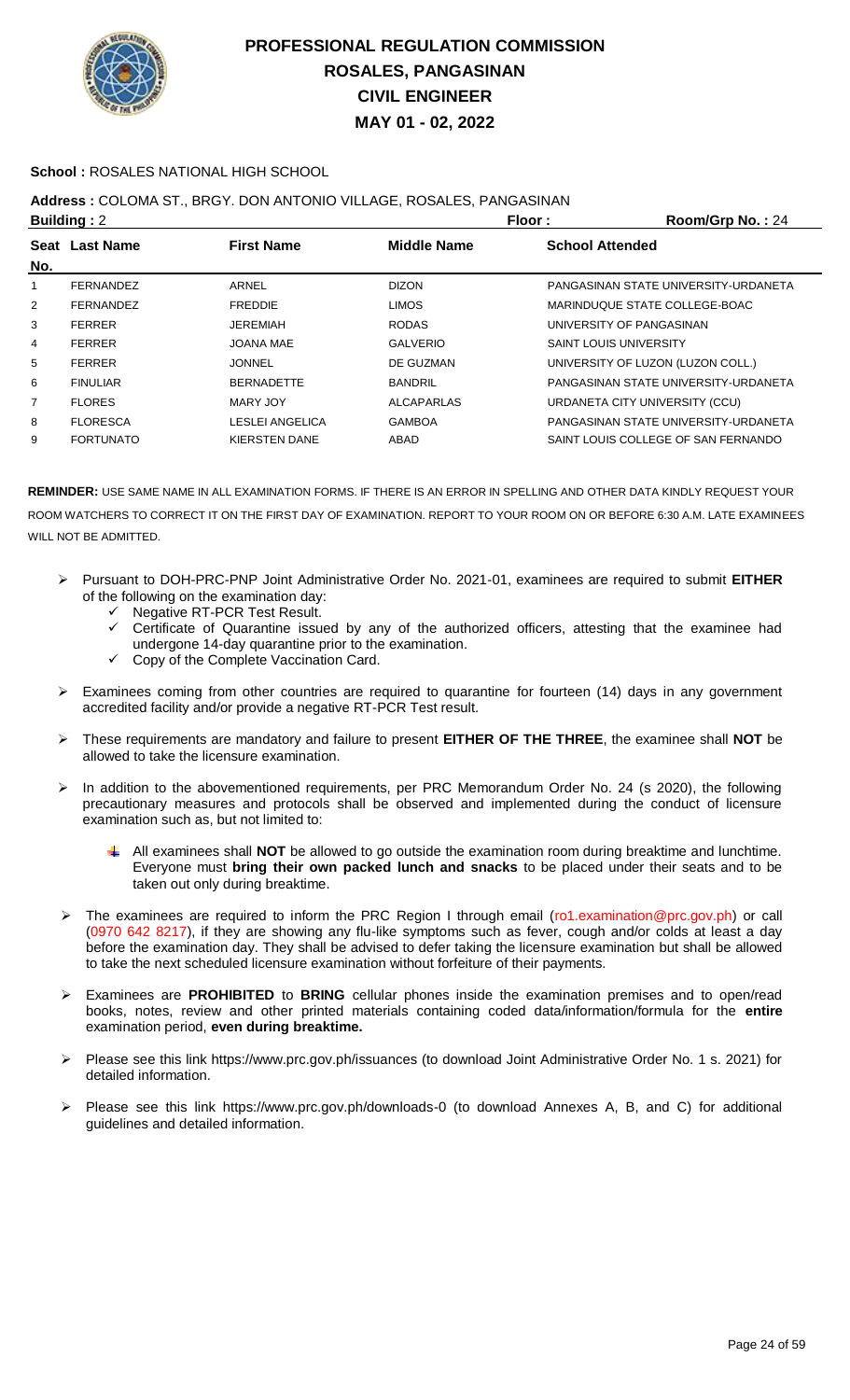

### **School :** ROSALES NATIONAL HIGH SCHOOL

### **Address :** COLOMA ST., BRGY. DON ANTONIO VILLAGE, ROSALES, PANGASINAN

| <b>Building: 2</b><br>Floor: |                  |                    |                    | Room/Grp No.: 25                                         |
|------------------------------|------------------|--------------------|--------------------|----------------------------------------------------------|
| No.                          | Seat Last Name   | <b>First Name</b>  | <b>Middle Name</b> | <b>School Attended</b>                                   |
|                              | <b>FRANCISCO</b> | <b>BRANDON LEE</b> | <b>OCARIZA</b>     | <b>SAINT LOUIS UNIVERSITY</b>                            |
| 2                            | <b>FRANCISCO</b> | LARA JOY           | <b>REGUA</b>       | PANGASINAN STATE UNIVERSITY-URDANETA                     |
| 3                            | <b>FRANCISCO</b> | <b>REENA</b>       | CALONGE            | <b>SAINT LOUIS UNIVERSITY</b>                            |
| 4                            | <b>FRIAS</b>     | <b>IGOR</b>        | <b>MIRAVALLES</b>  | UNIVERSITY OF PANGASINAN                                 |
| 5                            | <b>GABATINO</b>  | <b>RHEA</b>        | <b>FABROS</b>      | TARLAC STATE UNIVERSITY (TARLAC COLLEGE<br>OF TECH.)     |
| 6                            | <b>GABRIEL</b>   | <b>JOHN CARLO</b>  | <b>FABROS</b>      | CENTRAL LUZON STATE UNIVERSITY                           |
| $\overline{7}$               | <b>GABUYAN</b>   | <b>JESSAMINE</b>   | <b>TEJERO</b>      | ABRA STATE INST. OF SCIENCE & TECH.(ABRA<br>IST)-BANGUED |
| 8                            | <b>GACUTAN</b>   | <b>HACELLE</b>     | GABAYAN            | SAINT LOUIS COLLEGE OF SAN FERNANDO                      |
| 9                            | <b>GACUYA</b>    | <b>DARWIN</b>      | <b>DIVAD</b>       | CENTRAL LUZON STATE UNIVERSITY                           |
|                              |                  |                    |                    |                                                          |

- Pursuant to DOH-PRC-PNP Joint Administrative Order No. 2021-01, examinees are required to submit **EITHER** of the following on the examination day:
	- Negative RT-PCR Test Result.
	- $\checkmark$  Certificate of Quarantine issued by any of the authorized officers, attesting that the examinee had undergone 14-day quarantine prior to the examination.
		- Copy of the Complete Vaccination Card.
- Examinees coming from other countries are required to quarantine for fourteen (14) days in any government accredited facility and/or provide a negative RT-PCR Test result.
- These requirements are mandatory and failure to present **EITHER OF THE THREE**, the examinee shall **NOT** be allowed to take the licensure examination.
- In addition to the abovementioned requirements, per PRC Memorandum Order No. 24 (s 2020), the following precautionary measures and protocols shall be observed and implemented during the conduct of licensure examination such as, but not limited to:
	- All examinees shall **NOT** be allowed to go outside the examination room during breaktime and lunchtime. Everyone must **bring their own packed lunch and snacks** to be placed under their seats and to be taken out only during breaktime.
- > The examinees are required to inform the PRC Region I through email (ro1.examination@prc.gov.ph) or call (0970 642 8217), if they are showing any flu-like symptoms such as fever, cough and/or colds at least a day before the examination day. They shall be advised to defer taking the licensure examination but shall be allowed to take the next scheduled licensure examination without forfeiture of their payments.
- Examinees are **PROHIBITED** to **BRING** cellular phones inside the examination premises and to open/read books, notes, review and other printed materials containing coded data/information/formula for the **entire** examination period, **even during breaktime.**
- Please see this link https://www.prc.gov.ph/issuances (to download Joint Administrative Order No. 1 s. 2021) for detailed information.
- Please see this link https://www.prc.gov.ph/downloads-0 (to download Annexes A, B, and C) for additional guidelines and detailed information.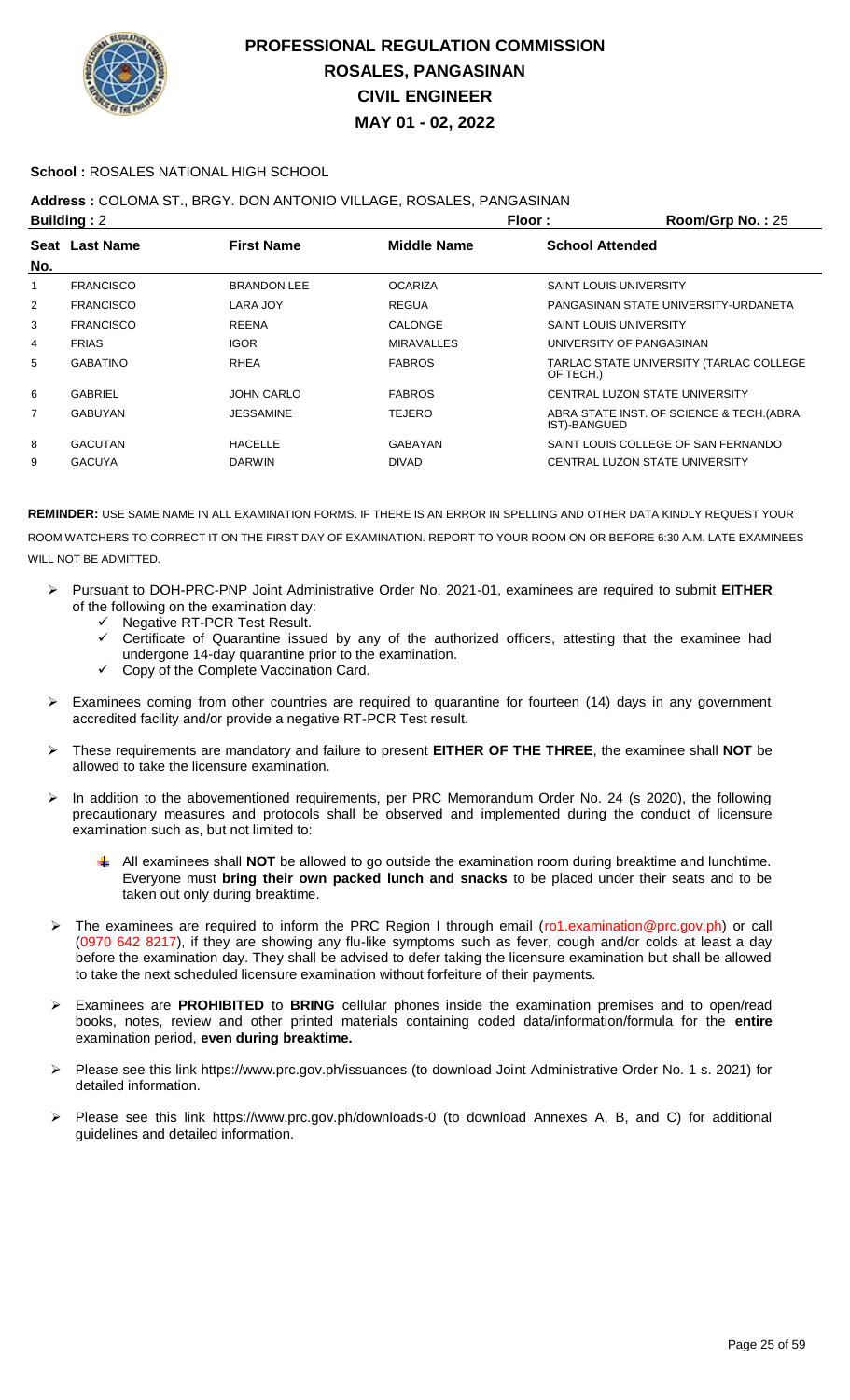

### **School :** ROSALES NATIONAL HIGH SCHOOL

## **Address :** COLOMA ST., BRGY. DON ANTONIO VILLAGE, ROSALES, PANGASINAN

| <b>Building: 2</b> |                 |                    | Floor:           | Room/Grp No.: 26                          |
|--------------------|-----------------|--------------------|------------------|-------------------------------------------|
|                    | Seat Last Name  | <b>First Name</b>  | Middle Name      | <b>School Attended</b>                    |
| No.                |                 |                    |                  |                                           |
| 1                  | <b>GAID</b>     | <b>JOY MARIE</b>   | <b>INOGACIO</b>  | UNIVERSITY OF PANGASINAN                  |
| 2                  | <b>GALANG</b>   | <b>MARJORIE</b>    | <b>ANTONIO</b>   | COLEGIO DE DAGUPAN (for.COMPUTRONIX COLL) |
| 3                  | <b>GALAPON</b>  | <b>JOSHUA</b>      | <b>RIVERA</b>    | CENTRAL LUZON STATE UNIVERSITY            |
| 4                  | GALVAN          | LYKA MAE           | PUNZALAN         | UNIVERSITY OF LUZON (LUZON COLL.)         |
| 5                  | <b>GAMBOA</b>   | <b>JHON CRIS</b>   | <b>PARAGUAS</b>  | <b>SAINT LOUIS UNIVERSITY</b>             |
| 6                  | <b>GANUELAS</b> | RASYL              | <b>LAFIGUERA</b> | UNIVERSITY OF PANGASINAN                  |
| 7                  | <b>GARCIA</b>   | DEXTER PAUL        | <b>JACONES</b>   | PANGASINAN STATE UNIVERSITY-URDANETA      |
| 8                  | <b>GARCIA</b>   | <b>JEROME</b>      | <b>QUINTANS</b>  | UNIVERSITY OF PANGASINAN                  |
| 9                  | <b>GARCIA</b>   | <b>KING PHILIP</b> | <b>ELGUIRA</b>   | UNIVERSITY OF PANGASINAN                  |
|                    |                 |                    |                  |                                           |

- Pursuant to DOH-PRC-PNP Joint Administrative Order No. 2021-01, examinees are required to submit **EITHER** of the following on the examination day:
	- $\checkmark$  Negative RT-PCR Test Result.<br> $\checkmark$  Certificate of Quarantine issue
	- Certificate of Quarantine issued by any of the authorized officers, attesting that the examinee had undergone 14-day quarantine prior to the examination.
	- $\checkmark$  Copy of the Complete Vaccination Card.
- Examinees coming from other countries are required to quarantine for fourteen (14) days in any government accredited facility and/or provide a negative RT-PCR Test result.
- These requirements are mandatory and failure to present **EITHER OF THE THREE**, the examinee shall **NOT** be allowed to take the licensure examination.
- In addition to the abovementioned requirements, per PRC Memorandum Order No. 24 (s 2020), the following precautionary measures and protocols shall be observed and implemented during the conduct of licensure examination such as, but not limited to:
	- All examinees shall **NOT** be allowed to go outside the examination room during breaktime and lunchtime. Everyone must **bring their own packed lunch and snacks** to be placed under their seats and to be taken out only during breaktime.
- The examinees are required to inform the PRC Region I through email (ro1.examination@prc.gov.ph) or call (0970 642 8217), if they are showing any flu-like symptoms such as fever, cough and/or colds at least a day before the examination day. They shall be advised to defer taking the licensure examination but shall be allowed to take the next scheduled licensure examination without forfeiture of their payments.
- Examinees are **PROHIBITED** to **BRING** cellular phones inside the examination premises and to open/read books, notes, review and other printed materials containing coded data/information/formula for the **entire** examination period, **even during breaktime.**
- Please see this link https://www.prc.gov.ph/issuances (to download Joint Administrative Order No. 1 s. 2021) for detailed information.
- Please see this link https://www.prc.gov.ph/downloads-0 (to download Annexes A, B, and C) for additional guidelines and detailed information.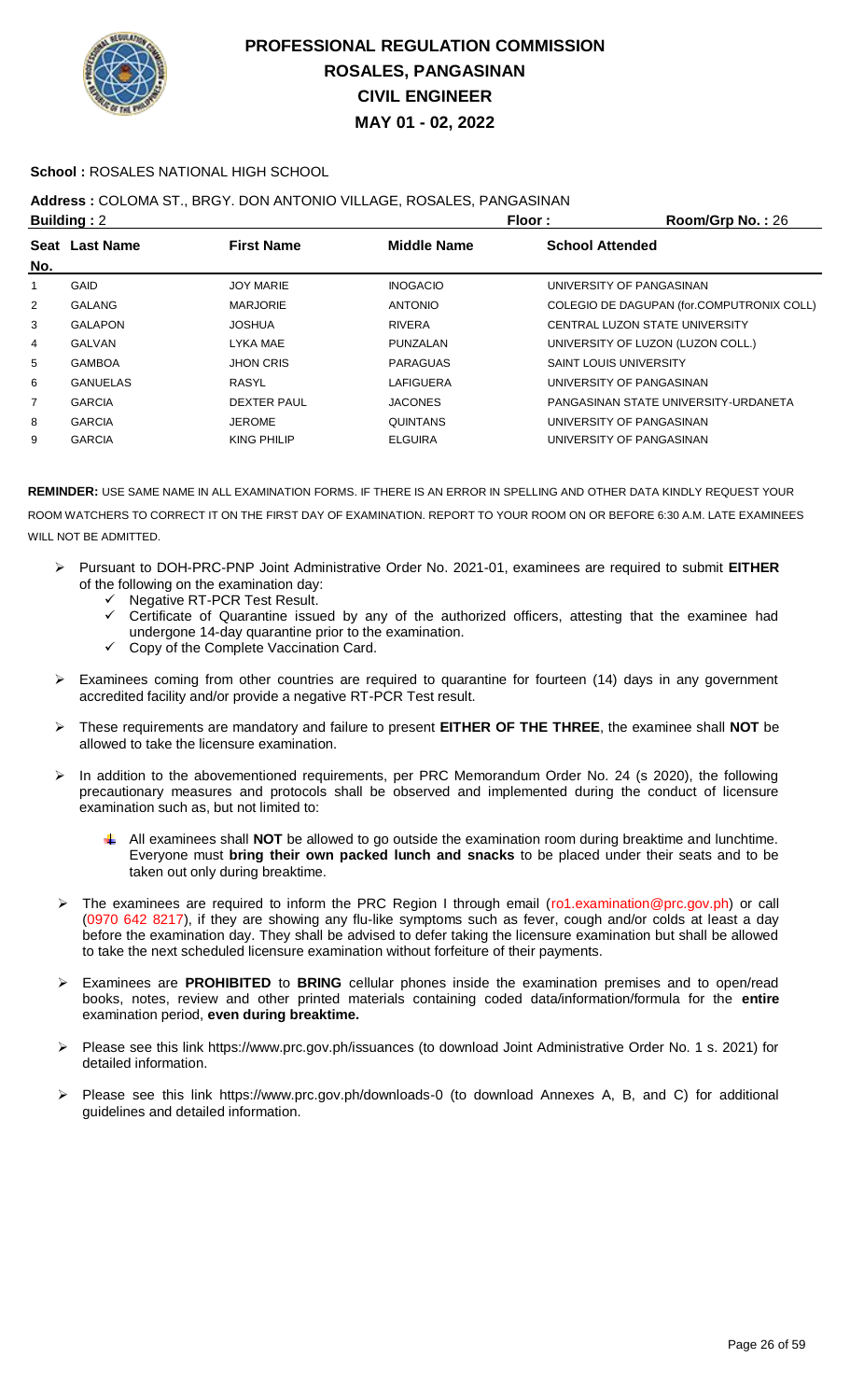

### **School :** ROSALES NATIONAL HIGH SCHOOL

### **Address :** COLOMA ST., BRGY. DON ANTONIO VILLAGE, ROSALES, PANGASINAN

|     | <b>Building: 2</b> |                   |                    | Room/Grp No.: 27<br>Floor:                |
|-----|--------------------|-------------------|--------------------|-------------------------------------------|
|     | Seat Last Name     | <b>First Name</b> | <b>Middle Name</b> | <b>School Attended</b>                    |
| No. |                    |                   |                    |                                           |
| 1   | <b>GARLIT</b>      | <b>MERYLL</b>     | <b>ROSARIO</b>     | UNIVERSITY OF PANGASINAN                  |
| 2   | <b>GATDULA</b>     | CRISTIAN          | <b>BALUTAN</b>     | CENTRAL LUZON STATE UNIVERSITY            |
| 3   | <b>GAUDIA</b>      | NIÑA LEAH         | <b>COLOBONG</b>    | MARIANO MARCOS STATE UNIVERSITY-BATAC     |
| 4   | <b>GESLANI</b>     | <b>OTIVOL</b>     | <b>POQUIZ</b>      | UNIVERSITY OF LUZON (LUZON COLL.)         |
| 5   | <b>GEVA</b>        | <b>VENUS KATE</b> | <b>NOTARTE</b>     | UNIVERSITY OF PANGASINAN                  |
| 6   | <b>GLORIA</b>      | REYGAN            | <b>TACPAL</b>      | COLEGIO DE DAGUPAN (for.COMPUTRONIX COLL) |
| 7   | GO                 | YLLEAH MARGARETTE | <b>SILVANIA</b>    | SAINT LOUIS COLLEGE OF SAN FERNANDO       |
| 8   | <b>GONZALES</b>    | <b>APRIL ANNE</b> | <b>JABAAN</b>      | MARIANO MARCOS STATE UNIVERSITY-BATAC     |
| 9   | <b>GONZALES</b>    | ELAINE JOYCE      | <b>SANTIAGO</b>    | UNIVERSITY OF PANGASINAN                  |
|     |                    |                   |                    |                                           |

- Pursuant to DOH-PRC-PNP Joint Administrative Order No. 2021-01, examinees are required to submit **EITHER** of the following on the examination day:
	- $\checkmark$  Negative RT-PCR Test Result.<br> $\checkmark$  Certificate of Quarantine issue
	- Certificate of Quarantine issued by any of the authorized officers, attesting that the examinee had undergone 14-day quarantine prior to the examination.
	- Copy of the Complete Vaccination Card.
- $\triangleright$  Examinees coming from other countries are required to quarantine for fourteen (14) days in any government accredited facility and/or provide a negative RT-PCR Test result.
- These requirements are mandatory and failure to present **EITHER OF THE THREE**, the examinee shall **NOT** be allowed to take the licensure examination.
- > In addition to the abovementioned requirements, per PRC Memorandum Order No. 24 (s 2020), the following precautionary measures and protocols shall be observed and implemented during the conduct of licensure examination such as, but not limited to:
	- All examinees shall **NOT** be allowed to go outside the examination room during breaktime and lunchtime. Everyone must **bring their own packed lunch and snacks** to be placed under their seats and to be taken out only during breaktime.
- The examinees are required to inform the PRC Region I through email (ro1.examination@prc.gov.ph) or call (0970 642 8217), if they are showing any flu-like symptoms such as fever, cough and/or colds at least a day before the examination day. They shall be advised to defer taking the licensure examination but shall be allowed to take the next scheduled licensure examination without forfeiture of their payments.
- Examinees are **PROHIBITED** to **BRING** cellular phones inside the examination premises and to open/read books, notes, review and other printed materials containing coded data/information/formula for the **entire** examination period, **even during breaktime.**
- Please see this link https://www.prc.gov.ph/issuances (to download Joint Administrative Order No. 1 s. 2021) for detailed information.
- Please see this link https://www.prc.gov.ph/downloads-0 (to download Annexes A, B, and C) for additional guidelines and detailed information.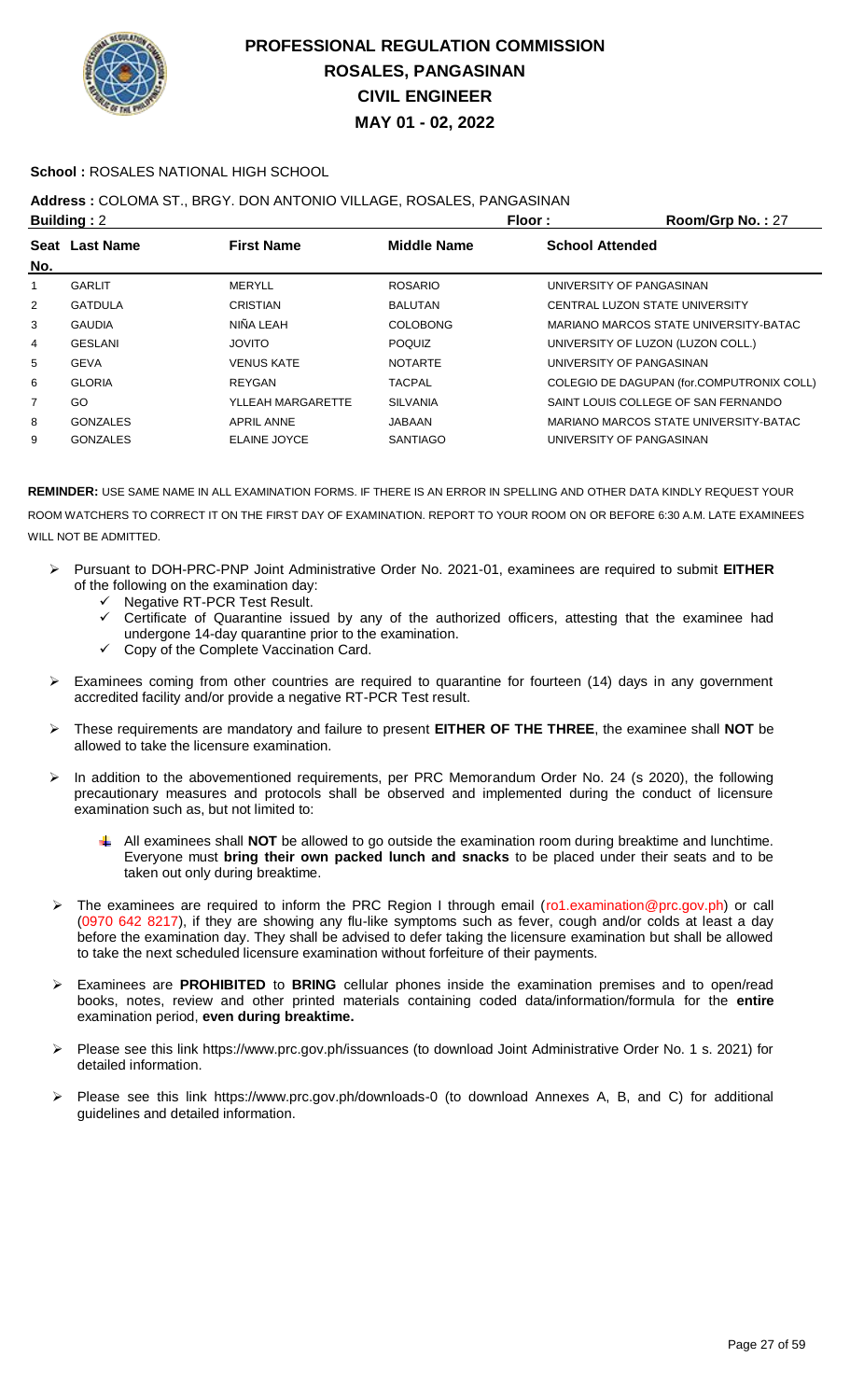

### **School :** ROSALES NATIONAL HIGH SCHOOL

### **Address :** COLOMA ST., BRGY. DON ANTONIO VILLAGE, ROSALES, PANGASINAN

| <b>Building: 2</b> |                  |                          | Floor:            | Room/Grp No.: 28                                     |
|--------------------|------------------|--------------------------|-------------------|------------------------------------------------------|
|                    | Seat Last Name   | <b>First Name</b>        | Middle Name       | <b>School Attended</b>                               |
| No.                |                  |                          |                   |                                                      |
|                    | <b>GONZALES</b>  | <b>JOHN JERICHO</b>      | <b>DELA CERNA</b> | UNIVERSITY OF PANGASINAN                             |
| $\overline{2}$     | <b>GREGORIO</b>  | MA. LOURDES              | <b>MARIANO</b>    | CENTRAL LUZON STATE UNIVERSITY                       |
| 3                  | <b>GROSPE</b>    | <b>DONNIE RAY</b>        | <b>HERNANDEZ</b>  | CENTRAL LUZON STATE UNIVERSITY                       |
| 4                  | <b>GUMTANG</b>   | <b>JON ROYCE</b>         | DE VERA           | PANGASINAN STATE UNIVERSITY-URDANETA                 |
| 5                  | <b>GURION</b>    | <b>ESTEPHANIE NICOLE</b> | <b>SERENATAS</b>  | SAINT LOUIS COLLEGE OF SAN FERNANDO                  |
| 6                  | <b>GUTIERREZ</b> | <b>CHRISTIAN DAVE</b>    | <b>DULAY</b>      | COLEGIO DE DAGUPAN (for.COMPUTRONIX COLL)            |
| 7                  | <b>GUTIERREZ</b> | JASMIER                  | LAVARIAS          | UNIVERSITY OF PANGASINAN                             |
| 8                  | <b>GUZMAN</b>    | <b>JONNA MAE</b>         | QUIBUYEN          | RIZAL TECHNOLOGICAL UNIVERSITY                       |
| 9                  | <b>HERNANDO</b>  | ELMER JR                 | <b>SALAMANCA</b>  | TARLAC STATE UNIVERSITY (TARLAC COLLEGE<br>OF TECH.) |

- Pursuant to DOH-PRC-PNP Joint Administrative Order No. 2021-01, examinees are required to submit **EITHER** of the following on the examination day:
	- ← Negative RT-PCR Test Result.
	- Certificate of Quarantine issued by any of the authorized officers, attesting that the examinee had undergone 14-day quarantine prior to the examination.
	- Copy of the Complete Vaccination Card.
- Examinees coming from other countries are required to quarantine for fourteen (14) days in any government accredited facility and/or provide a negative RT-PCR Test result.
- These requirements are mandatory and failure to present **EITHER OF THE THREE**, the examinee shall **NOT** be allowed to take the licensure examination.
- > In addition to the abovementioned requirements, per PRC Memorandum Order No. 24 (s 2020), the following precautionary measures and protocols shall be observed and implemented during the conduct of licensure examination such as, but not limited to:
	- All examinees shall **NOT** be allowed to go outside the examination room during breaktime and lunchtime. Everyone must **bring their own packed lunch and snacks** to be placed under their seats and to be taken out only during breaktime.
- The examinees are required to inform the PRC Region I through email (ro1.examination@prc.gov.ph) or call (0970 642 8217), if they are showing any flu-like symptoms such as fever, cough and/or colds at least a day before the examination day. They shall be advised to defer taking the licensure examination but shall be allowed to take the next scheduled licensure examination without forfeiture of their payments.
- Examinees are **PROHIBITED** to **BRING** cellular phones inside the examination premises and to open/read books, notes, review and other printed materials containing coded data/information/formula for the **entire** examination period, **even during breaktime.**
- Please see this link https://www.prc.gov.ph/issuances (to download Joint Administrative Order No. 1 s. 2021) for detailed information.
- Please see this link https://www.prc.gov.ph/downloads-0 (to download Annexes A, B, and C) for additional guidelines and detailed information.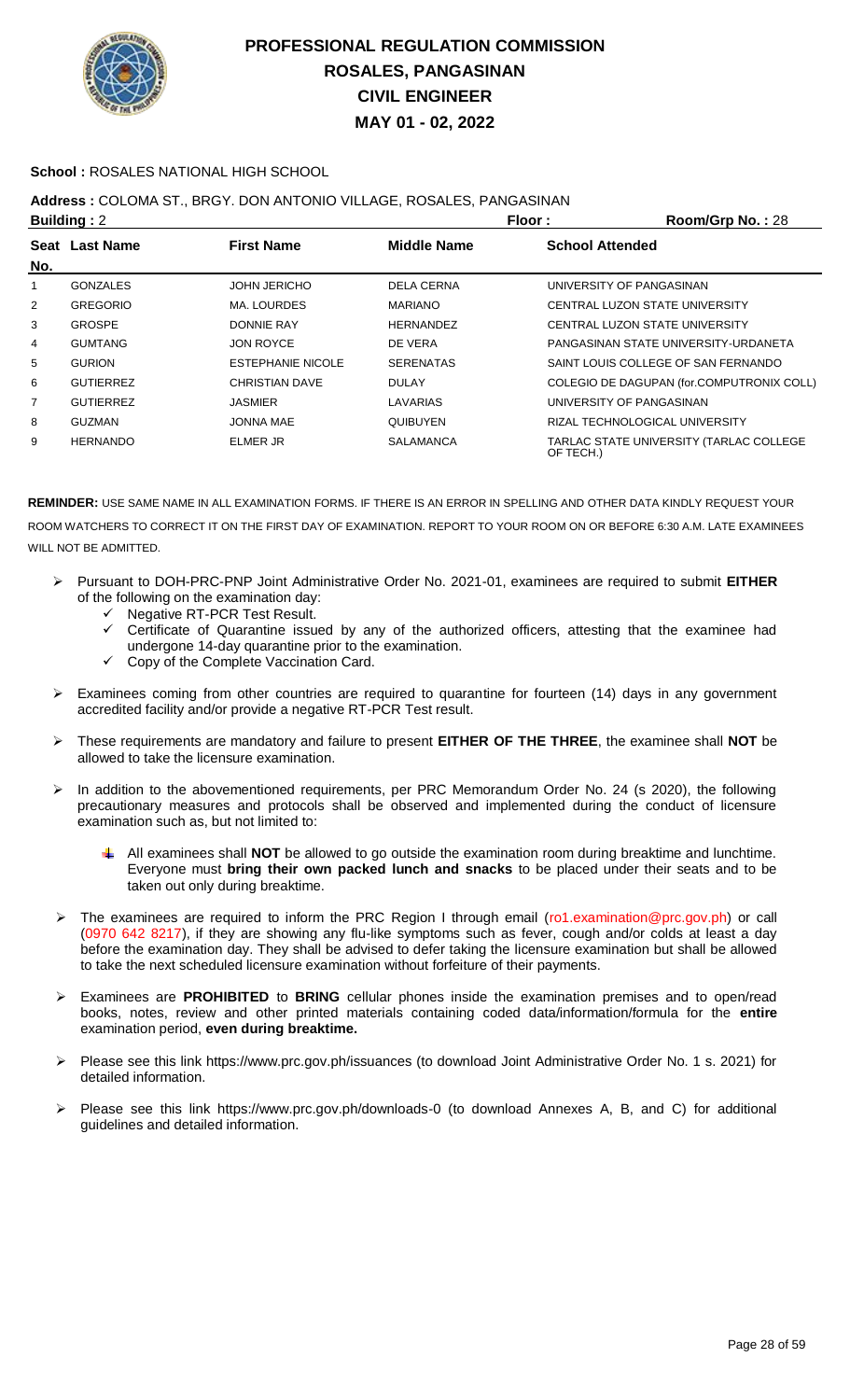

### **School :** ROSALES NATIONAL HIGH SCHOOL

## **Address :** COLOMA ST., BRGY. DON ANTONIO VILLAGE, ROSALES, PANGASINAN

|                | <b>Building: 2</b> |                      |                    | Floor:<br>Room/Grp No.: 29                   |
|----------------|--------------------|----------------------|--------------------|----------------------------------------------|
|                | Seat Last Name     | <b>First Name</b>    | <b>Middle Name</b> | <b>School Attended</b>                       |
| No.            |                    |                      |                    |                                              |
| 1              | <b>IBAÑEZ</b>      | <b>MELGIN JR</b>     | <b>JUAYONG</b>     | FEU INSTITUTE OF TECHNOLOGY (for FEU-E.A.C.) |
| $\overline{2}$ | <b>IBUYAT</b>      | ALLYSSA CAMILLE      | <b>MENDOZA</b>     | CENTRAL LUZON STATE UNIVERSITY               |
| 3              | <b>ICUSPIT</b>     | ALYSSA JOY           | <b>ORNUS</b>       | MARIANO MARCOS STATE UNIVERSITY-BATAC        |
| 4              | <b>IGLESIAS</b>    | <b>LESLIE JELEEN</b> | <b>SISON</b>       | PANGASINAN STATE UNIVERSITY-URDANETA         |
| 5              | <b>INDON</b>       | JUDYLYN              | <b>JUSTIMBASTE</b> | CENTRAL LUZON STATE UNIVERSITY               |
| 6              | <b>INFANTE</b>     | <b>ARTEMIO II</b>    | <b>VILLAROMAN</b>  | CENTRAL LUZON STATE UNIVERSITY               |
| $\overline{7}$ | <b>ISHII</b>       | <b>SHOYA</b>         | <b>DELA CRUZ</b>   | NEW ERA UNIVERSITY                           |
| 8              | <b>JOVES</b>       | <b>JEROME</b>        | <b>LAMSEN</b>      | UNIVERSITY OF PANGASINAN                     |
| 9              | <b>JULIAN</b>      | <b>JHON ERVIN</b>    | <b>GUTIERREZ</b>   | CENTRAL LUZON STATE UNIVERSITY               |
|                |                    |                      |                    |                                              |

- Pursuant to DOH-PRC-PNP Joint Administrative Order No. 2021-01, examinees are required to submit **EITHER** of the following on the examination day:
	- $\checkmark$  Negative RT-PCR Test Result.<br> $\checkmark$  Certificate of Quarantine issue
	- Certificate of Quarantine issued by any of the authorized officers, attesting that the examinee had undergone 14-day quarantine prior to the examination.
	- Copy of the Complete Vaccination Card.
- $\triangleright$  Examinees coming from other countries are required to quarantine for fourteen (14) days in any government accredited facility and/or provide a negative RT-PCR Test result.
- These requirements are mandatory and failure to present **EITHER OF THE THREE**, the examinee shall **NOT** be allowed to take the licensure examination.
- In addition to the abovementioned requirements, per PRC Memorandum Order No. 24 (s 2020), the following precautionary measures and protocols shall be observed and implemented during the conduct of licensure examination such as, but not limited to:
	- All examinees shall **NOT** be allowed to go outside the examination room during breaktime and lunchtime. Everyone must **bring their own packed lunch and snacks** to be placed under their seats and to be taken out only during breaktime.
- $\triangleright$  The examinees are required to inform the PRC Region I through email (ro1.examination@prc.gov.ph) or call (0970 642 8217), if they are showing any flu-like symptoms such as fever, cough and/or colds at least a day before the examination day. They shall be advised to defer taking the licensure examination but shall be allowed to take the next scheduled licensure examination without forfeiture of their payments.
- Examinees are **PROHIBITED** to **BRING** cellular phones inside the examination premises and to open/read books, notes, review and other printed materials containing coded data/information/formula for the **entire** examination period, **even during breaktime.**
- Please see this link https://www.prc.gov.ph/issuances (to download Joint Administrative Order No. 1 s. 2021) for detailed information.
- Please see this link https://www.prc.gov.ph/downloads-0 (to download Annexes A, B, and C) for additional guidelines and detailed information.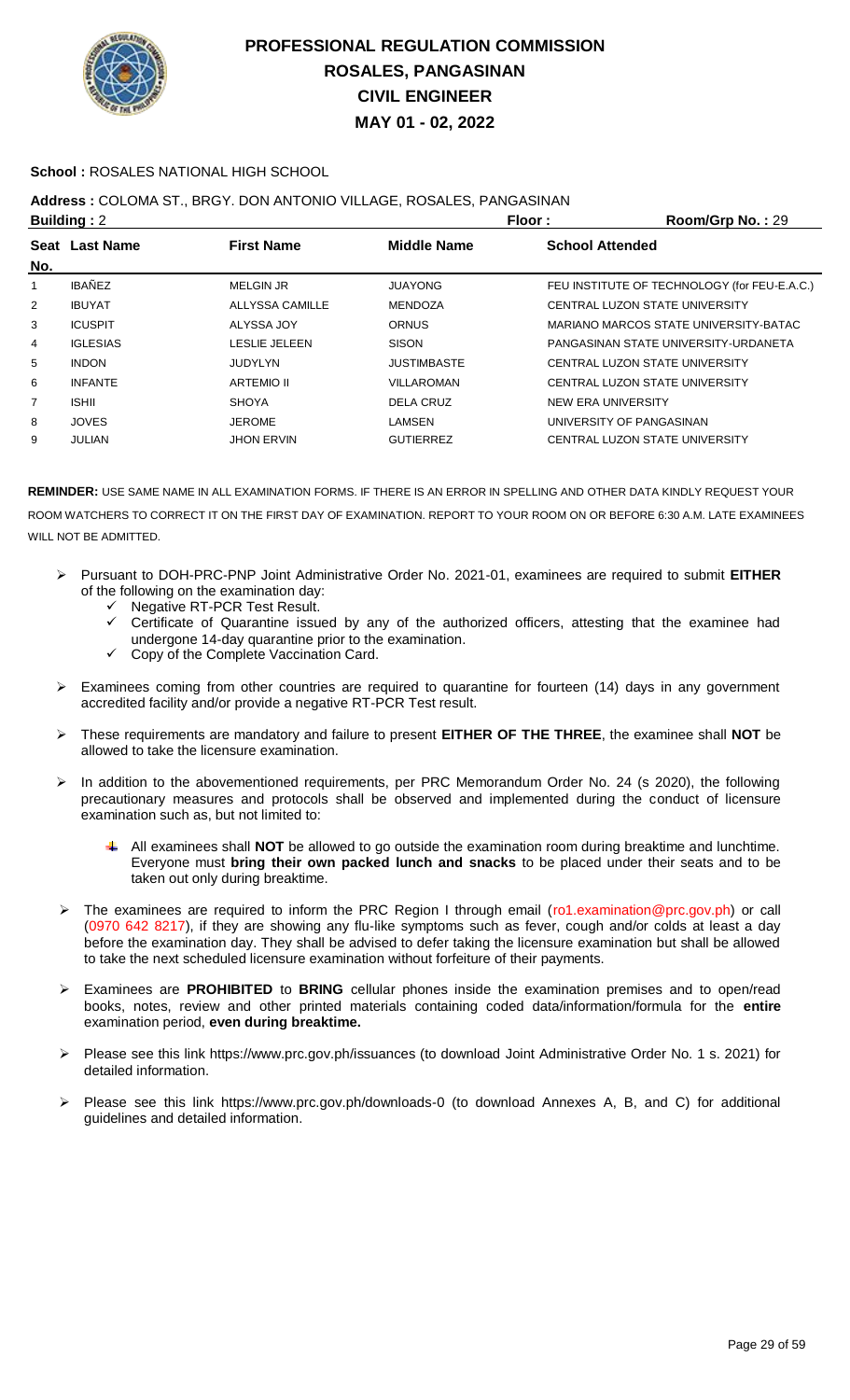

### **School :** ROSALES NATIONAL HIGH SCHOOL

### **Address :** COLOMA ST., BRGY. DON ANTONIO VILLAGE, ROSALES, PANGASINAN

| <b>Building: 2</b> |                       |                       |                    | Floor:                   | Room/Grp No.: 30                        |
|--------------------|-----------------------|-----------------------|--------------------|--------------------------|-----------------------------------------|
| No.                | <b>Seat Last Name</b> | <b>First Name</b>     | <b>Middle Name</b> | <b>School Attended</b>   |                                         |
| 1                  | <b>JULIAN</b>         | <b>KIMBERLIE</b>      | CABALLERO          |                          | URDANETA CITY UNIVERSITY (CCU)          |
| $\overline{2}$     | LACAYA                | <b>JESSA</b>          | LAPLANA            |                          | PANGASINAN STATE UNIVERSITY-URDANETA    |
| 3                  | <b>LAFORTEZA</b>      | <b>MELJAN PATRICK</b> | CANDELARIA         |                          | CENTRAL LUZON STATE UNIVERSITY          |
| 4                  | LAGARTA               | <b>CARL BRYAN</b>     | <b>CUEVAS</b>      | TECHNOLOGY-CABANATUAN)   | NUEVA ECIJA UNIVERSITY OF SCIENCE &     |
| 5                  | LAGMAY                | PAUL JOHN             | <b>SURATOS</b>     | UNIVERSITY OF PANGASINAN |                                         |
| 6                  | <b>LAMBINO</b>        | <b>BRIXTONE</b>       | <b>ASUNCION</b>    |                          | URDANETA CITY UNIVERSITY (CCU)          |
| 7                  | LANDINGIN             | <b>IVAN NOEL</b>      | <b>SIGUA</b>       | OF TECH.)                | TARLAC STATE UNIVERSITY (TARLAC COLLEGE |
| 8                  | LARON                 | <b>ERIKA ROSE</b>     | <b>SALINAS</b>     |                          | URDANETA CITY UNIVERSITY (CCU)          |
| 9                  | LASAM                 | LIEZL                 | <b>JULIANO</b>     | OF TECH.)                | TARLAC STATE UNIVERSITY (TARLAC COLLEGE |

- Pursuant to DOH-PRC-PNP Joint Administrative Order No. 2021-01, examinees are required to submit **EITHER** of the following on the examination day:
	- ← Negative RT-PCR Test Result.
	- Certificate of Quarantine issued by any of the authorized officers, attesting that the examinee had undergone 14-day quarantine prior to the examination.
	- Copy of the Complete Vaccination Card.
- > Examinees coming from other countries are required to quarantine for fourteen (14) days in any government accredited facility and/or provide a negative RT-PCR Test result.
- These requirements are mandatory and failure to present **EITHER OF THE THREE**, the examinee shall **NOT** be allowed to take the licensure examination.
- In addition to the abovementioned requirements, per PRC Memorandum Order No. 24 (s 2020), the following precautionary measures and protocols shall be observed and implemented during the conduct of licensure examination such as, but not limited to:
	- All examinees shall **NOT** be allowed to go outside the examination room during breaktime and lunchtime. Everyone must **bring their own packed lunch and snacks** to be placed under their seats and to be taken out only during breaktime.
- > The examinees are required to inform the PRC Region I through email (ro1.examination@prc.gov.ph) or call (0970 642 8217), if they are showing any flu-like symptoms such as fever, cough and/or colds at least a day before the examination day. They shall be advised to defer taking the licensure examination but shall be allowed to take the next scheduled licensure examination without forfeiture of their payments.
- Examinees are **PROHIBITED** to **BRING** cellular phones inside the examination premises and to open/read books, notes, review and other printed materials containing coded data/information/formula for the **entire** examination period, **even during breaktime.**
- Please see this link https://www.prc.gov.ph/issuances (to download Joint Administrative Order No. 1 s. 2021) for detailed information.
- Please see this link https://www.prc.gov.ph/downloads-0 (to download Annexes A, B, and C) for additional guidelines and detailed information.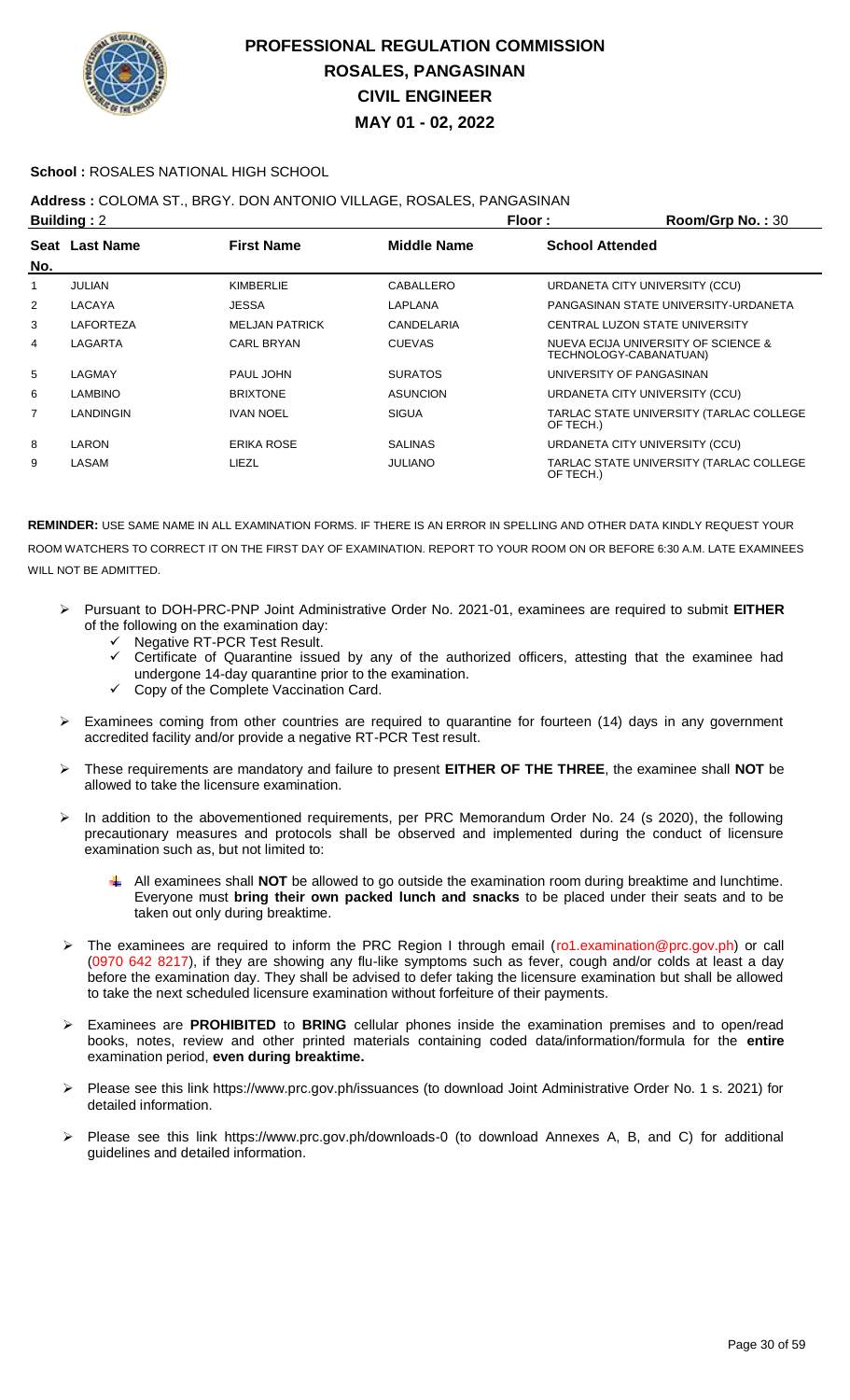

### **School :** ROSALES NATIONAL HIGH SCHOOL

## **Address :** COLOMA ST., BRGY. DON ANTONIO VILLAGE, ROSALES, PANGASINAN

| <b>Building: 2</b> |                |                        |                    | Floor:<br>Room/Grp No.: 31                           |
|--------------------|----------------|------------------------|--------------------|------------------------------------------------------|
| No.                | Seat Last Name | <b>First Name</b>      | <b>Middle Name</b> | <b>School Attended</b>                               |
| 1                  | LAYOS          | ANGELIKA MAE           | <b>MENDOZA</b>     | URDANETA CITY UNIVERSITY (CCU)                       |
| 2                  | LAZATIN        | AIRISH                 | <b>ESPIRITU</b>    | TARLAC STATE UNIVERSITY (TARLAC COLLEGE<br>OF TECH.) |
| 3                  | LAZONA         | <b>HERLYN AIRE</b>     | <b>SIQUIG</b>      | <b>SAINT LOUIS UNIVERSITY</b>                        |
| 4                  | LEDDA          | <b>NEIL JOHN</b>       | <b>SOLOMON</b>     | COLEGIO DE DAGUPAN (for.COMPUTRONIX COLL)            |
| 5                  | <b>LEE</b>     | <b>PATRICK ANTHONY</b> | QUILALA            | PANGASINAN STATE UNIVERSITY-URDANETA                 |
| 6                  | <b>LEONEN</b>  | <b>ADINAH WENCIE</b>   | TACDERAN           | SAINT LOUIS COLLEGE OF SAN FERNANDO                  |
| $\overline{7}$     | <b>LIGERO</b>  | <b>JOHN JOSEPH</b>     | <b>CONCEPCION</b>  | CENTRAL LUZON STATE UNIVERSITY                       |
| 8                  | LIM            | <b>KRISCHELLE</b>      | <b>LIBUNAO</b>     | CENTRAL LUZON STATE UNIVERSITY                       |
| 9                  | <b>LISING</b>  | <b>HAIDEE</b>          | <b>MACASAQUIT</b>  | TARLAC STATE UNIVERSITY (TARLAC COLLEGE<br>OF TECH.) |

- Pursuant to DOH-PRC-PNP Joint Administrative Order No. 2021-01, examinees are required to submit **EITHER** of the following on the examination day:
	- G Negative RT-PCR Test Result.<br>G Certificate of Quarantine issue
	- Certificate of Quarantine issued by any of the authorized officers, attesting that the examinee had undergone 14-day quarantine prior to the examination.
	- $\checkmark$  Copy of the Complete Vaccination Card.
- $\triangleright$  Examinees coming from other countries are required to quarantine for fourteen (14) days in any government accredited facility and/or provide a negative RT-PCR Test result.
- These requirements are mandatory and failure to present **EITHER OF THE THREE**, the examinee shall **NOT** be allowed to take the licensure examination.
- In addition to the abovementioned requirements, per PRC Memorandum Order No. 24 (s 2020), the following precautionary measures and protocols shall be observed and implemented during the conduct of licensure examination such as, but not limited to:
	- All examinees shall **NOT** be allowed to go outside the examination room during breaktime and lunchtime. Everyone must **bring their own packed lunch and snacks** to be placed under their seats and to be taken out only during breaktime.
- ▶ The examinees are required to inform the PRC Region I through email (ro1.examination@prc.gov.ph) or call (0970 642 8217), if they are showing any flu-like symptoms such as fever, cough and/or colds at least a day before the examination day. They shall be advised to defer taking the licensure examination but shall be allowed to take the next scheduled licensure examination without forfeiture of their payments.
- Examinees are **PROHIBITED** to **BRING** cellular phones inside the examination premises and to open/read books, notes, review and other printed materials containing coded data/information/formula for the **entire** examination period, **even during breaktime.**
- Please see this link https://www.prc.gov.ph/issuances (to download Joint Administrative Order No. 1 s. 2021) for detailed information.
- Please see this link https://www.prc.gov.ph/downloads-0 (to download Annexes A, B, and C) for additional guidelines and detailed information.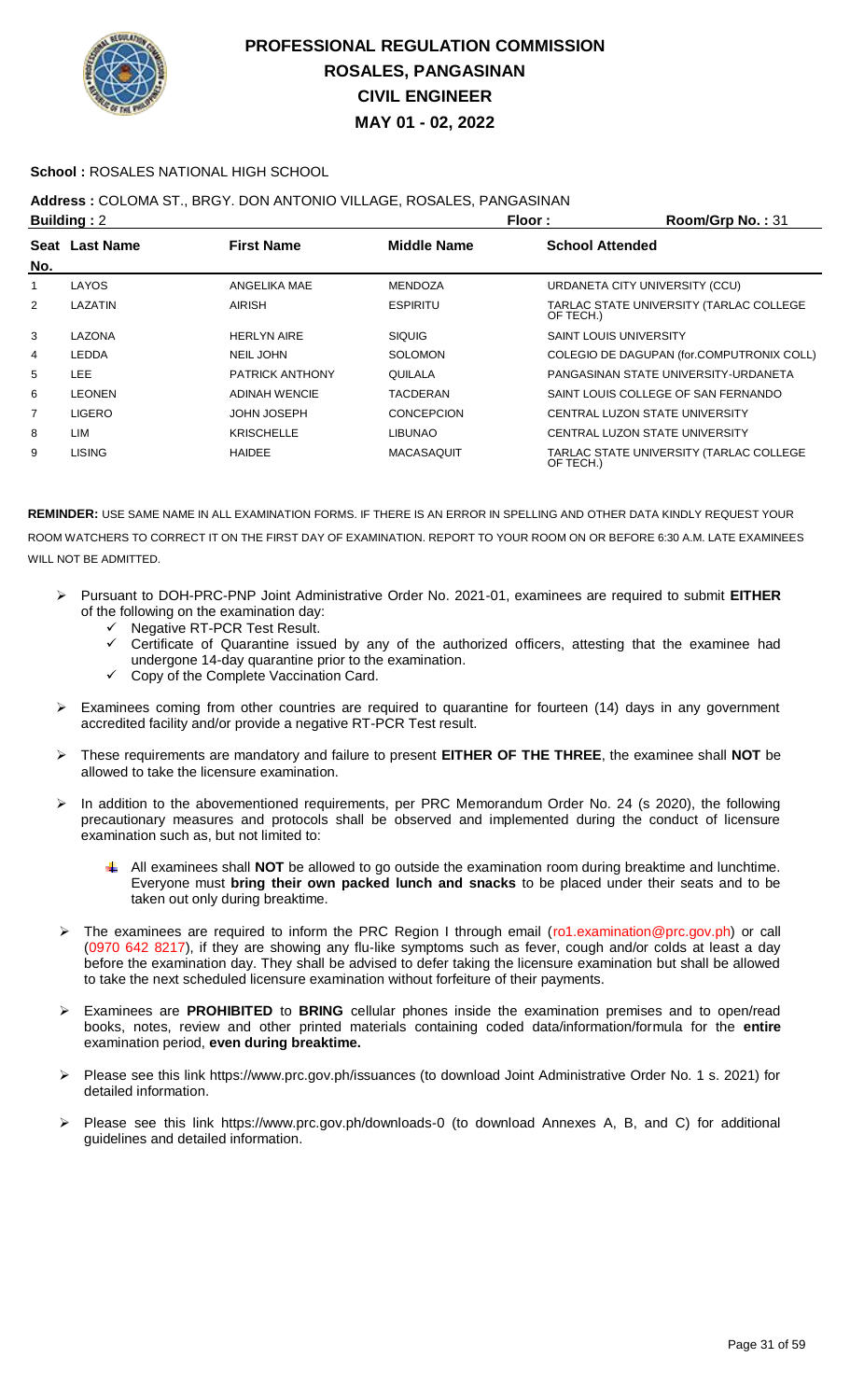

### **School :** ROSALES NATIONAL HIGH SCHOOL

## **Address :** COLOMA ST., BRGY. DON ANTONIO VILLAGE, ROSALES, PANGASINAN

| <b>Building: 2</b> |                 |                      | Floor:           | Room/Grp No.: 32                      |
|--------------------|-----------------|----------------------|------------------|---------------------------------------|
|                    | Seat Last Name  | <b>First Name</b>    | Middle Name      | <b>School Attended</b>                |
| No.                |                 |                      |                  |                                       |
| 1                  | <b>LLANES</b>   | DARYL DORLI          | ABRACIA          | PANGASINAN STATE UNIVERSITY-URDANETA  |
| 2                  | <b>LOCQUIAO</b> | <b>MARINELLE JOY</b> | <b>DARANG</b>    | <b>SAINT LOUIS UNIVERSITY</b>         |
| 3                  | <b>LOLONG</b>   | <b>KRISTINE JANE</b> | MAGPALE          | CENTRAL LUZON STATE UNIVERSITY        |
| $\overline{4}$     | <b>LOMANOG</b>  | JALVIN               | TORALBA          | URDANETA CITY UNIVERSITY (CCU)        |
| 5                  | <b>LOMBOY</b>   | <b>OMEGA</b>         | <b>ENCINARES</b> | PANGASINAN STATE UNIVERSITY-URDANETA  |
| 6                  | <b>LOMIBAO</b>  | ABEGAIL              | <b>NOVELAS</b>   | UNIVERSITY OF PANGASINAN              |
| $\overline{7}$     | LOPEZ           | <b>JOMARTSON JAN</b> | <b>SAMARITA</b>  | UNIVERSITY OF PANGASINAN              |
| 8                  | <b>LOZANO</b>   | <b>ZURIEL</b>        | CANNAOAY         | CENTRAL LUZON STATE UNIVERSITY        |
| 9                  | <b>LUBONG</b>   | <b>RANDOLF</b>       | <b>CANADA</b>    | MARIANO MARCOS STATE UNIVERSITY-BATAC |
|                    |                 |                      |                  |                                       |

- Pursuant to DOH-PRC-PNP Joint Administrative Order No. 2021-01, examinees are required to submit **EITHER** of the following on the examination day:
	- $\checkmark$  Negative RT-PCR Test Result.<br> $\checkmark$  Certificate of Quarantine issue
	- Certificate of Quarantine issued by any of the authorized officers, attesting that the examinee had undergone 14-day quarantine prior to the examination.
	- Copy of the Complete Vaccination Card.
- $\triangleright$  Examinees coming from other countries are required to quarantine for fourteen (14) days in any government accredited facility and/or provide a negative RT-PCR Test result.
- These requirements are mandatory and failure to present **EITHER OF THE THREE**, the examinee shall **NOT** be allowed to take the licensure examination.
- > In addition to the abovementioned requirements, per PRC Memorandum Order No. 24 (s 2020), the following precautionary measures and protocols shall be observed and implemented during the conduct of licensure examination such as, but not limited to:
	- All examinees shall **NOT** be allowed to go outside the examination room during breaktime and lunchtime. Everyone must **bring their own packed lunch and snacks** to be placed under their seats and to be taken out only during breaktime.
- The examinees are required to inform the PRC Region I through email (ro1.examination@prc.gov.ph) or call (0970 642 8217), if they are showing any flu-like symptoms such as fever, cough and/or colds at least a day before the examination day. They shall be advised to defer taking the licensure examination but shall be allowed to take the next scheduled licensure examination without forfeiture of their payments.
- Examinees are **PROHIBITED** to **BRING** cellular phones inside the examination premises and to open/read books, notes, review and other printed materials containing coded data/information/formula for the **entire** examination period, **even during breaktime.**
- Please see this link https://www.prc.gov.ph/issuances (to download Joint Administrative Order No. 1 s. 2021) for detailed information.
- Please see this link https://www.prc.gov.ph/downloads-0 (to download Annexes A, B, and C) for additional guidelines and detailed information.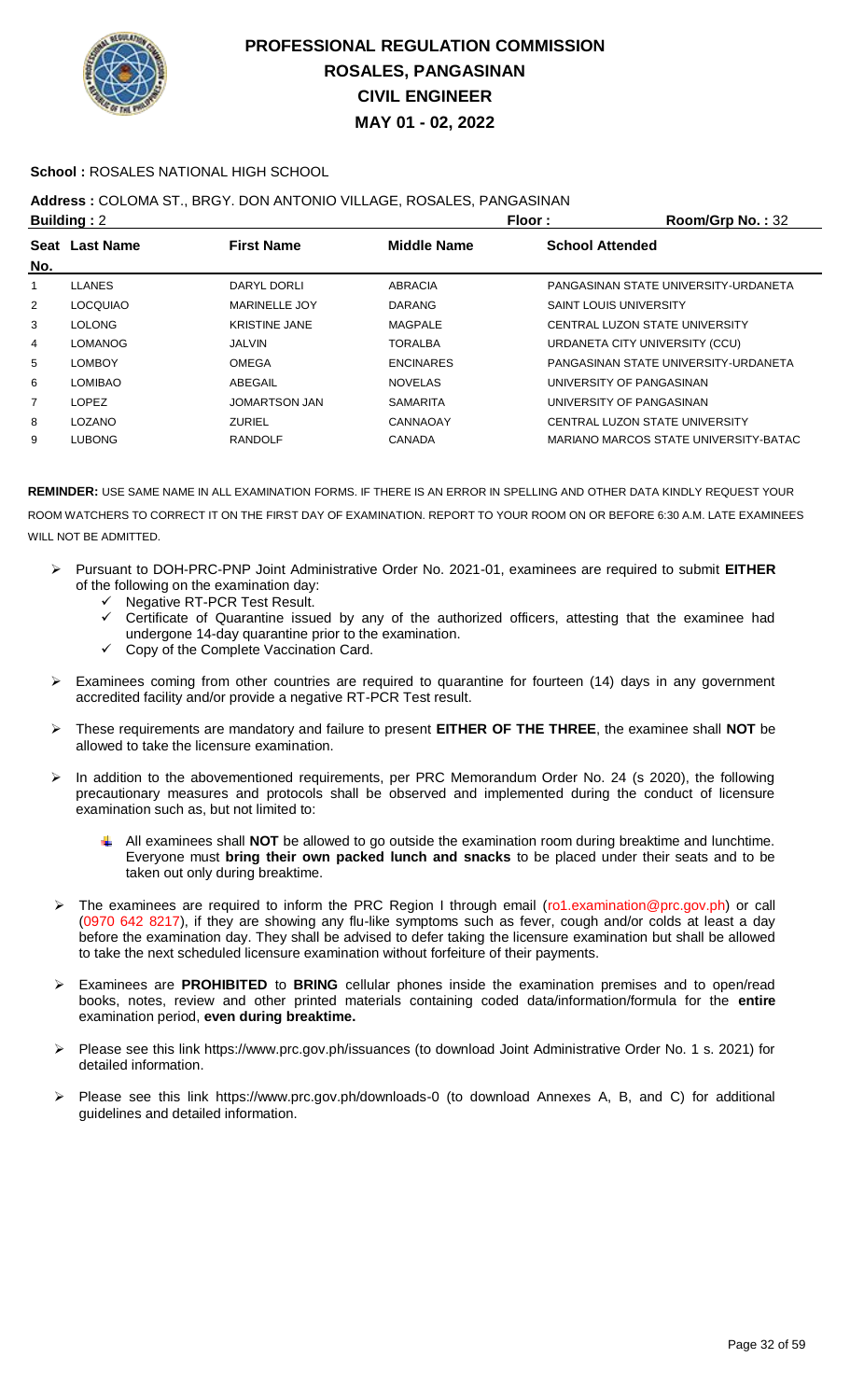

### **School :** ROSALES NATIONAL HIGH SCHOOL

### **Address :** COLOMA ST., BRGY. DON ANTONIO VILLAGE, ROSALES, PANGASINAN

|                | <b>Building: 2</b> |                          |                    | Floor:                        | Room/Grp No.: 33                        |
|----------------|--------------------|--------------------------|--------------------|-------------------------------|-----------------------------------------|
|                | Seat Last Name     | <b>First Name</b>        | <b>Middle Name</b> | <b>School Attended</b>        |                                         |
| No.            |                    |                          |                    |                               |                                         |
| 1              | <b>LUCAS</b>       | <b>MARK REDENTOR</b>     | <b>MANALILI</b>    | <b>SAINT LOUIS UNIVERSITY</b> |                                         |
| $\overline{2}$ | LUIS.              | <b>RALPH LAUREN</b>      | <b>PEDROCHE</b>    | OF TECH.)                     | TARLAC STATE UNIVERSITY (TARLAC COLLEGE |
| 3              | <b>MACALTAO</b>    | <b>CHRISTIAN RODBERT</b> | <b>ESTRADA</b>     | <b>SAINT LOUIS UNIVERSITY</b> |                                         |
| 4              | <b>MACALTAO</b>    | <b>MARK CHRISTIAN</b>    | <b>PINLAC</b>      |                               | UNIVERSITY OF PANGASINAN                |
| 5              | <b>MACAOAY</b>     | <b>CULKIN</b>            | <b>TAMAÑA</b>      |                               | PANGASINAN STATE UNIVERSITY-URDANETA    |
| 6              | MACARAEG           | <b>MARYROSE</b>          | <b>BAUTISTA</b>    |                               | UNIVERSITY OF PANGASINAN                |
| 7              | <b>MACATUGGAL</b>  | <b>JHERICO</b>           | TANDINGAN          |                               | UNIVERSITY OF PANGASINAN                |
| 8              | <b>MADARANG</b>    | DANIELLI JOY             | LAURETO            |                               | UNIVERSITY OF PANGASINAN                |
| 9              | <b>MADAYAG</b>     | JAIME II                 | <b>GUIRIBA</b>     |                               | CENTRAL LUZON STATE UNIVERSITY          |

- Pursuant to DOH-PRC-PNP Joint Administrative Order No. 2021-01, examinees are required to submit **EITHER** of the following on the examination day:
	- Negative RT-PCR Test Result.
	- $\checkmark$  Certificate of Quarantine issued by any of the authorized officers, attesting that the examinee had undergone 14-day quarantine prior to the examination.
		- Copy of the Complete Vaccination Card.
- Examinees coming from other countries are required to quarantine for fourteen (14) days in any government accredited facility and/or provide a negative RT-PCR Test result.
- These requirements are mandatory and failure to present **EITHER OF THE THREE**, the examinee shall **NOT** be allowed to take the licensure examination.
- In addition to the abovementioned requirements, per PRC Memorandum Order No. 24 (s 2020), the following precautionary measures and protocols shall be observed and implemented during the conduct of licensure examination such as, but not limited to:
	- All examinees shall **NOT** be allowed to go outside the examination room during breaktime and lunchtime. Everyone must **bring their own packed lunch and snacks** to be placed under their seats and to be taken out only during breaktime.
- > The examinees are required to inform the PRC Region I through email (ro1.examination@prc.gov.ph) or call (0970 642 8217), if they are showing any flu-like symptoms such as fever, cough and/or colds at least a day before the examination day. They shall be advised to defer taking the licensure examination but shall be allowed to take the next scheduled licensure examination without forfeiture of their payments.
- Examinees are **PROHIBITED** to **BRING** cellular phones inside the examination premises and to open/read books, notes, review and other printed materials containing coded data/information/formula for the **entire** examination period, **even during breaktime.**
- Please see this link https://www.prc.gov.ph/issuances (to download Joint Administrative Order No. 1 s. 2021) for detailed information.
- Please see this link https://www.prc.gov.ph/downloads-0 (to download Annexes A, B, and C) for additional guidelines and detailed information.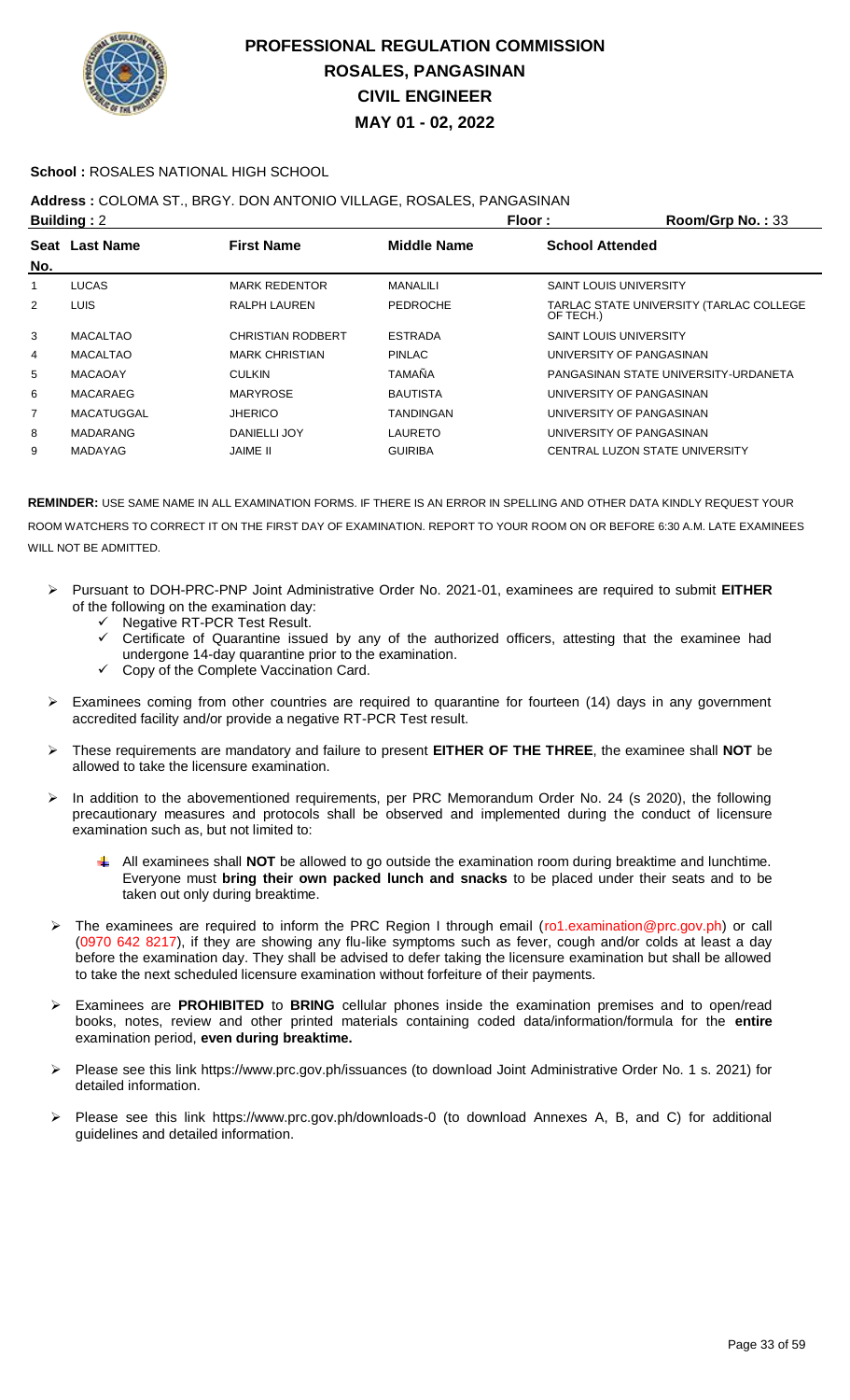

### **School :** ROSALES NATIONAL HIGH SCHOOL

## **Address :** COLOMA ST., BRGY. DON ANTONIO VILLAGE, ROSALES, PANGASINAN

| Floor:<br><b>Building: 2</b><br>Room/Grp No.: 34 |                |                      |                    |                                                      |
|--------------------------------------------------|----------------|----------------------|--------------------|------------------------------------------------------|
| No.                                              | Seat Last Name | <b>First Name</b>    | <b>Middle Name</b> | <b>School Attended</b>                               |
| 1                                                | <b>MAGLEO</b>  | <b>JOHN LLOYD</b>    | <b>YNZON</b>       | UNIVERSITY OF PANGASINAN                             |
| 2                                                | <b>MAGNO</b>   | LOIS                 | <b>PAHINADO</b>    | UNIVERSITY OF PANGASINAN                             |
| 3                                                | <b>MAGPALI</b> | <b>WELLA KATE</b>    |                    | PANGASINAN STATE UNIVERSITY-URDANETA                 |
| 4                                                | MALLARI        | <b>KRISTINE JOY</b>  | VALDEZ             | UNIVERSITY OF PANGASINAN                             |
| 5                                                | MALLARI        | <b>MILLIEN FAYE</b>  | <b>GABUYA</b>      | TARLAC STATE UNIVERSITY (TARLAC COLLEGE<br>OF TECH.) |
| 6                                                | <b>MAMARIL</b> | <b>CHARLES BRIAN</b> | CAMBA              | SAINT LOUIS COLLEGE OF SAN FERNANDO                  |
| $\overline{7}$                                   | <b>MAMUYAC</b> | <b>ELAINE MARION</b> | LAURETA            | CENTRAL LUZON STATE UNIVERSITY                       |
| 8                                                | MAÑALAC        | <b>EDELSON</b>       | <b>TONGOL</b>      | TARLAC STATE UNIVERSITY (TARLAC COLLEGE<br>OF TECH.) |
| 9                                                | <b>MANALOG</b> | <b>ULYSSIS</b>       | <b>GAWILI</b>      | CENTRAL LUZON STATE UNIVERSITY                       |
|                                                  |                |                      |                    |                                                      |

- Pursuant to DOH-PRC-PNP Joint Administrative Order No. 2021-01, examinees are required to submit **EITHER** of the following on the examination day:
	- Negative RT-PCR Test Result.
	- $\checkmark$  Certificate of Quarantine issued by any of the authorized officers, attesting that the examinee had undergone 14-day quarantine prior to the examination.
	- Copy of the Complete Vaccination Card.
- Examinees coming from other countries are required to quarantine for fourteen (14) days in any government accredited facility and/or provide a negative RT-PCR Test result.
- These requirements are mandatory and failure to present **EITHER OF THE THREE**, the examinee shall **NOT** be allowed to take the licensure examination.
- In addition to the abovementioned requirements, per PRC Memorandum Order No. 24 (s 2020), the following precautionary measures and protocols shall be observed and implemented during the conduct of licensure examination such as, but not limited to:
	- All examinees shall **NOT** be allowed to go outside the examination room during breaktime and lunchtime. Everyone must **bring their own packed lunch and snacks** to be placed under their seats and to be taken out only during breaktime.
- The examinees are required to inform the PRC Region I through email (ro1.examination@prc.gov.ph) or call (0970 642 8217), if they are showing any flu-like symptoms such as fever, cough and/or colds at least a day before the examination day. They shall be advised to defer taking the licensure examination but shall be allowed to take the next scheduled licensure examination without forfeiture of their payments.
- Examinees are **PROHIBITED** to **BRING** cellular phones inside the examination premises and to open/read books, notes, review and other printed materials containing coded data/information/formula for the **entire** examination period, **even during breaktime.**
- Please see this link https://www.prc.gov.ph/issuances (to download Joint Administrative Order No. 1 s. 2021) for detailed information.
- Please see this link https://www.prc.gov.ph/downloads-0 (to download Annexes A, B, and C) for additional guidelines and detailed information.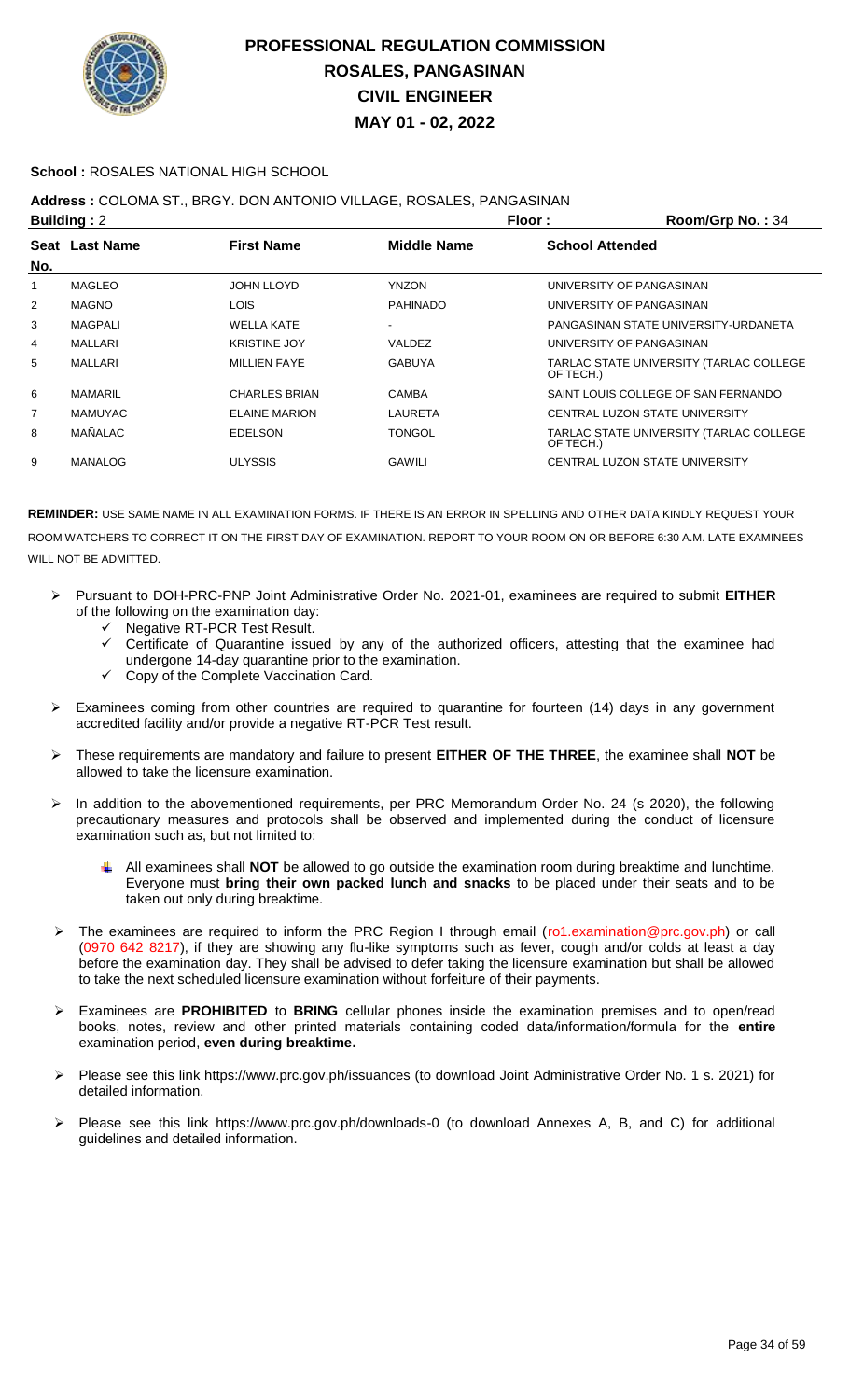

### **School :** ROSALES NATIONAL HIGH SCHOOL

### **Address :** COLOMA ST., BRGY. DON ANTONIO VILLAGE, ROSALES, PANGASINAN

|             | <b>Building: 2</b> | Floor:<br>Room/Grp No.: 35 |                     |                                                      |
|-------------|--------------------|----------------------------|---------------------|------------------------------------------------------|
| Seat<br>No. | <b>Last Name</b>   | <b>First Name</b>          | <b>Middle Name</b>  | <b>School Attended</b>                               |
| 1           | <b>MANGROBANG</b>  | <b>CHRISTIAN</b>           | <b>DELOS SANTOS</b> | TARLAC STATE UNIVERSITY (TARLAC COLLEGE<br>OF TECH.) |
| 2           | <b>MANLUCTAO</b>   | <b>JOHN</b>                | <b>QUITALEG</b>     | PANGASINAN STATE UNIVERSITY-URDANETA                 |
| 3           | <b>MANONGSONG</b>  | KHRISTIAN NIKKO            | <b>ATIENZA</b>      | UNIVERSITY OF PANGASINAN                             |
| 4           | <b>MANONGSONG</b>  | SHEILA MAE                 | <b>VINLUAN</b>      | PANGASINAN STATE UNIVERSITY-URDANETA                 |
| 5           | MANUEL             | ADRIELLE NICHOLE           | DE VERA             | UNIVERSITY OF PANGASINAN                             |
| 6           | MANUEL             | <b>ROBELYN</b>             | DE VERA             | UNIVERSITY OF PANGASINAN                             |
| 7           | MANZALA            | <b>JANEA REE</b>           | <b>MARTINEZ</b>     | TARLAC STATE UNIVERSITY (TARLAC COLLEGE<br>OF TECH.) |
| 8           | <b>MARTINEZ</b>    | <b>GEROME PAUL</b>         | <b>SORIANO</b>      | UNIVERSITY OF PANGASINAN                             |
| 9           | <b>MARTINEZ</b>    | <b>NOIME</b>               | <b>RAMOS</b>        | UNIVERSITY OF PANGASINAN                             |
|             |                    |                            |                     |                                                      |

- Pursuant to DOH-PRC-PNP Joint Administrative Order No. 2021-01, examinees are required to submit **EITHER** of the following on the examination day:
	- G Negative RT-PCR Test Result.<br>Generational of Quarantine issue
	- Certificate of Quarantine issued by any of the authorized officers, attesting that the examinee had undergone 14-day quarantine prior to the examination.
	- Copy of the Complete Vaccination Card.
- $\triangleright$  Examinees coming from other countries are required to quarantine for fourteen (14) days in any government accredited facility and/or provide a negative RT-PCR Test result.
- These requirements are mandatory and failure to present **EITHER OF THE THREE**, the examinee shall **NOT** be allowed to take the licensure examination.
- In addition to the abovementioned requirements, per PRC Memorandum Order No. 24 (s 2020), the following precautionary measures and protocols shall be observed and implemented during the conduct of licensure examination such as, but not limited to:
	- All examinees shall **NOT** be allowed to go outside the examination room during breaktime and lunchtime. Everyone must **bring their own packed lunch and snacks** to be placed under their seats and to be taken out only during breaktime.
- ▶ The examinees are required to inform the PRC Region I through email (ro1.examination@prc.gov.ph) or call (0970 642 8217), if they are showing any flu-like symptoms such as fever, cough and/or colds at least a day before the examination day. They shall be advised to defer taking the licensure examination but shall be allowed to take the next scheduled licensure examination without forfeiture of their payments.
- Examinees are **PROHIBITED** to **BRING** cellular phones inside the examination premises and to open/read books, notes, review and other printed materials containing coded data/information/formula for the **entire** examination period, **even during breaktime.**
- Please see this link https://www.prc.gov.ph/issuances (to download Joint Administrative Order No. 1 s. 2021) for detailed information.
- Please see this link https://www.prc.gov.ph/downloads-0 (to download Annexes A, B, and C) for additional guidelines and detailed information.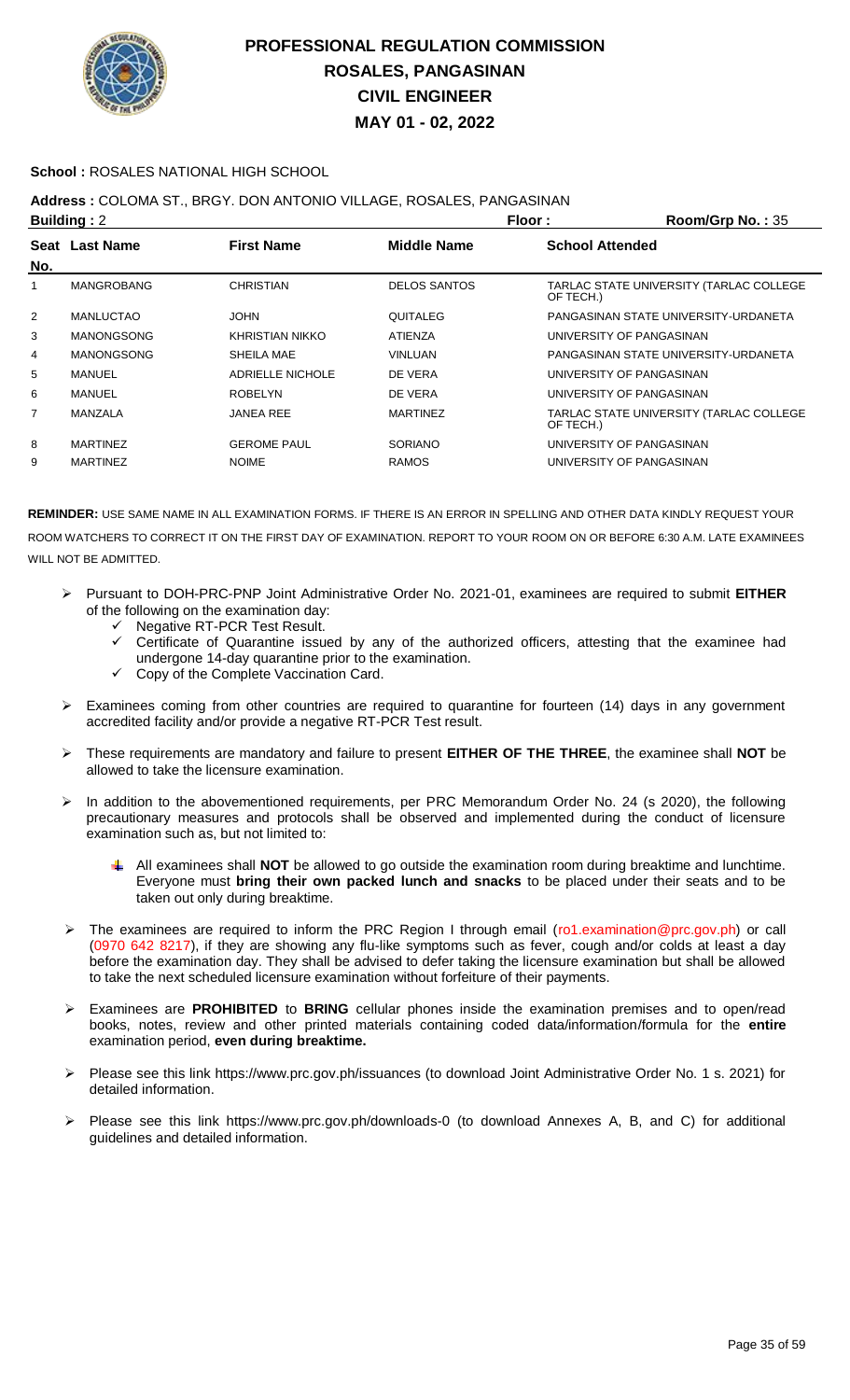

### **School :** ROSALES NATIONAL HIGH SCHOOL

## **Address :** COLOMA ST., BRGY. DON ANTONIO VILLAGE, ROSALES, PANGASINAN

| <b>Building: 2</b> |                  |                      | Floor:             | Room/Grp No.: 36                     |
|--------------------|------------------|----------------------|--------------------|--------------------------------------|
|                    | Seat Last Name   | <b>First Name</b>    | <b>Middle Name</b> | <b>School Attended</b>               |
| No.                |                  |                      |                    |                                      |
| 1                  | <b>MARZAN</b>    | <b>EDERLYN</b>       | <b>VERAS</b>       | PANGASINAN STATE UNIVERSITY-URDANETA |
| $\overline{2}$     | <b>MARZAN</b>    | <b>JUSTIN EDUARD</b> | <b>NAVOR</b>       | SAINT LOUIS COLLEGE OF SAN FERNANDO  |
| 3                  | <b>MARZO</b>     | <b>FLORENTINA</b>    | AGGIW              | CENTRAL LUZON STATE UNIVERSITY       |
| 4                  | <b>MASARBITO</b> | JEMUEL               | <b>VELASCO</b>     | UNIVERSITY OF LUZON (LUZON COLL.)    |
| 5                  | <b>MEDINA</b>    | MICHAEL ANGELO       | LIM                | UNIVERSITY OF LA SALETTE-SANTIAGO    |
| 6                  | <b>MEJIA</b>     | JASON                | <b>SALVADOR</b>    | PANGASINAN STATE UNIVERSITY-URDANETA |
| 7                  | <b>MELENDEZ</b>  | <b>DEXTER</b>        | LAMSEN             | <b>SAINT LOUIS UNIVERSITY</b>        |
| 8                  | <b>MELIDO</b>    | <b>JAN IRVIN</b>     | <b>SORIANO</b>     | UNIVERSITY OF LUZON (LUZON COLL.)    |
| 9                  | <b>MENDIJAR</b>  | <b>JUSTINE CARL</b>  | <b>ROBENIOL</b>    | PANGASINAN STATE UNIVERSITY-URDANETA |
|                    |                  |                      |                    |                                      |

- Pursuant to DOH-PRC-PNP Joint Administrative Order No. 2021-01, examinees are required to submit **EITHER** of the following on the examination day:
	- G Negative RT-PCR Test Result.<br>G Certificate of Quarantine issue
	- Certificate of Quarantine issued by any of the authorized officers, attesting that the examinee had undergone 14-day quarantine prior to the examination.
	- $\checkmark$  Copy of the Complete Vaccination Card.
- $\triangleright$  Examinees coming from other countries are required to quarantine for fourteen (14) days in any government accredited facility and/or provide a negative RT-PCR Test result.
- These requirements are mandatory and failure to present **EITHER OF THE THREE**, the examinee shall **NOT** be allowed to take the licensure examination.
- In addition to the abovementioned requirements, per PRC Memorandum Order No. 24 (s 2020), the following precautionary measures and protocols shall be observed and implemented during the conduct of licensure examination such as, but not limited to:
	- All examinees shall **NOT** be allowed to go outside the examination room during breaktime and lunchtime. ٠ Everyone must **bring their own packed lunch and snacks** to be placed under their seats and to be taken out only during breaktime.
- The examinees are required to inform the PRC Region I through email (ro1.examination@prc.gov.ph) or call (0970 642 8217), if they are showing any flu-like symptoms such as fever, cough and/or colds at least a day before the examination day. They shall be advised to defer taking the licensure examination but shall be allowed to take the next scheduled licensure examination without forfeiture of their payments.
- Examinees are **PROHIBITED** to **BRING** cellular phones inside the examination premises and to open/read books, notes, review and other printed materials containing coded data/information/formula for the **entire** examination period, **even during breaktime.**
- Please see this link https://www.prc.gov.ph/issuances (to download Joint Administrative Order No. 1 s. 2021) for detailed information.
- Please see this link https://www.prc.gov.ph/downloads-0 (to download Annexes A, B, and C) for additional guidelines and detailed information.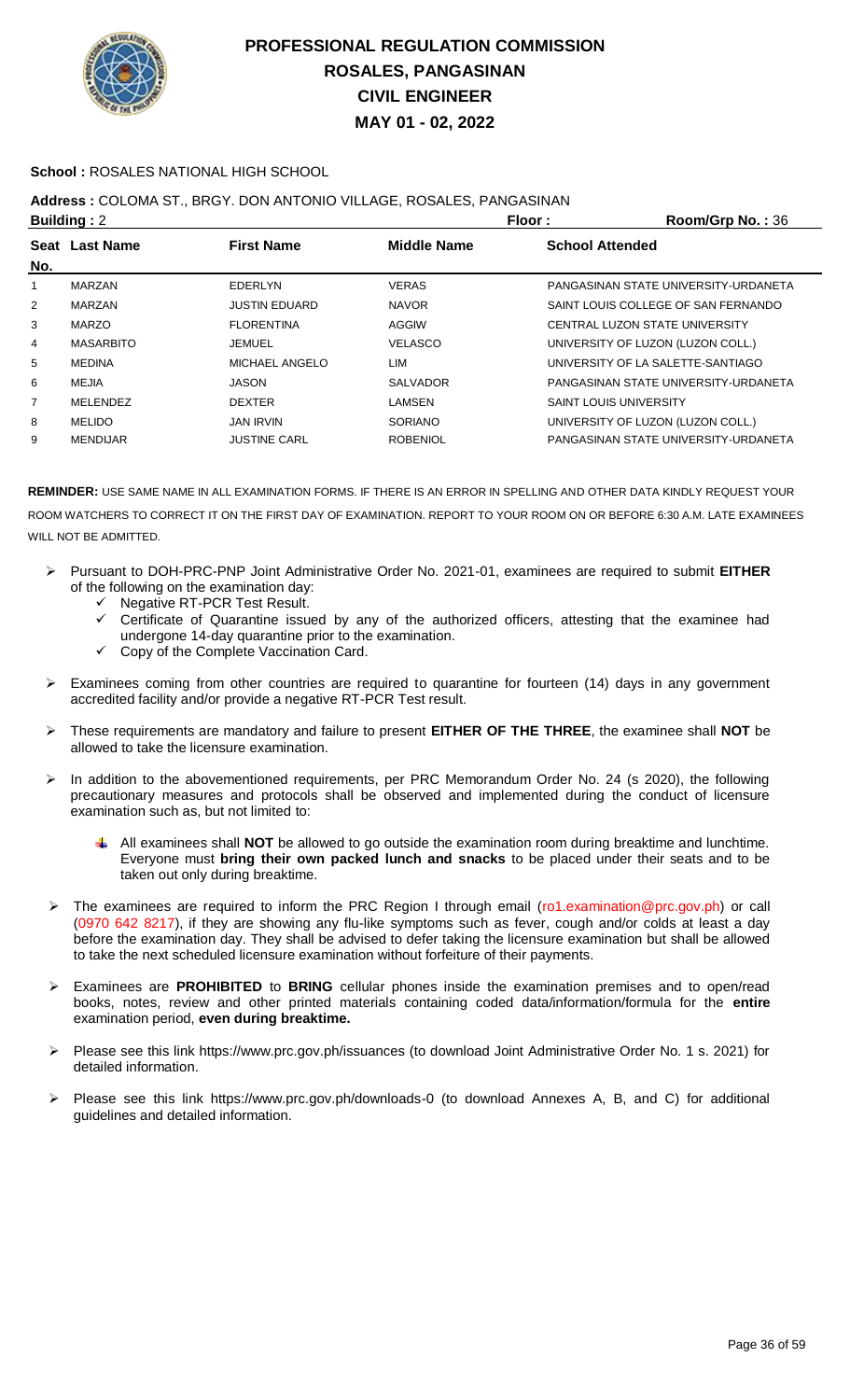

### **School :** ROSALES NATIONAL HIGH SCHOOL

## **Address :** COLOMA ST., BRGY. DON ANTONIO VILLAGE, ROSALES, PANGASINAN

|                | <b>Building: 2</b> |                   | Floor:             | Room/Grp No.: 37                                     |
|----------------|--------------------|-------------------|--------------------|------------------------------------------------------|
| No.            | Seat Last Name     | <b>First Name</b> | <b>Middle Name</b> | <b>School Attended</b>                               |
|                | <b>MENDOZA</b>     | ANDREI NICHOLAS   | <b>DIGA</b>        | CENTRAL LUZON STATE UNIVERSITY                       |
| $\overline{2}$ | <b>MENDOZA</b>     | <b>BONJO</b>      | <b>PARUNGAO</b>    | TARLAC STATE UNIVERSITY (TARLAC COLLEGE<br>OF TECH.) |
| 3              | <b>MENDOZA</b>     | <b>CELYN</b>      | <b>FRIGILLANA</b>  | CENTRAL LUZON STATE UNIVERSITY                       |
| 4              | <b>MENDOZA</b>     | <b>DENVER</b>     | <b>VERA</b>        | CENTRAL LUZON STATE UNIVERSITY                       |
| 5              | <b>MENDOZA</b>     | <b>GERONIMA</b>   | <b>PRADO</b>       | PANGASINAN STATE UNIVERSITY-URDANETA                 |
| 6              | <b>MENDOZA</b>     | MARLENE JOY       | QUIMSON            | UNIVERSITY OF PANGASINAN                             |
| 7              | <b>MENESES</b>     | CAMILLE           | <b>ISLA</b>        | TARLAC STATE UNIVERSITY (TARLAC COLLEGE<br>OF TECH.) |
| 8              | <b>MENSIGOS</b>    | JAMES             | DE JESUS           | PANGASINAN STATE UNIVERSITY-URDANETA                 |
| 9              | <b>MILLIONES</b>   | <b>SILVESTER</b>  | <b>CABUANG</b>     | VIRGEN MILAGROSA UNIVERSITY FOUNDATION               |
|                |                    |                   |                    |                                                      |

- Pursuant to DOH-PRC-PNP Joint Administrative Order No. 2021-01, examinees are required to submit **EITHER** of the following on the examination day:
	- $\checkmark$  Negative RT-PCR Test Result.
	- $\checkmark$  Certificate of Quarantine issued by any of the authorized officers, attesting that the examinee had undergone 14-day quarantine prior to the examination.
	- Copy of the Complete Vaccination Card.
- Examinees coming from other countries are required to quarantine for fourteen (14) days in any government accredited facility and/or provide a negative RT-PCR Test result.
- These requirements are mandatory and failure to present **EITHER OF THE THREE**, the examinee shall **NOT** be allowed to take the licensure examination.
- In addition to the abovementioned requirements, per PRC Memorandum Order No. 24 (s 2020), the following precautionary measures and protocols shall be observed and implemented during the conduct of licensure examination such as, but not limited to:
	- All examinees shall **NOT** be allowed to go outside the examination room during breaktime and lunchtime. Everyone must **bring their own packed lunch and snacks** to be placed under their seats and to be taken out only during breaktime.
- The examinees are required to inform the PRC Region I through email (ro1.examination@prc.gov.ph) or call (0970 642 8217), if they are showing any flu-like symptoms such as fever, cough and/or colds at least a day before the examination day. They shall be advised to defer taking the licensure examination but shall be allowed to take the next scheduled licensure examination without forfeiture of their payments.
- Examinees are **PROHIBITED** to **BRING** cellular phones inside the examination premises and to open/read books, notes, review and other printed materials containing coded data/information/formula for the **entire** examination period, **even during breaktime.**
- Please see this link https://www.prc.gov.ph/issuances (to download Joint Administrative Order No. 1 s. 2021) for detailed information.
- Please see this link https://www.prc.gov.ph/downloads-0 (to download Annexes A, B, and C) for additional guidelines and detailed information.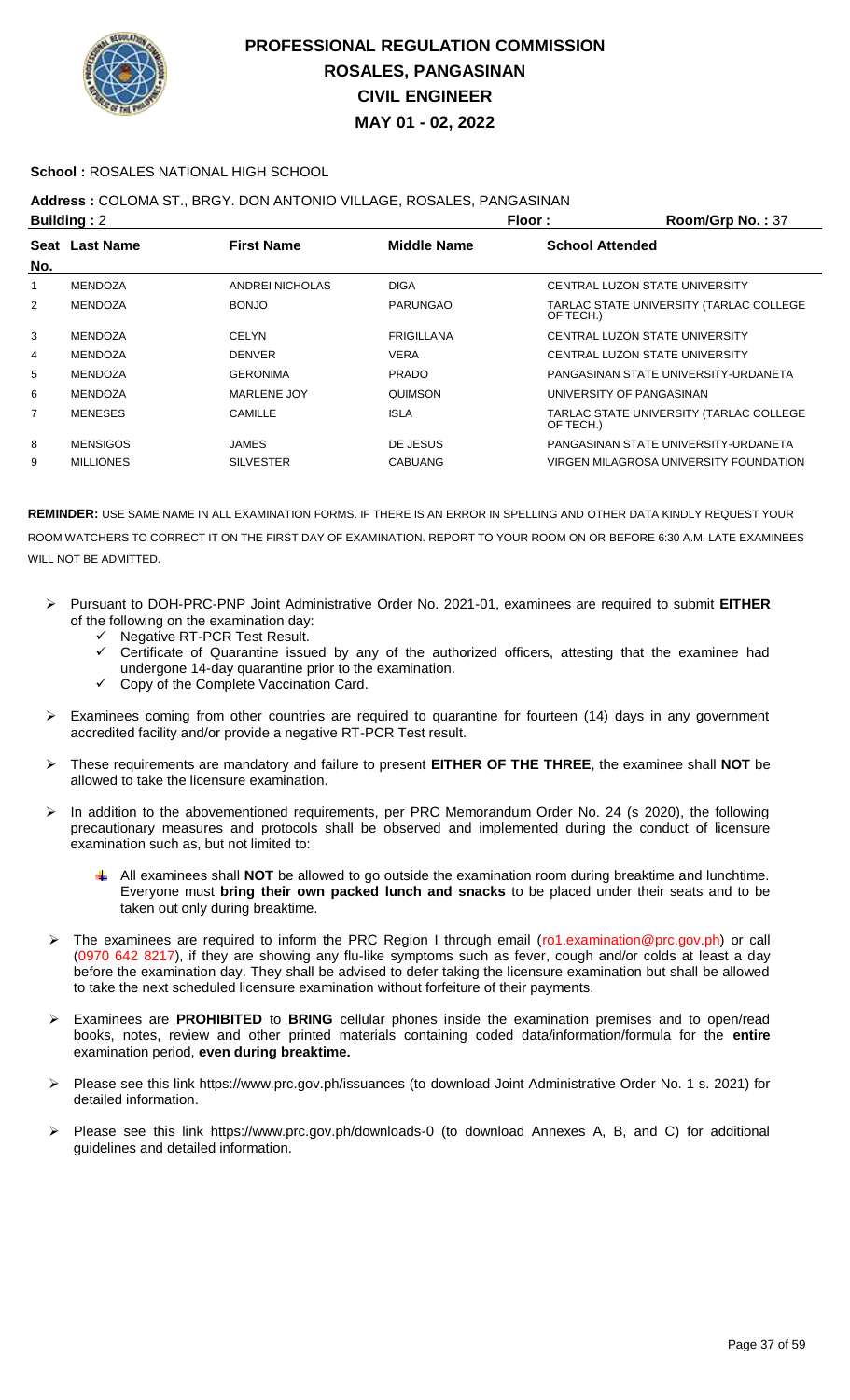

### **School :** ROSALES NATIONAL HIGH SCHOOL

### **Address :** COLOMA ST., BRGY. DON ANTONIO VILLAGE, ROSALES, PANGASINAN

|                 |                                      | Floor:             | <b>Room/Grp No.: 38</b>                |
|-----------------|--------------------------------------|--------------------|----------------------------------------|
|                 | <b>First Name</b>                    | <b>Middle Name</b> | <b>School Attended</b>                 |
|                 |                                      |                    |                                        |
| <b>MIRANDA</b>  | AY-MAND KAYLLE                       | APORONGAO          | CENTRAL LUZON STATE UNIVERSITY         |
| <b>MIRANDA</b>  | RENEE JR.                            | <b>JAPSON</b>      | UNIVERSITY OF LUZON (LUZON COLL.)      |
| <b>MOLANO</b>   | ART JEFFRIES                         | DELA CRUZ          | UNIVERSITY OF LUZON (LUZON COLL.)      |
| <b>MOLINA</b>   | ALLAISSA MONIQUE                     | <b>MENDOZA</b>     | URDANETA CITY UNIVERSITY (CCU)         |
| <b>MONDARES</b> | LUZVILLA                             | LASERNA            | UNIVERSITY OF PANGASINAN               |
| <b>MONES</b>    | <b>VERONICA VENUS</b>                | <b>TOMINES</b>     | PANGASINAN STATE UNIVERSITY-URDANETA   |
| <b>MONSANTO</b> | CHABE ANN                            | LALATA             | UNIVERSITY OF PANGASINAN               |
| <b>MONTERO</b>  | <b>ROBELYN</b>                       | <b>MELANIO</b>     | VIRGEN MILAGROSA UNIVERSITY FOUNDATION |
| <b>MORENO</b>   | <b>EVAN ACE</b>                      | <b>TABON</b>       | CENTRAL LUZON STATE UNIVERSITY         |
|                 | <b>Building: 2</b><br>Seat Last Name |                    |                                        |

- Pursuant to DOH-PRC-PNP Joint Administrative Order No. 2021-01, examinees are required to submit **EITHER** of the following on the examination day:
	- ← Negative RT-PCR Test Result.
	- Certificate of Quarantine issued by any of the authorized officers, attesting that the examinee had undergone 14-day quarantine prior to the examination.
	- $\checkmark$  Copy of the Complete Vaccination Card.
- Examinees coming from other countries are required to quarantine for fourteen (14) days in any government accredited facility and/or provide a negative RT-PCR Test result.
- These requirements are mandatory and failure to present **EITHER OF THE THREE**, the examinee shall **NOT** be allowed to take the licensure examination.
- In addition to the abovementioned requirements, per PRC Memorandum Order No. 24 (s 2020), the following precautionary measures and protocols shall be observed and implemented during the conduct of licensure examination such as, but not limited to:
	- All examinees shall **NOT** be allowed to go outside the examination room during breaktime and lunchtime. Everyone must **bring their own packed lunch and snacks** to be placed under their seats and to be taken out only during breaktime.
- The examinees are required to inform the PRC Region I through email (ro1.examination@prc.gov.ph) or call (0970 642 8217), if they are showing any flu-like symptoms such as fever, cough and/or colds at least a day before the examination day. They shall be advised to defer taking the licensure examination but shall be allowed to take the next scheduled licensure examination without forfeiture of their payments.
- Examinees are **PROHIBITED** to **BRING** cellular phones inside the examination premises and to open/read books, notes, review and other printed materials containing coded data/information/formula for the **entire** examination period, **even during breaktime.**
- Please see this link https://www.prc.gov.ph/issuances (to download Joint Administrative Order No. 1 s. 2021) for detailed information.
- Please see this link https://www.prc.gov.ph/downloads-0 (to download Annexes A, B, and C) for additional guidelines and detailed information.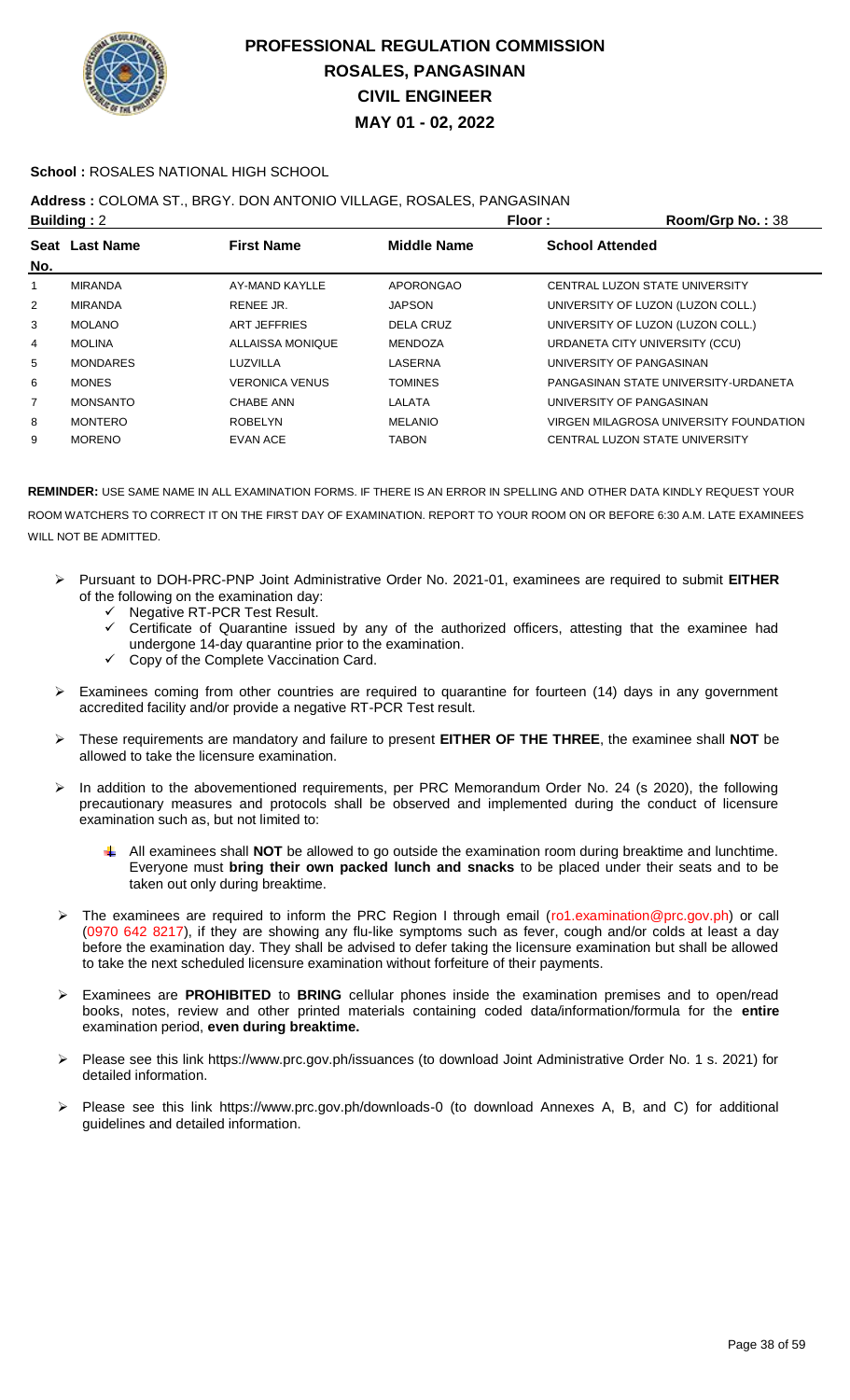

### **School :** ROSALES NATIONAL HIGH SCHOOL

### **Address :** COLOMA ST., BRGY. DON ANTONIO VILLAGE, ROSALES, PANGASINAN

|                | <b>Building: 2</b> |                       | Floor:             | Room/Grp No.: 39                                     |
|----------------|--------------------|-----------------------|--------------------|------------------------------------------------------|
| No.            | Seat Last Name     | <b>First Name</b>     | <b>Middle Name</b> | <b>School Attended</b>                               |
| 1              | <b>NABONG</b>      | <b>CINAMAR</b>        | <b>CALPITO</b>     | TARLAC STATE UNIVERSITY (TARLAC COLLEGE<br>OF TECH.) |
| $\overline{2}$ | <b>NAJERA</b>      | CHRISTIAN IEVAN       | <b>FABITO</b>      | PANGASINAN STATE UNIVERSITY-URDANETA                 |
| 3              | <b>NARTATES</b>    | ERIKKA JANE           | LAPITAN            | PANGASINAN STATE UNIVERSITY-URDANETA                 |
| 4              | <b>NATIVIDAD</b>   | LEXUS ANDRO           | <b>RAMOS</b>       | UNIVERSITY OF LUZON (LUZON COLL.)                    |
| 5              | <b>NATIVIDAD</b>   | <b>SEAN ANGELO</b>    | <b>GARABILES</b>   | CENTRAL LUZON STATE UNIVERSITY                       |
| 6              | <b>NAZARENO</b>    | <b>CYDYR</b>          | MARAMAG            | PANGASINAN STATE UNIVERSITY-URDANETA                 |
| $\overline{7}$ | <b>NOE</b>         | <b>JAYSON</b>         | SANDOVAL           | UNIVERSITY OF PANGASINAN                             |
| 8              | <b>OBIEN</b>       | PRINCESS KATHLEEN MAE | ALIBUYOG           | MARIANO MARCOS STATE UNIVERSITY-BATAC                |
| 9              | <b>OCAMPO</b>      | <b>TRISHIA MAY</b>    | CRUZ               | TARLAC STATE UNIVERSITY (TARLAC COLLEGE<br>OF TECH.) |

- Pursuant to DOH-PRC-PNP Joint Administrative Order No. 2021-01, examinees are required to submit **EITHER** of the following on the examination day:
	- Negative RT-PCR Test Result.
	- Certificate of Quarantine issued by any of the authorized officers, attesting that the examinee had undergone 14-day quarantine prior to the examination.
	- Copy of the Complete Vaccination Card.
- > Examinees coming from other countries are required to quarantine for fourteen (14) days in any government accredited facility and/or provide a negative RT-PCR Test result.
- These requirements are mandatory and failure to present **EITHER OF THE THREE**, the examinee shall **NOT** be allowed to take the licensure examination.
- In addition to the abovementioned requirements, per PRC Memorandum Order No. 24 (s 2020), the following precautionary measures and protocols shall be observed and implemented during the conduct of licensure examination such as, but not limited to:
	- All examinees shall **NOT** be allowed to go outside the examination room during breaktime and lunchtime. Everyone must **bring their own packed lunch and snacks** to be placed under their seats and to be taken out only during breaktime.
- The examinees are required to inform the PRC Region I through email (ro1.examination@prc.gov.ph) or call (0970 642 8217), if they are showing any flu-like symptoms such as fever, cough and/or colds at least a day before the examination day. They shall be advised to defer taking the licensure examination but shall be allowed to take the next scheduled licensure examination without forfeiture of their payments.
- Examinees are **PROHIBITED** to **BRING** cellular phones inside the examination premises and to open/read books, notes, review and other printed materials containing coded data/information/formula for the **entire** examination period, **even during breaktime.**
- Please see this link https://www.prc.gov.ph/issuances (to download Joint Administrative Order No. 1 s. 2021) for detailed information.
- Please see this link https://www.prc.gov.ph/downloads-0 (to download Annexes A, B, and C) for additional guidelines and detailed information.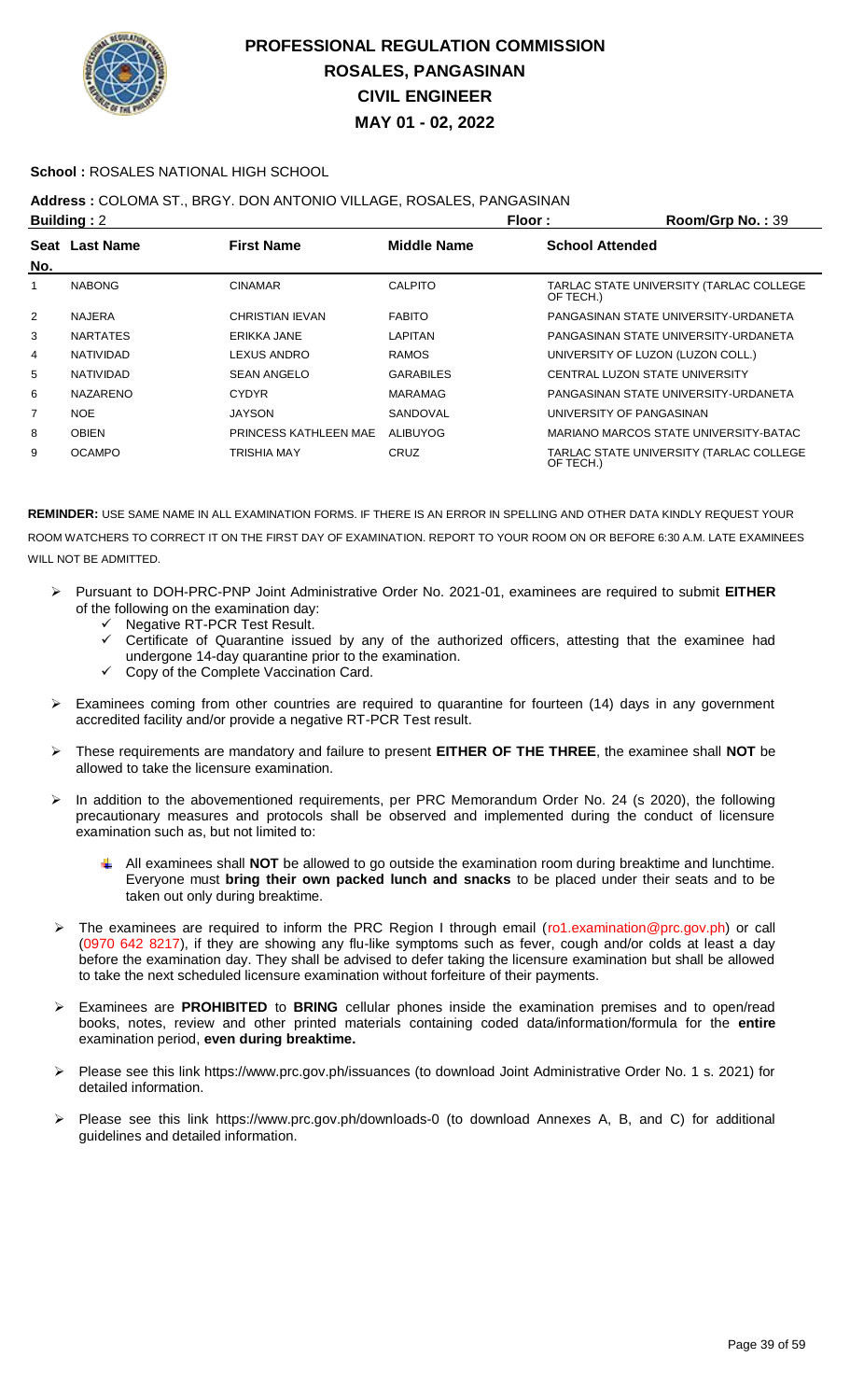

### **School :** ROSALES NATIONAL HIGH SCHOOL

## **Address :** COLOMA ST., BRGY. DON ANTONIO VILLAGE, ROSALES, PANGASINAN

|     | <b>Building: 2</b> |                      | Floor:             | Room/Grp No.: 40                                     |
|-----|--------------------|----------------------|--------------------|------------------------------------------------------|
|     | Seat Last Name     | <b>First Name</b>    | <b>Middle Name</b> | <b>School Attended</b>                               |
| No. |                    |                      |                    |                                                      |
| 1   | <b>OCAMPO</b>      | VANESSA              | <b>ABULENCIA</b>   | UNIVERSITY OF LUZON (LUZON COLL.)                    |
| 2   | <b>OCUMEN</b>      | <b>MARIE ALFER</b>   | <b>SIBAYAN</b>     | PANGASINAN STATE UNIVERSITY-URDANETA                 |
| 3   | <b>ONG</b>         | <b>BRENT HARVEY</b>  | <b>AGBUYA</b>      | UNIVERSITY OF PANGASINAN                             |
| 4   | ORCINO             | ABEGAIL              | PALASIGUE          | TARLAC STATE UNIVERSITY (TARLAC COLLEGE<br>OF TECH.) |
| 5   | <b>ORINION</b>     | ALBERT               | <b>BANAÑO</b>      | UNIVERSITY OF LUZON (LUZON COLL.)                    |
| 6   | ORTIZ              | <b>GLENDA</b>        | <b>CASTRO</b>      | PANGASINAN STATE UNIVERSITY-URDANETA                 |
| 7   | ORTIZ              | <b>IVY CHRIZETTE</b> | LOPEZ              | CENTRAL LUZON STATE UNIVERSITY                       |
| 8   | OSOTIO             | KING CEDRICK         | <b>FABROS</b>      | CENTRAL LUZON STATE UNIVERSITY                       |
| 9   | <b>OVIEDO</b>      | PAMELA MAE           | <b>LOPEZ</b>       | UNIVERSITY OF SANTO TOMAS                            |
|     |                    |                      |                    |                                                      |

- Pursuant to DOH-PRC-PNP Joint Administrative Order No. 2021-01, examinees are required to submit **EITHER** of the following on the examination day:
	- Negative RT-PCR Test Result.
	- Certificate of Quarantine issued by any of the authorized officers, attesting that the examinee had undergone 14-day quarantine prior to the examination.
	- Copy of the Complete Vaccination Card.
- Examinees coming from other countries are required to quarantine for fourteen (14) days in any government accredited facility and/or provide a negative RT-PCR Test result.
- These requirements are mandatory and failure to present **EITHER OF THE THREE**, the examinee shall **NOT** be allowed to take the licensure examination.
- > In addition to the abovementioned requirements, per PRC Memorandum Order No. 24 (s 2020), the following precautionary measures and protocols shall be observed and implemented during the conduct of licensure examination such as, but not limited to:
	- All examinees shall **NOT** be allowed to go outside the examination room during breaktime and lunchtime. Everyone must **bring their own packed lunch and snacks** to be placed under their seats and to be taken out only during breaktime.
- The examinees are required to inform the PRC Region I through email (ro1.examination@prc.gov.ph) or call (0970 642 8217), if they are showing any flu-like symptoms such as fever, cough and/or colds at least a day before the examination day. They shall be advised to defer taking the licensure examination but shall be allowed to take the next scheduled licensure examination without forfeiture of their payments.
- Examinees are **PROHIBITED** to **BRING** cellular phones inside the examination premises and to open/read books, notes, review and other printed materials containing coded data/information/formula for the **entire** examination period, **even during breaktime.**
- Please see this link https://www.prc.gov.ph/issuances (to download Joint Administrative Order No. 1 s. 2021) for detailed information.
- Please see this link https://www.prc.gov.ph/downloads-0 (to download Annexes A, B, and C) for additional guidelines and detailed information.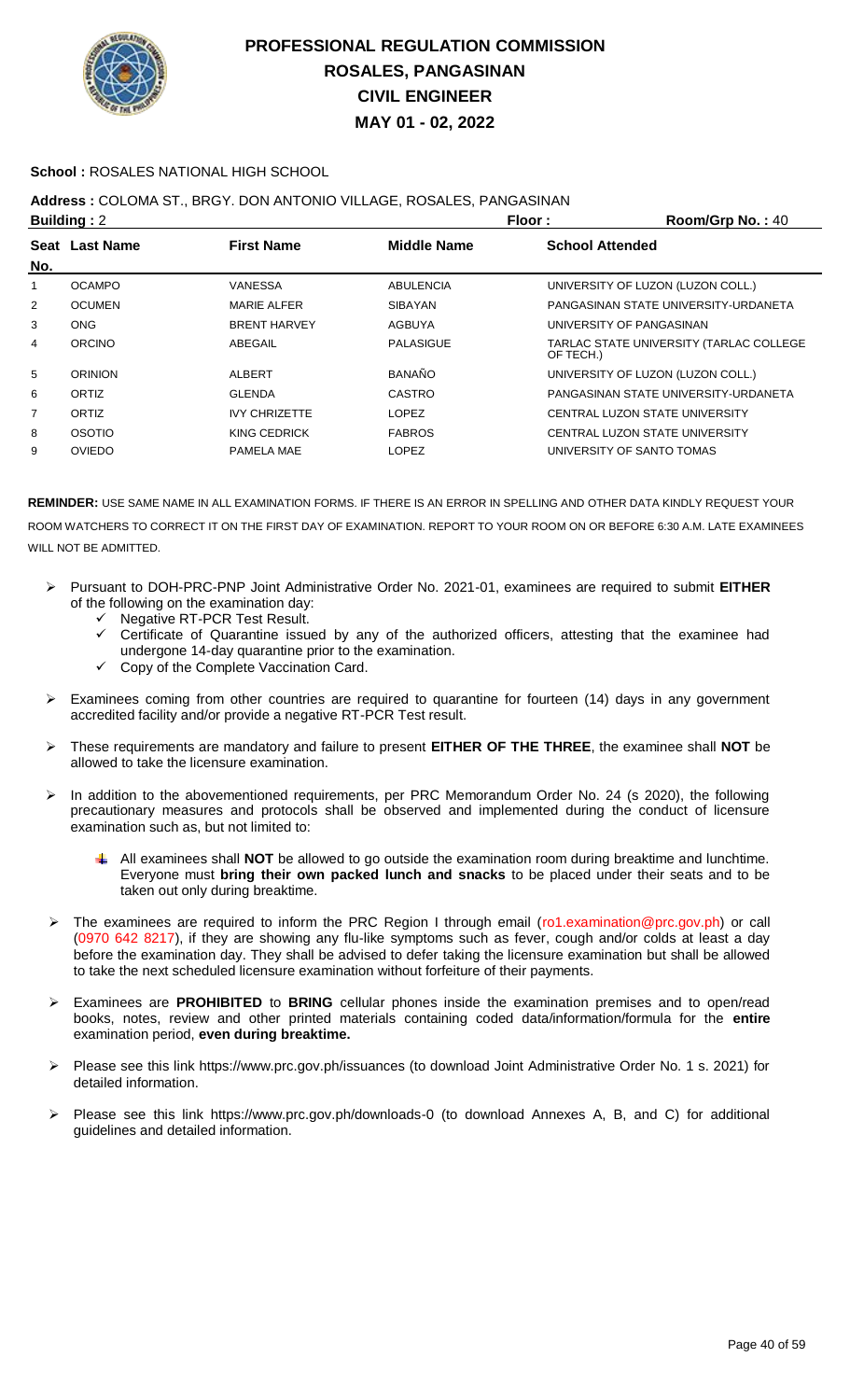

### **School :** ROSALES NATIONAL HIGH SCHOOL

## **Address :** COLOMA ST., BRGY. DON ANTONIO VILLAGE, ROSALES, PANGASINAN

|     | <b>Building: 2</b> |                     | Floor:         | Room/Grp No.: 41                      |
|-----|--------------------|---------------------|----------------|---------------------------------------|
|     | Seat Last Name     | <b>First Name</b>   | Middle Name    | <b>School Attended</b>                |
| No. |                    |                     |                |                                       |
| 1   | <b>PACHECO</b>     | <b>JAMELLAH JOY</b> | <b>CAMPANG</b> | PANGASINAN STATE UNIVERSITY-URDANETA  |
| 2   | <b>PACLEB</b>      | <b>DARWIN</b>       | DELA CRUZ      | UNIVERSITY OF PANGASINAN              |
| 3   | PADILLA            | <b>GENNY</b>        | FASUSANI       | SAINT LOUIS COLLEGE OF SAN FERNANDO   |
| 4   | <b>PADLAN</b>      | PETLY ROSE          | <b>AQUINO</b>  | UNIVERSITY OF LUZON (LUZON COLL.)     |
| 5   | <b>PAJAS</b>       | ARNIE NOVEM RHOSARY | <b>AMANO</b>   | MARIANO MARCOS STATE UNIVERSITY-BATAC |
| 6   | PALABAY            | <b>PRINCESS MAE</b> | <b>PADUA</b>   | SAINT LOUIS COLLEGE OF SAN FERNANDO   |
| 7   | PANALIGAN          | <b>MARY ROSE</b>    | APILLEDO       | SAINT LOUIS COLLEGE OF SAN FERNANDO   |
| 8   | <b>PANGILINAN</b>  | <b>KARENE LOU</b>   | <b>PINERO</b>  | UNIVERSITY OF LUZON (LUZON COLL.)     |
| 9   | <b>PANLILIO</b>    | <b>SHAINA</b>       | GALLARDO       | UNIVERSITY OF LUZON (LUZON COLL.)     |
|     |                    |                     |                |                                       |

- Pursuant to DOH-PRC-PNP Joint Administrative Order No. 2021-01, examinees are required to submit **EITHER** of the following on the examination day:
	- ← Negative RT-PCR Test Result.
	- Certificate of Quarantine issued by any of the authorized officers, attesting that the examinee had undergone 14-day quarantine prior to the examination.
	- Copy of the Complete Vaccination Card.
- $\triangleright$  Examinees coming from other countries are required to quarantine for fourteen (14) days in any government accredited facility and/or provide a negative RT-PCR Test result.
- These requirements are mandatory and failure to present **EITHER OF THE THREE**, the examinee shall **NOT** be allowed to take the licensure examination.
- In addition to the abovementioned requirements, per PRC Memorandum Order No. 24 (s 2020), the following precautionary measures and protocols shall be observed and implemented during the conduct of licensure examination such as, but not limited to:
	- All examinees shall **NOT** be allowed to go outside the examination room during breaktime and lunchtime. Everyone must **bring their own packed lunch and snacks** to be placed under their seats and to be taken out only during breaktime.
- The examinees are required to inform the PRC Region I through email (ro1.examination@prc.gov.ph) or call (0970 642 8217), if they are showing any flu-like symptoms such as fever, cough and/or colds at least a day before the examination day. They shall be advised to defer taking the licensure examination but shall be allowed to take the next scheduled licensure examination without forfeiture of their payments.
- Examinees are **PROHIBITED** to **BRING** cellular phones inside the examination premises and to open/read books, notes, review and other printed materials containing coded data/information/formula for the **entire** examination period, **even during breaktime.**
- Please see this link https://www.prc.gov.ph/issuances (to download Joint Administrative Order No. 1 s. 2021) for detailed information.
- Please see this link https://www.prc.gov.ph/downloads-0 (to download Annexes A, B, and C) for additional guidelines and detailed information.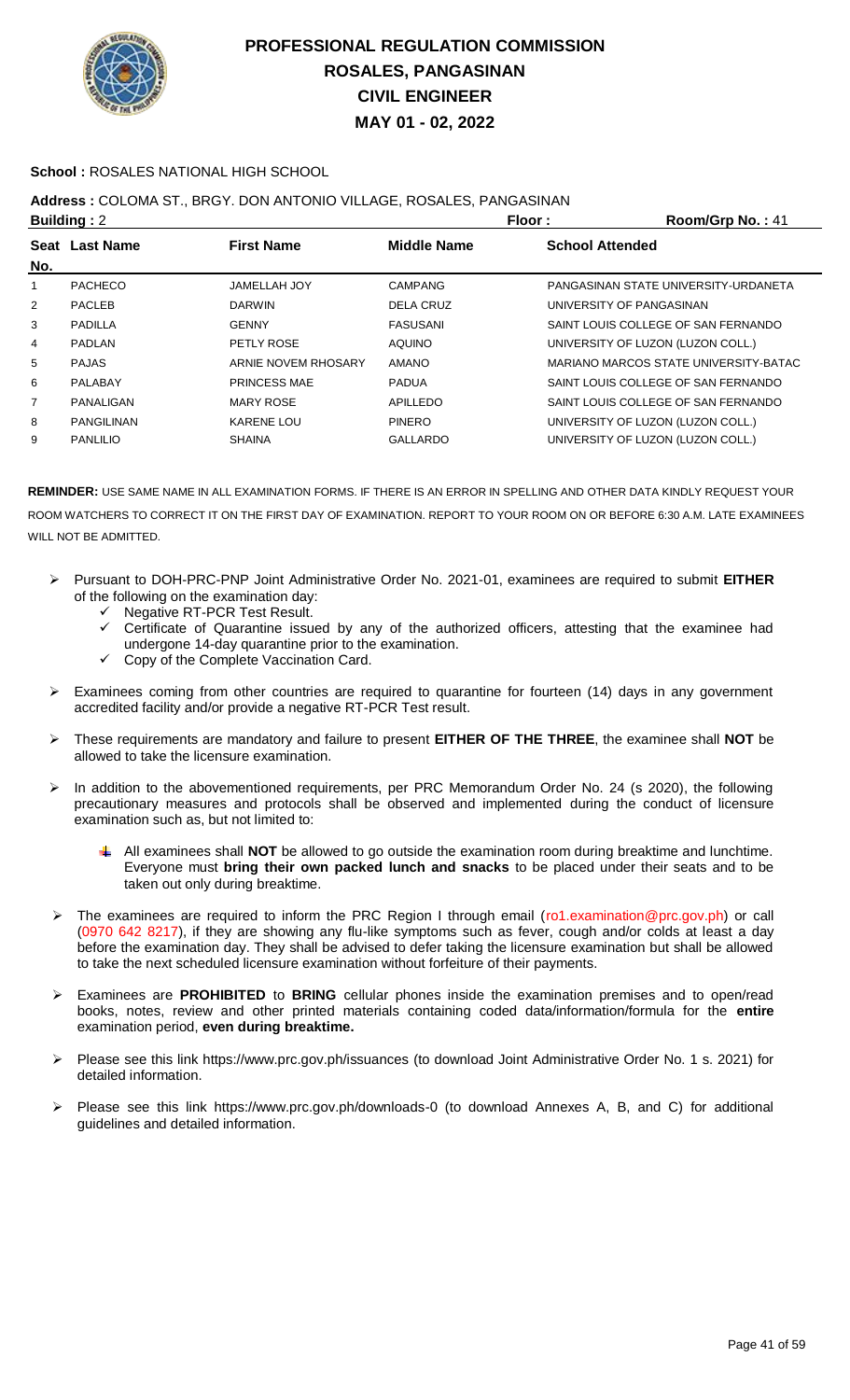

### **School :** ROSALES NATIONAL HIGH SCHOOL

### **Address :** COLOMA ST., BRGY. DON ANTONIO VILLAGE, ROSALES, PANGASINAN

|                | Building: $3$     |                         | Floor:             | Room/Grp No.: 42       |                                                               |
|----------------|-------------------|-------------------------|--------------------|------------------------|---------------------------------------------------------------|
|                | Seat Last Name    | <b>First Name</b>       | <b>Middle Name</b> | <b>School Attended</b> |                                                               |
| No.            |                   |                         |                    |                        |                                                               |
| 1              | <b>PANORINGAN</b> | <b>RICA MEAH</b>        | <b>RODRIGUEZ</b>   | DAGUPAN CITY           | LYCEUM NORTHWESTERN UNIVERSITY-                               |
| $\overline{2}$ | <b>PARAGAS</b>    | <b>GLENN</b>            | <b>PRESTOUSA</b>   |                        | UNIVERSITY OF PANGASINAN                                      |
| 3              | <b>PARAGAS</b>    | RHOM JOHN               | <b>SANTOS</b>      |                        | UNIVERSITY OF LUZON (LUZON COLL.)                             |
| 4              | PARAYAOAN         | <b>ANNE</b>             | <b>ESTABILLO</b>   |                        | UNIVERSITY OF LUZON (LUZON COLL.)                             |
| 5              | <b>PARICA</b>     | <b>DHENIZE</b>          | <b>DELA CRUZ</b>   |                        | NUEVA ECIJA UNIVERSITY OF SCIENCE &<br>TECHNOLOGY-CABANATUAN) |
| 6              | <b>PARRAS</b>     | <b>JESUS KRISTOFFER</b> | <b>CALPITO</b>     | SAINT LOUIS UNIVERSITY |                                                               |
| 7              | <b>PARUCHA</b>    | EULIE KATE              | <b>NACION</b>      | C.F.                   | UNIVERSITY OF THE CORDILLERAS (for.BAGUIO                     |
| 8              | <b>PASAC</b>      | <b>JOLINA</b>           | <b>FERRER</b>      |                        | UNIVERSITY OF PANGASINAN                                      |
| 9              | <b>PASANA</b>     | <b>JUSTIN PETER JR</b>  | <b>PANGANIBAN</b>  |                        | UNIVERSITY OF LUZON (LUZON COLL.)                             |

- Pursuant to DOH-PRC-PNP Joint Administrative Order No. 2021-01, examinees are required to submit **EITHER** of the following on the examination day:
	- Negative RT-PCR Test Result.
	- Certificate of Quarantine issued by any of the authorized officers, attesting that the examinee had
	- undergone 14-day quarantine prior to the examination. Copy of the Complete Vaccination Card.
- Examinees coming from other countries are required to quarantine for fourteen (14) days in any government accredited facility and/or provide a negative RT-PCR Test result.
- These requirements are mandatory and failure to present **EITHER OF THE THREE**, the examinee shall **NOT** be allowed to take the licensure examination.
- > In addition to the abovementioned requirements, per PRC Memorandum Order No. 24 (s 2020), the following precautionary measures and protocols shall be observed and implemented during the conduct of licensure examination such as, but not limited to:
	- All examinees shall **NOT** be allowed to go outside the examination room during breaktime and lunchtime. Everyone must **bring their own packed lunch and snacks** to be placed under their seats and to be taken out only during breaktime.
- > The examinees are required to inform the PRC Region I through email (ro1.examination@prc.gov.ph) or call (0970 642 8217), if they are showing any flu-like symptoms such as fever, cough and/or colds at least a day before the examination day. They shall be advised to defer taking the licensure examination but shall be allowed to take the next scheduled licensure examination without forfeiture of their payments.
- Examinees are **PROHIBITED** to **BRING** cellular phones inside the examination premises and to open/read books, notes, review and other printed materials containing coded data/information/formula for the **entire** examination period, **even during breaktime.**
- Please see this link https://www.prc.gov.ph/issuances (to download Joint Administrative Order No. 1 s. 2021) for detailed information.
- Please see this link https://www.prc.gov.ph/downloads-0 (to download Annexes A, B, and C) for additional guidelines and detailed information.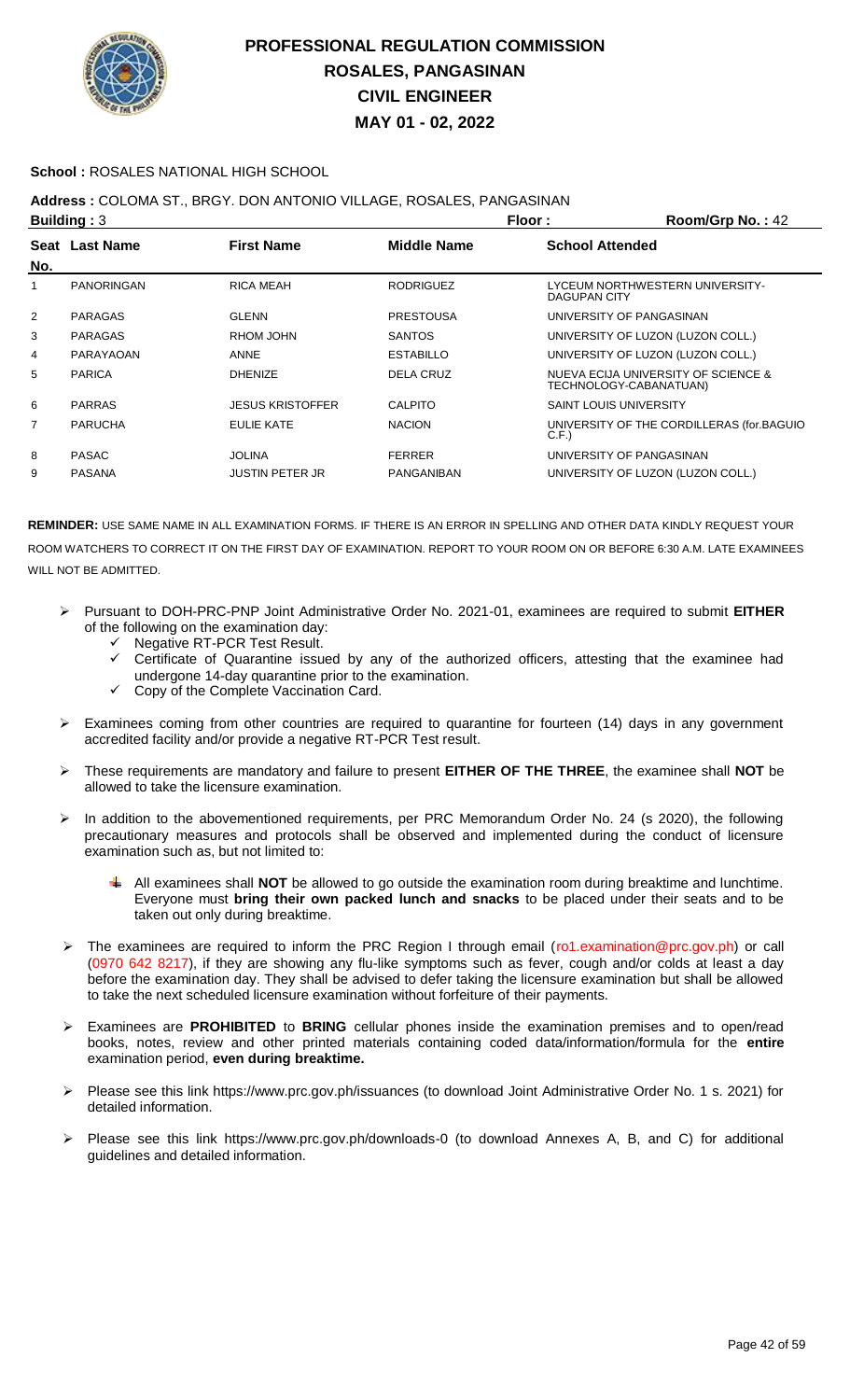

### **School :** ROSALES NATIONAL HIGH SCHOOL

### **Address :** COLOMA ST., BRGY. DON ANTONIO VILLAGE, ROSALES, PANGASINAN

|                | Building: $3$   |                     |                    | Floor:                         | Room/Grp No.: 43                                              |
|----------------|-----------------|---------------------|--------------------|--------------------------------|---------------------------------------------------------------|
|                | Seat Last Name  | <b>First Name</b>   | <b>Middle Name</b> | <b>School Attended</b>         |                                                               |
| No.            |                 |                     |                    |                                |                                                               |
| 1              | <b>PASCUA</b>   | DON ELEAZAR         | <b>LOMANOG</b>     |                                | COLEGIO DE DAGUPAN (for.COMPUTRONIX COLL)                     |
| $\overline{2}$ | <b>PASCUA</b>   | <b>GLADYS</b>       | <b>FABITO</b>      |                                | PANGASINAN STATE UNIVERSITY-URDANETA                          |
| 3              | <b>PASCUAL</b>  | <b>KATHLEEN JOI</b> | LORENZO            | <b>SAINT MARY'S UNIVERSITY</b> |                                                               |
| 4              | <b>PASCUAL</b>  | <b>KYLE ARTHUR</b>  | <b>TABAG</b>       | OF TECH.)                      | TARLAC STATE UNIVERSITY (TARLAC COLLEGE                       |
| 5              | <b>PASCUAL</b>  | LEIDEL              | <b>AMOLO</b>       |                                | NUEVA ECIJA UNIVERSITY OF SCIENCE &<br>TECHNOLOGY-CABANATUAN) |
| 6              | <b>PATAYAN</b>  | <b>MICHAEL</b>      | DE GUZMAN          | TECHNOLOGY-CALASIAO            | PHILIPPINE COLLEGE OF SCIENCE &                               |
| $\overline{7}$ | <b>PENOLIAR</b> | <b>OLIA</b>         | PALAGANAS          |                                | UNIVERSITY OF LUZON (LUZON COLL.)                             |
| 8              | PERALTA         | <b>GILLIAN ANNE</b> | <b>MASING</b>      |                                | URDANETA CITY UNIVERSITY (CCU)                                |
| 9              | <b>PERALTA</b>  | <b>STAR</b>         | <b>SEGUNDO</b>     | <b>SAINT LOUIS UNIVERSITY</b>  |                                                               |

- Pursuant to DOH-PRC-PNP Joint Administrative Order No. 2021-01, examinees are required to submit **EITHER** of the following on the examination day:
	- ← Negative RT-PCR Test Result.
	- Certificate of Quarantine issued by any of the authorized officers, attesting that the examinee had undergone 14-day quarantine prior to the examination.
	- Copy of the Complete Vaccination Card.
- Examinees coming from other countries are required to quarantine for fourteen (14) days in any government accredited facility and/or provide a negative RT-PCR Test result.
- These requirements are mandatory and failure to present **EITHER OF THE THREE**, the examinee shall **NOT** be allowed to take the licensure examination.
- > In addition to the abovementioned requirements, per PRC Memorandum Order No. 24 (s 2020), the following precautionary measures and protocols shall be observed and implemented during the conduct of licensure examination such as, but not limited to:
	- All examinees shall **NOT** be allowed to go outside the examination room during breaktime and lunchtime. Everyone must **bring their own packed lunch and snacks** to be placed under their seats and to be taken out only during breaktime.
- The examinees are required to inform the PRC Region I through email (ro1.examination@prc.gov.ph) or call (0970 642 8217), if they are showing any flu-like symptoms such as fever, cough and/or colds at least a day before the examination day. They shall be advised to defer taking the licensure examination but shall be allowed to take the next scheduled licensure examination without forfeiture of their payments.
- Examinees are **PROHIBITED** to **BRING** cellular phones inside the examination premises and to open/read books, notes, review and other printed materials containing coded data/information/formula for the **entire** examination period, **even during breaktime.**
- Please see this link https://www.prc.gov.ph/issuances (to download Joint Administrative Order No. 1 s. 2021) for detailed information.
- Please see this link https://www.prc.gov.ph/downloads-0 (to download Annexes A, B, and C) for additional guidelines and detailed information.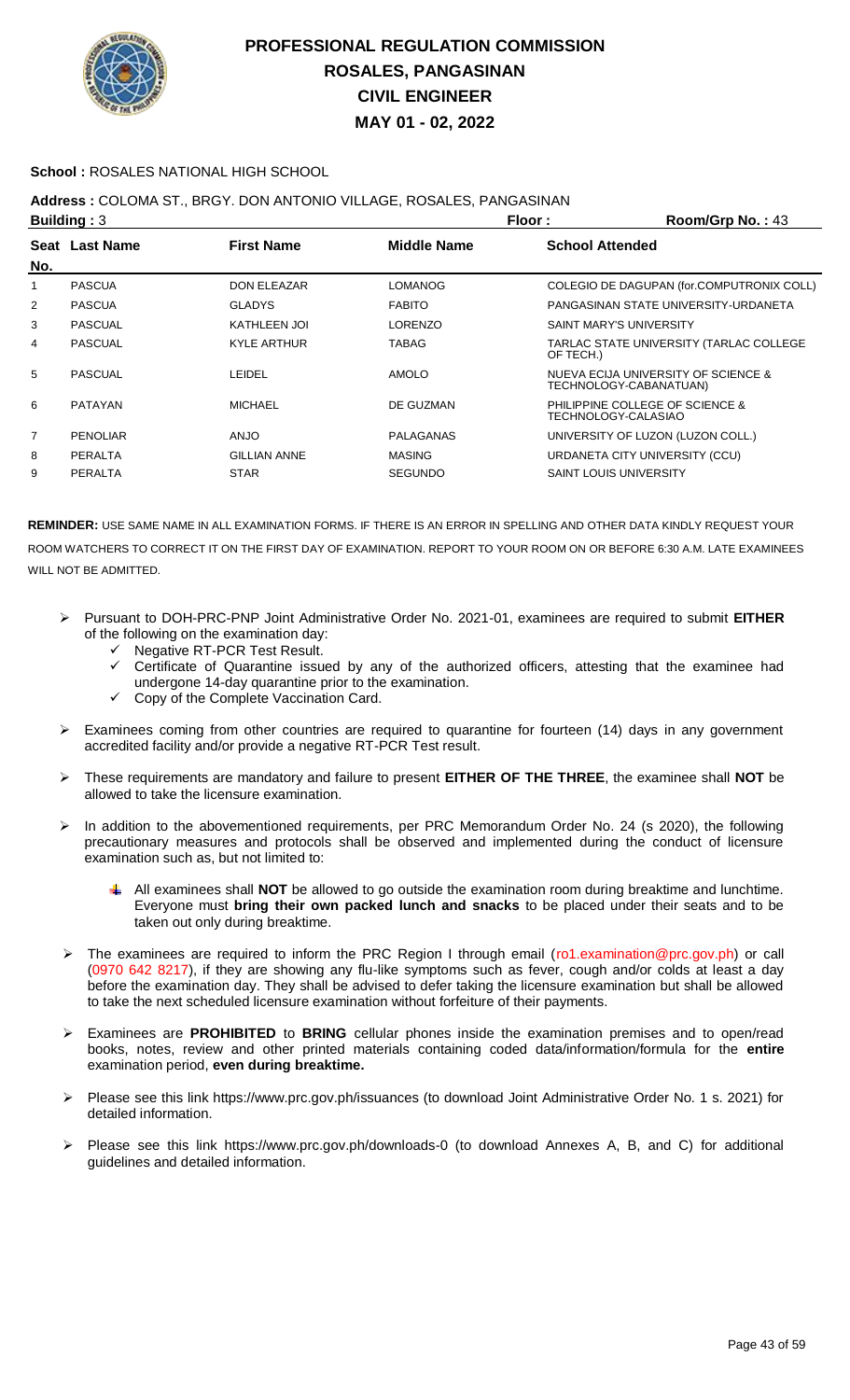

### **School :** ROSALES NATIONAL HIGH SCHOOL

## **Address :** COLOMA ST., BRGY. DON ANTONIO VILLAGE, ROSALES, PANGASINAN

|     | Building: $3$  |                      | Floor:          | Room/Grp No.: 44                          |
|-----|----------------|----------------------|-----------------|-------------------------------------------|
|     | Seat Last Name | <b>First Name</b>    | Middle Name     | <b>School Attended</b>                    |
| No. |                |                      |                 |                                           |
| 1   | <b>PEREZ</b>   | ARVIN                | <b>LOMBOY</b>   | VIRGEN MILAGROSA UNIVERSITY FOUNDATION    |
| 2   | <b>PEREZ</b>   | <b>FREDERICK II</b>  | <b>PABLO</b>    | PANGASINAN STATE UNIVERSITY-URDANETA      |
| 3   | <b>PEREZ</b>   | JONATHAN             | LARIOZA         | CENTRAL LUZON STATE UNIVERSITY            |
| 4   | <b>PEREZ</b>   | <b>JOSHUA</b>        | MANAYAN         | URDANETA CITY UNIVERSITY (CCU)            |
| 5   | <b>PEREZ</b>   | <b>LESLIE</b>        | <b>DOMONDON</b> | <b>SAINT LOUIS UNIVERSITY</b>             |
| 6   | <b>PEREZ</b>   | <b>NIXON</b>         | <b>CASANOVA</b> | COLEGIO DE DAGUPAN (for.COMPUTRONIX COLL) |
| 7   | <b>PEREZ</b>   | <b>RAYMUNDO</b>      | <b>ALCANTRA</b> | UNIVERSITY OF LUZON (LUZON COLL.)         |
| 8   | PEREZ          | <b>ROYCE VINCENT</b> | <b>GOMEZ</b>    | UNIVERSITY OF THE PHILIPPINES-DILIMAN     |
| 9   | <b>PERIA</b>   | <b>VENNERIE</b>      | LALANGAN        | UNIVERSITY OF LUZON (LUZON COLL.)         |
|     |                |                      |                 |                                           |

- Pursuant to DOH-PRC-PNP Joint Administrative Order No. 2021-01, examinees are required to submit **EITHER** of the following on the examination day:
	- $\checkmark$  Negative RT-PCR Test Result.<br> $\checkmark$  Certificate of Quarantine issue
	- Certificate of Quarantine issued by any of the authorized officers, attesting that the examinee had undergone 14-day quarantine prior to the examination.
	- Copy of the Complete Vaccination Card.
- $\triangleright$  Examinees coming from other countries are required to quarantine for fourteen (14) days in any government accredited facility and/or provide a negative RT-PCR Test result.
- These requirements are mandatory and failure to present **EITHER OF THE THREE**, the examinee shall **NOT** be allowed to take the licensure examination.
- > In addition to the abovementioned requirements, per PRC Memorandum Order No. 24 (s 2020), the following precautionary measures and protocols shall be observed and implemented during the conduct of licensure examination such as, but not limited to:
	- All examinees shall **NOT** be allowed to go outside the examination room during breaktime and lunchtime. Everyone must **bring their own packed lunch and snacks** to be placed under their seats and to be taken out only during breaktime.
- The examinees are required to inform the PRC Region I through email (ro1.examination@prc.gov.ph) or call (0970 642 8217), if they are showing any flu-like symptoms such as fever, cough and/or colds at least a day before the examination day. They shall be advised to defer taking the licensure examination but shall be allowed to take the next scheduled licensure examination without forfeiture of their payments.
- Examinees are **PROHIBITED** to **BRING** cellular phones inside the examination premises and to open/read books, notes, review and other printed materials containing coded data/information/formula for the **entire** examination period, **even during breaktime.**
- Please see this link https://www.prc.gov.ph/issuances (to download Joint Administrative Order No. 1 s. 2021) for detailed information.
- Please see this link https://www.prc.gov.ph/downloads-0 (to download Annexes A, B, and C) for additional guidelines and detailed information.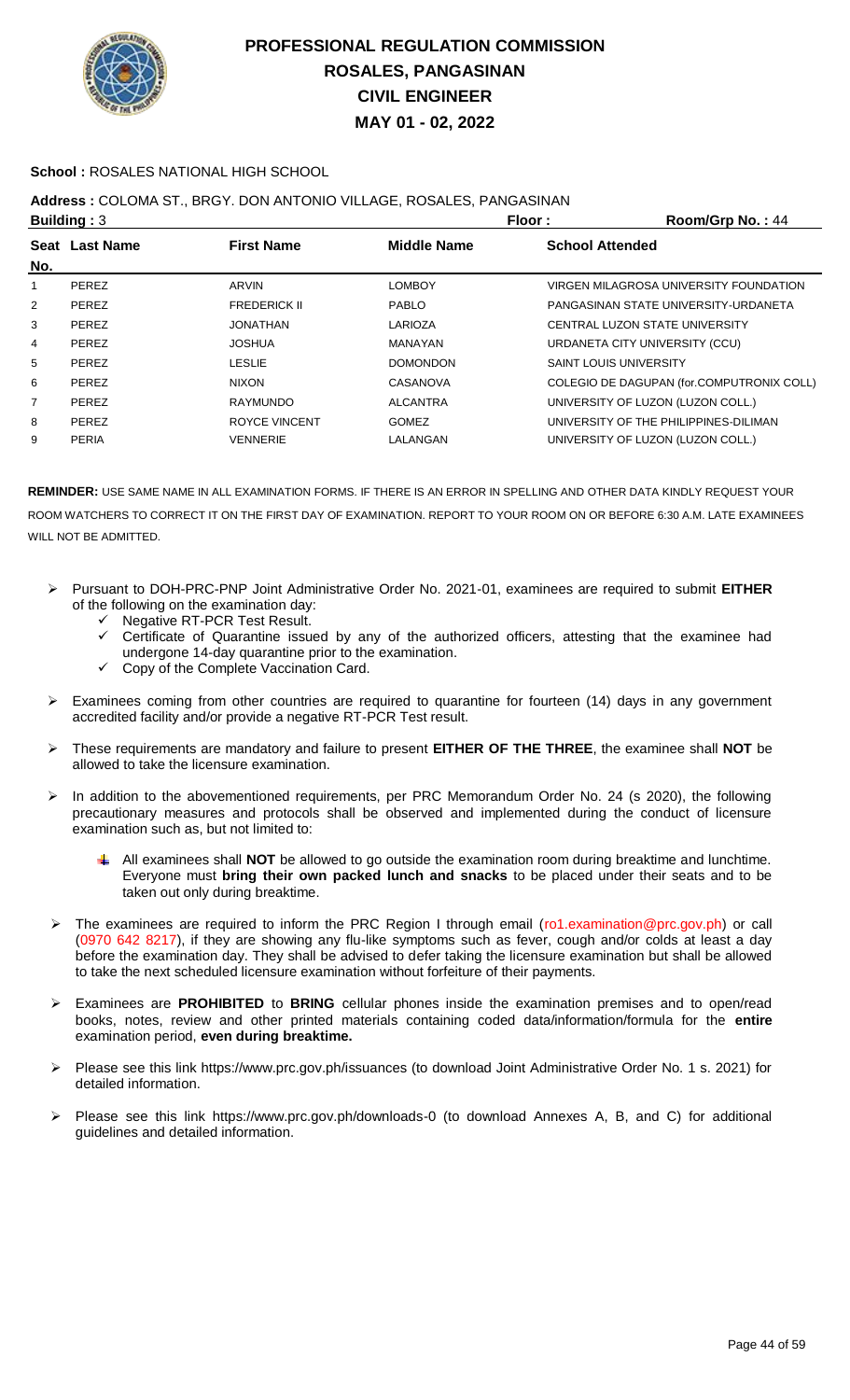

### **School :** ROSALES NATIONAL HIGH SCHOOL

## **Address :** COLOMA ST., BRGY. DON ANTONIO VILLAGE, ROSALES, PANGASINAN

|     | Building: $3$    |                    | Floor:           | Room/Grp No.: 45                                     |
|-----|------------------|--------------------|------------------|------------------------------------------------------|
|     | Seat Last Name   | <b>First Name</b>  | Middle Name      | <b>School Attended</b>                               |
| No. |                  |                    |                  |                                                      |
| 1   | <b>PERMISON</b>  | <b>NARCISO III</b> | <b>RODRIGUEZ</b> | UNIVERSITY OF PANGASINAN                             |
| 2   | <b>PIMENTEL</b>  | <b>CARL ANDREW</b> | <b>QUIROS</b>    | PANGASINAN STATE UNIVERSITY-URDANETA                 |
| 3   | <b>PIZARRO</b>   | <b>RUSTY</b>       | <b>SABADO</b>    | CENTRAL LUZON STATE UNIVERSITY                       |
| 4   | <b>POLI</b>      | APRIL              | <b>WAING</b>     | UNIVERSITY OF THE PHILIPPINES-LOS BAÑOS              |
| 5   | <b>POLINTAN</b>  | <b>ALYSSA</b>      | <b>ATENCIO</b>   | CENTRAL LUZON STATE UNIVERSITY                       |
| 6   | <b>PORTUGUEZ</b> | <b>JERALD</b>      | <b>DIEGO</b>     | PANGASINAN STATE UNIVERSITY-URDANETA                 |
| 7   | <b>POSADAS</b>   | <b>JOMAR</b>       | DE GUZMAN        | UNIVERSITY OF PANGASINAN                             |
| 8   | <b>PRADO</b>     | <b>MARIDEL</b>     | <b>GAMOTEA</b>   | VIRGEN MILAGROSA UNIVERSITY FOUNDATION               |
| 9   | <b>PUBLICO</b>   | <b>RUFFA MAE</b>   | DE GUZMAN        | TARLAC STATE UNIVERSITY (TARLAC COLLEGE<br>OF TECH.) |

- Pursuant to DOH-PRC-PNP Joint Administrative Order No. 2021-01, examinees are required to submit **EITHER** of the following on the examination day:
	- Negative RT-PCR Test Result.
	- Certificate of Quarantine issued by any of the authorized officers, attesting that the examinee had undergone 14-day quarantine prior to the examination.
	- Copy of the Complete Vaccination Card.
- Examinees coming from other countries are required to quarantine for fourteen (14) days in any government accredited facility and/or provide a negative RT-PCR Test result.
- These requirements are mandatory and failure to present **EITHER OF THE THREE**, the examinee shall **NOT** be allowed to take the licensure examination.
- In addition to the abovementioned requirements, per PRC Memorandum Order No. 24 (s 2020), the following precautionary measures and protocols shall be observed and implemented during the conduct of licensure examination such as, but not limited to:
	- All examinees shall **NOT** be allowed to go outside the examination room during breaktime and lunchtime. Everyone must **bring their own packed lunch and snacks** to be placed under their seats and to be taken out only during breaktime.
- The examinees are required to inform the PRC Region I through email (ro1.examination@prc.gov.ph) or call (0970 642 8217), if they are showing any flu-like symptoms such as fever, cough and/or colds at least a day before the examination day. They shall be advised to defer taking the licensure examination but shall be allowed to take the next scheduled licensure examination without forfeiture of their payments.
- Examinees are **PROHIBITED** to **BRING** cellular phones inside the examination premises and to open/read books, notes, review and other printed materials containing coded data/information/formula for the **entire** examination period, **even during breaktime.**
- Please see this link https://www.prc.gov.ph/issuances (to download Joint Administrative Order No. 1 s. 2021) for detailed information.
- Please see this link https://www.prc.gov.ph/downloads-0 (to download Annexes A, B, and C) for additional guidelines and detailed information.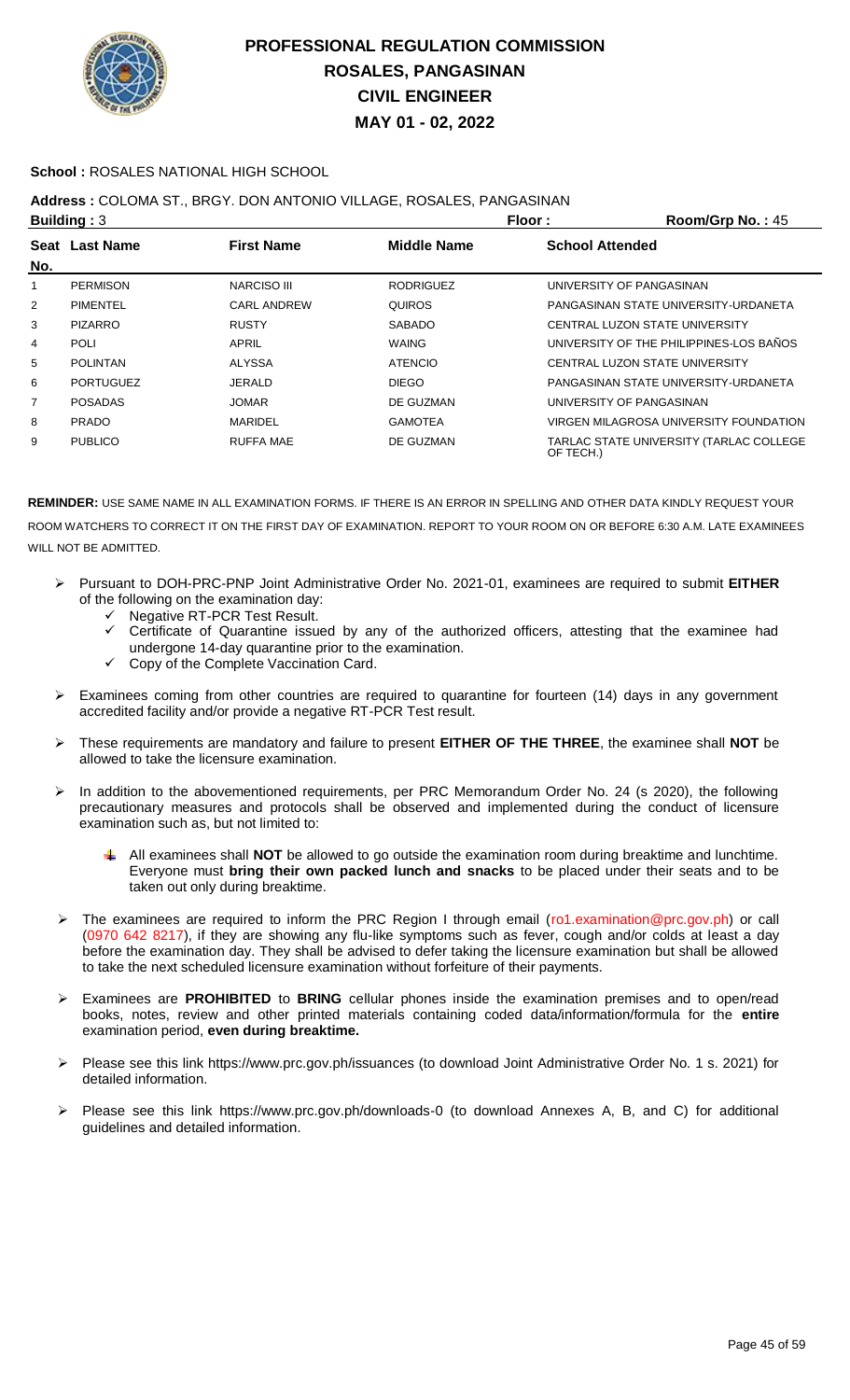

### **School :** ROSALES NATIONAL HIGH SCHOOL

## **Address :** COLOMA ST., BRGY. DON ANTONIO VILLAGE, ROSALES, PANGASINAN

|     | <b>Building: 3</b> |                       | Floor:             | Room/Grp No.: 46                                     |
|-----|--------------------|-----------------------|--------------------|------------------------------------------------------|
| No. | Seat Last Name     | <b>First Name</b>     | <b>Middle Name</b> | <b>School Attended</b>                               |
| 1   | <b>PULGA</b>       | ALYSSA MICA           | <b>TAGUICANA</b>   | MARIANO MARCOS STATE UNIVERSITY-BATAC                |
| 2   | <b>QUEZON</b>      | <b>CHRISTINE JOY</b>  | <b>UNTALAN</b>     | COLEGIO DE DAGUPAN (for.COMPUTRONIX COLL)            |
| 3   | <b>QUEZON</b>      | <b>CHRISTOPHER</b>    |                    | UNIVERSITY OF PANGASINAN                             |
| 4   | <b>QUITOLES</b>    | <b>BIENVENIDO</b>     | FERNANDEZ          | UNIVERSITY OF THE CORDILLERAS (for BAGUIO<br>C.F.    |
| 5   | RAGADIO            | NIKKA ANDRE           | <b>CONSOLACION</b> | PANGASINAN STATE UNIVERSITY-URDANETA                 |
| 6   | <b>RAGONTON</b>    | <b>VAN JEIMROE</b>    | LAURADO            | URDANETA CITY UNIVERSITY (CCU)                       |
| 7   | RAMILO             | <b>DAN PHILIP</b>     | <b>DOMINGO</b>     | TARLAC STATE UNIVERSITY (TARLAC COLLEGE<br>OF TECH.) |
| 8   | <b>RAMOS</b>       | <b>ADRIAN RICK</b>    | <b>ROSARIO</b>     | UNIVERSITY OF LUZON (LUZON COLL.)                    |
| 9   | <b>RAMOS</b>       | <b>CIARA KRISTINA</b> | VALDEZ             | CENTRAL LUZON STATE UNIVERSITY                       |
|     |                    |                       |                    |                                                      |

- Pursuant to DOH-PRC-PNP Joint Administrative Order No. 2021-01, examinees are required to submit **EITHER** of the following on the examination day:
	- Negative RT-PCR Test Result.
	- Certificate of Quarantine issued by any of the authorized officers, attesting that the examinee had undergone 14-day quarantine prior to the examination.
	- Copy of the Complete Vaccination Card.
- $\triangleright$  Examinees coming from other countries are required to quarantine for fourteen (14) days in any government accredited facility and/or provide a negative RT-PCR Test result.
- These requirements are mandatory and failure to present **EITHER OF THE THREE**, the examinee shall **NOT** be allowed to take the licensure examination.
- In addition to the abovementioned requirements, per PRC Memorandum Order No. 24 (s 2020), the following precautionary measures and protocols shall be observed and implemented during the conduct of licensure examination such as, but not limited to:
	- All examinees shall **NOT** be allowed to go outside the examination room during breaktime and lunchtime. Everyone must **bring their own packed lunch and snacks** to be placed under their seats and to be taken out only during breaktime.
- The examinees are required to inform the PRC Region I through email (ro1.examination@prc.gov.ph) or call (0970 642 8217), if they are showing any flu-like symptoms such as fever, cough and/or colds at least a day before the examination day. They shall be advised to defer taking the licensure examination but shall be allowed to take the next scheduled licensure examination without forfeiture of their payments.
- Examinees are **PROHIBITED** to **BRING** cellular phones inside the examination premises and to open/read books, notes, review and other printed materials containing coded data/information/formula for the **entire** examination period, **even during breaktime.**
- Please see this link https://www.prc.gov.ph/issuances (to download Joint Administrative Order No. 1 s. 2021) for detailed information.
- Please see this link https://www.prc.gov.ph/downloads-0 (to download Annexes A, B, and C) for additional guidelines and detailed information.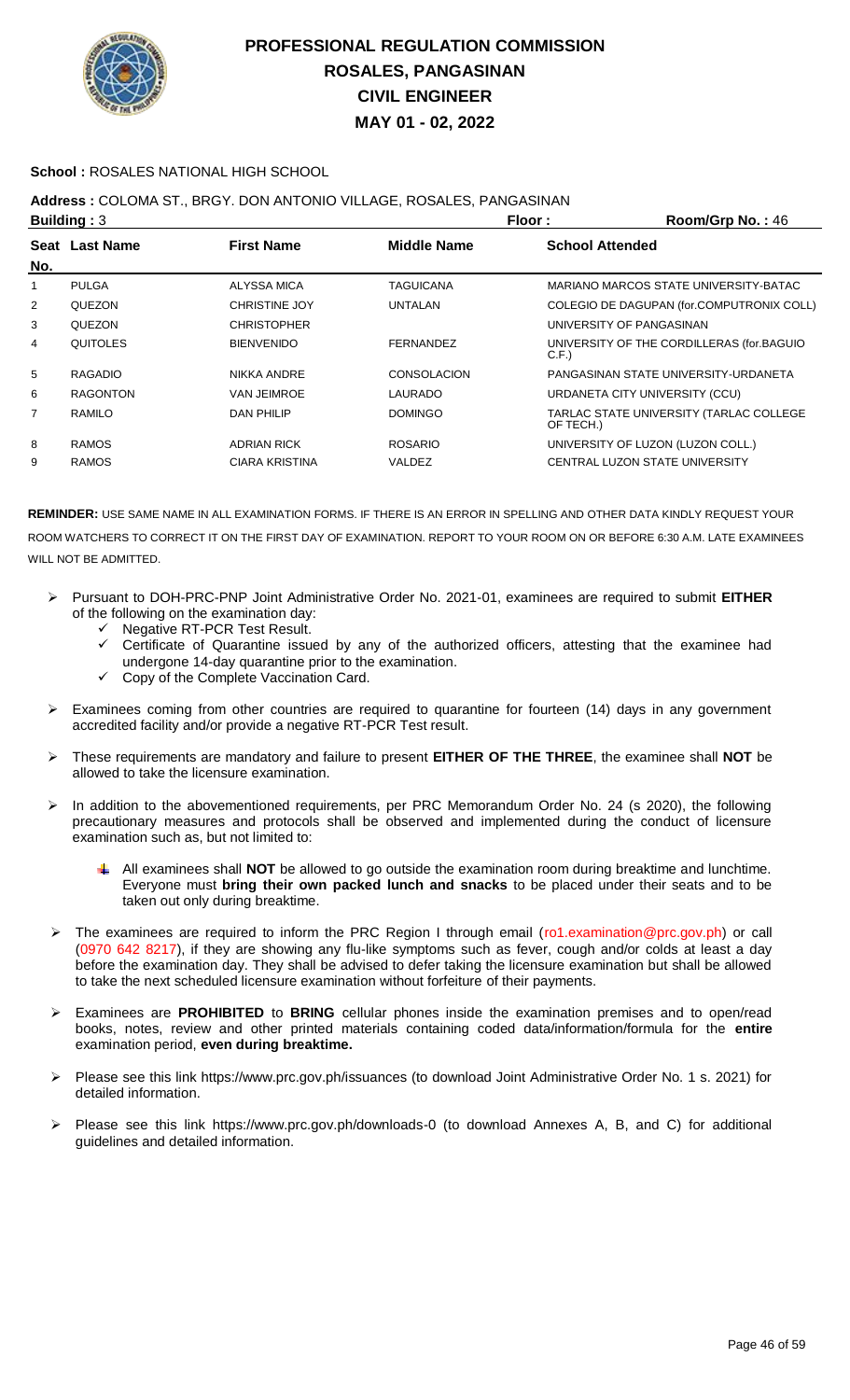

### **School :** ROSALES NATIONAL HIGH SCHOOL

## **Address :** COLOMA ST., BRGY. DON ANTONIO VILLAGE, ROSALES, PANGASINAN

|                | <b>Building: 3</b> |                   | Floor:          | Room/Grp No.: 47                       |
|----------------|--------------------|-------------------|-----------------|----------------------------------------|
|                | Seat Last Name     | <b>First Name</b> | Middle Name     | <b>School Attended</b>                 |
| No.            |                    |                   |                 |                                        |
| 1              | <b>RAMOS</b>       | <b>KING MARK</b>  | <b>ROSAL</b>    | PANGASINAN STATE UNIVERSITY-URDANETA   |
| $\overline{2}$ | <b>RAMOS</b>       | ROGELIO JR.       | ARZADON         | PANGASINAN STATE UNIVERSITY-URDANETA   |
| 3              | <b>RAVANCHO</b>    | <b>DIANNE</b>     | <b>MOLANO</b>   | UNIVERSITY OF LUZON (LUZON COLL.)      |
| 4              | RAVELO             | GRACELYN          | <b>DAGNO</b>    | PANGASINAN STATE UNIVERSITY-URDANETA   |
| 5              | <b>REGULAR</b>     | ROSEBETH MERALLEN | <b>RAMOS</b>    | SAINT LOUIS COLLEGE OF SAN FERNANDO    |
| 6              | <b>RENIEDO</b>     | <b>ERWIN JOHN</b> | <b>BALAGOT</b>  | URDANETA CITY UNIVERSITY (CCU)         |
| 7              | <b>REODICA</b>     | <b>JAMICA</b>     | SAMANIEGO       | CENTRAL LUZON STATE UNIVERSITY         |
| 8              | <b>RESUMADERO</b>  | <b>JOAN</b>       | <b>AVILES</b>   | SAINT LOUIS COLLEGE OF SAN FERNANDO    |
| 9              | <b>REYES</b>       | <b>CHRISTIAN</b>  | <b>GREGORIO</b> | VIRGEN MILAGROSA UNIVERSITY FOUNDATION |
|                |                    |                   |                 |                                        |

- Pursuant to DOH-PRC-PNP Joint Administrative Order No. 2021-01, examinees are required to submit **EITHER** of the following on the examination day:
	- ← Negative RT-PCR Test Result.<br>← Certificate of Quarantine issue
	- Certificate of Quarantine issued by any of the authorized officers, attesting that the examinee had undergone 14-day quarantine prior to the examination.
	- Copy of the Complete Vaccination Card.
- Examinees coming from other countries are required to quarantine for fourteen (14) days in any government accredited facility and/or provide a negative RT-PCR Test result.
- These requirements are mandatory and failure to present **EITHER OF THE THREE**, the examinee shall **NOT** be allowed to take the licensure examination.
- In addition to the abovementioned requirements, per PRC Memorandum Order No. 24 (s 2020), the following precautionary measures and protocols shall be observed and implemented during the conduct of licensure examination such as, but not limited to:
	- All examinees shall **NOT** be allowed to go outside the examination room during breaktime and lunchtime. Everyone must **bring their own packed lunch and snacks** to be placed under their seats and to be taken out only during breaktime.
- > The examinees are required to inform the PRC Region I through email (ro1.examination@prc.gov.ph) or call (0970 642 8217), if they are showing any flu-like symptoms such as fever, cough and/or colds at least a day before the examination day. They shall be advised to defer taking the licensure examination but shall be allowed to take the next scheduled licensure examination without forfeiture of their payments.
- Examinees are **PROHIBITED** to **BRING** cellular phones inside the examination premises and to open/read books, notes, review and other printed materials containing coded data/information/formula for the **entire** examination period, **even during breaktime.**
- Please see this link https://www.prc.gov.ph/issuances (to download Joint Administrative Order No. 1 s. 2021) for detailed information.
- Please see this link https://www.prc.gov.ph/downloads-0 (to download Annexes A, B, and C) for additional guidelines and detailed information.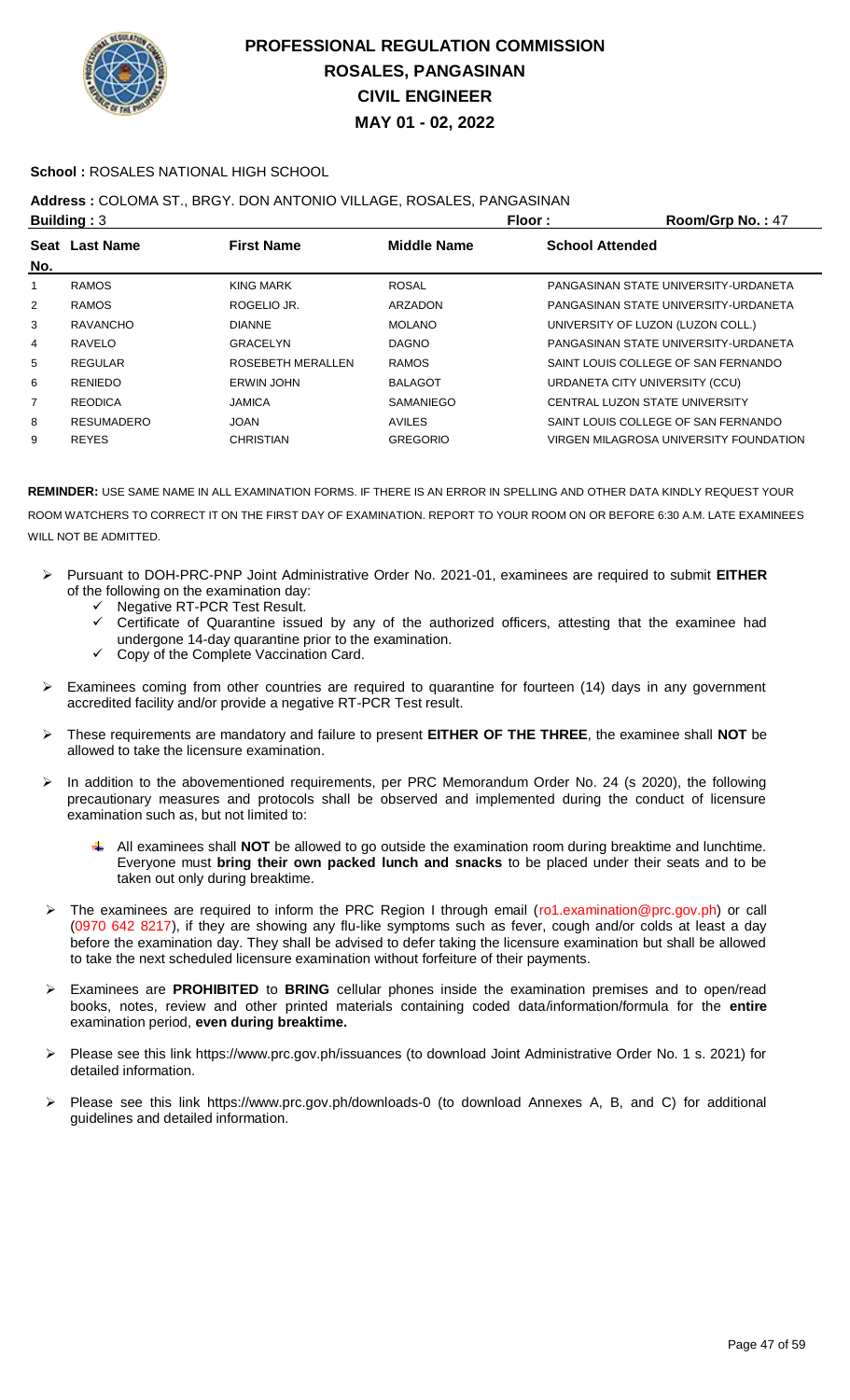

### **School :** ROSALES NATIONAL HIGH SCHOOL

### **Address :** COLOMA ST., BRGY. DON ANTONIO VILLAGE, ROSALES, PANGASINAN

|                | <b>Building: 3</b> |                      | Floor:             | Room/Grp No.: 48                             |
|----------------|--------------------|----------------------|--------------------|----------------------------------------------|
|                | Seat Last Name     | <b>First Name</b>    | <b>Middle Name</b> | <b>School Attended</b>                       |
| No.            |                    |                      |                    |                                              |
| 1              | <b>REYES</b>       | <b>CLIPTON</b>       | DELA CRUZ          | UNIVERSITY OF LUZON (LUZON COLL.)            |
| $\overline{2}$ | <b>REYES</b>       | RODAN JOHN           | <b>BERNARDO</b>    | ARAULLO UNIVERSITY                           |
| 3              | <b>REYES</b>       | <b>ROMENITO</b>      | <b>BALANA</b>      | CENTRAL LUZON STATE UNIVERSITY               |
| 4              | <b>RICO</b>        | <b>KRISTINE JOY</b>  | <b>TOLETE</b>      | <b>SAINT LOUIS UNIVERSITY</b>                |
| 5              | <b>RILLORTA</b>    | <b>JHON EMMANUEL</b> | <b>MARQUEZ</b>     | PANGASINAN STATE UNIVERSITY-URDANETA         |
| 6              | <b>RODRIGO</b>     | VIC KEVIN            | <b>BIBAT</b>       | FEU INSTITUTE OF TECHNOLOGY (for FEU-E.A.C.) |
| 7              | <b>ROMERO</b>      | <b>JUDEA MIKKA</b>   | <b>MADAYAG</b>     | SAINT LOUIS COLLEGE OF SAN FERNANDO          |
| 8              | <b>ROMERO</b>      | <b>RIZALITO</b>      | <b>MADAYAG</b>     | SAINT LOUIS COLLEGE OF SAN FERNANDO          |
| 9              | <b>ROSARIO</b>     | <b>JAYRICK</b>       | LEGASPINA          | UNIVERSITY OF PANGASINAN                     |
|                |                    |                      |                    |                                              |

- Pursuant to DOH-PRC-PNP Joint Administrative Order No. 2021-01, examinees are required to submit **EITHER** of the following on the examination day:
	- $\checkmark$  Negative RT-PCR Test Result.
	- $\checkmark$  Certificate of Quarantine issued by any of the authorized officers, attesting that the examinee had undergone 14-day quarantine prior to the examination.
	- $\checkmark$  Copy of the Complete Vaccination Card.
- $\triangleright$  Examinees coming from other countries are required to quarantine for fourteen (14) days in any government accredited facility and/or provide a negative RT-PCR Test result.
- These requirements are mandatory and failure to present **EITHER OF THE THREE**, the examinee shall **NOT** be allowed to take the licensure examination.
- $\triangleright$  In addition to the abovementioned requirements, per PRC Memorandum Order No. 24 (s 2020), the following precautionary measures and protocols shall be observed and implemented during the conduct of licensure examination such as, but not limited to:
	- All examinees shall **NOT** be allowed to go outside the examination room during breaktime and lunchtime. Everyone must **bring their own packed lunch and snacks** to be placed under their seats and to be taken out only during breaktime.
- The examinees are required to inform the PRC Region I through email (ro1.examination@prc.gov.ph) or call (0970 642 8217), if they are showing any flu-like symptoms such as fever, cough and/or colds at least a day before the examination day. They shall be advised to defer taking the licensure examination but shall be allowed to take the next scheduled licensure examination without forfeiture of their payments.
- Examinees are **PROHIBITED** to **BRING** cellular phones inside the examination premises and to open/read books, notes, review and other printed materials containing coded data/information/formula for the **entire** examination period, **even during breaktime.**
- Please see this link https://www.prc.gov.ph/issuances (to download Joint Administrative Order No. 1 s. 2021) for detailed information.
- Please see this link https://www.prc.gov.ph/downloads-0 (to download Annexes A, B, and C) for additional guidelines and detailed information.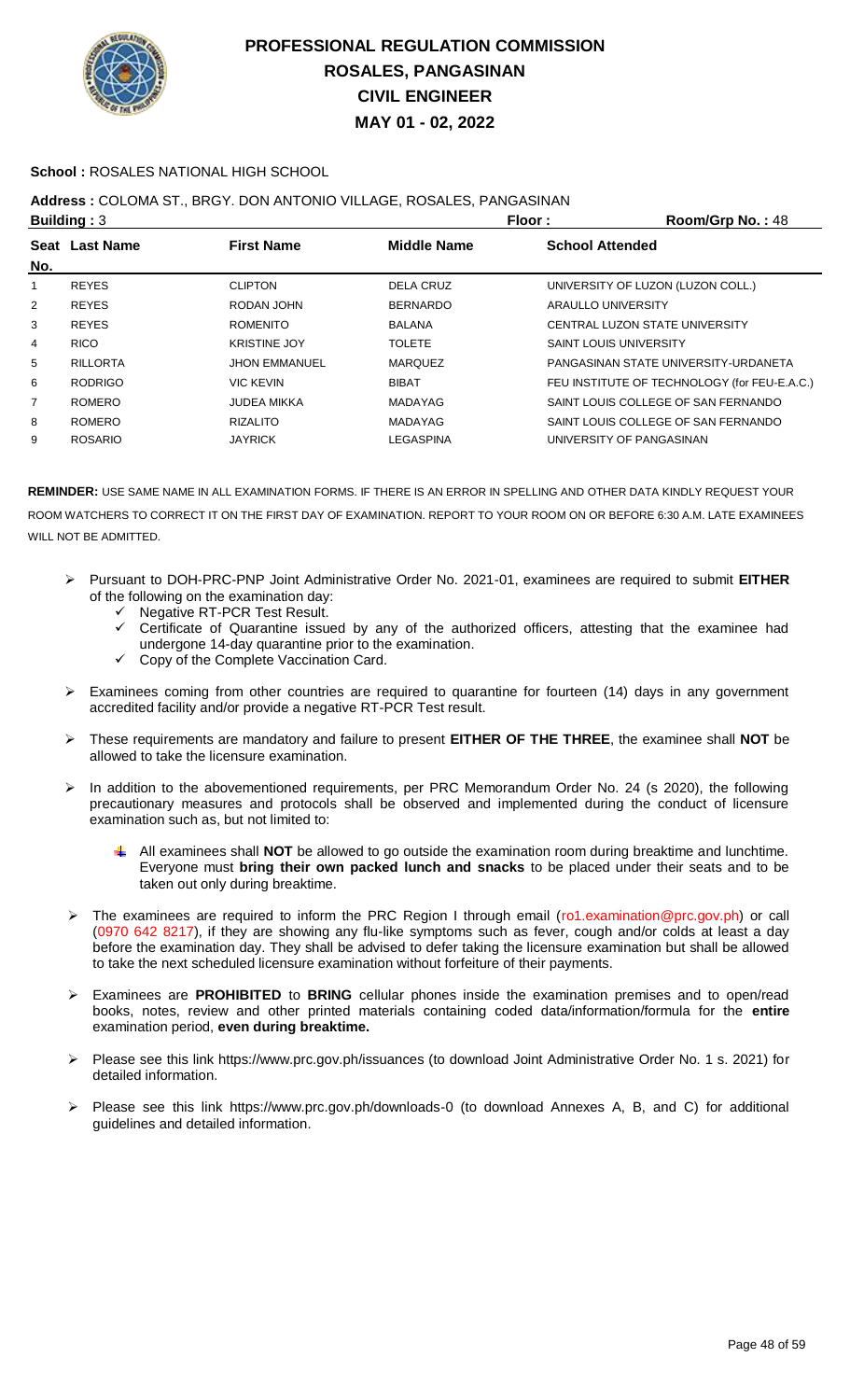

### **School :** ROSALES NATIONAL HIGH SCHOOL

### **Address :** COLOMA ST., BRGY. DON ANTONIO VILLAGE, ROSALES, PANGASINAN

|                | Building: $3$   |                       | Floor:             | Room/Grp No.: 49                                     |
|----------------|-----------------|-----------------------|--------------------|------------------------------------------------------|
| No.            | Seat Last Name  | <b>First Name</b>     | <b>Middle Name</b> | <b>School Attended</b>                               |
| 1              | <b>ROSETE</b>   | <b>VHENDRICH</b>      | <b>BALAAN</b>      | MARIANO MARCOS STATE UNIVERSITY-BATAC                |
| $\overline{2}$ | <b>SABADO</b>   | <b>MARY ROSE</b>      | <b>ORDINARIO</b>   | SAINT LOUIS COLLEGE OF SAN FERNANDO                  |
| 3              | <b>SAGUCIO</b>  | <b>BRYAN</b>          | <b>IGLESIAS</b>    | UNIVERSITY OF PANGASINAN                             |
| 4              | SALANGAD        | <b>EMERSON</b>        | MACARAEG           | UNIVERSITY OF LUZON (LUZON COLL.)                    |
| 5              | <b>SALVADOR</b> | <b>CHRISTIAN JOHN</b> | <b>BOGNOT</b>      | TARLAC STATE UNIVERSITY (TARLAC COLLEGE<br>OF TECH.) |
| 6              | <b>SALVADOR</b> | RAMON PAOLO           | CARLOS             | CENTRAL LUZON STATE UNIVERSITY                       |
| $\overline{7}$ | <b>SAMERA</b>   | WEINZHEL              | DELA CRUZ          | UNIVERSITY OF PANGASINAN                             |
| 8              | SAMOY           | JASPER                | <b>LOPEZ</b>       | TARLAC STATE UNIVERSITY (TARLAC COLLEGE<br>OF TECH.) |
| 9              | <b>SANA</b>     | <b>CHIARA ROSE</b>    | <b>SIAPNO</b>      | UNIVERSITY OF PANGASINAN                             |

- Pursuant to DOH-PRC-PNP Joint Administrative Order No. 2021-01, examinees are required to submit **EITHER** of the following on the examination day:
	- Negative RT-PCR Test Result.
	- $\checkmark$  Certificate of Quarantine issued by any of the authorized officers, attesting that the examinee had undergone 14-day quarantine prior to the examination.
	- $\checkmark$  Copy of the Complete Vaccination Card.
- Examinees coming from other countries are required to quarantine for fourteen (14) days in any government accredited facility and/or provide a negative RT-PCR Test result.
- These requirements are mandatory and failure to present **EITHER OF THE THREE**, the examinee shall **NOT** be allowed to take the licensure examination.
- In addition to the abovementioned requirements, per PRC Memorandum Order No. 24 (s 2020), the following precautionary measures and protocols shall be observed and implemented during the conduct of licensure examination such as, but not limited to:
	- All examinees shall **NOT** be allowed to go outside the examination room during breaktime and lunchtime. Everyone must **bring their own packed lunch and snacks** to be placed under their seats and to be taken out only during breaktime.
- The examinees are required to inform the PRC Region I through email (ro1.examination@prc.gov.ph) or call (0970 642 8217), if they are showing any flu-like symptoms such as fever, cough and/or colds at least a day before the examination day. They shall be advised to defer taking the licensure examination but shall be allowed to take the next scheduled licensure examination without forfeiture of their payments.
- Examinees are **PROHIBITED** to **BRING** cellular phones inside the examination premises and to open/read books, notes, review and other printed materials containing coded data/information/formula for the **entire** examination period, **even during breaktime.**
- Please see this link https://www.prc.gov.ph/issuances (to download Joint Administrative Order No. 1 s. 2021) for detailed information.
- Please see this link https://www.prc.gov.ph/downloads-0 (to download Annexes A, B, and C) for additional guidelines and detailed information.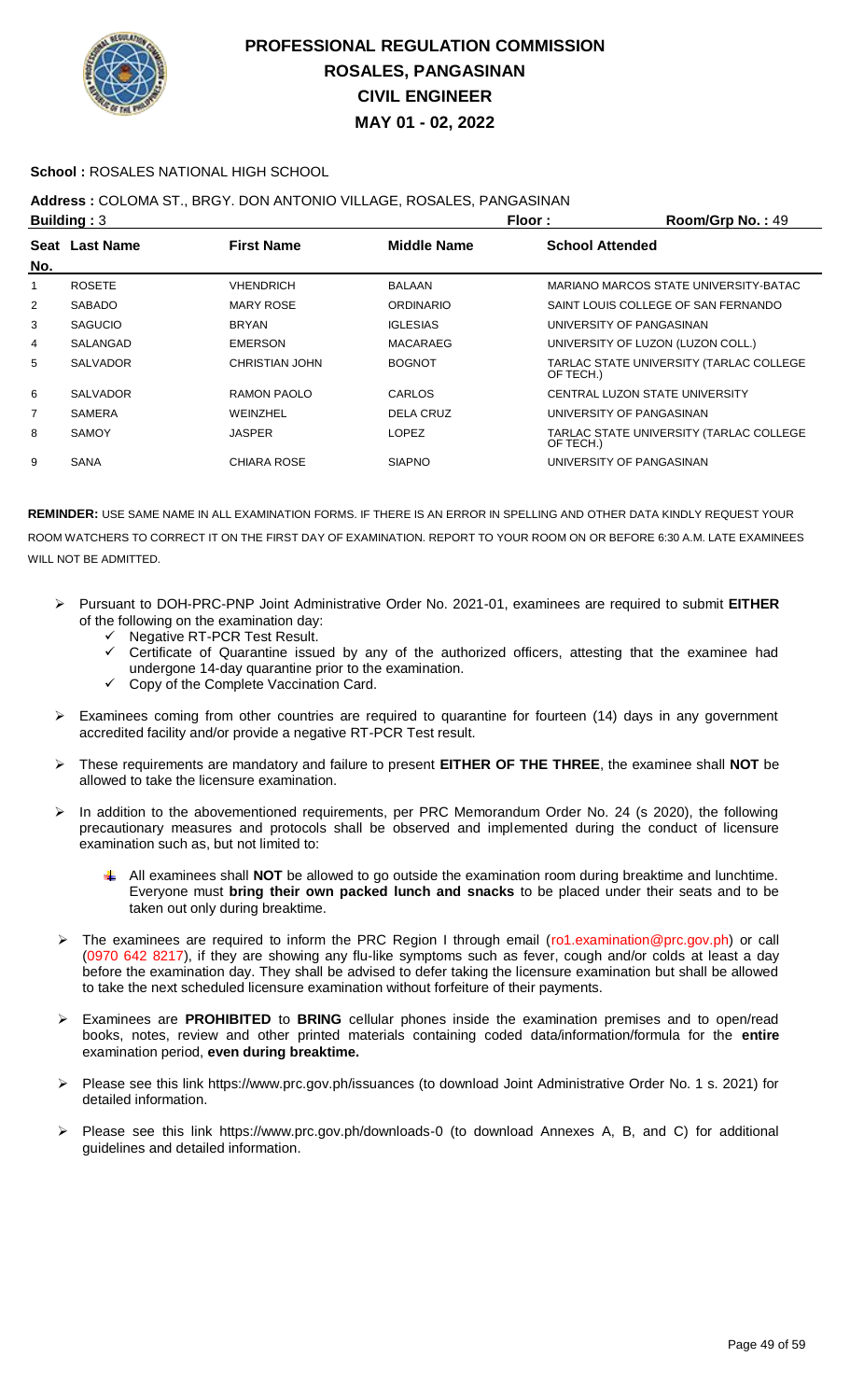

#### **School :** ROSALES NATIONAL HIGH SCHOOL

### **Address :** COLOMA ST., BRGY. DON ANTONIO VILLAGE, ROSALES, PANGASINAN

|     | <b>Building: 3</b> |                      | Floor:             | Room/Grp No.: 50                                     |
|-----|--------------------|----------------------|--------------------|------------------------------------------------------|
| No. | Seat Last Name     | <b>First Name</b>    | <b>Middle Name</b> | <b>School Attended</b>                               |
| 1   | <b>SANCHEZ</b>     | <b>JOHN FERSON</b>   | VILLAMOR           | CENTRAL LUZON STATE UNIVERSITY                       |
| 2   | <b>SANCHEZ</b>     | <b>MARVIN</b>        | <b>BRAVO</b>       | LYCEUM NORTHWESTERN UNIVERSITY-<br>DAGUPAN CITY      |
| 3   | SANDOVAL           | <b>ADRIAN</b>        | <b>DAVID</b>       | URDANETA CITY UNIVERSITY (CCU)                       |
| 4   | SANGIL             | <b>JOHN LORENS</b>   | <b>SARMIENTO</b>   | CENTRAL LUZON STATE UNIVERSITY                       |
| 5   | <b>SANTIAGO</b>    | LYAN RUTH            | <b>RACUYA</b>      | UNIVERSITY OF LUZON (LUZON COLL.)                    |
| 6   | <b>SANTIAGO</b>    | <b>MELCHIN</b>       | GAJARDO            | TARLAC STATE UNIVERSITY (TARLAC COLLEGE<br>OF TECH.) |
| 7   | <b>SANTIAGO</b>    | SHIELA MAY           | <b>ANTONIO</b>     | <b>SAINT LOUIS UNIVERSITY</b>                        |
| 8   | <b>SANTOS</b>      | <b>JOHANNE MARIE</b> | <b>ESTOESTA</b>    | SAINT LOUIS COLLEGE OF SAN FERNANDO                  |
| 9   | <b>SARMIENTO</b>   | ROY CHRISTIAN        | <b>SIBAYAN</b>     | PANGASINAN STATE UNIVERSITY-URDANETA                 |

- Pursuant to DOH-PRC-PNP Joint Administrative Order No. 2021-01, examinees are required to submit **EITHER** of the following on the examination day:
	- Negative RT-PCR Test Result.
	- Certificate of Quarantine issued by any of the authorized officers, attesting that the examinee had undergone 14-day quarantine prior to the examination.
	- Copy of the Complete Vaccination Card.
- $\triangleright$  Examinees coming from other countries are required to quarantine for fourteen (14) days in any government accredited facility and/or provide a negative RT-PCR Test result.
- These requirements are mandatory and failure to present **EITHER OF THE THREE**, the examinee shall **NOT** be allowed to take the licensure examination.
- In addition to the abovementioned requirements, per PRC Memorandum Order No. 24 (s 2020), the following precautionary measures and protocols shall be observed and implemented during the conduct of licensure examination such as, but not limited to:
	- All examinees shall **NOT** be allowed to go outside the examination room during breaktime and lunchtime. Everyone must **bring their own packed lunch and snacks** to be placed under their seats and to be taken out only during breaktime.
- > The examinees are required to inform the PRC Region I through email (ro1.examination@prc.gov.ph) or call (0970 642 8217), if they are showing any flu-like symptoms such as fever, cough and/or colds at least a day before the examination day. They shall be advised to defer taking the licensure examination but shall be allowed to take the next scheduled licensure examination without forfeiture of their payments.
- Examinees are **PROHIBITED** to **BRING** cellular phones inside the examination premises and to open/read books, notes, review and other printed materials containing coded data/information/formula for the **entire** examination period, **even during breaktime.**
- Please see this link https://www.prc.gov.ph/issuances (to download Joint Administrative Order No. 1 s. 2021) for detailed information.
- Please see this link https://www.prc.gov.ph/downloads-0 (to download Annexes A, B, and C) for additional guidelines and detailed information.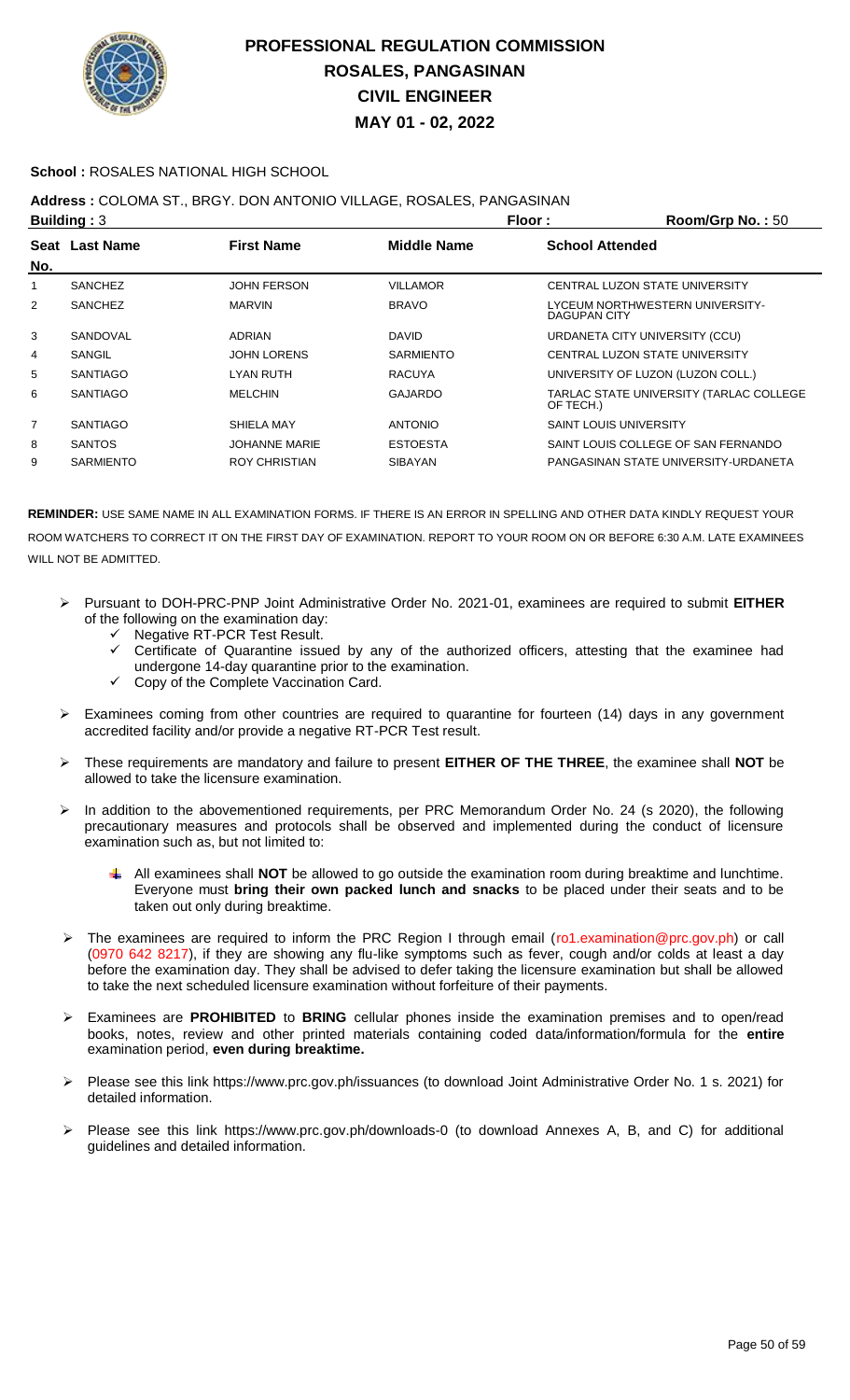

### **School :** ROSALES NATIONAL HIGH SCHOOL

## **Address :** COLOMA ST., BRGY. DON ANTONIO VILLAGE, ROSALES, PANGASINAN

|     | <b>Building: 3</b><br>Floor: |                       |                    |                               | Room/Grp No.: 51                        |
|-----|------------------------------|-----------------------|--------------------|-------------------------------|-----------------------------------------|
|     | Seat Last Name               | <b>First Name</b>     | <b>Middle Name</b> | <b>School Attended</b>        |                                         |
| No. |                              |                       |                    |                               |                                         |
| 1   | SAWI                         | <b>MAVERICK</b>       | <b>SALVADOR</b>    |                               | CENTRAL LUZON STATE UNIVERSITY          |
| 2   | <b>SERDENIOLA</b>            | <b>NADINE</b>         | <b>BADUA</b>       |                               | PANGASINAN STATE UNIVERSITY-URDANETA    |
| 3   | <b>SERRANO</b>               | <b>ZERWIN KEITH</b>   | <b>LICUDAN</b>     | OF TECH.)                     | TARLAC STATE UNIVERSITY (TARLAC COLLEGE |
| 4   | <b>SETIER</b>                | <b>MIKEE</b>          | <b>COLLANTES</b>   |                               | UNIVERSITY OF PANGASINAN                |
| 5   | <b>SEVILLENA</b>             | <b>MARVIELYN</b>      | <b>RAMOS</b>       | <b>SAINT LOUIS UNIVERSITY</b> |                                         |
| 6   | <b>SIAPNO</b>                | <b>CHRISTIAN JAKE</b> | <b>MENENDEZ</b>    |                               | UNIVERSITY OF PANGASINAN                |
| 7   | <b>SISON</b>                 | <b>JOHN HENRY</b>     | <b>AQUINO</b>      |                               | UNIVERSITY OF LUZON (LUZON COLL.)       |
| 8   | <b>SISON</b>                 | KIM IVY               | VENTURA            |                               | UNIVERSITY OF PANGASINAN                |
| 9   | <b>SISON</b>                 | <b>OLIVER JONES</b>   | <b>ARACHEA</b>     |                               | UNIVERSITY OF LUZON (LUZON COLL.)       |

- Pursuant to DOH-PRC-PNP Joint Administrative Order No. 2021-01, examinees are required to submit **EITHER** of the following on the examination day:
	- Negative RT-PCR Test Result.
	- Certificate of Quarantine issued by any of the authorized officers, attesting that the examinee had undergone 14-day quarantine prior to the examination.
	- $\checkmark$  Copy of the Complete Vaccination Card.
- $\triangleright$  Examinees coming from other countries are required to quarantine for fourteen (14) days in any government accredited facility and/or provide a negative RT-PCR Test result.
- These requirements are mandatory and failure to present **EITHER OF THE THREE**, the examinee shall **NOT** be allowed to take the licensure examination.
- > In addition to the abovementioned requirements, per PRC Memorandum Order No. 24 (s 2020), the following precautionary measures and protocols shall be observed and implemented during the conduct of licensure examination such as, but not limited to:
	- All examinees shall **NOT** be allowed to go outside the examination room during breaktime and lunchtime. Everyone must **bring their own packed lunch and snacks** to be placed under their seats and to be taken out only during breaktime.
- ▶ The examinees are required to inform the PRC Region I through email (ro1.examination@prc.gov.ph) or call (0970 642 8217), if they are showing any flu-like symptoms such as fever, cough and/or colds at least a day before the examination day. They shall be advised to defer taking the licensure examination but shall be allowed to take the next scheduled licensure examination without forfeiture of their payments.
- Examinees are **PROHIBITED** to **BRING** cellular phones inside the examination premises and to open/read books, notes, review and other printed materials containing coded data/information/formula for the **entire** examination period, **even during breaktime.**
- Please see this link https://www.prc.gov.ph/issuances (to download Joint Administrative Order No. 1 s. 2021) for detailed information.
- Please see this link https://www.prc.gov.ph/downloads-0 (to download Annexes A, B, and C) for additional guidelines and detailed information.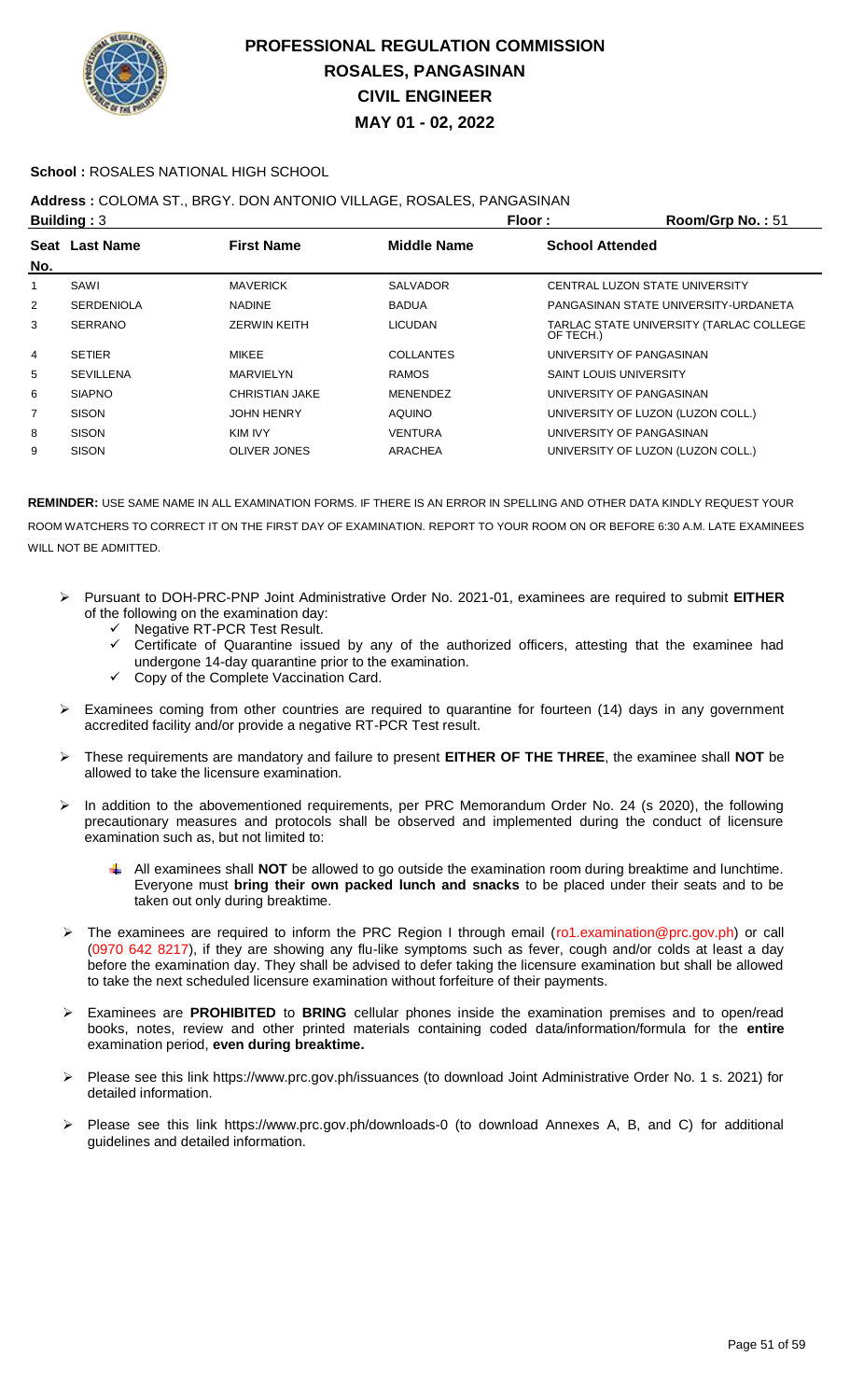

### **School :** ROSALES NATIONAL HIGH SCHOOL

## **Address :** COLOMA ST., BRGY. DON ANTONIO VILLAGE, ROSALES, PANGASINAN

|                | Building: $3$<br>Floor: |                       |                  |                        | Room/Grp No.: 52                     |
|----------------|-------------------------|-----------------------|------------------|------------------------|--------------------------------------|
|                | Seat Last Name          | <b>First Name</b>     | Middle Name      | <b>School Attended</b> |                                      |
| No.            |                         |                       |                  |                        |                                      |
| 1              | <b>SISON</b>            | <b>PATRICK</b>        | <b>MANIBALE</b>  |                        | PANGASINAN STATE UNIVERSITY-URDANETA |
| $\overline{2}$ | <b>SOLOMON</b>          | <b>EZRA</b>           | ORTIZ            | DAGUPAN CITY           | LYCEUM NORTHWESTERN UNIVERSITY-      |
| 3              | SOLOMON                 | MA. MONICA            | AGBAYANI         |                        | UNIVERSITY OF PANGASINAN             |
| 4              | SONSON                  | LEANDER JOHAN         | <b>LAIGO</b>     |                        | SAINT LOUIS COLLEGE OF SAN FERNANDO  |
| 5              | <b>SORIANO</b>          | <b>CHRISTIAN MARK</b> | <b>SAMSON</b>    |                        | UNIVERSITY OF LUZON (LUZON COLL.)    |
| 6              | <b>SORIANO</b>          | DANNISHANE AUGUST     | <b>FERNANDEZ</b> |                        | UNIVERSITY OF PANGASINAN             |
| $\overline{7}$ | <b>SORIANO</b>          | <b>JOHN ROGELIO</b>   | <b>PADILLA</b>   |                        | UNIVERSITY OF LUZON (LUZON COLL.)    |
| 8              | <b>SOTELO</b>           | <b>JAMES MARLOU</b>   | <b>SIAPNO</b>    |                        | UNIVERSITY OF LUZON (LUZON COLL.)    |
| 9              | <b>SOTO</b>             | <b>JUDY ANN</b>       | <b>MONDIDO</b>   |                        | PANGASINAN STATE UNIVERSITY-URDANETA |

- Pursuant to DOH-PRC-PNP Joint Administrative Order No. 2021-01, examinees are required to submit **EITHER** of the following on the examination day:
	- Negative RT-PCR Test Result.
	- $\checkmark$  Certificate of Quarantine issued by any of the authorized officers, attesting that the examinee had undergone 14-day quarantine prior to the examination.
	- Copy of the Complete Vaccination Card.
- Examinees coming from other countries are required to quarantine for fourteen (14) days in any government accredited facility and/or provide a negative RT-PCR Test result.
- These requirements are mandatory and failure to present **EITHER OF THE THREE**, the examinee shall **NOT** be allowed to take the licensure examination.
- In addition to the abovementioned requirements, per PRC Memorandum Order No. 24 (s 2020), the following precautionary measures and protocols shall be observed and implemented during the conduct of licensure examination such as, but not limited to:
	- All examinees shall **NOT** be allowed to go outside the examination room during breaktime and lunchtime. Everyone must **bring their own packed lunch and snacks** to be placed under their seats and to be taken out only during breaktime.
- The examinees are required to inform the PRC Region I through email (ro1.examination@prc.gov.ph) or call (0970 642 8217), if they are showing any flu-like symptoms such as fever, cough and/or colds at least a day before the examination day. They shall be advised to defer taking the licensure examination but shall be allowed to take the next scheduled licensure examination without forfeiture of their payments.
- Examinees are **PROHIBITED** to **BRING** cellular phones inside the examination premises and to open/read books, notes, review and other printed materials containing coded data/information/formula for the **entire** examination period, **even during breaktime.**
- Please see this link https://www.prc.gov.ph/issuances (to download Joint Administrative Order No. 1 s. 2021) for detailed information.
- Please see this link https://www.prc.gov.ph/downloads-0 (to download Annexes A, B, and C) for additional guidelines and detailed information.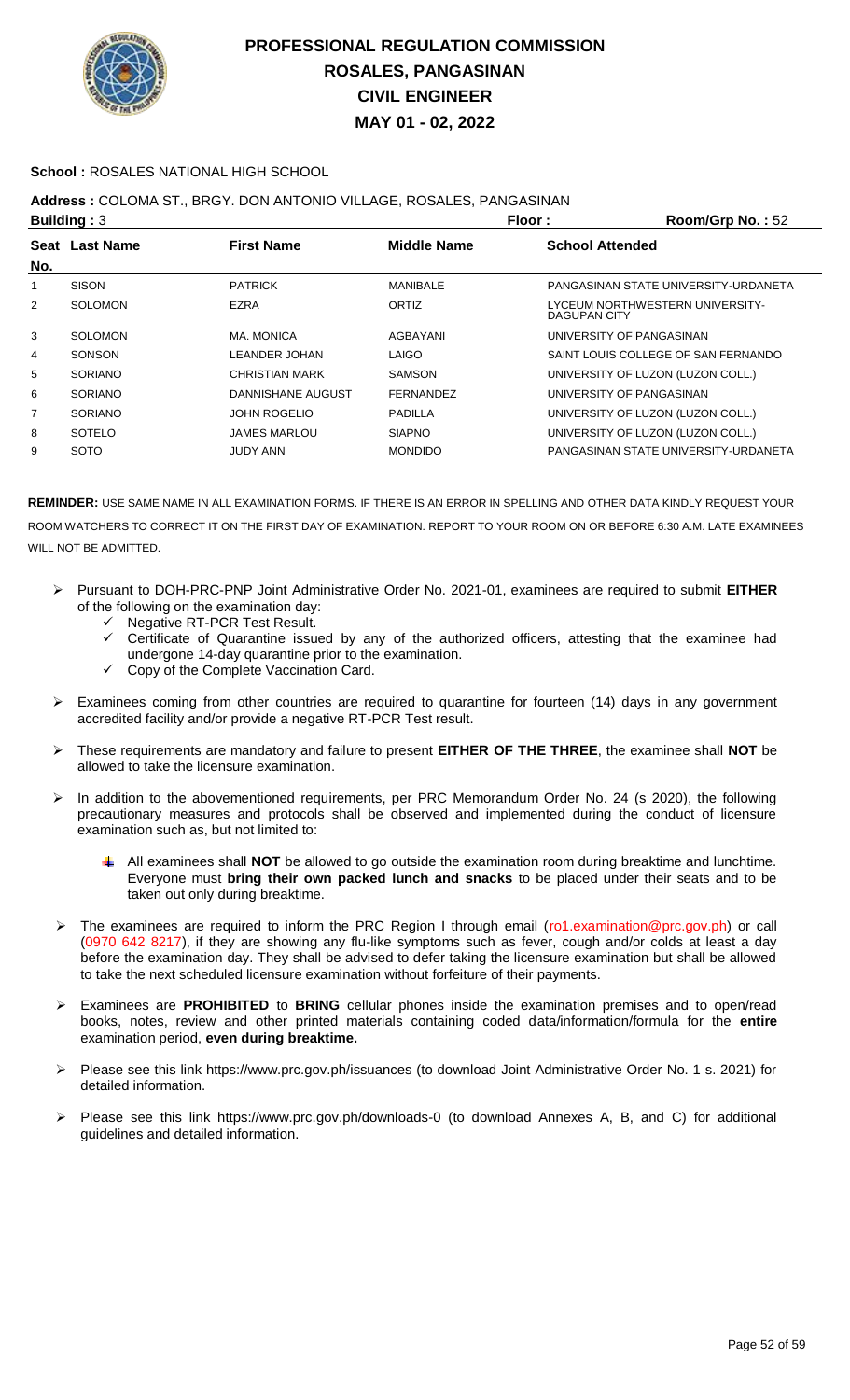

### **School :** ROSALES NATIONAL HIGH SCHOOL

### **Address :** COLOMA ST., BRGY. DON ANTONIO VILLAGE, ROSALES, PANGASINAN

|     | Building: $3$     |                       | Floor:            | Room/Grp No.: 53                          |
|-----|-------------------|-----------------------|-------------------|-------------------------------------------|
|     | Seat Last Name    | <b>First Name</b>     | Middle Name       | <b>School Attended</b>                    |
| No. |                   |                       |                   |                                           |
| 1   | <b>SOTO</b>       | KATHLEEN              | <b>NAVA</b>       | CENTRAL LUZON STATE UNIVERSITY            |
| 2   | <b>SURATOS</b>    | <b>DEMILYN</b>        | PENULLAR          | COLEGIO DE DAGUPAN (for.COMPUTRONIX COLL) |
| 3   | <b>TABAYOYONG</b> | ERICK JOHN            | <b>DOMASIAN</b>   | URDANETA CITY UNIVERSITY (CCU)            |
| 4   | TABIL             | <b>JOHN JEREMY</b>    | <b>SANTILLANA</b> | CENTRAL LUZON STATE UNIVERSITY            |
| 5   | <b>TABIOSAS</b>   | SHELLA MAE            | <b>MANIPON</b>    | SAINT LOUIS COLLEGE OF SAN FERNANDO       |
| 6   | TADINA            | JEZER                 | <b>CABILES</b>    | URDANETA CITY UNIVERSITY (CCU)            |
| 7   | <b>TALVO</b>      | <b>CRYSTAL GAY</b>    | <b>DAMASO</b>     | PANGASINAN STATE UNIVERSITY-URDANETA      |
| 8   | <b>TAMAYO</b>     | <b>ESTEPHANIE JOY</b> | <b>MACALINAO</b>  | PANGASINAN STATE UNIVERSITY-URDANETA      |
| 9   | <b>TAMAYO</b>     | KARLO                 | <b>DANIO</b>      | PANGASINAN STATE UNIVERSITY-URDANETA      |
|     |                   |                       |                   |                                           |

- Pursuant to DOH-PRC-PNP Joint Administrative Order No. 2021-01, examinees are required to submit **EITHER** of the following on the examination day:
	- G Negative RT-PCR Test Result.<br>G Certificate of Quarantine issue
	- Certificate of Quarantine issued by any of the authorized officers, attesting that the examinee had undergone 14-day quarantine prior to the examination.
	- Copy of the Complete Vaccination Card.
- $\triangleright$  Examinees coming from other countries are required to quarantine for fourteen (14) days in any government accredited facility and/or provide a negative RT-PCR Test result.
- These requirements are mandatory and failure to present **EITHER OF THE THREE**, the examinee shall **NOT** be allowed to take the licensure examination.
- > In addition to the abovementioned requirements, per PRC Memorandum Order No. 24 (s 2020), the following precautionary measures and protocols shall be observed and implemented during the conduct of licensure examination such as, but not limited to:
	- All examinees shall **NOT** be allowed to go outside the examination room during breaktime and lunchtime. Everyone must **bring their own packed lunch and snacks** to be placed under their seats and to be taken out only during breaktime.
- The examinees are required to inform the PRC Region I through email (ro1.examination@prc.gov.ph) or call (0970 642 8217), if they are showing any flu-like symptoms such as fever, cough and/or colds at least a day before the examination day. They shall be advised to defer taking the licensure examination but shall be allowed to take the next scheduled licensure examination without forfeiture of their payments.
- Examinees are **PROHIBITED** to **BRING** cellular phones inside the examination premises and to open/read books, notes, review and other printed materials containing coded data/information/formula for the **entire** examination period, **even during breaktime.**
- Please see this link https://www.prc.gov.ph/issuances (to download Joint Administrative Order No. 1 s. 2021) for detailed information.
- Please see this link https://www.prc.gov.ph/downloads-0 (to download Annexes A, B, and C) for additional guidelines and detailed information.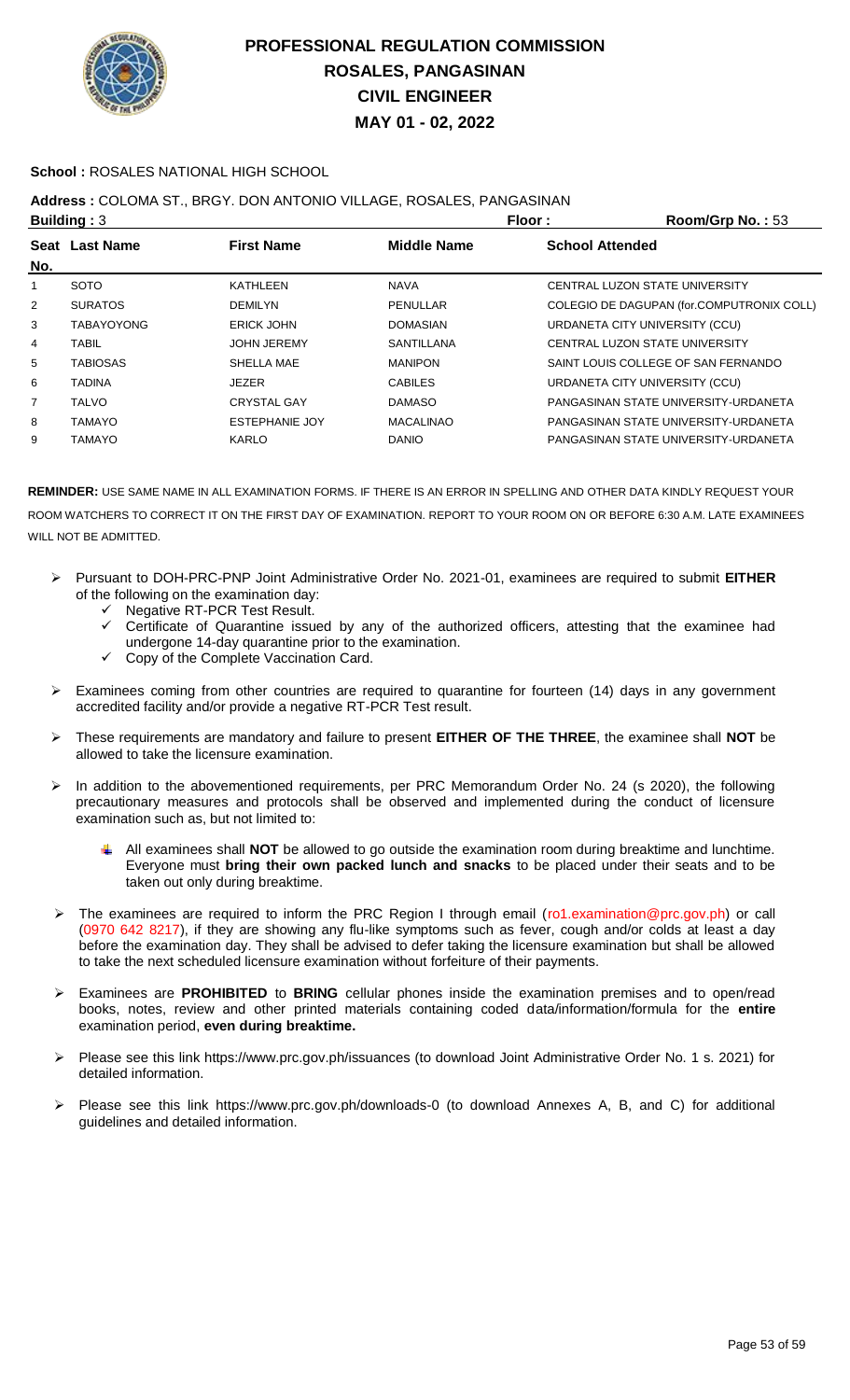

### **School :** ROSALES NATIONAL HIGH SCHOOL

## **Address :** COLOMA ST., BRGY. DON ANTONIO VILLAGE, ROSALES, PANGASINAN

|                | <b>Building: 3</b> |                   |                    | Floor:                        | Room/Grp No.: 54                          |
|----------------|--------------------|-------------------|--------------------|-------------------------------|-------------------------------------------|
|                | Seat Last Name     | <b>First Name</b> | <b>Middle Name</b> | <b>School Attended</b>        |                                           |
| No.            |                    |                   |                    |                               |                                           |
| 1              | TAMAYO             | <b>REUDEN</b>     | <b>LUCIDO</b>      |                               | UNIVERSITY OF PANGASINAN                  |
| $\overline{2}$ | TAMBOGON           | <b>REGINE</b>     | <b>DOTIMAS</b>     |                               | PANGASINAN STATE UNIVERSITY-URDANETA      |
| 3              | TAMESA             | JELL              | <b>DONES</b>       |                               | COLEGIO DE DAGUPAN (for.COMPUTRONIX COLL) |
| 4              | TAMONDONG          | <b>JOY</b>        | <b>GARCIA</b>      | C.F.                          | UNIVERSITY OF THE CORDILLERAS (for BAGUIO |
| 5              | <b>TAVARES</b>     | <b>IVY MAE</b>    | <b>ESTABILLO</b>   |                               | URDANETA CITY UNIVERSITY (CCU)            |
| 6              | TEBELIN            | <b>MERRY CRIS</b> | <b>TUD</b>         |                               | CATANDUANES STATE UNIVERSITY VIRAC        |
| 7              | <b>TENGCO</b>      | KIM DARWIN        | <b>MAMANTA</b>     |                               | UNIVERSITY OF LUZON (LUZON COLL.)         |
| 8              | <b>TENORIO</b>     | <b>ALVIN</b>      | <b>MARAVILLA</b>   |                               | URDANETA CITY UNIVERSITY (CCU)            |
| 9              | TERNIDA            | <b>NATHANIEL</b>  | <b>JUGUILON</b>    | <b>SAINT LOUIS UNIVERSITY</b> |                                           |

- Pursuant to DOH-PRC-PNP Joint Administrative Order No. 2021-01, examinees are required to submit **EITHER** of the following on the examination day:
	- Negative RT-PCR Test Result.
	- Certificate of Quarantine issued by any of the authorized officers, attesting that the examinee had undergone 14-day quarantine prior to the examination.
	- Copy of the Complete Vaccination Card.
- Examinees coming from other countries are required to quarantine for fourteen (14) days in any government accredited facility and/or provide a negative RT-PCR Test result.
- These requirements are mandatory and failure to present **EITHER OF THE THREE**, the examinee shall **NOT** be allowed to take the licensure examination.
- > In addition to the abovementioned requirements, per PRC Memorandum Order No. 24 (s 2020), the following precautionary measures and protocols shall be observed and implemented during the conduct of licensure examination such as, but not limited to:
	- All examinees shall **NOT** be allowed to go outside the examination room during breaktime and lunchtime. ₩ Everyone must **bring their own packed lunch and snacks** to be placed under their seats and to be taken out only during breaktime.
- ▶ The examinees are required to inform the PRC Region I through email (ro1.examination@prc.gov.ph) or call (0970 642 8217), if they are showing any flu-like symptoms such as fever, cough and/or colds at least a day before the examination day. They shall be advised to defer taking the licensure examination but shall be allowed to take the next scheduled licensure examination without forfeiture of their payments.
- Examinees are **PROHIBITED** to **BRING** cellular phones inside the examination premises and to open/read books, notes, review and other printed materials containing coded data/information/formula for the **entire** examination period, **even during breaktime.**
- Please see this link https://www.prc.gov.ph/issuances (to download Joint Administrative Order No. 1 s. 2021) for detailed information.
- Please see this link https://www.prc.gov.ph/downloads-0 (to download Annexes A, B, and C) for additional guidelines and detailed information.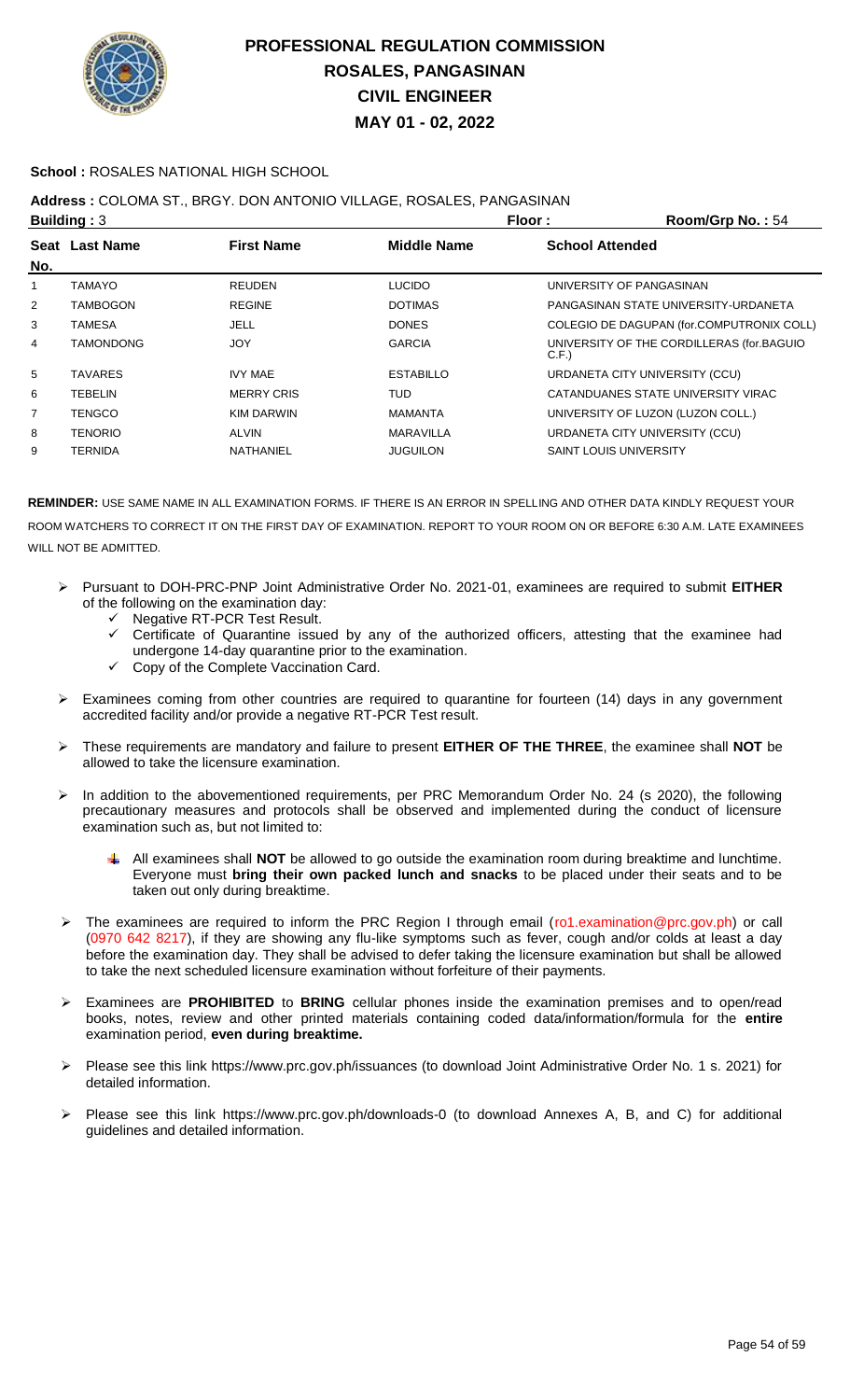

### **School :** ROSALES NATIONAL HIGH SCHOOL

### **Address :** COLOMA ST., BRGY. DON ANTONIO VILLAGE, ROSALES, PANGASINAN

|     | Building: $3$   |                           | Floor:         | Room/Grp No.: 55                     |
|-----|-----------------|---------------------------|----------------|--------------------------------------|
|     | Seat Last Name  | <b>First Name</b>         | Middle Name    | <b>School Attended</b>               |
| No. |                 |                           |                |                                      |
| 1   | <b>TERRADO</b>  | ZEREX                     | <b>TERRADO</b> | UNIVERSITY OF PANGASINAN             |
| 2   | <b>TESORO</b>   | <b>ERICSON</b>            | <b>ANCHETA</b> | PANGASINAN STATE UNIVERSITY-URDANETA |
| 3   | <b>TIBUNSAY</b> | <b>NEIL TRISTAN</b>       | LANUZO         | UNIVERSITY OF PANGASINAN             |
| 4   | TINAZA          | <b>MARIA KATRINA</b>      | <b>REYNON</b>  | URDANETA CITY UNIVERSITY (CCU)       |
| 5   | <b>TINQUICO</b> | <b>JOEL JR</b>            | <b>TROPIA</b>  | UNIVERSITY OF PANGASINAN             |
| 6   | <b>TIZON</b>    | ANDREA MAE                | <b>BONGAR</b>  | <b>SAINT LOUIS UNIVERSITY</b>        |
| 7   | <b>TORRES</b>   | <b>JEZEQUIEL ALECKXIS</b> | <b>IBUAN</b>   | UNIVERSITY OF PANGASINAN             |
| 8   | <b>TULAO</b>    | <b>TROY</b>               | <b>ADLAON</b>  | PANGASINAN STATE UNIVERSITY-URDANETA |
| 9   | <b>TULOD</b>    | <b>ROSIELYN</b>           | <b>BANDOLA</b> | CATANDUANES STATE UNIVERSITY VIRAC   |
|     |                 |                           |                |                                      |

- Pursuant to DOH-PRC-PNP Joint Administrative Order No. 2021-01, examinees are required to submit **EITHER** of the following on the examination day:
	- V Negative RT-PCR Test Result.<br>V Certificate of Quarantine issue
	- Certificate of Quarantine issued by any of the authorized officers, attesting that the examinee had undergone 14-day quarantine prior to the examination.
	- Copy of the Complete Vaccination Card.
- Examinees coming from other countries are required to quarantine for fourteen (14) days in any government accredited facility and/or provide a negative RT-PCR Test result.
- These requirements are mandatory and failure to present **EITHER OF THE THREE**, the examinee shall **NOT** be allowed to take the licensure examination.
- In addition to the abovementioned requirements, per PRC Memorandum Order No. 24 (s 2020), the following precautionary measures and protocols shall be observed and implemented during the conduct of licensure examination such as, but not limited to:
	- All examinees shall **NOT** be allowed to go outside the examination room during breaktime and lunchtime. Everyone must **bring their own packed lunch and snacks** to be placed under their seats and to be taken out only during breaktime.
- The examinees are required to inform the PRC Region I through email (ro1.examination@prc.gov.ph) or call (0970 642 8217), if they are showing any flu-like symptoms such as fever, cough and/or colds at least a day before the examination day. They shall be advised to defer taking the licensure examination but shall be allowed to take the next scheduled licensure examination without forfeiture of their payments.
- Examinees are **PROHIBITED** to **BRING** cellular phones inside the examination premises and to open/read books, notes, review and other printed materials containing coded data/information/formula for the **entire** examination period, **even during breaktime.**
- Please see this link https://www.prc.gov.ph/issuances (to download Joint Administrative Order No. 1 s. 2021) for detailed information.
- Please see this link https://www.prc.gov.ph/downloads-0 (to download Annexes A, B, and C) for additional guidelines and detailed information.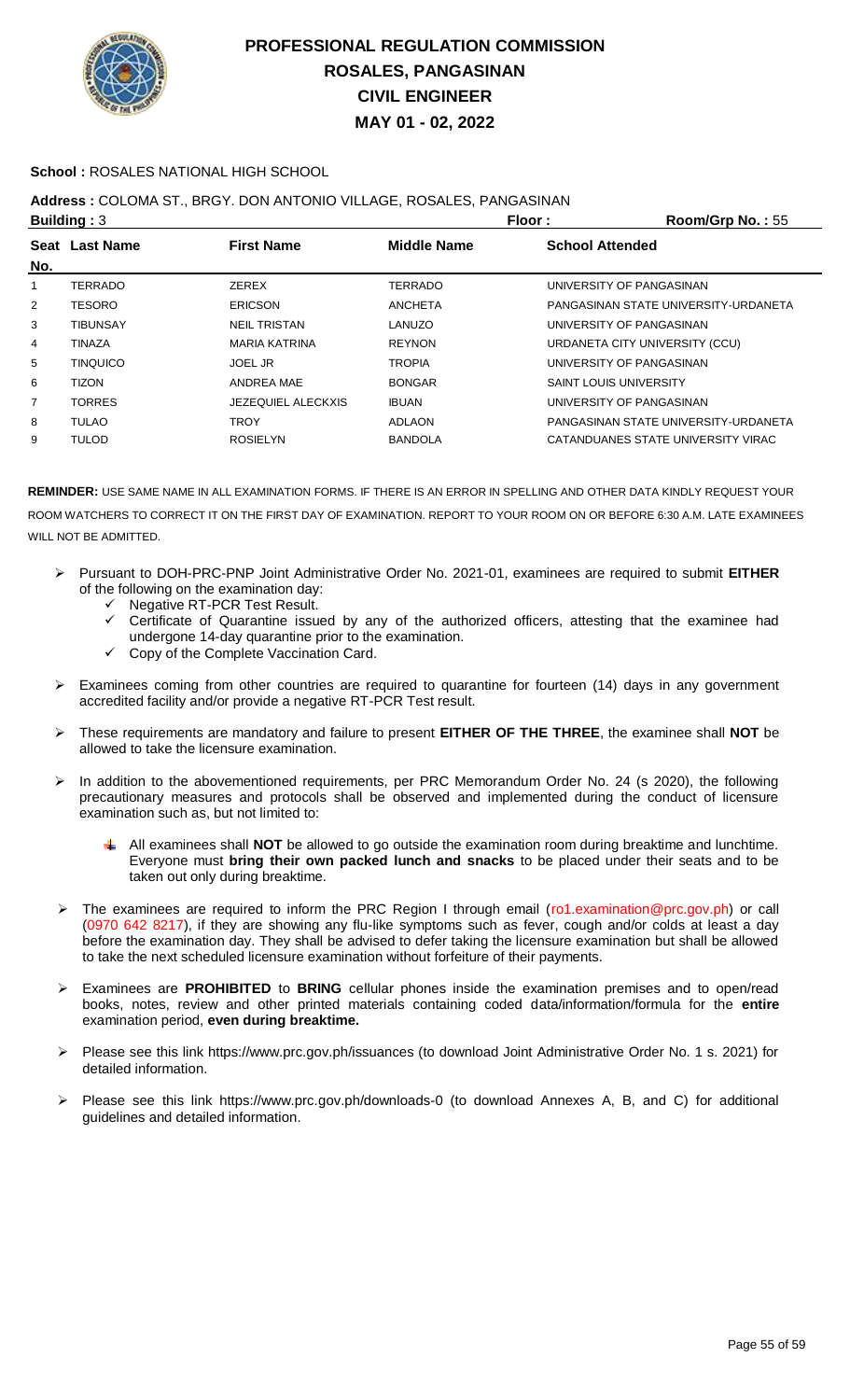

### **School :** ROSALES NATIONAL HIGH SCHOOL

### **Address :** COLOMA ST., BRGY. DON ANTONIO VILLAGE, ROSALES, PANGASINAN

|     | Building: $3$   |                      | Floor:           | Room/Grp No.: 56                                              |
|-----|-----------------|----------------------|------------------|---------------------------------------------------------------|
|     | Seat Last Name  | <b>First Name</b>    | Middle Name      | <b>School Attended</b>                                        |
| No. |                 |                      |                  |                                                               |
| 1   | <b>TUMACDER</b> | <b>JAYSON</b>        | CAPULONG         | NUEVA ECIJA UNIVERSITY OF SCIENCE &<br>TECHNOLOGY-CABANATUAN) |
| 2   | <b>TUMALAD</b>  | RYAN ARSENIO         | <b>DUGAY</b>     | <b>SAINT LOUIS UNIVERSITY</b>                                 |
| 3   | ULIP            | AN-JULIA             | <b>VELASCO</b>   | CENTRAL LUZON STATE UNIVERSITY                                |
| 4   | USISA           | <b>MEIRILYN</b>      | <b>DOLOSA</b>    | CENTRAL LUZON STATE UNIVERSITY                                |
| 5   | VALDEZ          | <b>BIANCA JASMIN</b> | <b>QUEYPO</b>    | SAINT LOUIS COLLEGE OF SAN FERNANDO                           |
| 6   | VALDEZ          | <b>EAH NICOLE</b>    | DE VERA          | PANGASINAN STATE UNIVERSITY-URDANETA                          |
| 7   | VALDEZ          | <b>JASCHA JANSEN</b> | <b>MANZON</b>    | UNIVERSITY OF PANGASINAN                                      |
| 8   | VALDEZ          | LEO.                 | <b>MALINGCON</b> | UNIVERSITY OF PANGASINAN                                      |
| 9   | <b>VELASCO</b>  | <b>KYLA MAE</b>      | <b>PONTAWE</b>   | UNIVERSITY OF PANGASINAN                                      |
|     |                 |                      |                  |                                                               |

- Pursuant to DOH-PRC-PNP Joint Administrative Order No. 2021-01, examinees are required to submit **EITHER** of the following on the examination day:
	- Negative RT-PCR Test Result.
	- Certificate of Quarantine issued by any of the authorized officers, attesting that the examinee had undergone 14-day quarantine prior to the examination.
	- Copy of the Complete Vaccination Card.
- Examinees coming from other countries are required to quarantine for fourteen (14) days in any government accredited facility and/or provide a negative RT-PCR Test result.
- These requirements are mandatory and failure to present **EITHER OF THE THREE**, the examinee shall **NOT** be allowed to take the licensure examination.
- In addition to the abovementioned requirements, per PRC Memorandum Order No. 24 (s 2020), the following precautionary measures and protocols shall be observed and implemented during the conduct of licensure examination such as, but not limited to:
	- All examinees shall **NOT** be allowed to go outside the examination room during breaktime and lunchtime. Everyone must **bring their own packed lunch and snacks** to be placed under their seats and to be taken out only during breaktime.
- The examinees are required to inform the PRC Region I through email (ro1.examination@prc.gov.ph) or call (0970 642 8217), if they are showing any flu-like symptoms such as fever, cough and/or colds at least a day before the examination day. They shall be advised to defer taking the licensure examination but shall be allowed to take the next scheduled licensure examination without forfeiture of their payments.
- Examinees are **PROHIBITED** to **BRING** cellular phones inside the examination premises and to open/read books, notes, review and other printed materials containing coded data/information/formula for the **entire** examination period, **even during breaktime.**
- Please see this link https://www.prc.gov.ph/issuances (to download Joint Administrative Order No. 1 s. 2021) for detailed information.
- Please see this link https://www.prc.gov.ph/downloads-0 (to download Annexes A, B, and C) for additional guidelines and detailed information.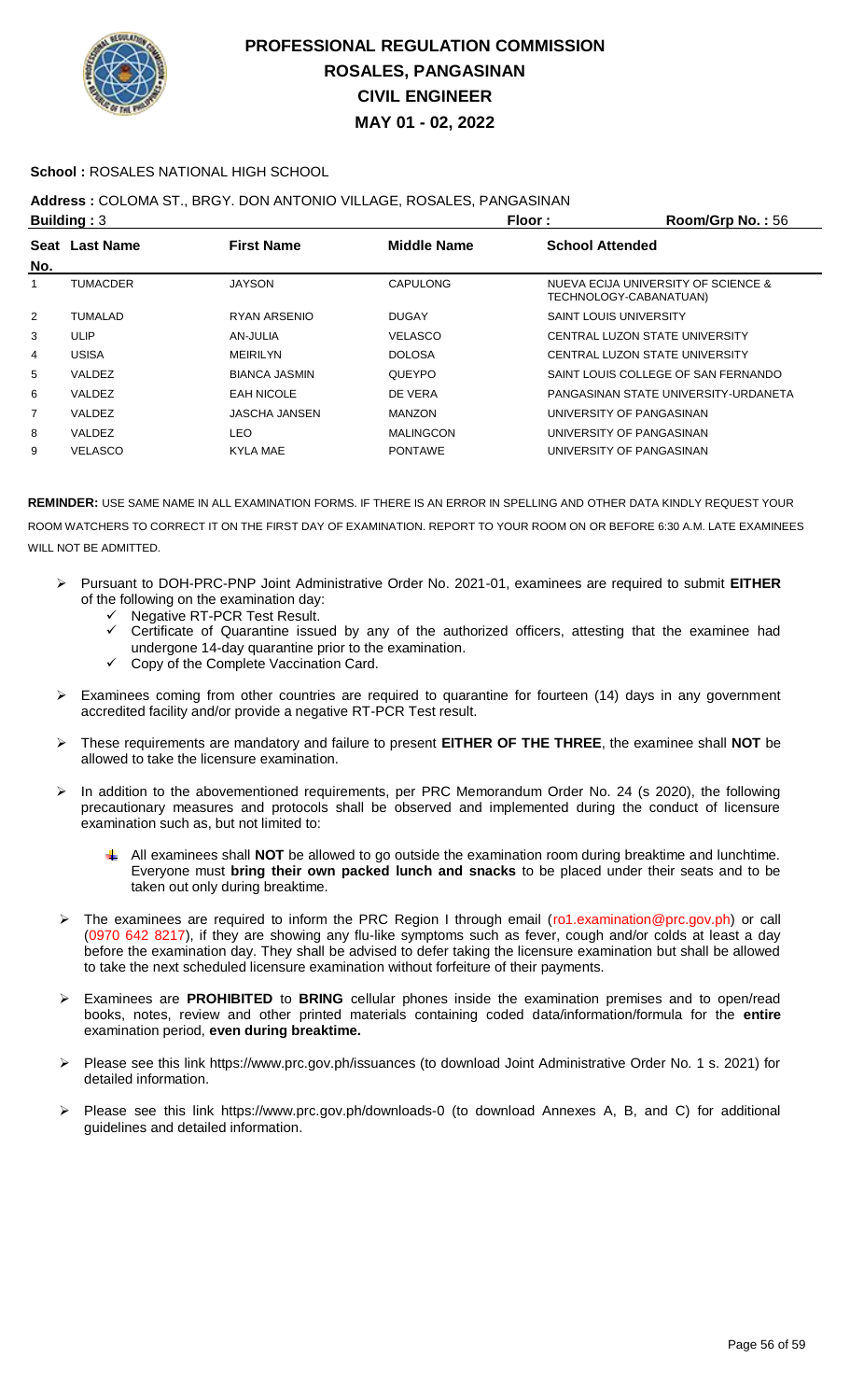

### **School :** ROSALES NATIONAL HIGH SCHOOL

## **Address :** COLOMA ST., BRGY. DON ANTONIO VILLAGE, ROSALES, PANGASINAN

|                | Building: $3$    |                     | Floor:            | Room/Grp No.: 57                                             |
|----------------|------------------|---------------------|-------------------|--------------------------------------------------------------|
|                | Seat Last Name   | <b>First Name</b>   | Middle Name       | <b>School Attended</b>                                       |
| No.            |                  |                     |                   |                                                              |
|                | <b>VELASCO</b>   | RALPH ALEX          | <b>RASCO</b>      | PANGASINAN STATE UNIVERSITY-URDANETA                         |
| $\overline{2}$ | VELASQUEZ        | <b>ROLENCE</b>      | <b>TULIAO</b>     | UNIVERSITY OF PANGASINAN                                     |
| 3              | <b>VENTUROZO</b> | <b>JEREME</b>       | DELA CRUZ         | PRESIDENT RAMON MAGSAYSAY STATE<br>UNIVERSITY-(FOR RMTU)-IBA |
| 4              | <b>VEROSIL</b>   | <b>JERRY</b>        | <b>CATINGUEL</b>  | UNIVERSITY OF LUZON (LUZON COLL.)                            |
| 5              | <b>VEROSIL</b>   | <b>RICHMILL</b>     | <b>DULCE</b>      | UNIVERSITY OF PANGASINAN                                     |
| 6              | <b>VIBAT</b>     | <b>JOHN KENNETH</b> | <b>BORROMEO</b>   | ARAULLO UNIVERSITY                                           |
| 7              | <b>VICTORIO</b>  | <b>JAYSON</b>       | <b>DADISON</b>    | URDANETA CITY UNIVERSITY (CCU)                               |
| 8              | <b>VIDUYA</b>    | KHIM                | <b>ADUBE</b>      | PANGASINAN STATE UNIVERSITY-URDANETA                         |
| 9              | VILLANUEVA       | <b>CHERIE MAE</b>   | <b>TABONGBONG</b> | UNIVERSITY OF PANGASINAN                                     |
|                |                  |                     |                   |                                                              |

- Pursuant to DOH-PRC-PNP Joint Administrative Order No. 2021-01, examinees are required to submit **EITHER** of the following on the examination day:
	- Negative RT-PCR Test Result.
	- Certificate of Quarantine issued by any of the authorized officers, attesting that the examinee had undergone 14-day quarantine prior to the examination.
	- Copy of the Complete Vaccination Card.
- Examinees coming from other countries are required to quarantine for fourteen (14) days in any government accredited facility and/or provide a negative RT-PCR Test result.
- These requirements are mandatory and failure to present **EITHER OF THE THREE**, the examinee shall **NOT** be allowed to take the licensure examination.
- In addition to the abovementioned requirements, per PRC Memorandum Order No. 24 (s 2020), the following precautionary measures and protocols shall be observed and implemented during the conduct of licensure examination such as, but not limited to:
	- All examinees shall **NOT** be allowed to go outside the examination room during breaktime and lunchtime. Everyone must **bring their own packed lunch and snacks** to be placed under their seats and to be taken out only during breaktime.
- The examinees are required to inform the PRC Region I through email (ro1.examination@prc.gov.ph) or call (0970 642 8217), if they are showing any flu-like symptoms such as fever, cough and/or colds at least a day before the examination day. They shall be advised to defer taking the licensure examination but shall be allowed to take the next scheduled licensure examination without forfeiture of their payments.
- Examinees are **PROHIBITED** to **BRING** cellular phones inside the examination premises and to open/read books, notes, review and other printed materials containing coded data/information/formula for the **entire** examination period, **even during breaktime.**
- Please see this link https://www.prc.gov.ph/issuances (to download Joint Administrative Order No. 1 s. 2021) for detailed information.
- Please see this link https://www.prc.gov.ph/downloads-0 (to download Annexes A, B, and C) for additional guidelines and detailed information.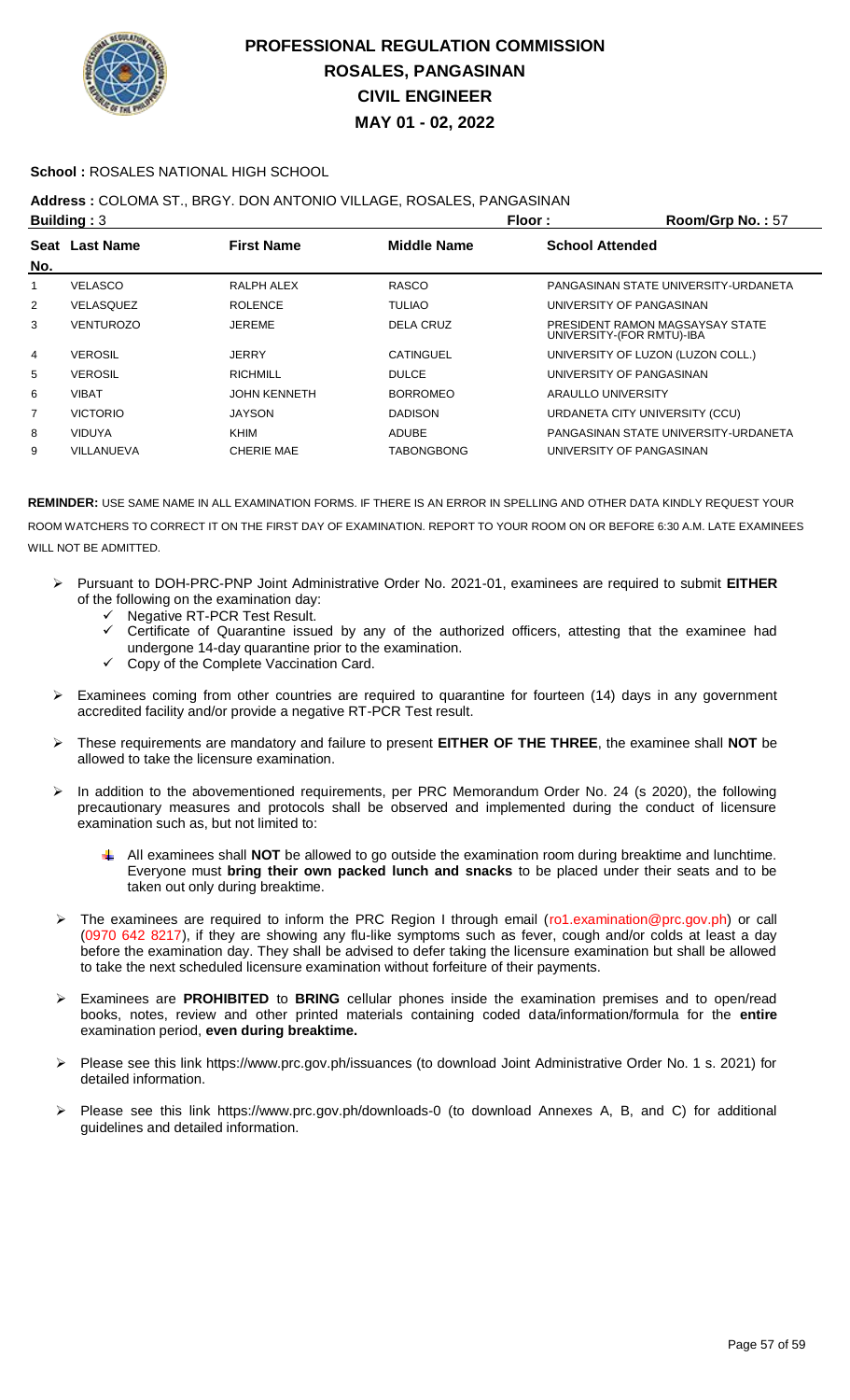

### **School :** ROSALES NATIONAL HIGH SCHOOL

## **Address :** COLOMA ST., BRGY. DON ANTONIO VILLAGE, ROSALES, PANGASINAN

|     | Building: $3$     |                     | Floor:             | Room/Grp No.: 58                      |
|-----|-------------------|---------------------|--------------------|---------------------------------------|
|     | Seat Last Name    | <b>First Name</b>   | <b>Middle Name</b> | <b>School Attended</b>                |
| No. |                   |                     |                    |                                       |
| 1   | VILLANUEVA        | <b>GLENN CYRIL</b>  | <b>RULLODA</b>     | SAINT LOUIS COLLEGE OF SAN FERNANDO   |
| 2   | VILLANUEVA        | KAY LAY MAE         | <b>SAMSON</b>      | PANGASINAN STATE UNIVERSITY-URDANETA  |
| 3   | VILLANUEVA        | MARY JOY            | <b>MACAM</b>       | UNIVERSITY OF PANGASINAN              |
| 4   | VILLANUEVA        | <b>MOSHE</b>        | <b>BALDUEZA</b>    | UNIVERSITY OF PANGASINAN              |
| 5   | <b>VINCE CRUZ</b> | <b>MATT DARRYL</b>  | <b>NEPUSCUA</b>    | UNIVERSITY OF THE PHILIPPINES-DILIMAN |
| 6   | <b>VINLUAN</b>    | <b>JAYSON</b>       | <b>FERRER</b>      | <b>SAINT LOUIS UNIVERSITY</b>         |
| 7   | <b>VINLUAN</b>    | <b>VINCENT PAUL</b> | <b>FERNANDEZ</b>   | UNIVERSITY OF LUZON (LUZON COLL.)     |
| 8   | <b>VINUYA</b>     | <b>PATRICK</b>      | <b>ESTIOKO</b>     | UNIVERSITY OF PANGASINAN              |
| 9   | <b>VIRAY</b>      | MIKE DEMSTER        | <b>BACANI</b>      | UNIVERSITY OF PANGASINAN              |
|     |                   |                     |                    |                                       |

- Pursuant to DOH-PRC-PNP Joint Administrative Order No. 2021-01, examinees are required to submit **EITHER** of the following on the examination day:
	- Negative RT-PCR Test Result.
	- $\checkmark$  Certificate of Quarantine issued by any of the authorized officers, attesting that the examinee had undergone 14-day quarantine prior to the examination.
	- $\checkmark$  Copy of the Complete Vaccination Card.
- > Examinees coming from other countries are required to quarantine for fourteen (14) days in any government accredited facility and/or provide a negative RT-PCR Test result.
- These requirements are mandatory and failure to present **EITHER OF THE THREE**, the examinee shall **NOT** be allowed to take the licensure examination.
- In addition to the abovementioned requirements, per PRC Memorandum Order No. 24 (s 2020), the following precautionary measures and protocols shall be observed and implemented during the conduct of licensure examination such as, but not limited to:
	- All examinees shall **NOT** be allowed to go outside the examination room during breaktime and lunchtime. Everyone must **bring their own packed lunch and snacks** to be placed under their seats and to be taken out only during breaktime.
- The examinees are required to inform the PRC Region I through email (ro1.examination@prc.gov.ph) or call (0970 642 8217), if they are showing any flu-like symptoms such as fever, cough and/or colds at least a day before the examination day. They shall be advised to defer taking the licensure examination but shall be allowed to take the next scheduled licensure examination without forfeiture of their payments.
- Examinees are **PROHIBITED** to **BRING** cellular phones inside the examination premises and to open/read books, notes, review and other printed materials containing coded data/information/formula for the **entire** examination period, **even during breaktime.**
- Please see this link https://www.prc.gov.ph/issuances (to download Joint Administrative Order No. 1 s. 2021) for detailed information.
- Please see this link https://www.prc.gov.ph/downloads-0 (to download Annexes A, B, and C) for additional guidelines and detailed information.